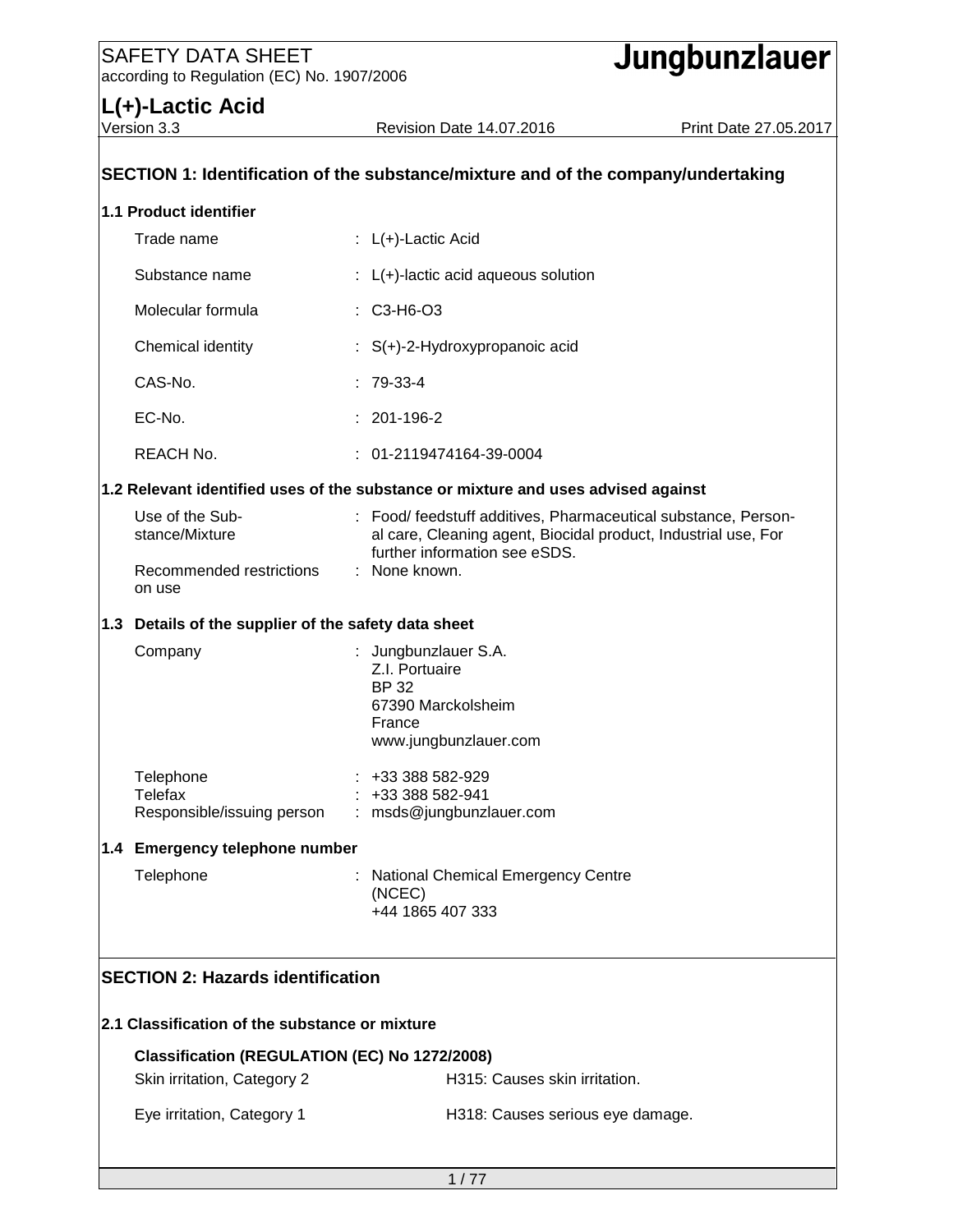| L(+)-Lactic Acid<br>Version 3.3                                                              | <b>Revision Date 14.07.2016</b>                            |                                                                                                                          |                                       | Print Date 27.05.2017   |
|----------------------------------------------------------------------------------------------|------------------------------------------------------------|--------------------------------------------------------------------------------------------------------------------------|---------------------------------------|-------------------------|
| 2.2 Label elements                                                                           |                                                            |                                                                                                                          |                                       |                         |
| Labelling (REGULATION (EC) No 1272/2008)<br>Hazard pictograms                                |                                                            |                                                                                                                          |                                       |                         |
| Signal word                                                                                  | Danger                                                     |                                                                                                                          |                                       |                         |
| <b>Hazard statements</b>                                                                     | H315<br>H318                                               | Causes skin irritation.<br>Causes serious eye damage.                                                                    |                                       |                         |
| Precautionary statements                                                                     | <b>Prevention:</b><br>P <sub>264</sub><br>P <sub>280</sub> | Wash skin thoroughly after handling.<br>Wear protective gloves/ protective clothing/<br>eye protection/ face protection. |                                       |                         |
|                                                                                              | <b>Response:</b><br>P302 + P352                            | IF ON SKIN: Wash with plenty of soap and                                                                                 |                                       |                         |
|                                                                                              | $P305 + P351 + P338$                                       | water.<br>ter for several minutes. Remove contact<br>lenses, if present and easy to do. Continue<br>rinsing.             | IF IN EYES: Rinse cautiously with wa- |                         |
|                                                                                              | P310                                                       | Immediately call a POISON<br>CENTER/doctor.                                                                              |                                       |                         |
|                                                                                              | P321                                                       | Specific treatment (see supplemental first<br>aid instructions on this label).                                           |                                       |                         |
|                                                                                              | $P332 + P313$                                              | If skin irritation occurs: Get medical advice/<br>attention.                                                             |                                       |                         |
|                                                                                              | $P362 + P364$                                              | Take off contaminated clothing and wash it<br>betore reuse.                                                              |                                       |                         |
| 2.3 Other hazards<br>None known.<br><b>SECTION 3: Composition/information on ingredients</b> |                                                            |                                                                                                                          |                                       |                         |
|                                                                                              |                                                            |                                                                                                                          |                                       |                         |
| 3.2 Mixtures                                                                                 |                                                            |                                                                                                                          |                                       |                         |
| Chemical nature                                                                              | : Mixture                                                  |                                                                                                                          |                                       |                         |
| Chemical name                                                                                | CAS-No.<br>EC-No.<br>REACH No.                             | Classification<br>1272/2008)                                                                                             | (REGULATION (EC) No                   | Concentration<br>$[\%]$ |
| Hazardous components :<br>$L(+)$ -lactic acid                                                | 79-33-4                                                    | Skin Irrit.2; H315                                                                                                       |                                       | $>= 50$                 |
|                                                                                              | 201-196-2<br>01-2119474164-39-0004                         | Eye Irrit.1; H318                                                                                                        |                                       |                         |
| Non-hazardous ingredients :<br><b>H2O</b>                                                    | 7732-18-5                                                  |                                                                                                                          |                                       |                         |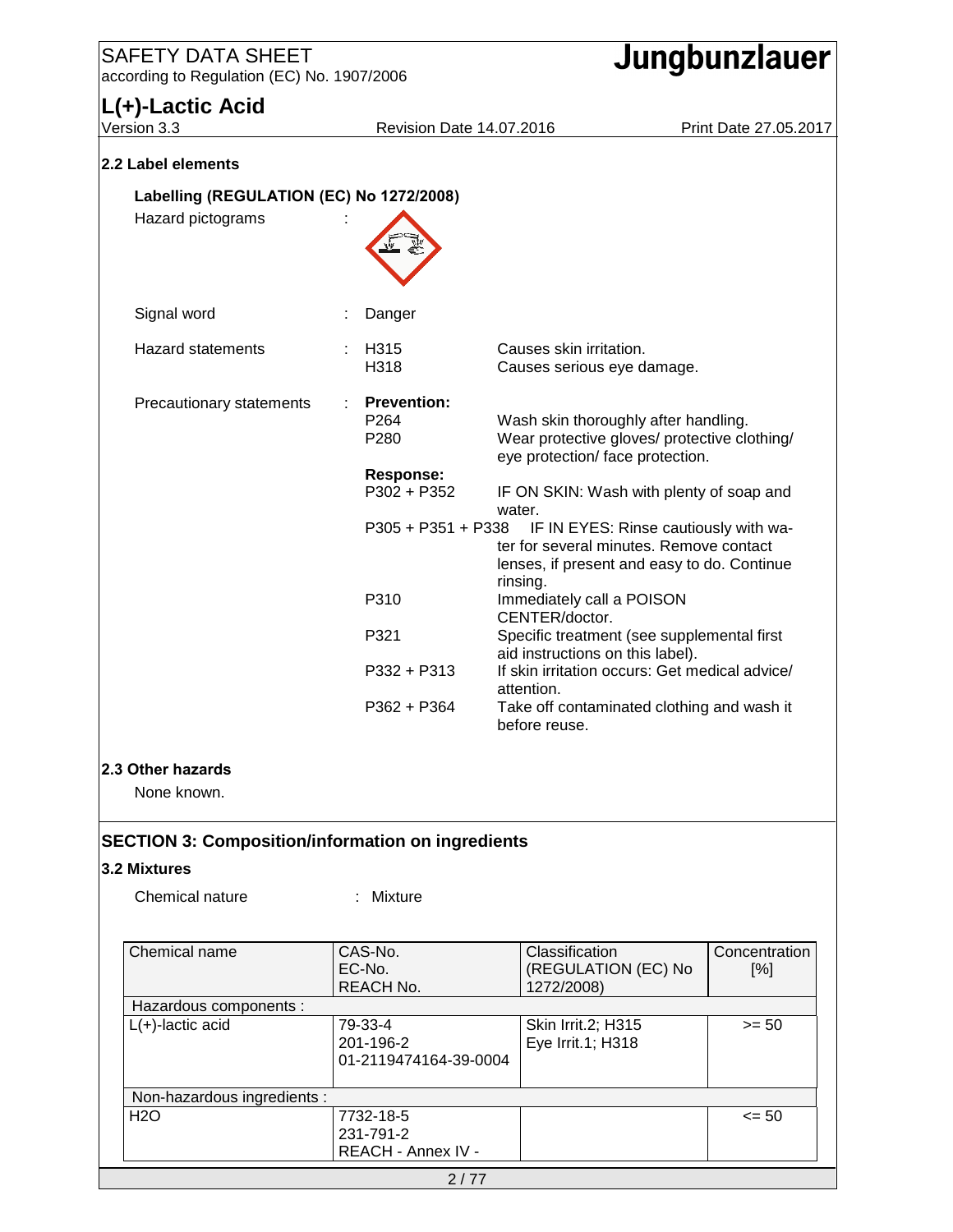| <b>SAFETY DATA SHEET</b><br>according to Regulation (EC) No. 1907/2006         |                                                                                                                                                                                                                                                                          |  |                                                             |  |
|--------------------------------------------------------------------------------|--------------------------------------------------------------------------------------------------------------------------------------------------------------------------------------------------------------------------------------------------------------------------|--|-------------------------------------------------------------|--|
| L(+)-Lactic Acid<br>Version 3.3                                                | Revision Date 14.07.2016                                                                                                                                                                                                                                                 |  | Print Date 27.05.2017                                       |  |
|                                                                                |                                                                                                                                                                                                                                                                          |  |                                                             |  |
|                                                                                | Exemptions                                                                                                                                                                                                                                                               |  |                                                             |  |
| For explanation of abbreviations see section 16.                               |                                                                                                                                                                                                                                                                          |  |                                                             |  |
| <b>SECTION 4: First aid measures</b>                                           |                                                                                                                                                                                                                                                                          |  |                                                             |  |
| 4.1 Description of first aid measures                                          |                                                                                                                                                                                                                                                                          |  |                                                             |  |
| General advice                                                                 | : In the case of accident or if you feel unwell, seek medical ad-<br>vice immediately (show the label where possible).<br>Show this safety data sheet to the doctor in attendance.<br>First aider needs to protect himself.<br>Wash contaminated clothing before re-use. |  |                                                             |  |
| If inhaled                                                                     | If breathed in, move person into fresh air.<br>If symptoms persist, call a physician.                                                                                                                                                                                    |  |                                                             |  |
| In case of skin contact                                                        | : In case of contact, immediately flush skin with soap and plenty<br>of water.<br>If skin irritation persists, call a physician.<br>Take off contaminated clothing and shoes immediately.                                                                                |  |                                                             |  |
| In case of eye contact                                                         | Protect unharmed eye.<br>If easy to do, remove contact lens, if worn.<br>In the case of contact with eyes, rinse immediately with plenty<br>of water and seek medical advice.                                                                                            |  |                                                             |  |
| If swallowed                                                                   | container or label.<br>Gently wipe or rinse the inside of the mouth with water.<br>If swallowed, DO NOT induce vomiting.                                                                                                                                                 |  | If swallowed, seek medical advice immediately and show this |  |
| 4.2 Most important symptoms and effects, both acute and delayed                |                                                                                                                                                                                                                                                                          |  |                                                             |  |
| Symptoms                                                                       | : Severe eye irritation<br>Erythema<br>Skin disorders                                                                                                                                                                                                                    |  |                                                             |  |
| <b>Risks</b>                                                                   | Causes skin irritation.<br>Causes serious eye damage.                                                                                                                                                                                                                    |  |                                                             |  |
| 4.3 Indication of any immediate medical attention and special treatment needed |                                                                                                                                                                                                                                                                          |  |                                                             |  |
| Treatment                                                                      | : Treat symptomatically.                                                                                                                                                                                                                                                 |  |                                                             |  |
| <b>SECTION 5: Firefighting measures</b>                                        |                                                                                                                                                                                                                                                                          |  |                                                             |  |
| 5.1 Extinguishing media                                                        |                                                                                                                                                                                                                                                                          |  |                                                             |  |
|                                                                                |                                                                                                                                                                                                                                                                          |  |                                                             |  |
| Suitable extinguishing media                                                   | : Water spray<br>Dry powder                                                                                                                                                                                                                                              |  |                                                             |  |
|                                                                                | Foam<br>Carbon dioxide (CO2)                                                                                                                                                                                                                                             |  |                                                             |  |
|                                                                                |                                                                                                                                                                                                                                                                          |  |                                                             |  |
|                                                                                | 3/77                                                                                                                                                                                                                                                                     |  |                                                             |  |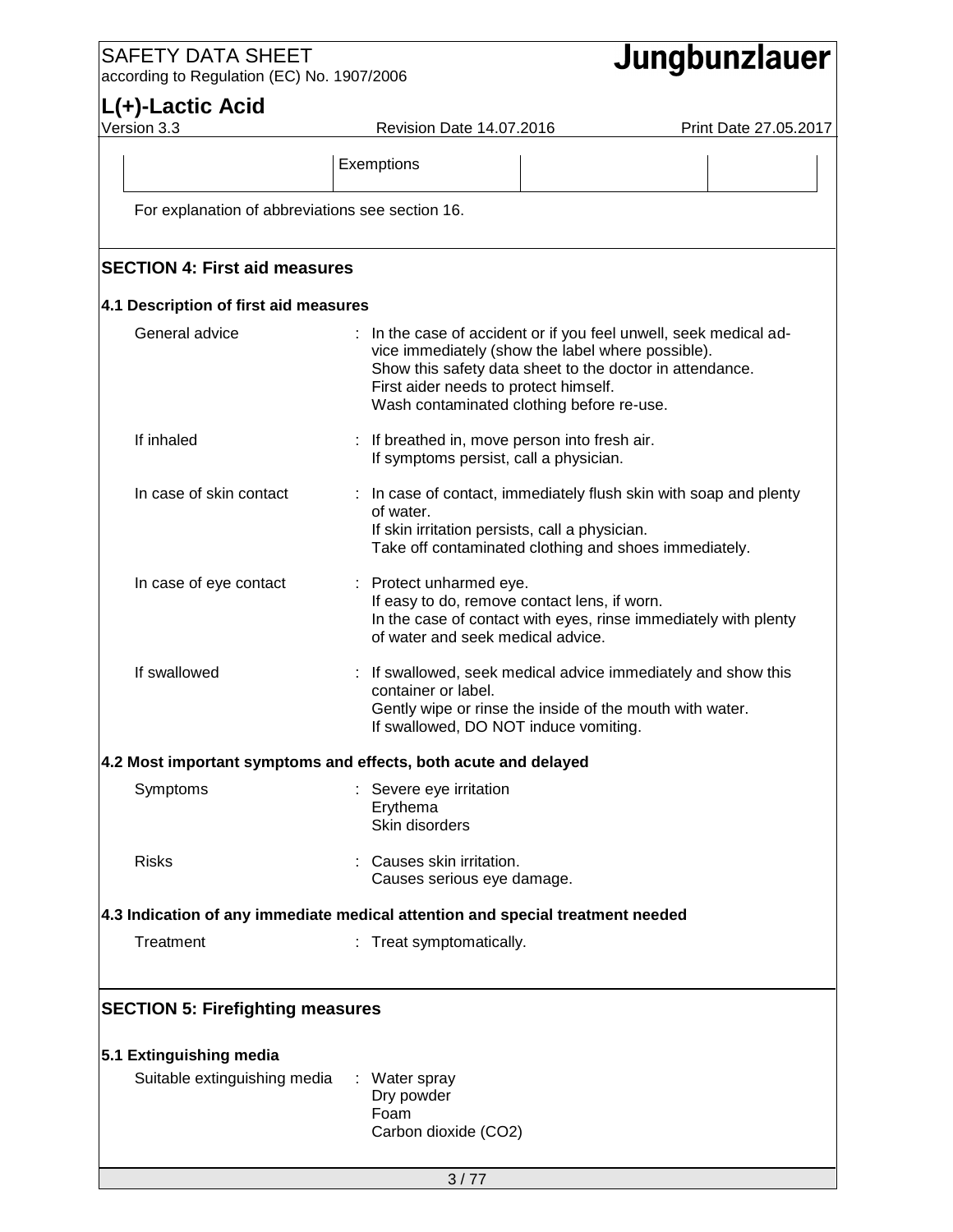| <b>SAFETY DATA SHEET</b><br>according to Regulation (EC) No. 1907/2006                |                                                                                                                                                                                                                                                                                                                                                                                                                                                        |                       |
|---------------------------------------------------------------------------------------|--------------------------------------------------------------------------------------------------------------------------------------------------------------------------------------------------------------------------------------------------------------------------------------------------------------------------------------------------------------------------------------------------------------------------------------------------------|-----------------------|
| L(+)-Lactic Acid<br>Version 3.3                                                       | Revision Date 14.07.2016                                                                                                                                                                                                                                                                                                                                                                                                                               | Print Date 27.05.2017 |
| Unsuitable extinguishing<br>media                                                     | : High volume water jet                                                                                                                                                                                                                                                                                                                                                                                                                                |                       |
| 5.2 Special hazards arising from the substance or mixture                             |                                                                                                                                                                                                                                                                                                                                                                                                                                                        |                       |
| Specific hazards during fire-<br>fighting                                             | : Do not use a solid water stream as it may scatter and spread<br>fire.<br>Hazardous decomposition products may be formed under fire<br>conditions (see section 10).<br>Exposure to decomposition products may be a hazard to<br>health.                                                                                                                                                                                                               |                       |
| 5.3 Advice for firefighters                                                           |                                                                                                                                                                                                                                                                                                                                                                                                                                                        |                       |
| Special protective equipment<br>for firefighters                                      | : In the event of fire, wear self-contained breathing apparatus.<br>Use personal protective equipment.                                                                                                                                                                                                                                                                                                                                                 |                       |
| Further information                                                                   | Standard procedure for chemical fires.<br>Use extinguishing measures that are appropriate to local cir-<br>cumstances and the surrounding environment.<br>In the event of fire and/or explosion do not breathe fumes.<br>Collect contaminated fire extinguishing water separately. This<br>must not be discharged into drains.<br>Fire residues and contaminated fire extinguishing water must<br>be disposed of in accordance with local regulations. |                       |
| <b>SECTION 6: Accidental release measures</b>                                         | 6.1 Personal precautions, protective equipment and emergency procedures                                                                                                                                                                                                                                                                                                                                                                                |                       |
| Personal precautions                                                                  | : Refer to protective measures listed in sections 7 and 8.<br>Use personal protective equipment.<br>Avoid contact with skin and eyes.<br>Ensure adequate ventilation, especially in confined areas.<br>Avoid inhalation of vapour or mist.                                                                                                                                                                                                             |                       |
| 6.2 Environmental precautions                                                         |                                                                                                                                                                                                                                                                                                                                                                                                                                                        |                       |
| Environmental precautions                                                             | Do not flush into surface water or sanitary sewer system.<br>Prevent further leakage or spillage if safe to do so.<br>If the product contaminates rivers and lakes or drains inform<br>respective authorities.                                                                                                                                                                                                                                         |                       |
| 6.3 Methods and material for containment and cleaning up                              |                                                                                                                                                                                                                                                                                                                                                                                                                                                        |                       |
| Methods for cleaning up                                                               | : Soak up with inert absorbent material (e.g. sand, silica gel,<br>acid binder, universal binder, sawdust).<br>Keep in suitable, closed containers for disposal.<br>Clean contaminated surface thoroughly.                                                                                                                                                                                                                                             |                       |
| 6.4 Reference to other sections                                                       |                                                                                                                                                                                                                                                                                                                                                                                                                                                        |                       |
| For personal protection see section 8.<br>For disposal considerations see section 13. |                                                                                                                                                                                                                                                                                                                                                                                                                                                        |                       |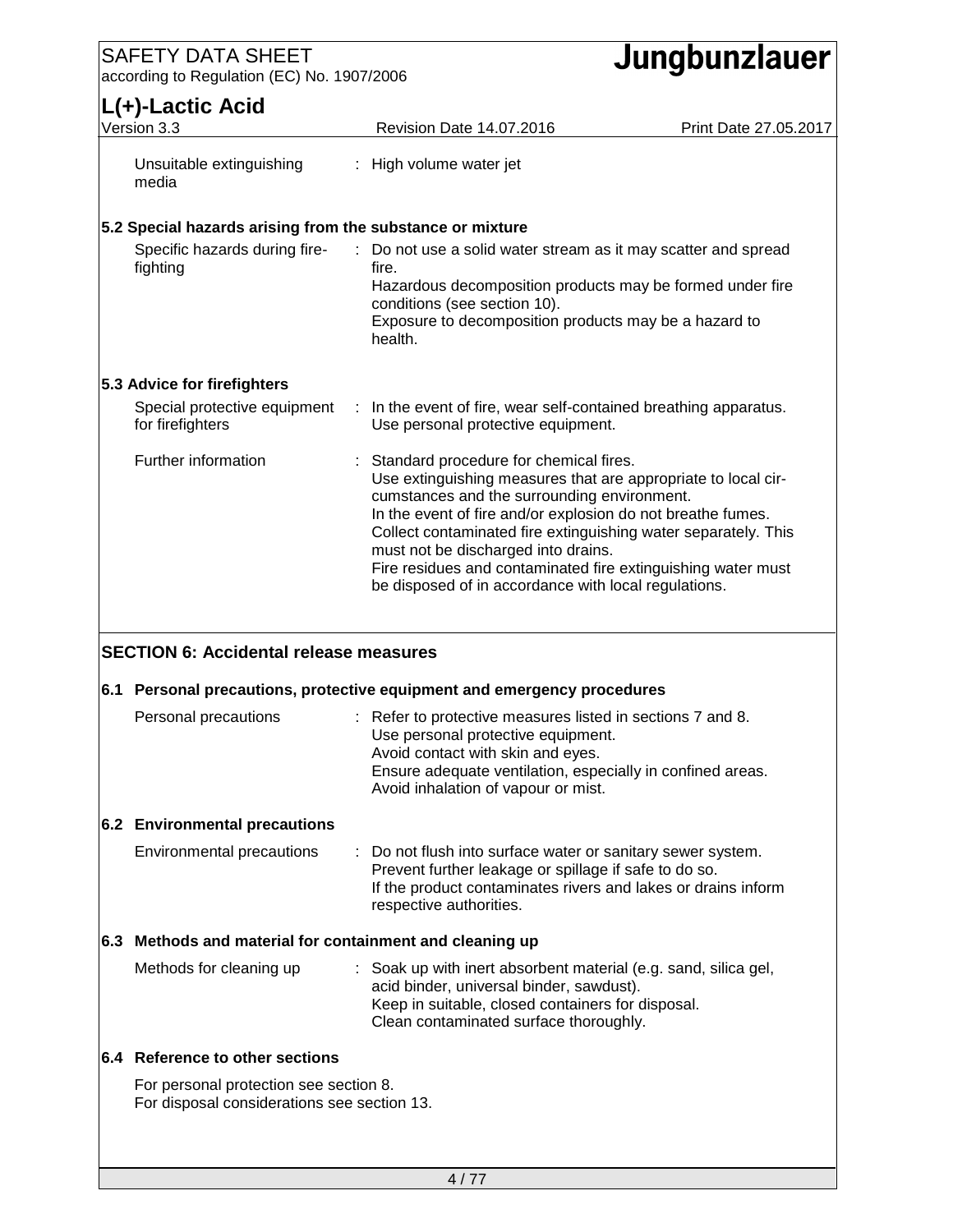L(+)-Lactic Acid

| <b>SECTION 7: Handling and storage</b>                           |                                                                                                                                                                                                                                                                                                                                                                                                         |
|------------------------------------------------------------------|---------------------------------------------------------------------------------------------------------------------------------------------------------------------------------------------------------------------------------------------------------------------------------------------------------------------------------------------------------------------------------------------------------|
| 7.1 Precautions for safe handling<br>Advice on safe handling     | : Avoid contact with skin and eyes.<br>Do not breathe vapours or spray mist.<br>Wear personal protective equipment.                                                                                                                                                                                                                                                                                     |
| Advice on protection against<br>fire and explosion               | : Normal measures for preventive fire protection.                                                                                                                                                                                                                                                                                                                                                       |
| Hygiene measures                                                 | : Handle in accordance with good industrial hygiene and safety<br>practice.<br>General industrial hygiene practice.<br>Avoid contact with skin, eyes and clothing.<br>When using do not eat, drink or smoke.<br>Wash hands before breaks and at the end of workday.<br>Follow the skin protection plan.<br>Take off all contaminated clothing immediately.<br>Wash contaminated clothing before re-use. |
| Dust explosion class                                             | : Not applicable                                                                                                                                                                                                                                                                                                                                                                                        |
| 7.2 Conditions for safe storage, including any incompatibilities |                                                                                                                                                                                                                                                                                                                                                                                                         |
| Requirements for storage<br>areas and containers                 | : Store in original container.<br>Keep container tightly closed in a dry and well-ventilated<br>place.<br>Keep in an area equipped with acid resistant flooring.                                                                                                                                                                                                                                        |
| Advice on common storage                                         | : Incompatible with bases.                                                                                                                                                                                                                                                                                                                                                                              |
| Storage temperature                                              | : $>5^{\circ}$ C                                                                                                                                                                                                                                                                                                                                                                                        |
| Other data                                                       | No decomposition if stored and applied as directed.                                                                                                                                                                                                                                                                                                                                                     |
| 7.3 Specific end use(s)                                          |                                                                                                                                                                                                                                                                                                                                                                                                         |
| Specific use(s)                                                  | : none                                                                                                                                                                                                                                                                                                                                                                                                  |
| <b>SECTION 8: Exposure controls/personal protection</b>          |                                                                                                                                                                                                                                                                                                                                                                                                         |
| 8.1 Control parameters                                           |                                                                                                                                                                                                                                                                                                                                                                                                         |
|                                                                  | Contains no substances with occupational exposure limit values.                                                                                                                                                                                                                                                                                                                                         |
|                                                                  | Predicted No Effect Concentration (PNEC) according to Regulation (EC) No. 1907/2006:                                                                                                                                                                                                                                                                                                                    |
| $L(+)$ -lactic acid                                              | : Water<br>Value: 1,3 mg/l                                                                                                                                                                                                                                                                                                                                                                              |
| 8.2 Exposure controls                                            |                                                                                                                                                                                                                                                                                                                                                                                                         |
| <b>Engineering measures</b><br>Provide adequate ventilation.     |                                                                                                                                                                                                                                                                                                                                                                                                         |
|                                                                  | 5/77                                                                                                                                                                                                                                                                                                                                                                                                    |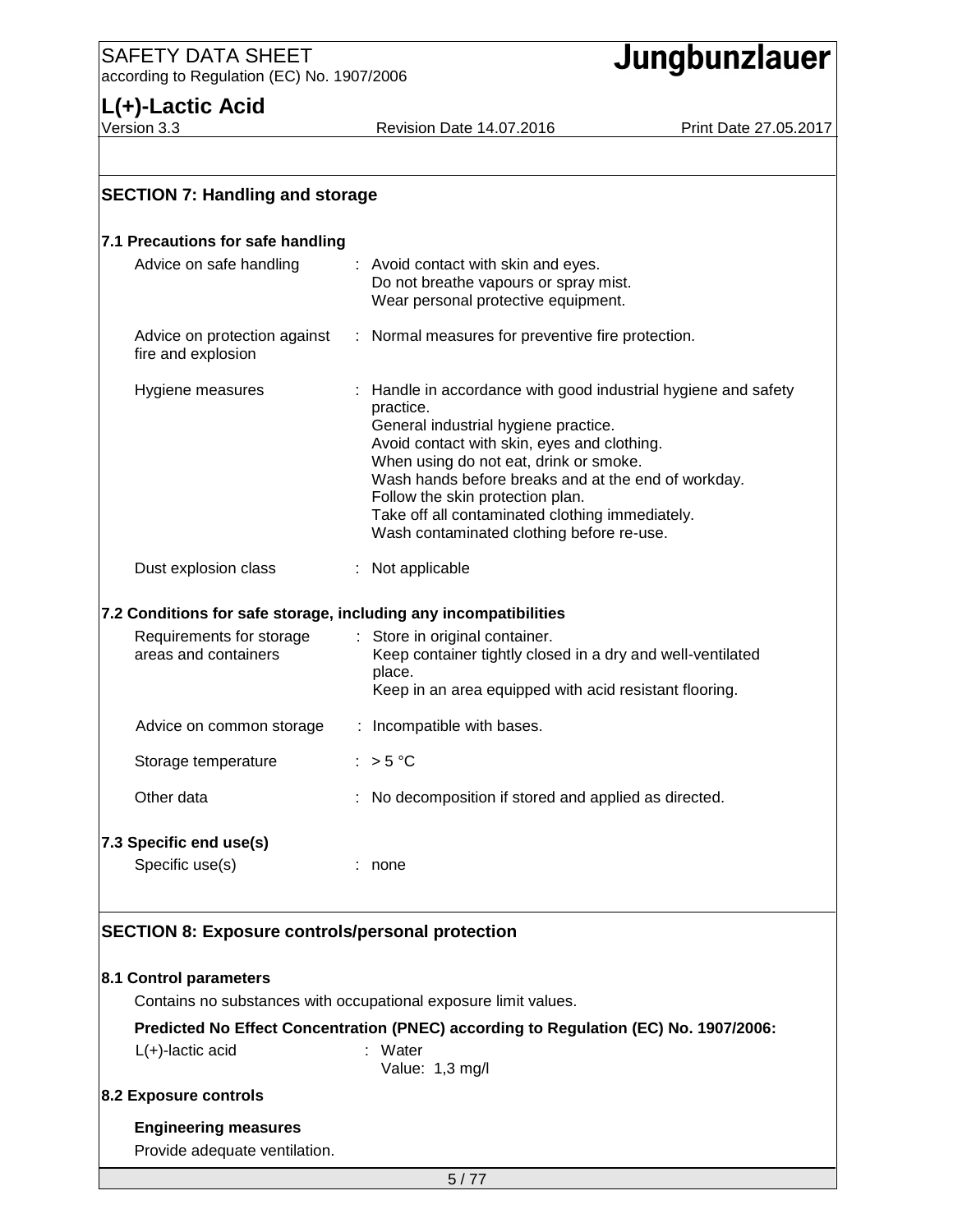| L(+)-Lactic Acid<br>Version 3.3                    | Revision Date 14.07.2016                                                                                                                                                                                                                                                                                                     | Print Date 27.05.2017 |
|----------------------------------------------------|------------------------------------------------------------------------------------------------------------------------------------------------------------------------------------------------------------------------------------------------------------------------------------------------------------------------------|-----------------------|
|                                                    |                                                                                                                                                                                                                                                                                                                              |                       |
| Personal protective equipment<br>Eye protection    | : Safety glasses                                                                                                                                                                                                                                                                                                             |                       |
|                                                    | Ensure that eyewash stations and safety showers are close to<br>the workstation location.                                                                                                                                                                                                                                    |                       |
| Hand protection                                    |                                                                                                                                                                                                                                                                                                                              |                       |
| Remarks                                            | : Choose gloves to protect hands against chemicals depending<br>on the concentration and quantity of the hazardous substance<br>and specific to place of work.<br>For special applications, we recommend clarifying the re-<br>sistance to chemicals of the aforementioned protective gloves<br>with the glove manufacturer. |                       |
| Skin and body protection                           | : Wear suitable protective clothing.<br>Choose body protection according to the amount and concen-<br>tration of the dangerous substance at the work place.                                                                                                                                                                  |                       |
| Respiratory protection                             | : In the case of vapour formation use a respirator with an ap-<br>proved filter.<br>Half mask with a particle filter P2 (EN 143)                                                                                                                                                                                             |                       |
| Protective measures                                | : Avoid contact with skin and clothing.<br>Wash thoroughly after handling.                                                                                                                                                                                                                                                   |                       |
| <b>SECTION 9: Physical and chemical properties</b> |                                                                                                                                                                                                                                                                                                                              |                       |
|                                                    | 9.1 Information on basic physical and chemical properties                                                                                                                                                                                                                                                                    |                       |
| Appearance                                         | Aqueous solution                                                                                                                                                                                                                                                                                                             |                       |
| Colour                                             | colourless, light yellow                                                                                                                                                                                                                                                                                                     |                       |
| Odour                                              | : characteristic                                                                                                                                                                                                                                                                                                             |                       |
| <b>Odour Threshold</b>                             | Not relevant                                                                                                                                                                                                                                                                                                                 |                       |
| pH                                                 | : $< 2, (25 °C)$                                                                                                                                                                                                                                                                                                             |                       |
| Melting point/range                                | : Not applicable                                                                                                                                                                                                                                                                                                             |                       |
| Boiling point/boiling range                        | : $110 - 130$ °C                                                                                                                                                                                                                                                                                                             |                       |
| Flash point                                        | : Not applicable                                                                                                                                                                                                                                                                                                             |                       |
| Evaporation rate                                   | : Not applicable                                                                                                                                                                                                                                                                                                             |                       |
| Flammability (solid, gas)                          | : does not ignite                                                                                                                                                                                                                                                                                                            |                       |
| Upper explosion limit                              | : Not applicable                                                                                                                                                                                                                                                                                                             |                       |
| Lower explosion limit                              | Not applicable                                                                                                                                                                                                                                                                                                               |                       |
| Vapour pressure                                    | No data available                                                                                                                                                                                                                                                                                                            |                       |
| Vapour density                                     | No data available                                                                                                                                                                                                                                                                                                            |                       |

6 / 77

Density : 1,1 - 1,25 g/cm3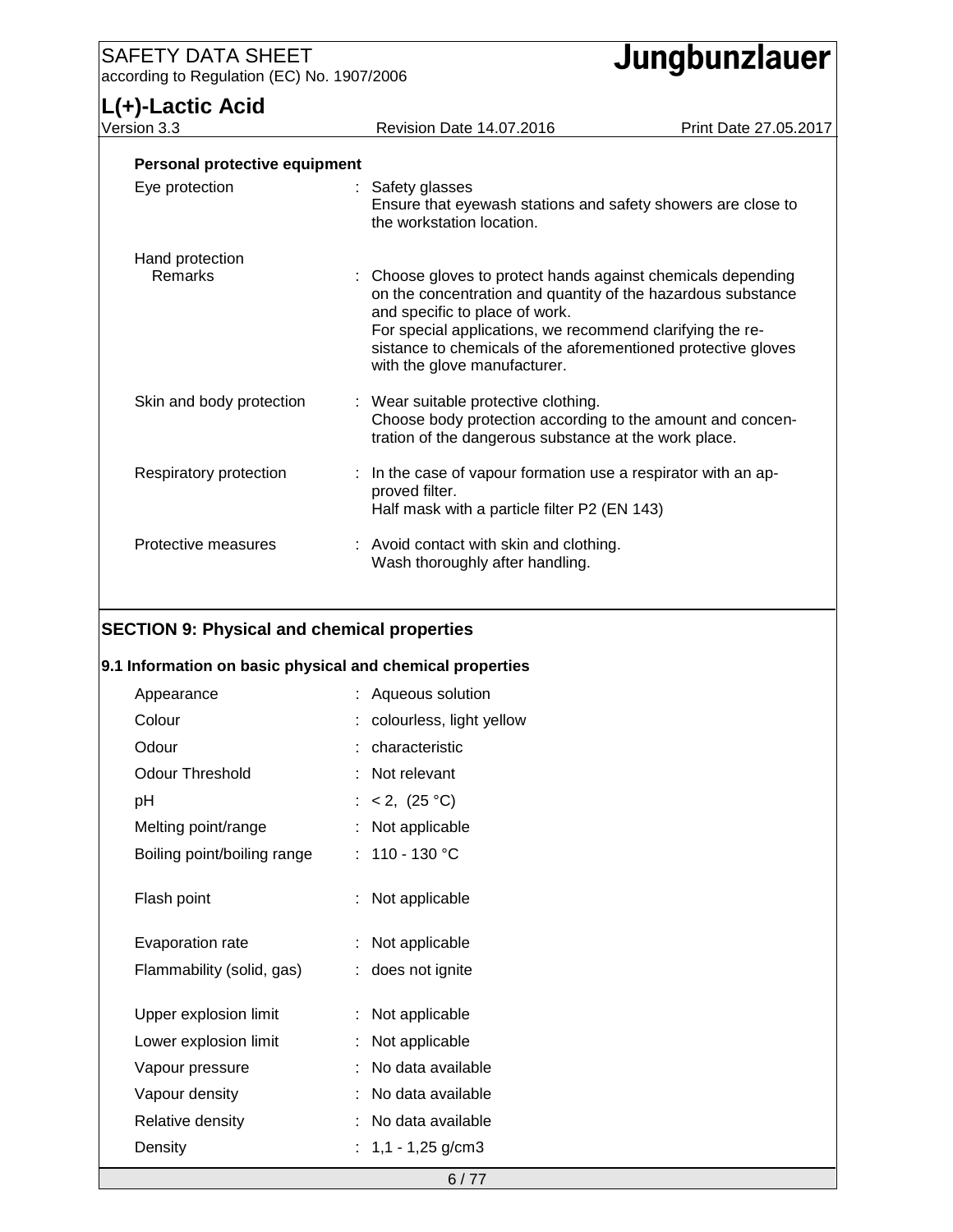## SAFETY DATA SHEET according to Regulation (EC) No. 1907/2006 **L(+)-Lactic Acid** Revision Date 14.07.2016 Print Date 27.05.2017 Water solubility : completely miscible Ignition temperature : 400 °C Thermal decomposition : No data available Viscosity, dynamic :  $5 - 60$  mPa.s (25 °C) Viscosity, kinematic : No data available Explosive properties : Not applicable Oxidizing properties : No data available **9.2 Other information** Molecular weight : 90,08 g/mol **SECTION 10: Stability and reactivity 10.1 Reactivity** No decomposition if stored and applied as directed. **10.2 Chemical stability** Stable under normal conditions. **10.3 Possibility of hazardous reactions** Hazardous reactions : No dangerous reaction known under conditions of normal use. Hazardous decomposition products formed under fire conditions. **10.4 Conditions to avoid** Conditions to avoid : Temperature > 200 °C **10.5 Incompatible materials** Materials to avoid **in the State State** in Bases Oxidizing agents **10.6 Hazardous decomposition products** Hazardous decomposition products : Build-up of dangerous/toxic fumes possible in cases of fire/high temperature. **SECTION 11: Toxicological information 11.1 Information on toxicological effects**

#### **Acute toxicity**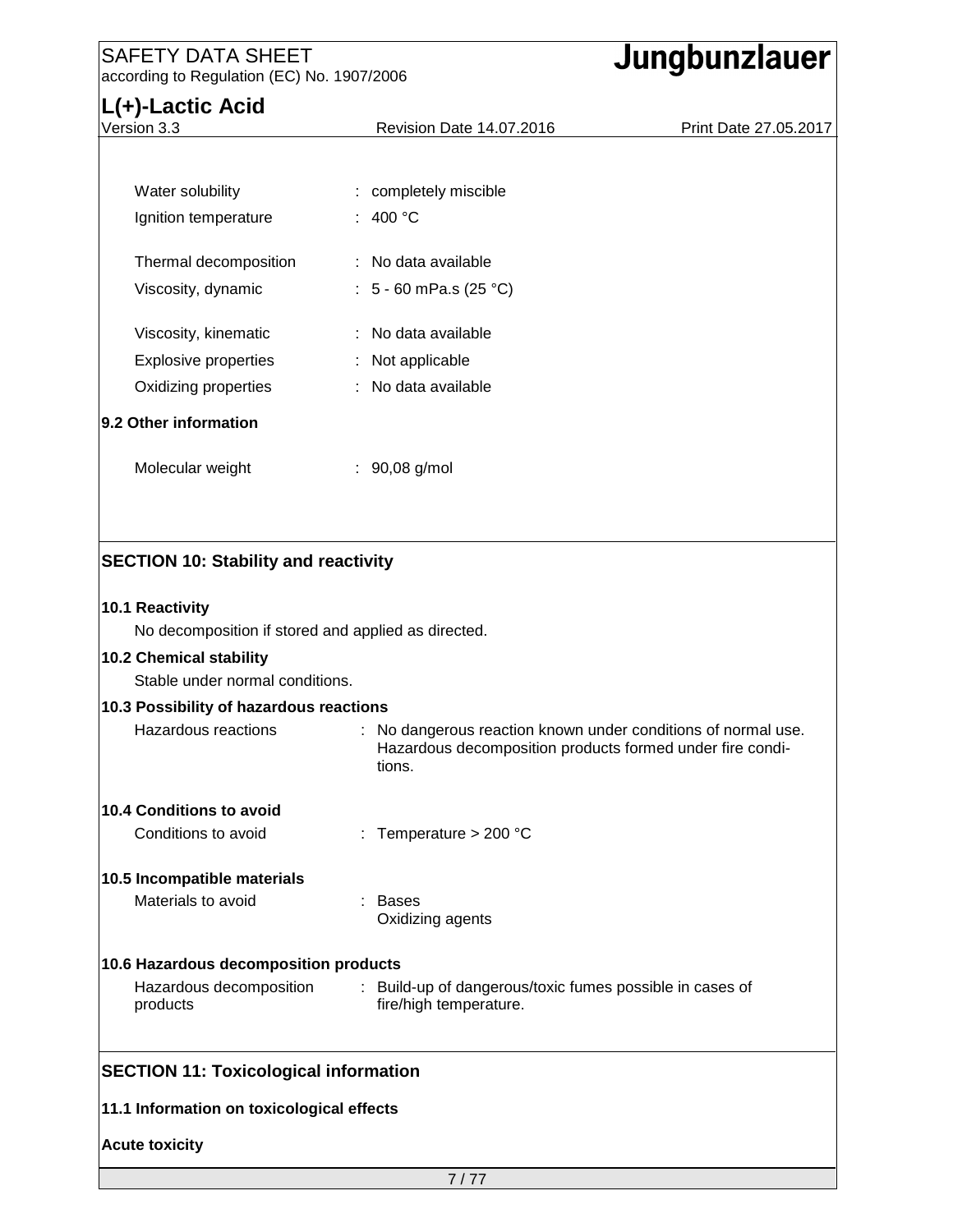| <b>SAFETY DATA SHEET</b>                                  |                                                                                    |                       |
|-----------------------------------------------------------|------------------------------------------------------------------------------------|-----------------------|
| according to Regulation (EC) No. 1907/2006                |                                                                                    |                       |
| L(+)-Lactic Acid<br>Version 3.3                           | Revision Date 14.07.2016                                                           | Print Date 27.05.2017 |
|                                                           |                                                                                    |                       |
| <b>Components:</b>                                        |                                                                                    |                       |
| $L(+)$ -lactic acid:                                      |                                                                                    |                       |
| Acute oral toxicity                                       | : LD50 Oral Rat: 3.730 mg/kg                                                       |                       |
|                                                           | LD50 Oral Mouse: 4.875 mg/kg                                                       |                       |
| Acute dermal toxicity                                     | : LD50 Dermal Rabbit: > 2.000 mg/kg                                                |                       |
| <b>Skin corrosion/irritation</b>                          |                                                                                    |                       |
| Components:                                               |                                                                                    |                       |
| $L(+)$ -lactic acid:                                      |                                                                                    |                       |
|                                                           | : Species: Guinea pig<br>Result: Mild skin irritation                              |                       |
|                                                           |                                                                                    |                       |
|                                                           | Species: Rabbit<br>Result: Severe skin irritation                                  |                       |
|                                                           |                                                                                    |                       |
| Serious eye damage/eye irritation                         |                                                                                    |                       |
| Components:                                               |                                                                                    |                       |
| $L(+)$ -lactic acid:                                      | Species: Rabbit                                                                    |                       |
|                                                           | Result: irritating                                                                 |                       |
| Respiratory or skin sensitisation                         |                                                                                    |                       |
| No data available                                         |                                                                                    |                       |
| <b>Germ cell mutagenicity</b>                             |                                                                                    |                       |
| Components:                                               |                                                                                    |                       |
| $L(+)$ -lactic acid:                                      |                                                                                    |                       |
| Germ cell mutagenicity-As-<br>sessment                    | : Tests on bacterial or mammalian cell cultures did not show<br>mutagenic effects. |                       |
| Carcinogenicity                                           |                                                                                    |                       |
| Components:                                               |                                                                                    |                       |
| $L(+)$ -lactic acid:<br>Carcinogenicity - Assess-<br>ment | : Animal testing did not show any carcinogenic effects.                            |                       |
| <b>Reproductive toxicity</b>                              |                                                                                    |                       |
| No data available                                         |                                                                                    |                       |
| <b>STOT - single exposure</b>                             |                                                                                    |                       |
| No data available                                         |                                                                                    |                       |
| <b>STOT - repeated exposure</b>                           |                                                                                    |                       |
|                                                           | 8/77                                                                               |                       |
|                                                           |                                                                                    |                       |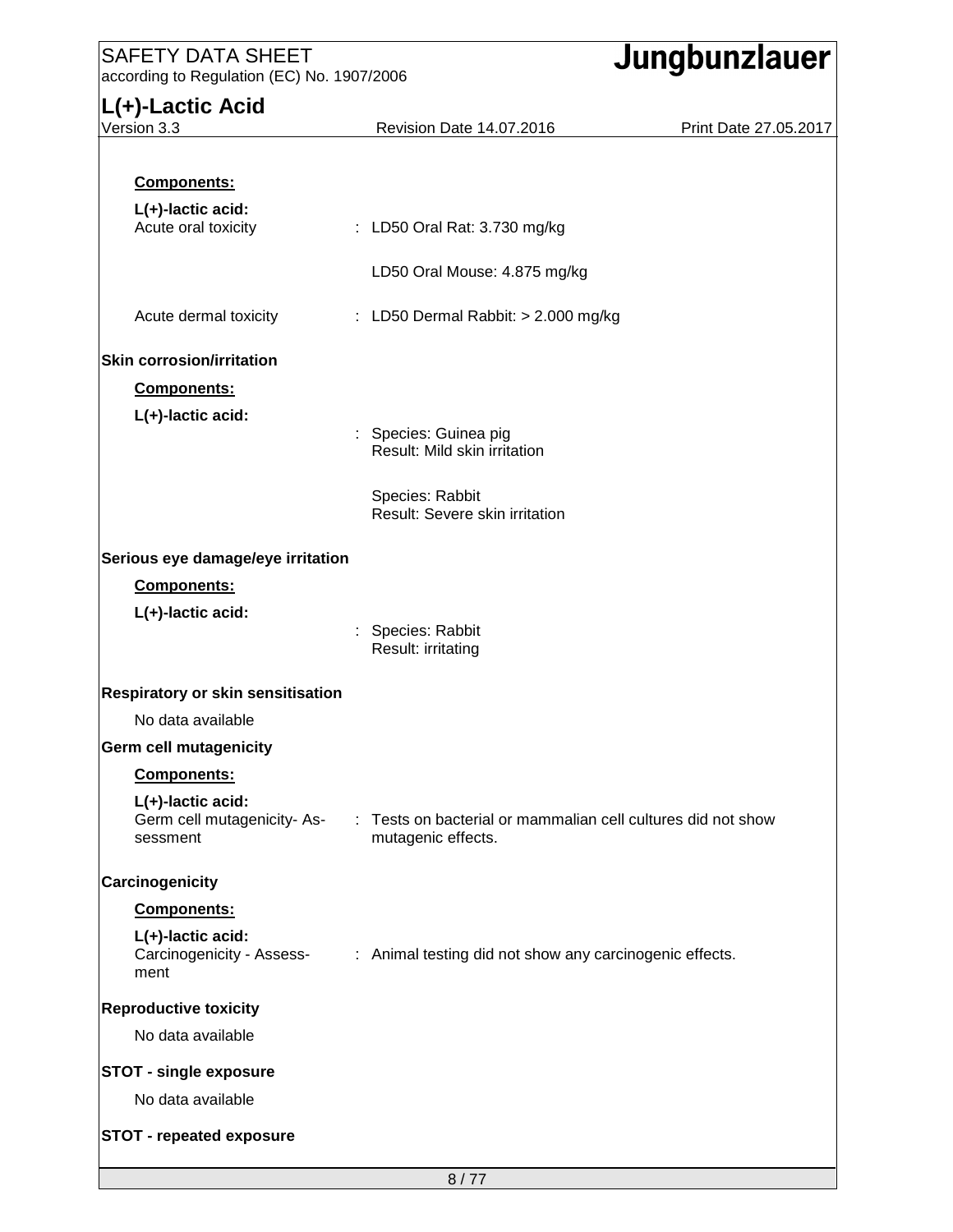| <b>SAFETY DATA SHEET</b><br>according to Regulation (EC) No. 1907/2006                     |            |                                                                        |                       |
|--------------------------------------------------------------------------------------------|------------|------------------------------------------------------------------------|-----------------------|
| L(+)-Lactic Acid                                                                           |            |                                                                        |                       |
| Version 3.3                                                                                |            | Revision Date 14.07.2016                                               | Print Date 27.05.2017 |
| No data available                                                                          |            |                                                                        |                       |
| <b>Aspiration hazard</b>                                                                   |            |                                                                        |                       |
| No data available                                                                          |            |                                                                        |                       |
|                                                                                            |            |                                                                        |                       |
| <b>SECTION 12: Ecological information</b>                                                  |            |                                                                        |                       |
| 12.1 Toxicity                                                                              |            |                                                                        |                       |
| Components:                                                                                |            |                                                                        |                       |
| $L(+)$ -lactic acid:                                                                       |            |                                                                        |                       |
| Toxicity to fish                                                                           |            | : LC50 : 320 mg/l                                                      |                       |
|                                                                                            |            | Exposure time: 48 h                                                    |                       |
|                                                                                            |            | Toxicity to daphnia and other : (Daphnia pulex (Water flea)): 240 mg/l |                       |
| aquatic invertebrates                                                                      |            | Exposure time: 48 h                                                    |                       |
|                                                                                            |            |                                                                        |                       |
| : EC50 (Scenedesmus capricornutum (fresh water algae)):<br>Toxicity to algae<br>3.500 mg/l |            |                                                                        |                       |
| 12.2 Persistence and degradability                                                         |            |                                                                        |                       |
|                                                                                            |            |                                                                        |                       |
| Components:<br>$L(+)$ -lactic acid:                                                        |            |                                                                        |                       |
| Biodegradability                                                                           | : Kinetic: |                                                                        |                       |
|                                                                                            |            |                                                                        |                       |
|                                                                                            |            | 28 d: 64 %<br>Method: OECD Test Guideline 301D                         |                       |
|                                                                                            |            | Readily biodegradable.                                                 |                       |
|                                                                                            |            |                                                                        |                       |
| Biochemical Oxygen De-<br>mand (BOD)                                                       |            | $: 0.45$ mg/mg<br>Incubation time: 5 d                                 |                       |
|                                                                                            |            |                                                                        |                       |
|                                                                                            |            | $0.6$ mg/mg                                                            |                       |
|                                                                                            |            | Incubation time: 20 d                                                  |                       |
| Chemical Oxygen Demand                                                                     |            | $: 0.9$ mg/mg                                                          |                       |
| (COD)                                                                                      |            |                                                                        |                       |
| 12.3 Bioaccumulative potential                                                             |            |                                                                        |                       |
| Components:                                                                                |            |                                                                        |                       |
| $L(+)$ -lactic acid:                                                                       |            |                                                                        |                       |
| Bioaccumulation                                                                            |            | : The product is miscible in water and readily biodegradable in        |                       |
|                                                                                            |            | both water and soil. Accumulation is not expected.                     |                       |
| Partition coefficient: n-                                                                  |            | : log Pow: -0,62                                                       |                       |
| octanol/water                                                                              |            |                                                                        |                       |
| 12.4 Mobility in soil                                                                      |            |                                                                        |                       |
| No data available                                                                          |            |                                                                        |                       |
|                                                                                            |            |                                                                        |                       |
|                                                                                            |            | 9/77                                                                   |                       |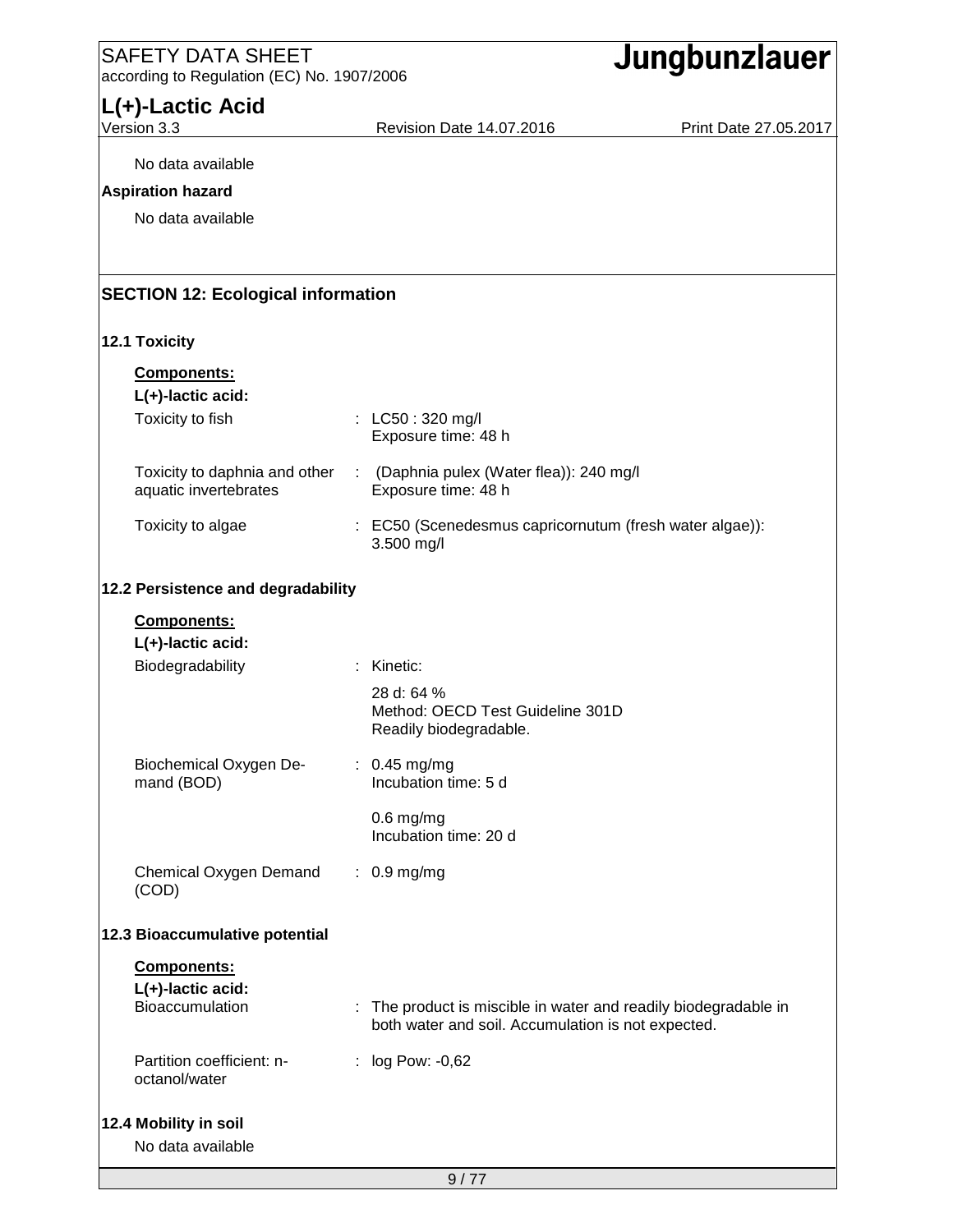| <b>SAFETY DATA SHEET</b>                         |                                                                 |                       |
|--------------------------------------------------|-----------------------------------------------------------------|-----------------------|
| according to Regulation (EC) No. 1907/2006       |                                                                 |                       |
| L(+)-Lactic Acid                                 |                                                                 |                       |
| Version 3.3                                      | Revision Date 14.07.2016                                        | Print Date 27.05.2017 |
| 12.5 Results of PBT and vPvB assessment          |                                                                 |                       |
|                                                  |                                                                 |                       |
| Components:                                      |                                                                 |                       |
| $L(+)$ -lactic acid:<br>Assessment               | : This substance is not considered to be persistent, bioaccumu- |                       |
|                                                  | lating and toxic (PBT).                                         |                       |
|                                                  |                                                                 |                       |
| 12.6 Other adverse effects                       |                                                                 |                       |
| Product:                                         |                                                                 |                       |
| Additional ecological infor- : No data available |                                                                 |                       |
| mation                                           |                                                                 |                       |
|                                                  |                                                                 |                       |
|                                                  |                                                                 |                       |
| <b>SECTION 13: Disposal considerations</b>       |                                                                 |                       |
| 13.1 Waste treatment methods                     |                                                                 |                       |
| Product                                          | : In accordance with local and national regulations.            |                       |
|                                                  | Do not dispose of waste into sewer.                             |                       |
|                                                  | Do not dispose of together with household waste.                |                       |
| Contaminated packaging                           | Empty containers should be taken to an approved waste han-      |                       |
|                                                  | dling site for recycling or disposal.                           |                       |
|                                                  | Dispose of as unused product.                                   |                       |
|                                                  |                                                                 |                       |
| <b>SECTION 14: Transport information</b>         |                                                                 |                       |
|                                                  |                                                                 |                       |
| 14.1 UN number                                   |                                                                 |                       |
| <b>ADR</b>                                       | Not dangerous goods                                             |                       |
| <b>RID</b><br><b>IMDG</b>                        | Not dangerous goods<br>Not dangerous goods                      |                       |
| <b>IATA</b>                                      | Not dangerous goods                                             |                       |
|                                                  |                                                                 |                       |
| 14.2 Proper shipping name                        |                                                                 |                       |
| <b>ADR</b><br><b>RID</b>                         | Not dangerous goods<br>Not dangerous goods                      |                       |
| <b>IMDG</b>                                      | Not dangerous goods                                             |                       |
| <b>IATA</b>                                      | Not dangerous goods                                             |                       |
|                                                  |                                                                 |                       |
| 14.3 Transport hazard class                      |                                                                 |                       |
| <b>ADR</b><br><b>RID</b>                         | Not dangerous goods<br>Not dangerous goods                      |                       |
| <b>IMDG</b>                                      | Not dangerous goods                                             |                       |
| <b>IATA</b>                                      | Not dangerous goods                                             |                       |
| 14.4 Packing group                               |                                                                 |                       |
|                                                  |                                                                 |                       |
| <b>ADR</b><br><b>RID</b>                         | Not dangerous goods<br>Not dangerous goods                      |                       |
| <b>IMDG</b>                                      | Not dangerous goods                                             |                       |
| <b>IATA</b>                                      | Not dangerous goods                                             |                       |
|                                                  | 10/77                                                           |                       |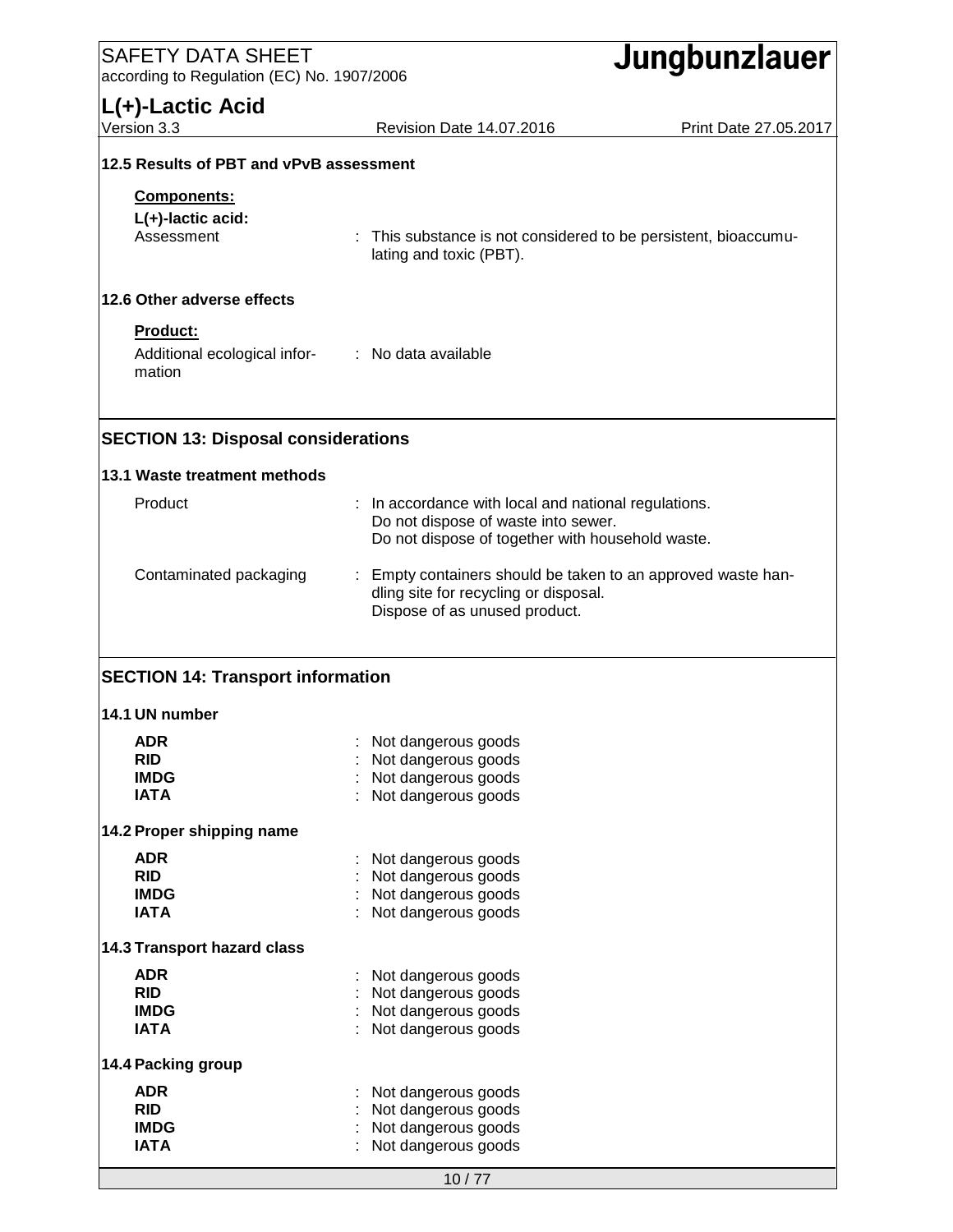## **L(+)-Lactic Acid**

Revision Date 14.07.2016 Print Date 27.05.2017

#### **14.5 Environmental hazards**

| ADR         | : Not dangerous goods |
|-------------|-----------------------|
| RID         | : Not dangerous goods |
| <b>IMDG</b> | : Not dangerous goods |
| IATA        | : Not dangerous goods |

#### **14.6 Special precautions for user**

Not applicable

#### **14.7 Transport in bulk according to Annex II of MARPOL 73/78 and the IBC Code**

Not applicable for product as supplied.

## **SECTION 15: Regulatory information**

#### **15.1 Safety, health and environmental regulations/legislation specific for the substance or mixture**

Seveso III: Directive 2012/18/EU of the European Parliament and of the Council on the control of major-accident hazards involving dangerous substances. Not applicable

#### **The components of this product are reported in the following inventories:**

| <b>EINECS</b> | : On the inventory, or in compliance with the inventory  |
|---------------|----------------------------------------------------------|
| <b>TSCA</b>   | : On TSCA Inventory                                      |
| <b>AICS</b>   | : On the inventory, or in compliance with the inventory  |
| DSL.          | : All components of this product are on the Canadian DSL |
| <b>NZIOC</b>  | : On the inventory, or in compliance with the inventory  |
| KECI          | : On the inventory, or in compliance with the inventory  |
| <b>ENCS</b>   | : On the inventory, or in compliance with the inventory  |
| <b>PICCS</b>  | : On the inventory, or in compliance with the inventory  |
| <b>IECSC</b>  | : On the inventory, or in compliance with the inventory  |
| <b>REACH</b>  | : Notification number: 01-2119474164-39-000              |

#### **15.2 Chemical safety assessment**

A Chemical Safety Assessment has been carried out for this substance.

### **SECTION 16: Other information**

| <b>Full text of H-Statements</b>        |                              |
|-----------------------------------------|------------------------------|
| H315                                    | : Causes skin irritation.    |
| H318                                    | : Causes serious eye damage. |
| <b>Full text of other abbreviations</b> |                              |
| Eye Irrit.                              | : Eye irritation             |
| Skin Irrit.                             | : Skin irritation            |

The information provided in this Safety Data Sheet is correct to the best of our knowledge, information and belief at the date of its publication. The information given is designed only as a guidance for safe handling, use, processing, storage, transportation, disposal and release and is not to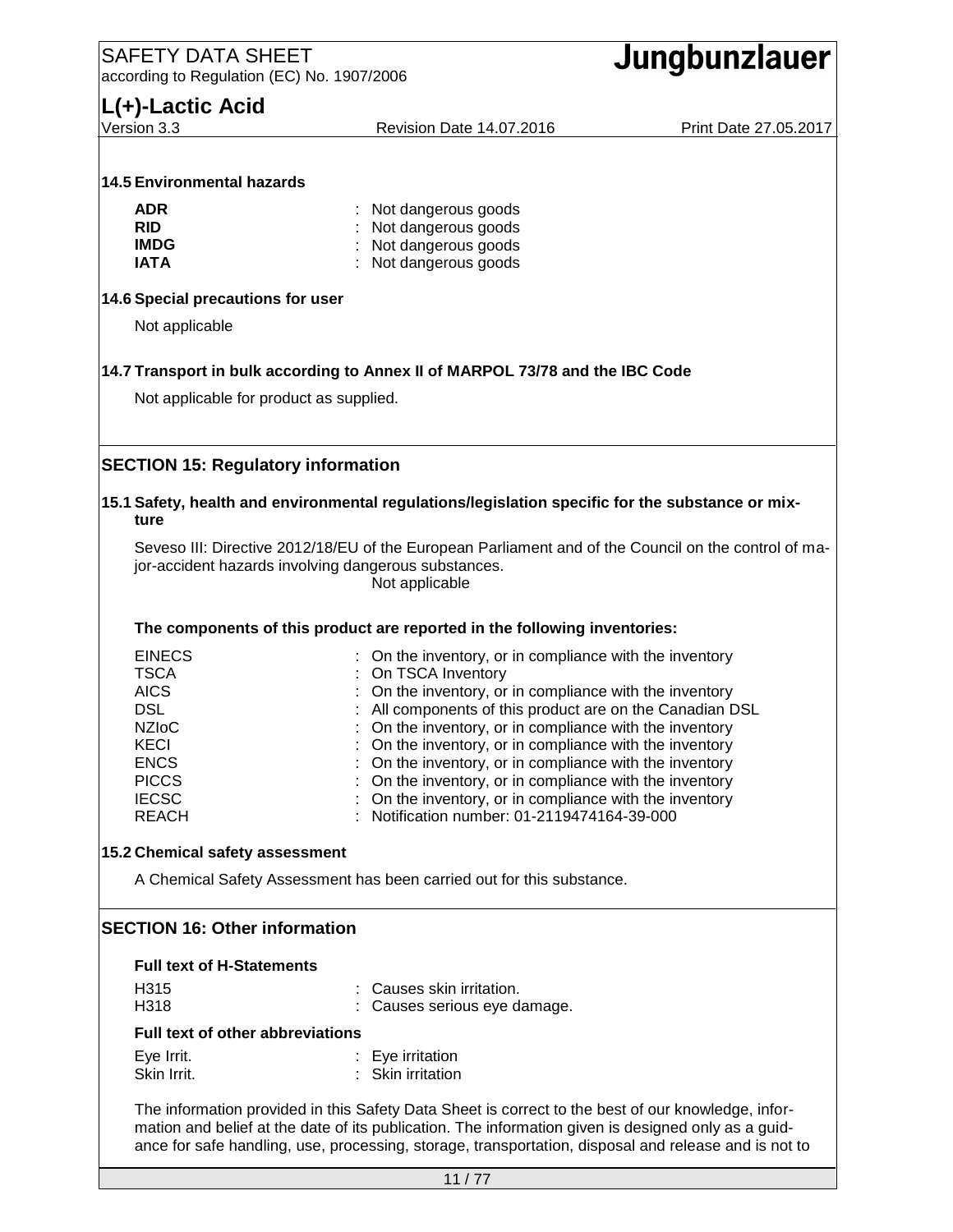## **L(+)-Lactic Acid**

Revision Date 14.07.2016 Print Date 27.05.2017

be considered a warranty or quality specification. The information relates only to the specific material designated and may not be valid for such material used in combination with any other materials or in any process, unless specified in the text.

This safety datasheet only contains information relating to safety and does not replace any product information or product specification.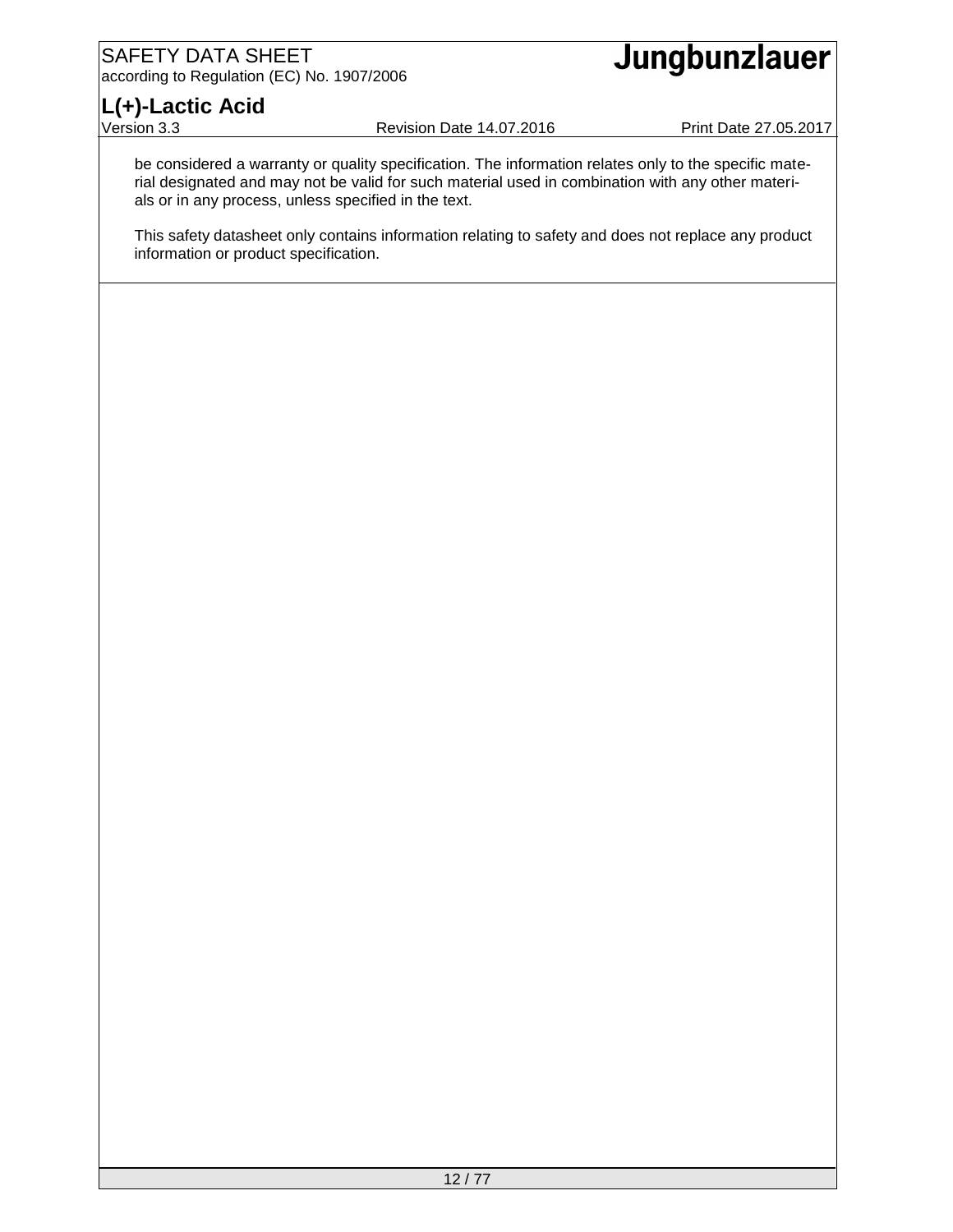# L(+)-Lactic Acid

| Title of Exposure Scenario                                                      | Main<br>User<br>Groups | <b>Sectors</b><br>of end-<br>use                       | Chemi-<br>cal<br>product<br>catego-<br>ry                                                                                                                                       | Process<br>categories                                                                                                                                                                                                                 | Environ-<br>mental<br>Release<br>Categories                                                                        | Article<br>catego-<br>ries | Ref.           |  |  |
|---------------------------------------------------------------------------------|------------------------|--------------------------------------------------------|---------------------------------------------------------------------------------------------------------------------------------------------------------------------------------|---------------------------------------------------------------------------------------------------------------------------------------------------------------------------------------------------------------------------------------|--------------------------------------------------------------------------------------------------------------------|----------------------------|----------------|--|--|
| Use in agriculture, forestry,<br>fishery                                        | <b>SU 22</b>           | SU1, SU<br>22                                          | PC <sub>9a</sub><br>PC12,<br>PC15,<br>PC20,<br><b>PC21</b>                                                                                                                      | PROC3,<br>PROC4,<br>PROC8b,<br>PROC9,<br>PROC15                                                                                                                                                                                       | ERC2,<br>ERC4,<br>ERC8a,<br>ERC9a                                                                                  |                            | $\mathbf{1}$   |  |  |
| Use in mining                                                                   | <b>SU 22</b>           | SU <sub>2a</sub><br>SU <sub>2</sub> b,<br><b>SU 22</b> |                                                                                                                                                                                 | PROC2                                                                                                                                                                                                                                 | ERC2,<br>ERC4                                                                                                      |                            | $\overline{2}$ |  |  |
| Use in mining (without off-<br>shore industries)                                | <b>SU 22</b>           | SU <sub>2a</sub> ,<br>SU 3, SU<br>22                   | PC37                                                                                                                                                                            | PROC2                                                                                                                                                                                                                                 | ERC4                                                                                                               |                            | $\overline{3}$ |  |  |
| Industrial manufacturing<br>without subsequent relevant<br>service life         | SU <sub>3</sub>        | SU <sub>3</sub>                                        | PC1,<br>PC <sub>3</sub><br>PC4,<br>PC8,<br>PC <sub>9a</sub><br>PC9b,<br>PC <sub>9c</sub><br>PC14,<br>PC15,<br>PC20,<br>PC21,<br>PC24,<br>PC25,<br>PC31,<br>PC35,<br><b>PC38</b> | PROC1,<br>PROC2,<br>PROC3,<br>PROC4,<br>PROC5,<br>PROC6,<br>PROC7,<br>PROC8a,<br>PROC8b,<br>PROC9,<br>PROC10,<br>PROC11,<br>PROC13,<br>PROC14,<br>PROC15,<br>PROC16,<br>PROC17,<br>PROC18,<br>PROC19,<br>PROC20,<br>PROC24,<br>PROC26 | ERC <sub>2</sub> ,<br>ERC4,<br>ERC5,<br>ERC6b,<br>ERC7,<br>ERC8a,<br>ERC8b,<br>ERC8d,<br>ERC8e,<br>ERC9a,<br>ERC9b |                            | $\overline{4}$ |  |  |
| Industrial manufacturing with<br>subsequent relevant service<br>life            | SU <sub>3</sub>        | SU <sub>3</sub>                                        | PC <sub>9a</sub><br>PC <sub>9b</sub> ,<br>PC <sub>9c</sub><br><b>PC35</b>                                                                                                       | PROC5,<br>PROC7,<br>PROC8a,<br>PROC8b,<br>PROC10,<br>PROC11                                                                                                                                                                           | ERC4,<br>ERC5                                                                                                      | AC1                        | 5              |  |  |
| Manufacture of pulp, paper<br>and paper products                                | SU <sub>3</sub>        | SU6b                                                   |                                                                                                                                                                                 | PROC4                                                                                                                                                                                                                                 | ERC1                                                                                                               |                            | 6              |  |  |
| Manufacture of bulk, large<br>scale chemicals (including<br>petroleum products) | SU <sub>3</sub>        | SU8, SU<br>3                                           | $\overline{PC}9a$ ,<br>PC15,<br>PC19,<br>PC20,<br>PC21,<br><b>PC35</b>                                                                                                          | PROC3,<br>PROC4,<br>PROC5,<br>PROC8a,<br>PROC8b,<br>PROC9,                                                                                                                                                                            | ERC2,<br>ERC4,<br>ERC6a,<br>ERC6b,<br>ERC9a                                                                        |                            | $\overline{7}$ |  |  |
| 13/77                                                                           |                        |                                                        |                                                                                                                                                                                 |                                                                                                                                                                                                                                       |                                                                                                                    |                            |                |  |  |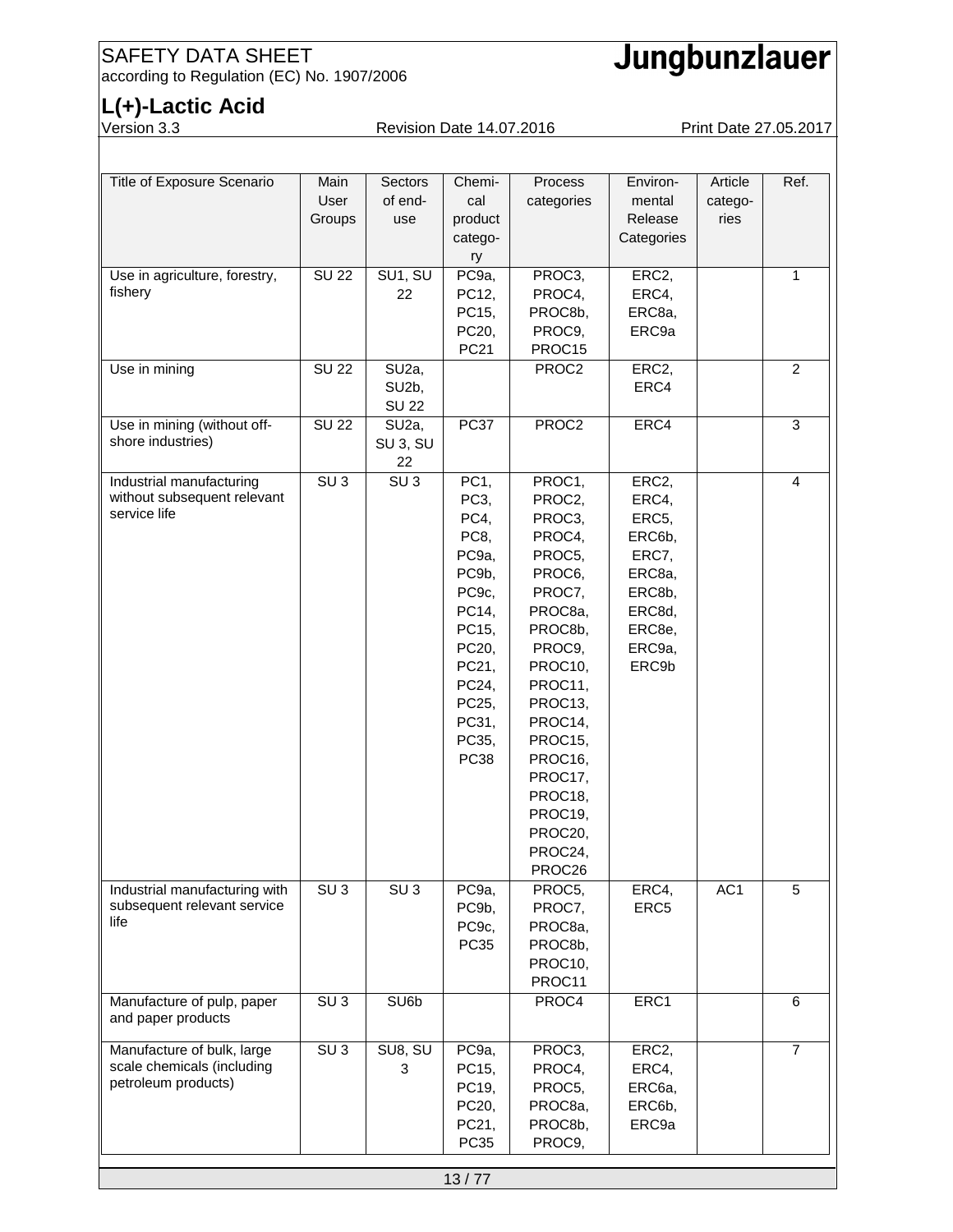# L(+)-Lactic Acid

|                                                                                                    |                 |                                      |                                                                                                                                                             | PROC15                                                                                                                                                               |                                                                                                  |                  |    |
|----------------------------------------------------------------------------------------------------|-----------------|--------------------------------------|-------------------------------------------------------------------------------------------------------------------------------------------------------------|----------------------------------------------------------------------------------------------------------------------------------------------------------------------|--------------------------------------------------------------------------------------------------|------------------|----|
| Manufacture of fine chemi-<br>cals                                                                 | SU <sub>3</sub> | SU9, SU<br>3                         | PC9a,<br>PC15,<br>PC19,<br>PC20,<br>PC21,<br>PC35,<br><b>PC37</b>                                                                                           | PROC1,<br>PROC2,<br>PROC3,<br>PROC4,<br>PROC5,<br>PROC6,<br>PROC8a,<br>PROC8b,<br>PROC9,<br>PROC15,<br>PROC21,<br>PROC26                                             | ERC2,<br>ERC4,<br>ERC6a,<br>ERC6b,<br>ERC6d,<br>ERC9a                                            |                  | 8  |
| Manufacture of plastics<br>products, including com-<br>pounding and conversion                     | SU <sub>3</sub> | SU <sub>3</sub>                      | <b>PC32</b>                                                                                                                                                 | PROC5                                                                                                                                                                | ERC6c                                                                                            | AC <sub>13</sub> | 9  |
| Building and construction<br>work                                                                  | SU <sub>3</sub> | <b>SU19</b>                          | PC <sub>0</sub>                                                                                                                                             | PROC9                                                                                                                                                                | ERC <sub>5</sub>                                                                                 |                  | 10 |
| Health services                                                                                    | <b>SU 22</b>    | <b>SU20</b>                          | PC19,<br>PC21                                                                                                                                               | PROC9,<br>PROC15                                                                                                                                                     |                                                                                                  |                  | 11 |
| Formulation of preparations<br>and/or re-packaging, without<br>relevant subsequent service<br>life | SU <sub>3</sub> | SU 10,<br>SU 3, SU<br>22             | PC4,<br>PC8,<br>PC9a,<br>PC14,<br>PC15,<br>PC17,<br>PC19,<br>PC20,<br>PC21,<br>PC24,<br>PC25,<br>PC28,<br>PC29,<br>PC31,<br>PC35,<br>PC37,<br>PC38,<br>PC39 | PROC1,<br>PROC2,<br>PROC3,<br>PROC4,<br>PROC5,<br>PROC7,<br>PROC8a,<br>PROC8b,<br>PROC9,<br>PROC10,<br>PROC11,<br>PROC14,<br>PROC15,<br>PROC18,<br>PROC19,<br>PROC26 | ERC2,<br>ERC4,<br>ERC <sub>5</sub> ,<br>ERC6a,<br>ERC6b,<br>ERC7,<br>ERC8a,<br>ERC <sub>9a</sub> |                  | 12 |
| Formulation of preparations<br>and/or re-packaging, with<br>relevant subsequent service<br>life    | SU <sub>3</sub> | SU <sub>3</sub> , SU<br>10, SU<br>22 | PC9a,<br>PC <sub>9c</sub><br>PC9b,<br>PC35                                                                                                                  | PROC5,<br>PROC7,<br>PROC8a,<br>PROC8b,<br>PROC10,<br>PROC11                                                                                                          | ERC4,<br>ERC5                                                                                    | AC1              | 13 |
| Manufacture of food prod-<br>ucts, without relevant subse-<br>quent service life                   | SU <sub>3</sub> | SU <sub>4</sub>                      | PC <sub>0</sub><br>PC <sub>2</sub><br>PC20,<br>PC36,<br><b>PC37</b>                                                                                         | PROC3,<br>PROC4,<br>PROC5,<br>PROC0                                                                                                                                  | ERC2,<br>ERC <sub>5</sub> ,<br>ERC6a                                                             |                  | 14 |
| Manufacture of food prod-<br>ucts, with relevant subse-<br>quent service life                      | SU <sub>3</sub> | SU <sub>4</sub>                      | PC <sub>0</sub>                                                                                                                                             | PROC5                                                                                                                                                                | ERC <sub>3</sub>                                                                                 | AC <sub>0</sub>  | 15 |
|                                                                                                    |                 |                                      | 14/77                                                                                                                                                       |                                                                                                                                                                      |                                                                                                  |                  |    |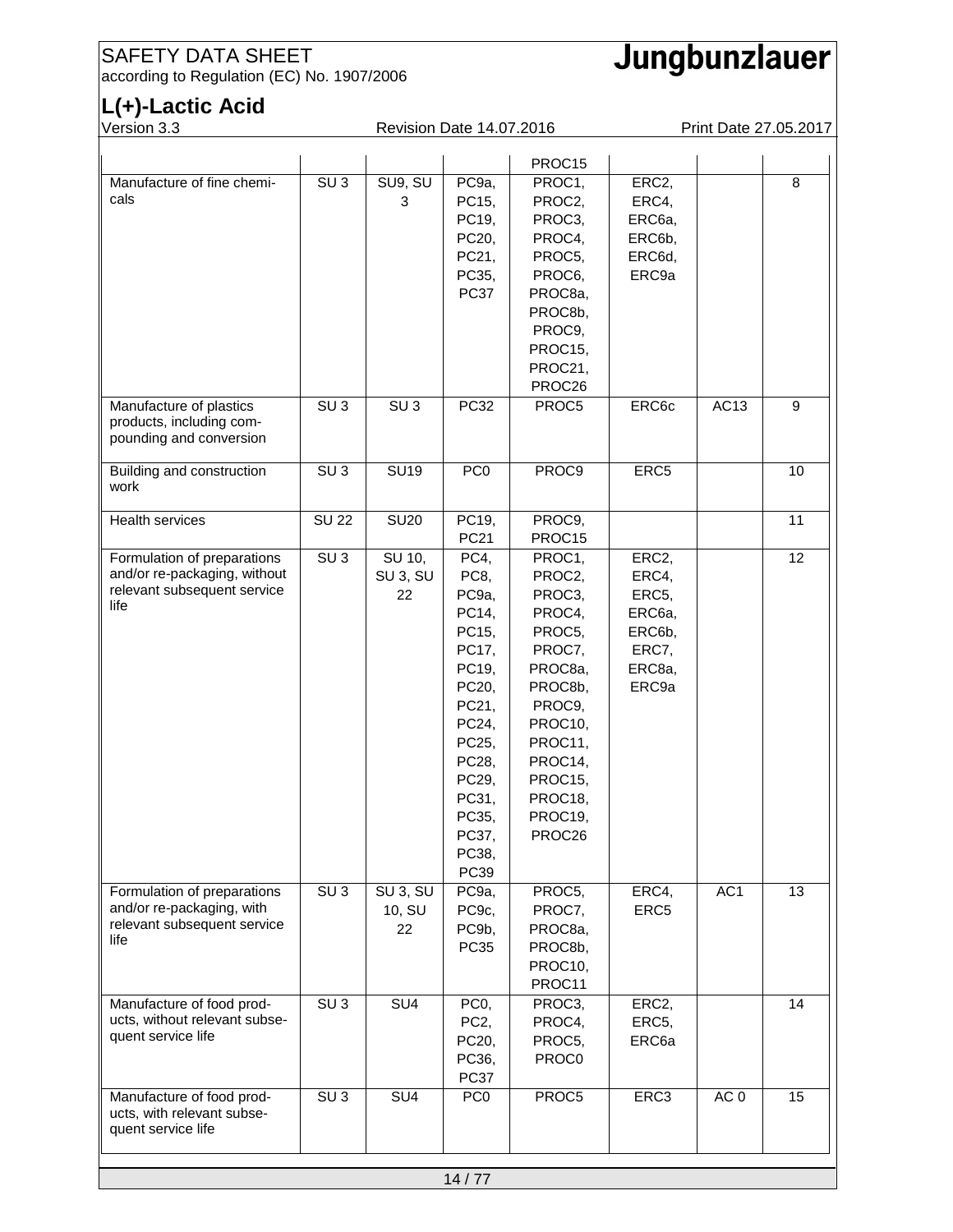| <b>SAFETY DATA SHEET</b><br>according to Regulation (EC) No. 1907/2006 |                  |                  |                                                                                                                                                                                                                                   |                                                                                                                                                                                            |                                                                                                                 |                                  |                       |
|------------------------------------------------------------------------|------------------|------------------|-----------------------------------------------------------------------------------------------------------------------------------------------------------------------------------------------------------------------------------|--------------------------------------------------------------------------------------------------------------------------------------------------------------------------------------------|-----------------------------------------------------------------------------------------------------------------|----------------------------------|-----------------------|
| L(+)-Lactic Acid<br>Version 3.3                                        |                  |                  | Revision Date 14.07.2016                                                                                                                                                                                                          |                                                                                                                                                                                            |                                                                                                                 |                                  | Print Date 27.05.2017 |
| Public domain, without rele-<br>vant subsequent service life           | SU 22            | <b>SU 22</b>     | PC12,<br>PC19,<br>PC21,<br>PC24,<br>PC25,<br>PC31,<br>PC34,<br>PC35,<br>PC39                                                                                                                                                      | PROC1,<br>PROC2,<br>PROC3,<br>PROC4,<br>PROC5,<br>PROC7,<br>PROC8a,<br>PROC8b,<br>PROC9,<br>PROC10,<br>PROC11,<br>PROC13,<br>PROC14,<br>PROC15,<br>PROC17,<br>PROC19,<br>PROC20,<br>PROC24 | ERC2,<br>ERC4,<br>ERC5,<br>ERC6b,<br>ERC7,<br>ERC8a,<br>ERC8b,<br>ERC8d,<br>ERC8e,<br>ERC8f,<br>ERC9a,<br>ERC9b |                                  | 16                    |
| Public domain, with relevant<br>subsequent service life                | <b>SU 22</b>     | SU <sub>22</sub> |                                                                                                                                                                                                                                   | PROC8a,<br>PROC8b,<br>PROC10,<br>PROC11,<br>PROC13,<br>PROC16,<br>PROC18,<br>PROC19,<br>PROC20                                                                                             | ERC8a,<br>ERC8d,<br>ERC8f,<br>ERC9a,<br>ERC9b,<br>ERC10b                                                        |                                  | $\overline{17}$       |
| Private household, without<br>relevant subsequent service<br>life      | SU <sub>21</sub> | SU <sub>21</sub> | PC1,<br>PC <sub>2</sub> ,<br>PC <sub>3</sub><br>PC4,<br>PC8,<br>PC <sub>9a</sub><br>PC9b,<br>PC <sub>9c</sub><br>PC12,<br>PC13,<br>PC14,<br>PC15,<br>PC17,<br>PC20,<br>PC21,<br>PC24,<br>PC25,<br>PC31,<br>PC32,<br>PC35,<br>PC39 |                                                                                                                                                                                            | ERC1,<br>ERC2,<br>ERC4,<br>ERC8a,<br>ERC8c,<br>ERC8d,<br>ERC9a                                                  |                                  | 18                    |
| Private household, with rele-<br>vant subsequent service life          | <b>SU 21</b>     | SU <sub>21</sub> | PC1,<br>PC4,<br>PC8,<br>PC9b,<br>PC <sub>9c</sub> ,<br>PC15,                                                                                                                                                                      |                                                                                                                                                                                            | ERC8a,<br>ERC8d,<br>ERC8f,<br>ERC9a,<br>ERC9b,<br>ERC10b                                                        | AC02,<br>AC1,<br>AC <sub>2</sub> | 19                    |
|                                                                        |                  |                  | 15/77                                                                                                                                                                                                                             |                                                                                                                                                                                            |                                                                                                                 |                                  |                       |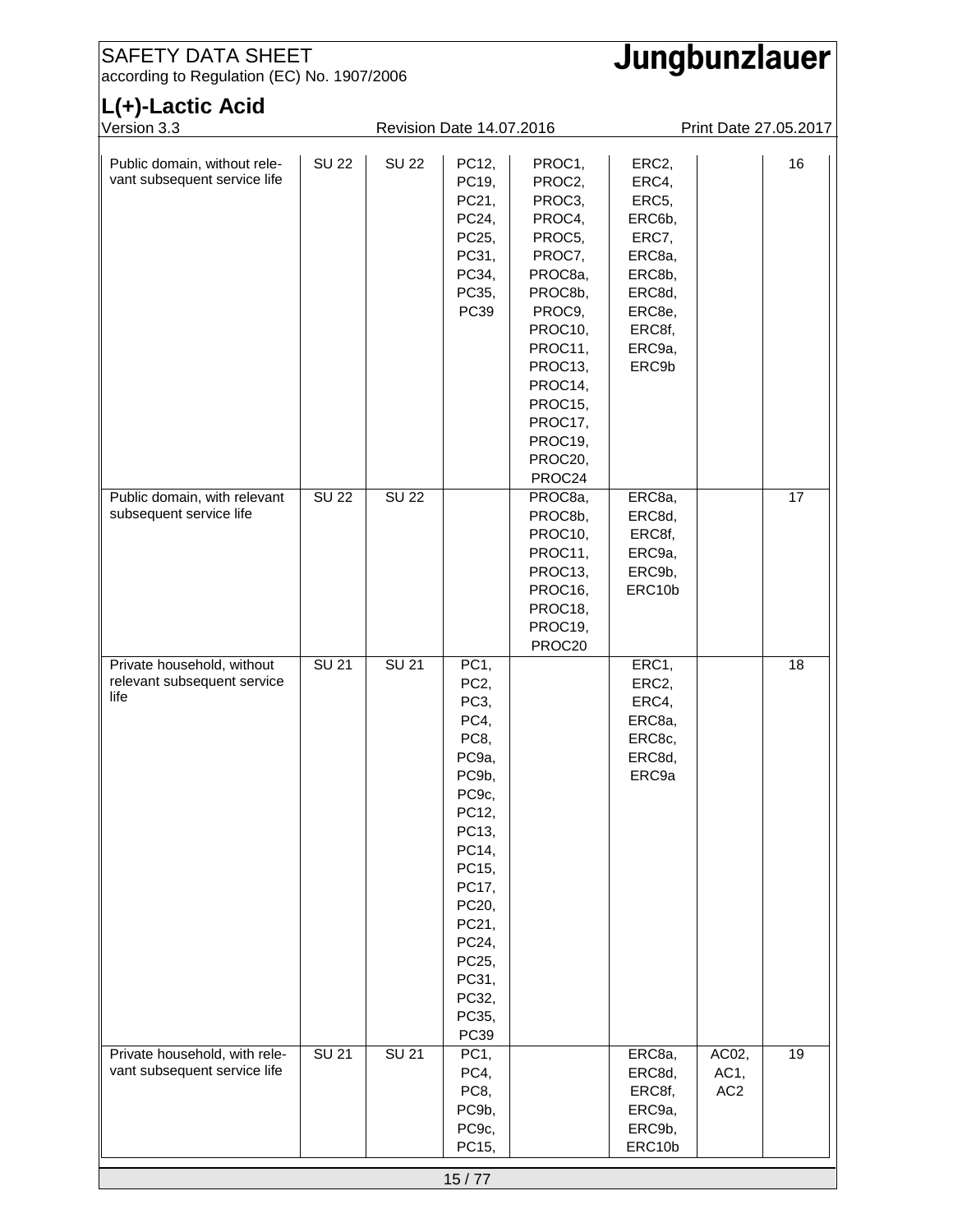| <b>SAFETY DATA SHEET</b><br>according to Regulation (EC) No. 1907/2006 |                                 |                       |
|------------------------------------------------------------------------|---------------------------------|-----------------------|
| $L$ (+)-Lactic Acid                                                    | Revision Date 14.07.2016        | Print Date 27.05.2017 |
|                                                                        | PC20,<br>PC24,<br>PC31,<br>PC35 |                       |
|                                                                        |                                 |                       |
|                                                                        |                                 |                       |
|                                                                        |                                 |                       |
|                                                                        |                                 |                       |
|                                                                        |                                 |                       |
|                                                                        |                                 |                       |
|                                                                        |                                 |                       |
|                                                                        |                                 |                       |
|                                                                        |                                 |                       |
|                                                                        | 16/77                           |                       |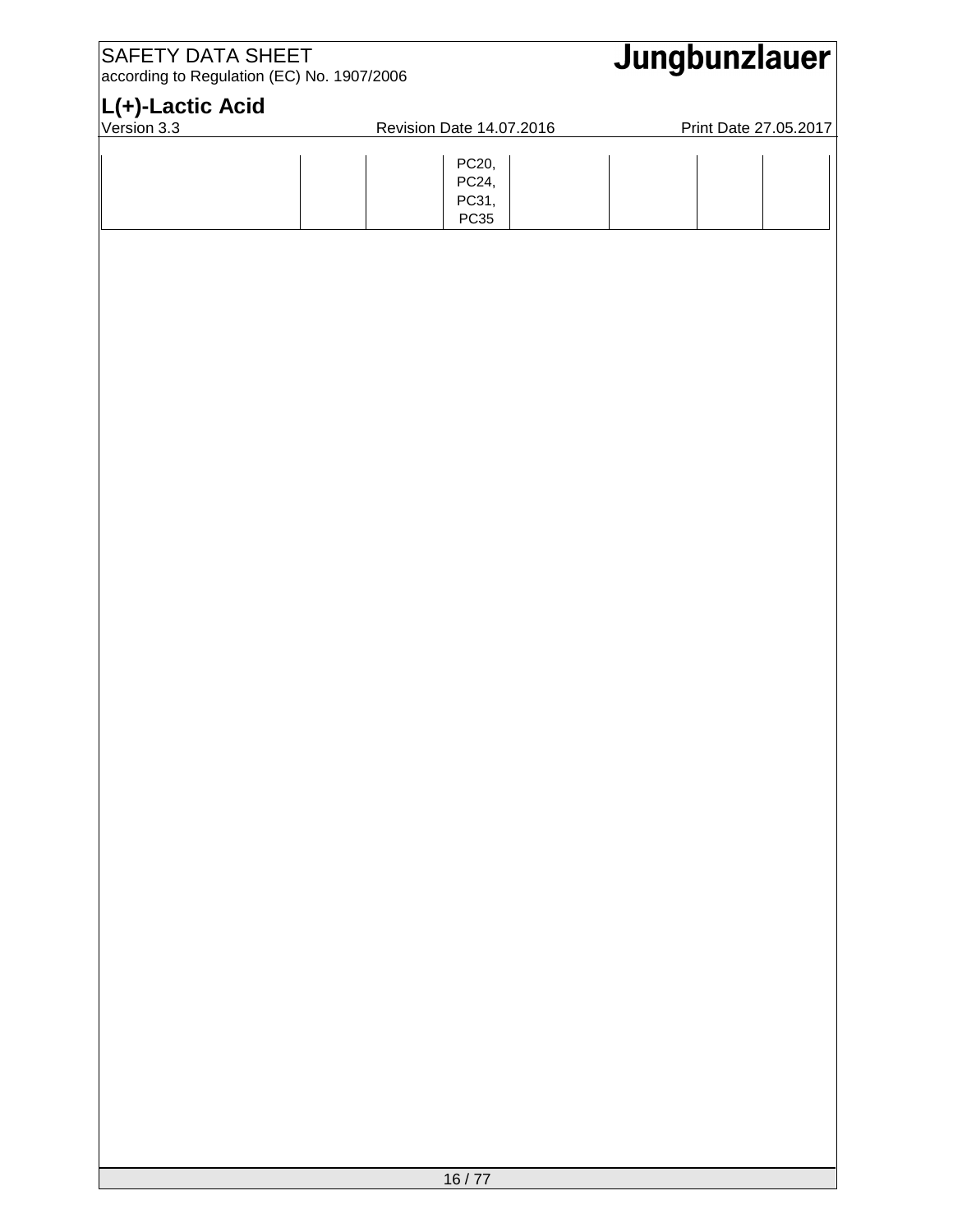L(+)-Lactic Acid

|                                                                                        | 1. Short title of Exposure Scenario: (Ref.: 1) Use in agriculture, forestry, fishery                                                                                                                                                                                                                                                                                                                                                                                                |
|----------------------------------------------------------------------------------------|-------------------------------------------------------------------------------------------------------------------------------------------------------------------------------------------------------------------------------------------------------------------------------------------------------------------------------------------------------------------------------------------------------------------------------------------------------------------------------------|
| Main User Groups                                                                       | : SU 22: Professional uses: Public domain (administration, ed-<br>ucation, entertainment, services, craftsmen)                                                                                                                                                                                                                                                                                                                                                                      |
| Sectors of end-use                                                                     | <b>SU1: Agriculture, forestry, fishery</b><br>SU 22: Professional uses: Public domain (administration, ed-<br>ucation, entertainment, services, craftsmen)                                                                                                                                                                                                                                                                                                                          |
| Chemical product category                                                              | : PC9a: Coatings and paints, thinners, paint removers<br><b>PC12: Fertilizers</b><br>PC15: Non-metal-surface treatment products<br>PC20: Products such as pH-regulators, flocculants, precipi-<br>tants, neutralization agents<br>PC21: Laboratory chemicals                                                                                                                                                                                                                        |
| Process categories                                                                     | <b>PROC3:</b> Use in closed batch process (synthesis or formula-<br>tion)<br>PROC4: Use in batch and other process (synthesis) where<br>opportunity for exposure arises<br>PROC8b: Transfer of substance or preparation (charging/<br>discharging) from/ to vessels/ large containers at dedicated<br>facilities<br>PROC9: Transfer of substance or preparation into small con-<br>tainers (dedicated filling line, including weighing)<br><b>PROC15:</b> Use as laboratory reagent |
| <b>Environmental Release Categories</b>                                                | <b>ERC2:</b> Formulation of preparations<br>÷<br>ERC4: Industrial use of processing aids in processes and<br>products, not becoming part of articles<br>ERC8a: Wide dispersive indoor use of processing aids in<br>open systems<br><b>ERC9a:</b> Wide dispersive indoor use of substances in closed<br>systems                                                                                                                                                                      |
|                                                                                        | 2.1 Contributing scenario controlling environmental exposure for: ERC2, ERC4, ERC8a,<br>ERC9a: Formulation of preparations, Industrial use of processing aids in processes and<br>products, not becoming part of articles, Wide dispersive indoor use of processing aids in<br>open systems, Wide dispersive indoor use of substances in closed systems                                                                                                                             |
| <b>Product characteristics</b><br>Concentration of the Substance in<br>Mixture/Article | : Covers the percentage of the substance in the product up to<br>100 % (unless stated differently).                                                                                                                                                                                                                                                                                                                                                                                 |
| <b>Amount used</b><br>EU tonnage                                                       | $: 58000 \frac{t}{a}$                                                                                                                                                                                                                                                                                                                                                                                                                                                               |
| Technical conditions and measures / Organizational measures                            |                                                                                                                                                                                                                                                                                                                                                                                                                                                                                     |
|                                                                                        | 17/77                                                                                                                                                                                                                                                                                                                                                                                                                                                                               |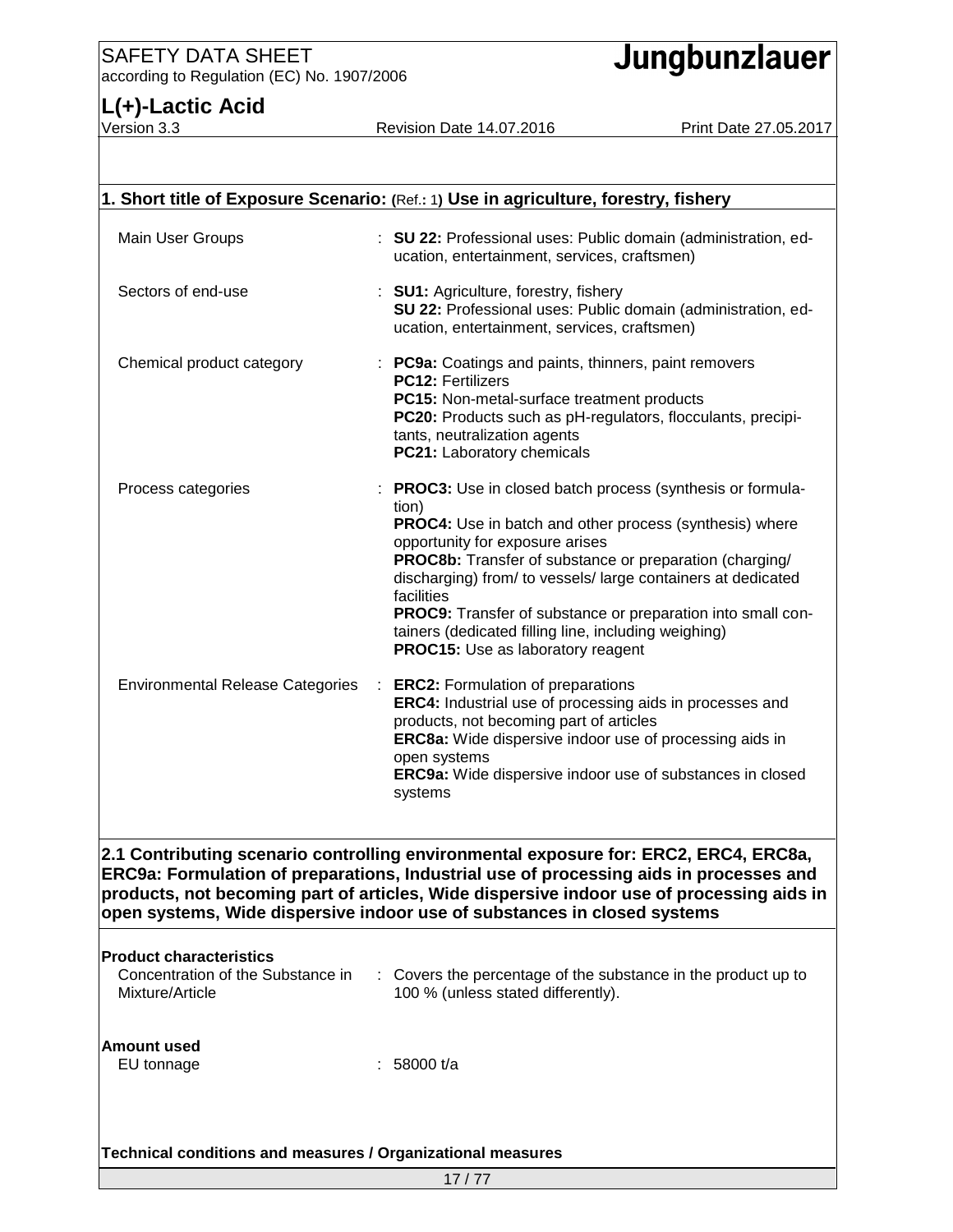| <b>SAFETY DATA SHEET</b><br>according to Regulation (EC) No. 1907/2006                                                                                                                                                                                                                                                                                                                                                                                                                                                     |                                 |                        |                                                                                                                         |       |                      |                       |  |
|----------------------------------------------------------------------------------------------------------------------------------------------------------------------------------------------------------------------------------------------------------------------------------------------------------------------------------------------------------------------------------------------------------------------------------------------------------------------------------------------------------------------------|---------------------------------|------------------------|-------------------------------------------------------------------------------------------------------------------------|-------|----------------------|-----------------------|--|
| L(+)-Lactic Acid                                                                                                                                                                                                                                                                                                                                                                                                                                                                                                           |                                 |                        |                                                                                                                         |       |                      |                       |  |
| Version 3.3                                                                                                                                                                                                                                                                                                                                                                                                                                                                                                                |                                 |                        | Revision Date 14.07.2016                                                                                                |       |                      | Print Date 27.05.2017 |  |
| Remarks                                                                                                                                                                                                                                                                                                                                                                                                                                                                                                                    |                                 | vant.                  | No RMMs applicable. No hazard to the environment. Envi-<br>ronmental exposure assessment for this scenario is not rele- |       |                      |                       |  |
| 2.2 Contributing scenario controlling worker exposure for: PROC3, PROC4, PROC8b,<br>PROC9, PROC15: Use in closed batch process (synthesis or formulation), Use in batch<br>and other process (synthesis) where opportunity for exposure arises, Transfer of sub-<br>stance or preparation (charging/ discharging) from/ to vessels/ large containers at dedi-<br>cated facilities, Transfer of substance or preparation into small containers (dedicated fill-<br>ing line, including weighing), Use as laboratory reagent |                                 |                        |                                                                                                                         |       |                      |                       |  |
|                                                                                                                                                                                                                                                                                                                                                                                                                                                                                                                            |                                 |                        |                                                                                                                         |       |                      |                       |  |
| <b>Product characteristics</b><br>Concentration of the Substance in<br>Mixture/Article                                                                                                                                                                                                                                                                                                                                                                                                                                     |                                 |                        | : Covers the percentage of the substance in the product up to<br>100 % (unless stated differently).                     |       |                      |                       |  |
|                                                                                                                                                                                                                                                                                                                                                                                                                                                                                                                            |                                 |                        |                                                                                                                         |       |                      |                       |  |
| <b>Technical conditions and measures</b><br>Ensure adequate ventilation, especially in confined areas. Avoid temperatures above 200°C.                                                                                                                                                                                                                                                                                                                                                                                     |                                 |                        |                                                                                                                         |       |                      |                       |  |
| Organisational measures to prevent /limit releases, dispersion and exposure<br>Do not eat, drink or smoke when using this product. Avoid skin contact. Remove and wash contaminated<br>clothing before re-use.                                                                                                                                                                                                                                                                                                             |                                 |                        |                                                                                                                         |       |                      |                       |  |
| Conditions and measures related to personal protection, hygiene and health evaluation<br>Breathing apparatus only if aerosol or dust is formed.<br>Rubber gloves<br>Face-shield<br><b>Boots</b><br>Chemical resistant apron<br>Long sleeved clothing                                                                                                                                                                                                                                                                       |                                 |                        |                                                                                                                         |       |                      |                       |  |
| <b>Note</b><br>Local effects<br>Risk Management Measures are based on qualitative risk characterisation.                                                                                                                                                                                                                                                                                                                                                                                                                   |                                 |                        |                                                                                                                         |       |                      |                       |  |
| 3. Exposure estimation and reference to its source                                                                                                                                                                                                                                                                                                                                                                                                                                                                         |                                 |                        |                                                                                                                         |       |                      |                       |  |
| <b>Environment</b>                                                                                                                                                                                                                                                                                                                                                                                                                                                                                                         |                                 |                        |                                                                                                                         |       |                      |                       |  |
|                                                                                                                                                                                                                                                                                                                                                                                                                                                                                                                            |                                 |                        |                                                                                                                         |       |                      |                       |  |
| Contributing<br>Scenario                                                                                                                                                                                                                                                                                                                                                                                                                                                                                                   | <b>Exposure As-</b><br>sessment | Specific<br>conditions | Compartment                                                                                                             | Value | Level of<br>Exposure | <b>RCR</b>            |  |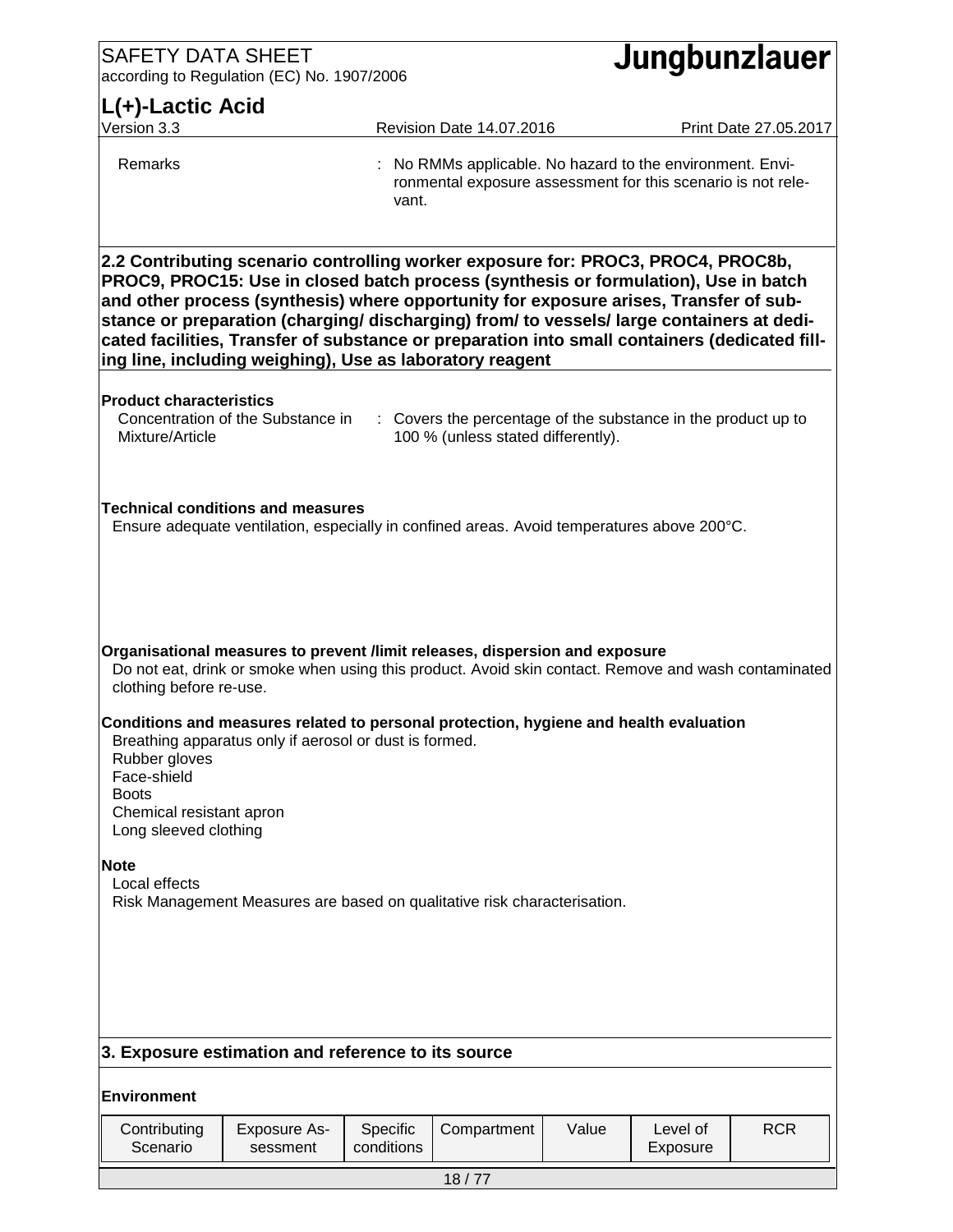## **L(+)-Lactic Acid**

Version 3.3 Revision Date 14.07.2016 Print Date 27.05.2017

|                          | Method                                                                                                                                                                                                              |                                     |                       |       |                        |            |
|--------------------------|---------------------------------------------------------------------------------------------------------------------------------------------------------------------------------------------------------------------|-------------------------------------|-----------------------|-------|------------------------|------------|
|                          | Qualitative<br>approach used<br>to conclude<br>safe use.                                                                                                                                                            |                                     | All compart-<br>ments |       |                        |            |
|                          | Remarks: Environmental exposure assessment for this scenario is not relevant.<br>No hazard to the environment.                                                                                                      |                                     |                       |       |                        |            |
| <b>Workers</b>           |                                                                                                                                                                                                                     |                                     |                       |       |                        |            |
| Contributing<br>Scenario | Exposure As-<br>sessment Method                                                                                                                                                                                     | Specific conditions                 |                       | Value | Level of Expo-<br>sure | <b>RCR</b> |
| <b>All PROCs</b>         | Qualitative ap-<br>proach used to<br>conclude safe use.                                                                                                                                                             |                                     |                       |       |                        |            |
| <b>All PROCS</b>         |                                                                                                                                                                                                                     | : All PROCs mentioned in section 1. |                       |       |                        |            |
|                          | 4. Guidance to Downstream User to evaluate whether he works inside the boundaries<br>set by the Exposure Scenario                                                                                                   |                                     |                       |       |                        |            |
| to his use.              | whether the operational conditions and risk management measures described in the exposure scenario fit<br>If other OC/RMM are adopted, the user should ensure that risks are managed to at least equivalent levels. |                                     |                       |       |                        |            |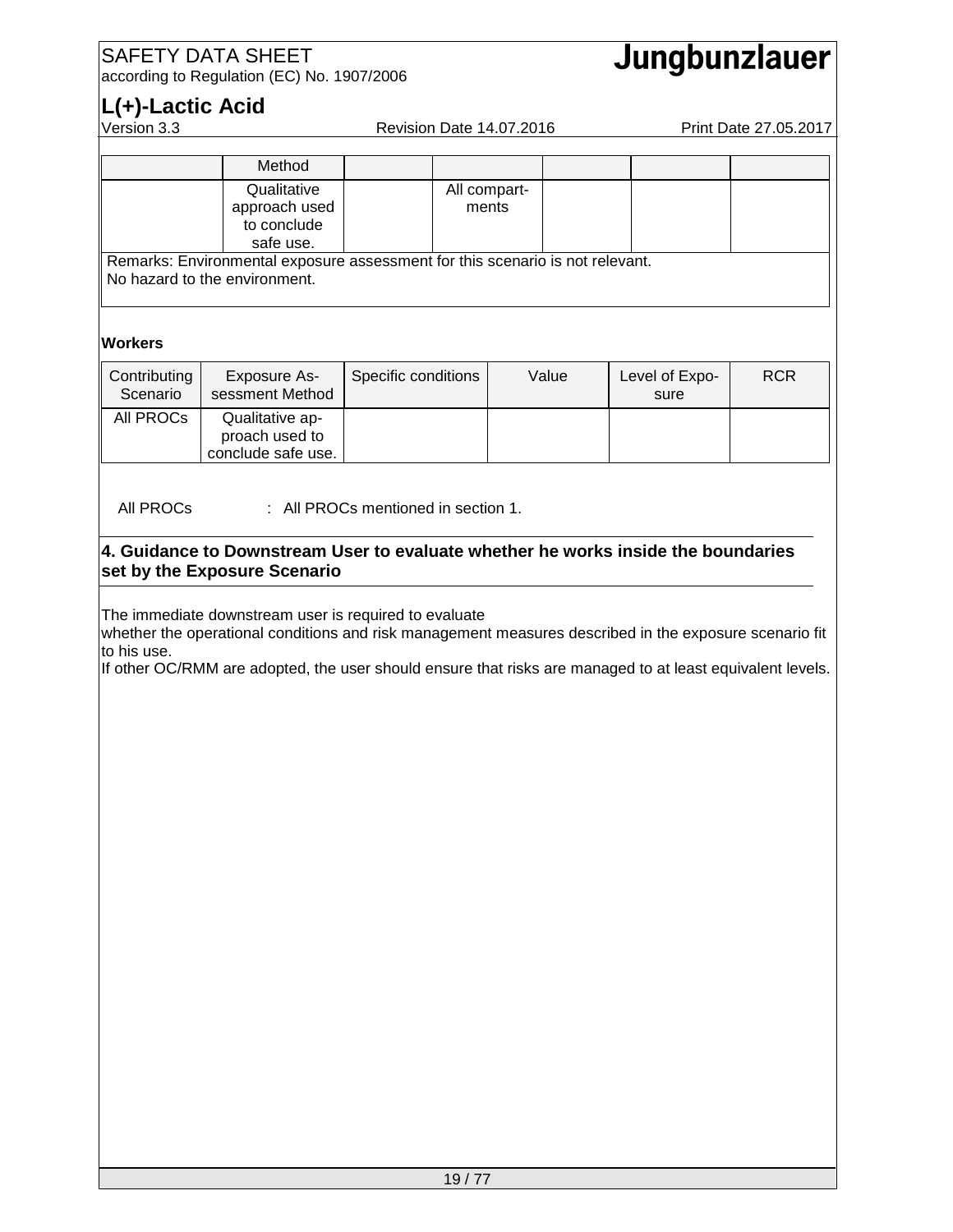# L(+)-Lactic Acid

| 1. Short title of Exposure Scenario: (Ref.: 2) Use in mining                                                                                                                                                 |                                                                                                                                                                                                   |  |  |  |  |  |  |
|--------------------------------------------------------------------------------------------------------------------------------------------------------------------------------------------------------------|---------------------------------------------------------------------------------------------------------------------------------------------------------------------------------------------------|--|--|--|--|--|--|
| Main User Groups                                                                                                                                                                                             | : SU 22: Professional uses: Public domain (administration, ed-<br>ucation, entertainment, services, craftsmen)                                                                                    |  |  |  |  |  |  |
| Sectors of end-use                                                                                                                                                                                           | : SU2a: Mining, (without offshore industries)<br><b>SU2b: Offshore industries</b><br>SU 22: Professional uses: Public domain (administration, ed-<br>ucation, entertainment, services, craftsmen) |  |  |  |  |  |  |
| Process categories                                                                                                                                                                                           | : PROC2: Use in closed, continuous process with occasional<br>controlled exposure                                                                                                                 |  |  |  |  |  |  |
| <b>Environmental Release Categories</b>                                                                                                                                                                      | : <b>ERC2:</b> Formulation of preparations<br>ERC4: Industrial use of processing aids in processes and<br>products, not becoming part of articles                                                 |  |  |  |  |  |  |
| becoming part of articles                                                                                                                                                                                    | 2.1 Contributing scenario controlling environmental exposure for: ERC2, ERC4: Formula-<br>tion of preparations, Industrial use of processing aids in processes and products, not                  |  |  |  |  |  |  |
| <b>Product characteristics</b><br>Concentration of the Substance in<br>Mixture/Article                                                                                                                       | : Covers the percentage of the substance in the product up to<br>100 % (unless stated differently).                                                                                               |  |  |  |  |  |  |
| Amount used<br>EU tonnage                                                                                                                                                                                    | 58000 t/a                                                                                                                                                                                         |  |  |  |  |  |  |
| Technical conditions and measures / Organizational measures<br>: No RMMs applicable. No hazard to the environment. Envi-<br>Remarks<br>ronmental exposure assessment for this scenario is not rele-<br>vant. |                                                                                                                                                                                                   |  |  |  |  |  |  |
| uous process with occasional controlled exposure                                                                                                                                                             | 2.2 Contributing scenario controlling worker exposure for: PROC2: Use in closed, contin-                                                                                                          |  |  |  |  |  |  |
| <b>Product characteristics</b><br>Concentration of the Substance in<br>Mixture/Article                                                                                                                       | : Covers the percentage of the substance in the product up to<br>100 % (unless stated differently).                                                                                               |  |  |  |  |  |  |
| <b>Technical conditions and measures</b>                                                                                                                                                                     | Ensure adequate ventilation, especially in confined areas. Avoid temperatures above 200°C.                                                                                                        |  |  |  |  |  |  |
|                                                                                                                                                                                                              | 20/77                                                                                                                                                                                             |  |  |  |  |  |  |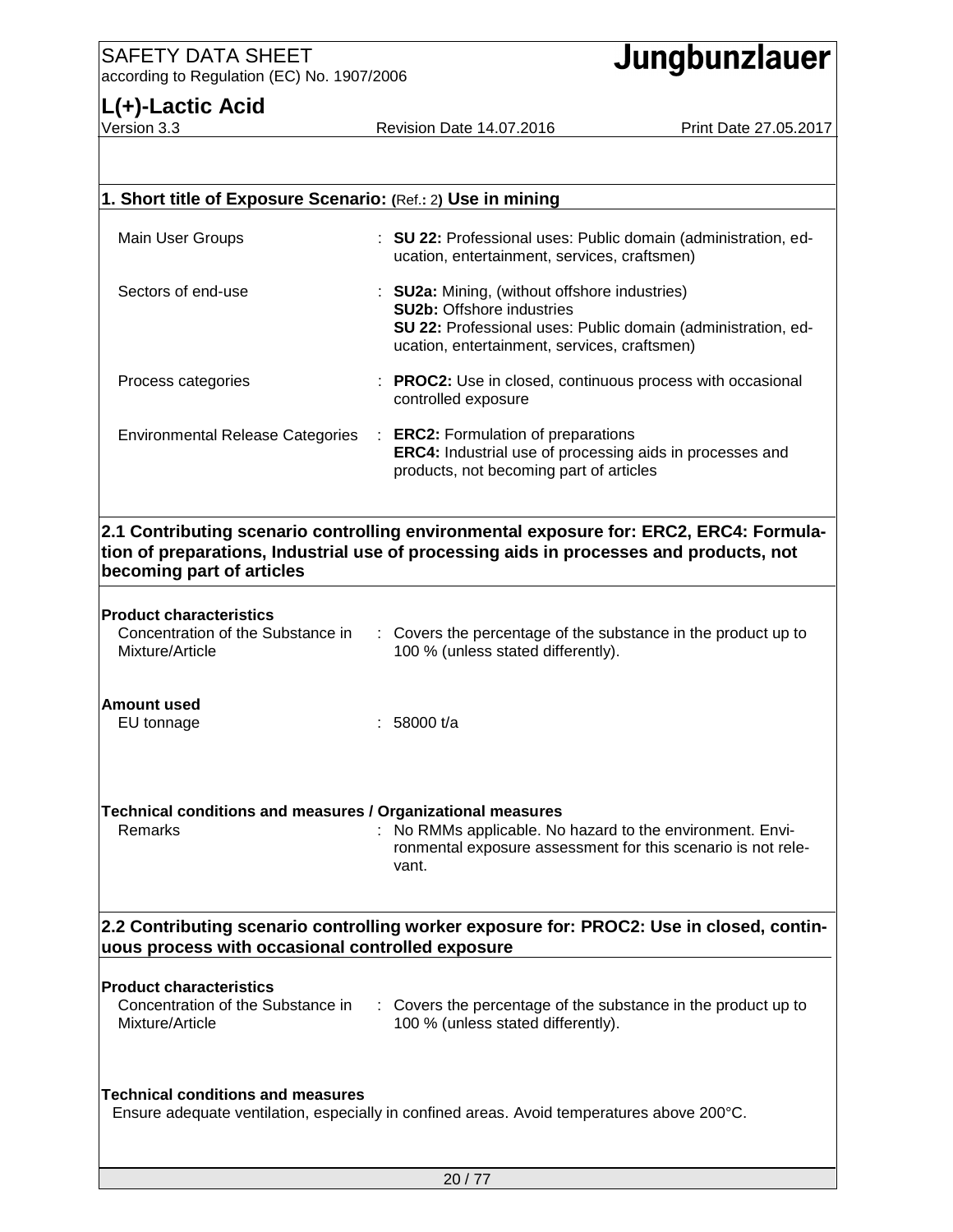## **L(+)-Lactic Acid**

Revision Date 14.07.2016 Print Date 27.05.2017

#### **Organisational measures to prevent /limit releases, dispersion and exposure**

Do not eat, drink or smoke when using this product. Avoid skin contact. Remove and wash contaminated clothing before re-use.

#### **Conditions and measures related to personal protection, hygiene and health evaluation**

Breathing apparatus only if aerosol or dust is formed. Rubber gloves Face-shield **Boots** Chemical resistant apron Long sleeved clothing

#### **Note**

Local effects Risk Management Measures are based on qualitative risk characterisation.

### **3. Exposure estimation and reference to its source**

#### **Environment**

| Contributing<br>Scenario      | <b>Exposure As-</b><br>sessment<br>Method                                     | Specific<br>conditions | Compartment           | Value | Level of<br>Exposure | <b>RCR</b> |
|-------------------------------|-------------------------------------------------------------------------------|------------------------|-----------------------|-------|----------------------|------------|
|                               | Qualitative<br>approach used<br>to conclude<br>safe use.                      |                        | All compart-<br>ments |       |                      |            |
| No hazard to the environment. | Remarks: Environmental exposure assessment for this scenario is not relevant. |                        |                       |       |                      |            |

#### **Workers**

| Contributing<br>Scenario | Exposure As-<br>sessment Method                         | Specific conditions | Value | Level of Expo-<br>sure | <b>RCR</b> |
|--------------------------|---------------------------------------------------------|---------------------|-------|------------------------|------------|
| All PROCs                | Qualitative ap-<br>proach used to<br>conclude safe use. |                     |       |                        |            |

All PROCs : All PROCs mentioned in section 1.

**4. Guidance to Downstream User to evaluate whether he works inside the boundaries set by the Exposure Scenario**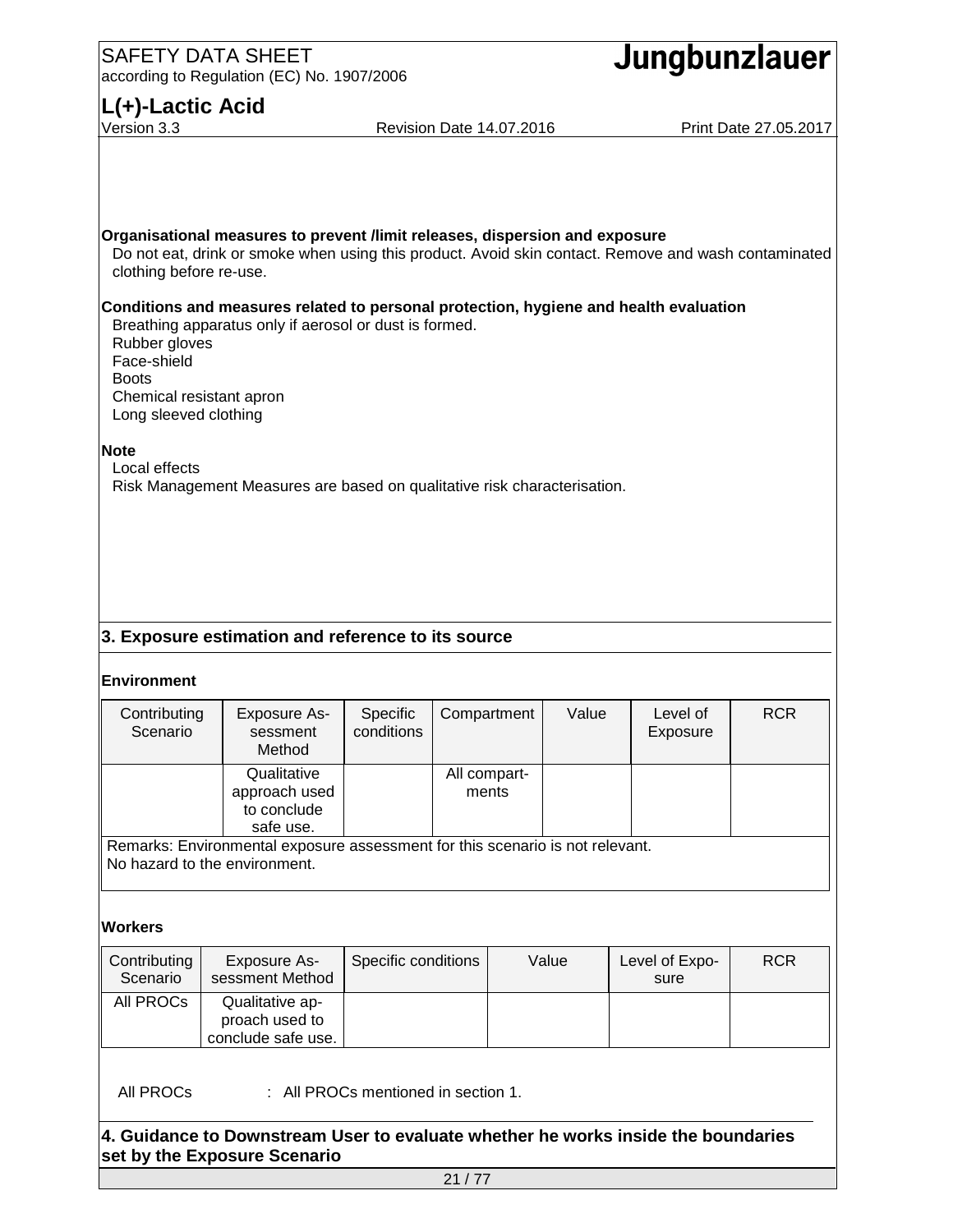## **L(+)-Lactic Acid**

Revision Date 14.07.2016 Print Date 27.05.2017

The immediate downstream user is required to evaluate

whether the operational conditions and risk management measures described in the exposure scenario fit to his use.

If other OC/RMM are adopted, the user should ensure that risks are managed to at least equivalent levels.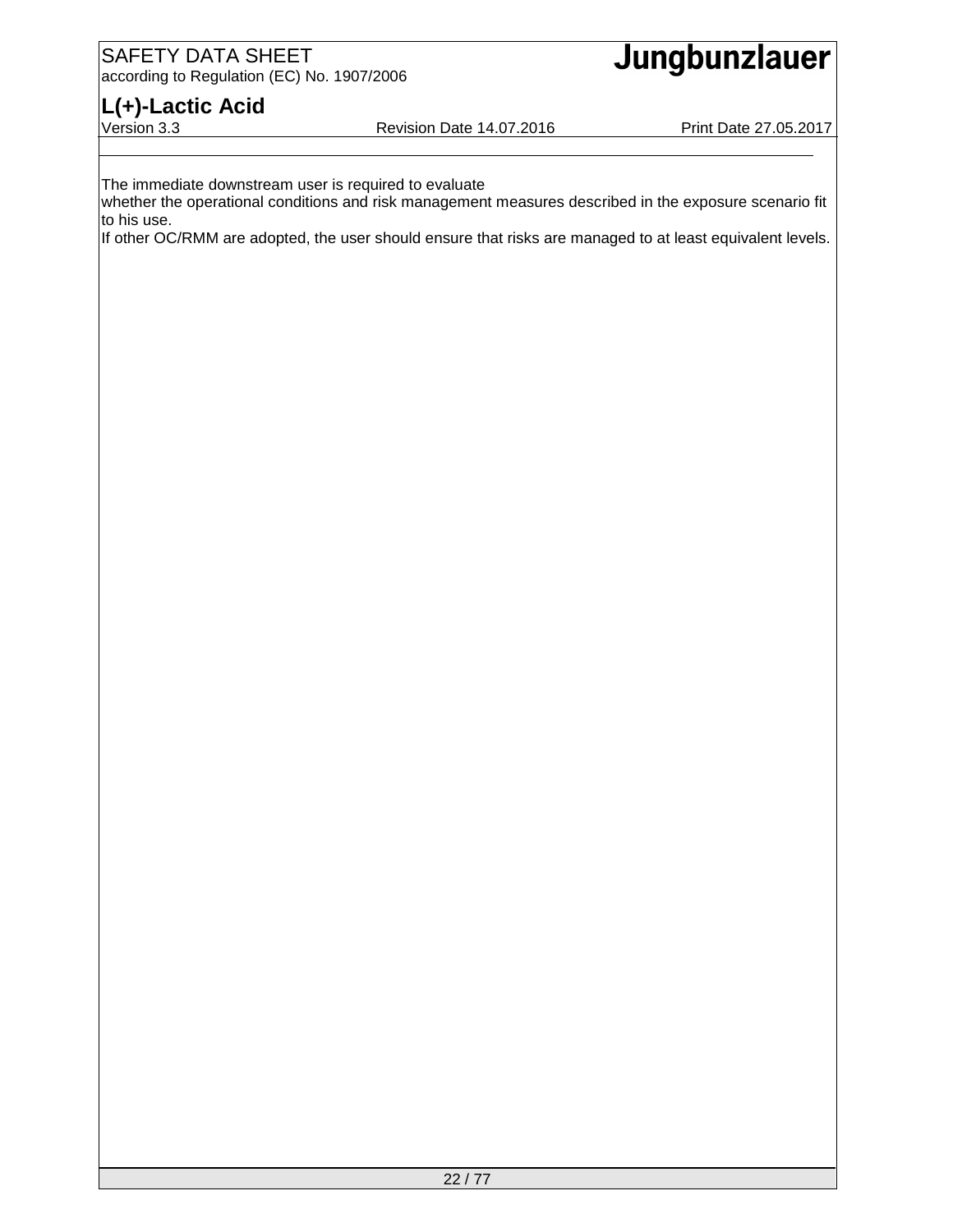L(+)-Lactic Acid

|                                                                                                                                                                                                              |  | 1. Short title of Exposure Scenario: (Ref.: 3) Use in mining (without offshore industries)                                                                                                                                                                     |  |  |  |  |  |
|--------------------------------------------------------------------------------------------------------------------------------------------------------------------------------------------------------------|--|----------------------------------------------------------------------------------------------------------------------------------------------------------------------------------------------------------------------------------------------------------------|--|--|--|--|--|
| Main User Groups                                                                                                                                                                                             |  | : SU 22: Professional uses: Public domain (administration, ed-<br>ucation, entertainment, services, craftsmen)                                                                                                                                                 |  |  |  |  |  |
| Sectors of end-use                                                                                                                                                                                           |  | : SU2a: Mining, (without offshore industries)<br>SU 3: Industrial uses: Uses of substances as such or in prep-<br>arations at industrial sites<br>SU 22: Professional uses: Public domain (administration, ed-<br>ucation, entertainment, services, craftsmen) |  |  |  |  |  |
| Chemical product category                                                                                                                                                                                    |  | <b>PC37: Water treatment chemicals</b>                                                                                                                                                                                                                         |  |  |  |  |  |
| Process categories                                                                                                                                                                                           |  | <b>PROC2:</b> Use in closed, continuous process with occasional<br>controlled exposure                                                                                                                                                                         |  |  |  |  |  |
| <b>Environmental Release Categories</b>                                                                                                                                                                      |  | : ERC4: Industrial use of processing aids in processes and<br>products, not becoming part of articles                                                                                                                                                          |  |  |  |  |  |
|                                                                                                                                                                                                              |  | 2.1 Contributing scenario controlling environmental exposure for: ERC4: Industrial use of<br>processing aids in processes and products, not becoming part of articles                                                                                          |  |  |  |  |  |
|                                                                                                                                                                                                              |  |                                                                                                                                                                                                                                                                |  |  |  |  |  |
| <b>Product characteristics</b><br>Concentration of the Substance in<br>Mixture/Article                                                                                                                       |  | Covers the percentage of the substance in the product up to<br>100 % (unless stated differently).                                                                                                                                                              |  |  |  |  |  |
| Amount used<br>EU tonnage                                                                                                                                                                                    |  | $: 58000 \frac{t}{a}$                                                                                                                                                                                                                                          |  |  |  |  |  |
| Technical conditions and measures / Organizational measures<br>: No RMMs applicable. No hazard to the environment. Envi-<br>Remarks<br>ronmental exposure assessment for this scenario is not rele-<br>vant. |  |                                                                                                                                                                                                                                                                |  |  |  |  |  |
| uous process with occasional controlled exposure                                                                                                                                                             |  | 2.2 Contributing scenario controlling worker exposure for: PROC2: Use in closed, contin-                                                                                                                                                                       |  |  |  |  |  |
| <b>Product characteristics</b><br>Concentration of the Substance in<br>Mixture/Article                                                                                                                       |  | : Covers the percentage of the substance in the product up to<br>100 % (unless stated differently).                                                                                                                                                            |  |  |  |  |  |
| <b>Technical conditions and measures</b>                                                                                                                                                                     |  | Ensure adequate ventilation, especially in confined areas. Avoid temperatures above 200°C.                                                                                                                                                                     |  |  |  |  |  |
|                                                                                                                                                                                                              |  |                                                                                                                                                                                                                                                                |  |  |  |  |  |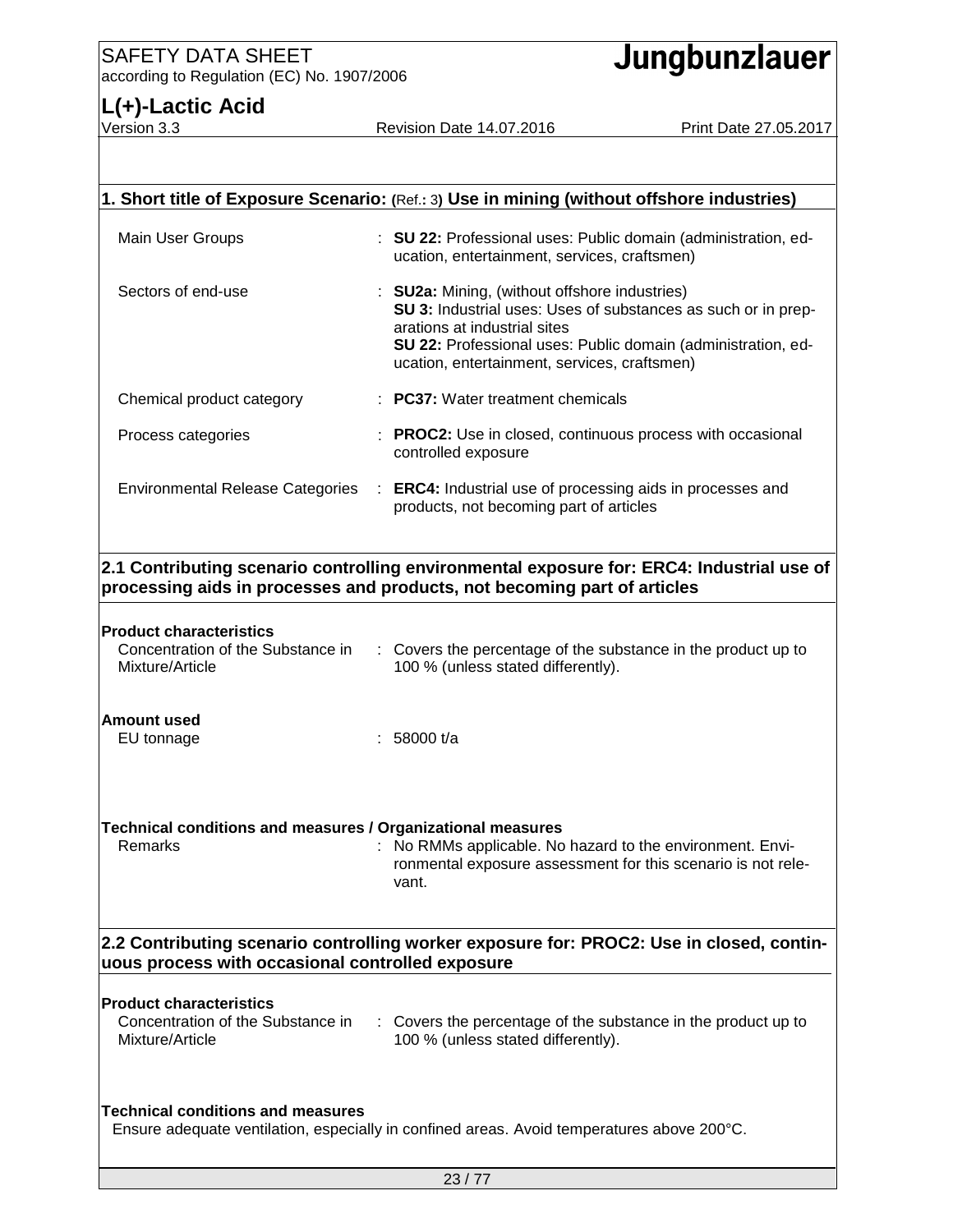**L(+)-Lactic Acid**

Revision Date 14.07.2016 Print Date 27.05.2017

#### **Organisational measures to prevent /limit releases, dispersion and exposure**

Do not eat, drink or smoke when using this product. Avoid skin contact. Remove and wash contaminated clothing before re-use.

#### **Conditions and measures related to personal protection, hygiene and health evaluation**

Breathing apparatus only if aerosol or dust is formed. Rubber gloves Face-shield Boots Chemical resistant apron Long sleeved clothing

#### **Note**

Local effects Risk Management Measures are based on qualitative risk characterisation.

### **3. Exposure estimation and reference to its source**

#### **Environment**

| Contributing<br>Scenario | Exposure As-<br>sessment<br>Method                       | Specific<br>conditions | Compartment           | Value | Level of<br>Exposure | <b>RCR</b> |
|--------------------------|----------------------------------------------------------|------------------------|-----------------------|-------|----------------------|------------|
|                          | Qualitative<br>approach used<br>to conclude<br>safe use. |                        | All compart-<br>ments |       |                      |            |

Remarks: Environmental exposure assessment for this scenario is not relevant. No hazard to the environment.

#### **Workers**

| Contributing<br>Scenario | Exposure As-<br>sessment Method                         | Specific conditions | Value | Level of Expo-<br>sure | <b>RCR</b> |
|--------------------------|---------------------------------------------------------|---------------------|-------|------------------------|------------|
| All PROCs                | Qualitative ap-<br>proach used to<br>conclude safe use. |                     |       |                        |            |

All PROCs : All PROCs mentioned in section 1.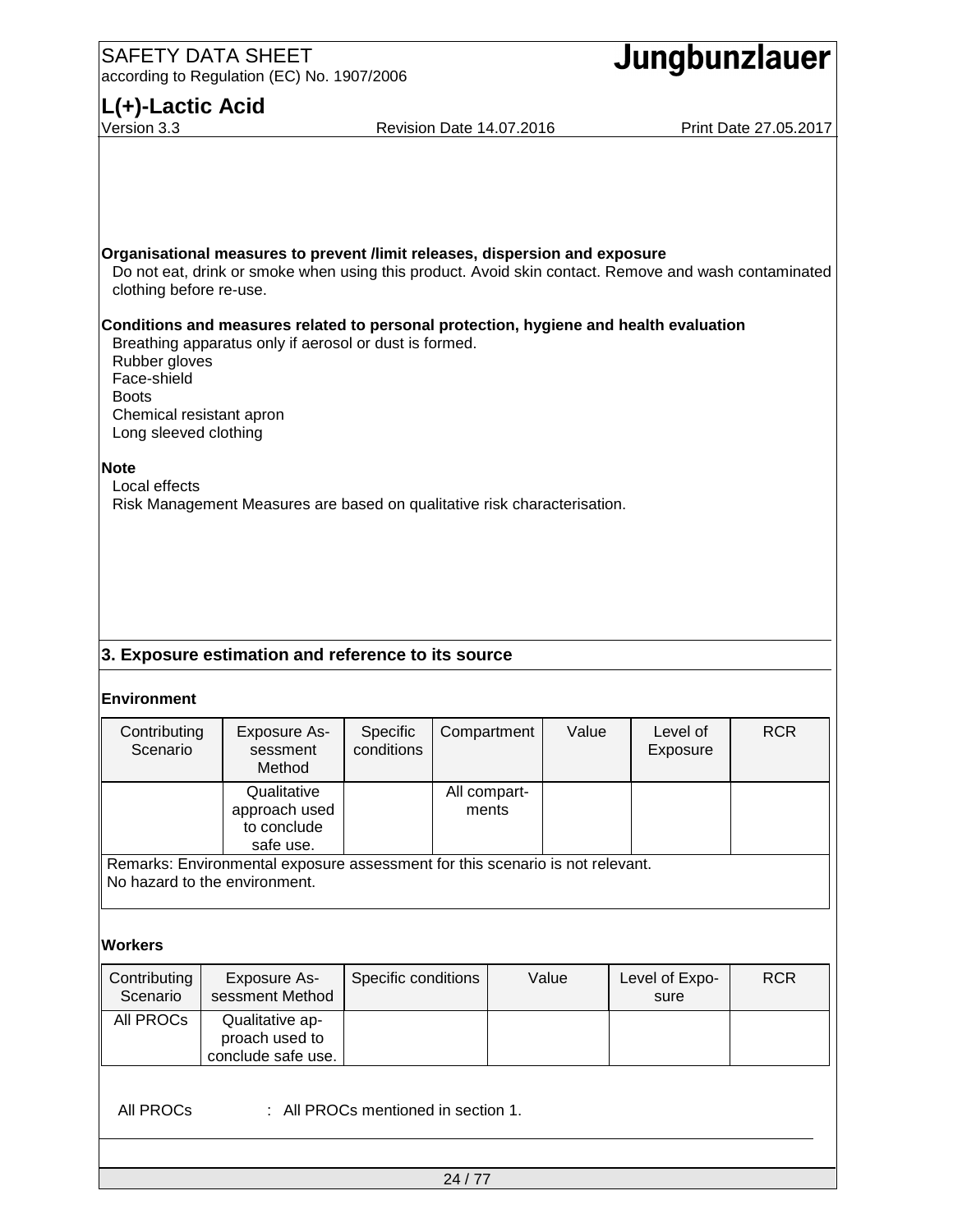## **L(+)-Lactic Acid**

Revision Date 14.07.2016 Print Date 27.05.2017

## **4. Guidance to Downstream User to evaluate whether he works inside the boundaries set by the Exposure Scenario**

The immediate downstream user is required to evaluate

whether the operational conditions and risk management measures described in the exposure scenario fit to his use.

If other OC/RMM are adopted, the user should ensure that risks are managed to at least equivalent levels.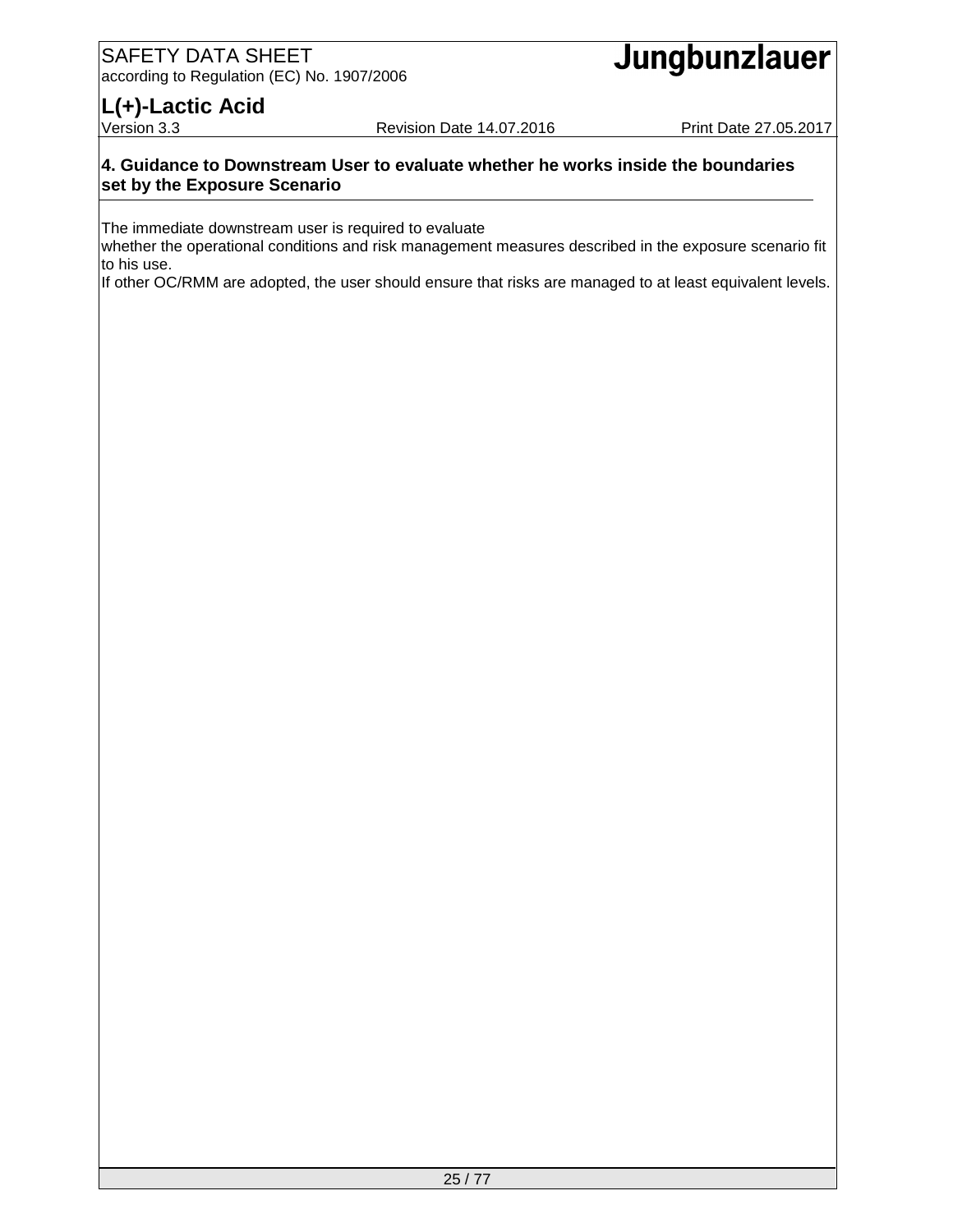**L(+)-Lactic Acid**

Revision Date 14.07.2016 Print Date 27.05.2017

## **1. Short title of Exposure Scenario: (**Ref.**:** 4**) Industrial manufacturing without subsequent relevant service life**

| Main User Groups          | : SU 3: Industrial uses: Uses of substances as such or in prep-<br>arations at industrial sites                                                                                                                                                                                                                                                                                                                                                                                                                                                                                                                                                                                                                                                                                                                                                                                                                                                                                                                                                                                                                                                                                                                                   |
|---------------------------|-----------------------------------------------------------------------------------------------------------------------------------------------------------------------------------------------------------------------------------------------------------------------------------------------------------------------------------------------------------------------------------------------------------------------------------------------------------------------------------------------------------------------------------------------------------------------------------------------------------------------------------------------------------------------------------------------------------------------------------------------------------------------------------------------------------------------------------------------------------------------------------------------------------------------------------------------------------------------------------------------------------------------------------------------------------------------------------------------------------------------------------------------------------------------------------------------------------------------------------|
| Sectors of end-use        | : SU 3: Industrial uses: Uses of substances as such or in prep-<br>arations at industrial sites                                                                                                                                                                                                                                                                                                                                                                                                                                                                                                                                                                                                                                                                                                                                                                                                                                                                                                                                                                                                                                                                                                                                   |
| Chemical product category | : PC1: Adhesives, sealants<br>PC3: Air care products<br>PC4: Anti-Freeze and de-icing products<br>PC8: Biocidal products (e.g. Disinfectants, pest control)<br>PC9a: Coatings and paints, thinners, paint removers<br>PC9b: Fillers, putties, plasters, modelling clay<br>PC9c: Finger paints<br>PC14: Metal surface treatment products, including galvanic<br>and electroplating products<br>PC15: Non-metal-surface treatment products<br>PC20: Products such as pH-regulators, flocculants, precipi-<br>tants, neutralization agents<br>PC21: Laboratory chemicals<br>PC24: Lubricants, greases, release products<br>PC25: Metal working fluids<br>PC31: Polishes and wax blends<br>PC35: Washing and cleaning products (including solvent<br>based products)<br>PC38: Welding and soldering products (with flux coatings or<br>flux cores.), flux products                                                                                                                                                                                                                                                                                                                                                                    |
| Process categories        | <b>PROC1:</b> Use in closed process, no likelihood of exposure<br><b>PROC2:</b> Use in closed, continuous process with occasional<br>controlled exposure<br><b>PROC3:</b> Use in closed batch process (synthesis or formula-<br>tion)<br><b>PROC4:</b> Use in batch and other process (synthesis) where<br>opportunity for exposure arises<br><b>PROC5:</b> Mixing or blending in batch processes for formulation<br>of preparations and articles (multistage and/ or significant<br>contact)<br><b>PROC6:</b> Calendering operations<br><b>PROC7:</b> Industrial spraying<br>PROC8a: Transfer of substance or preparation (charging/<br>discharging) from/ to vessels/ large containers at non-<br>dedicated facilities<br><b>PROC8b:</b> Transfer of substance or preparation (charging/<br>discharging) from/ to vessels/ large containers at dedicated<br>facilities<br>PROC9: Transfer of substance or preparation into small con-<br>tainers (dedicated filling line, including weighing)<br><b>PROC10:</b> Roller application or brushing<br><b>PROC11:</b> Non industrial spraying<br><b>PROC13:</b> Treatment of articles by dipping and pouring<br><b>PROC14:</b> Production of preparations or articles by tabletting, |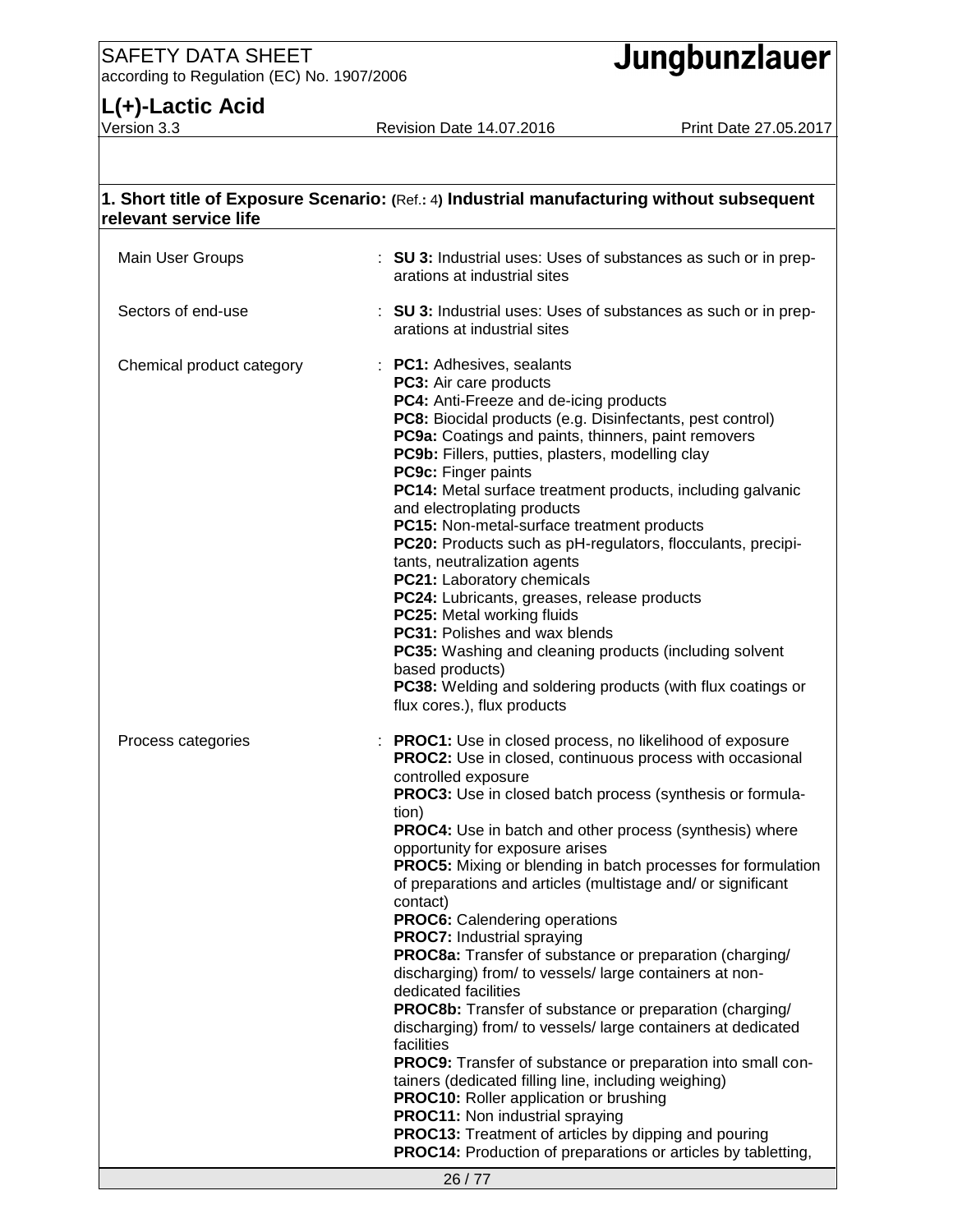SAFETY DATA SHEET  $\frac{1}{2}$ <br> $\frac{1}{2}$ 

| Version 3.3                             | Revision Date 14.07.2016                                                                                                                                                                                                                                                                                                                                                                                                                                                                                                                                                                                                                                                                                                                                                                                                                    | Print Date 27.05.2017 |
|-----------------------------------------|---------------------------------------------------------------------------------------------------------------------------------------------------------------------------------------------------------------------------------------------------------------------------------------------------------------------------------------------------------------------------------------------------------------------------------------------------------------------------------------------------------------------------------------------------------------------------------------------------------------------------------------------------------------------------------------------------------------------------------------------------------------------------------------------------------------------------------------------|-----------------------|
|                                         | compression, extrusion, pelletisation<br>PROC15: Use as laboratory reagent<br><b>PROC16:</b> Using material as fuel sources, limited exposure to<br>unburned product to be expected<br>PROC17: Lubrication at high energy conditions and in partly<br>open process<br><b>PROC18:</b> Greasing at high energy conditions<br>PROC19: Hand-mixing with intimate contact and only PPE<br>available<br><b>PROC20:</b> Heat and pressure transfer fluids in dispersive, pro-<br>fessional use but closed systems<br>PROC24: High (mechanical) energy work-up of substances<br>bound in materials and/ or articles<br>PROC26: Handling of solid inorganic substances at ambient<br>temperature                                                                                                                                                     |                       |
| <b>Environmental Release Categories</b> | <b>ERC2:</b> Formulation of preparations<br>ERC4: Industrial use of processing aids in processes and<br>products, not becoming part of articles<br>ERC5: Industrial use resulting in inclusion into or onto a matrix<br><b>ERC6b:</b> Industrial use of reactive processing aids<br><b>ERC7:</b> Industrial use of substances in closed systems<br>ERC8a: Wide dispersive indoor use of processing aids in<br>open systems<br>ERC8b: Wide dispersive indoor use of reactive substances in<br>open systems<br><b>ERC8d:</b> Wide dispersive outdoor use of processing aids in<br>open systems<br><b>ERC8e:</b> Wide dispersive outdoor use of reactive substances<br>in open systems<br>ERC9a: Wide dispersive indoor use of substances in closed<br>systems<br><b>ERC9b:</b> Wide dispersive outdoor use of substances in closed<br>systems |                       |

**ERC6b, ERC7, ERC8a, ERC8b, ERC8d, ERC8e, ERC9a, ERC9b: Formulation of preparations, Industrial use of processing aids in processes and products, not becoming part of articles, Industrial use resulting in inclusion into or onto a matrix, Industrial use of reactive processing aids, Industrial use of substances in closed systems, Wide dispersive indoor use of processing aids in open systems, Wide dispersive indoor use of reactive substances in open systems, Wide dispersive outdoor use of processing aids in open systems, Wide dispersive outdoor use of reactive substances in open systems, Wide dispersive indoor use of substances in closed systems, Wide dispersive outdoor use of substances in closed systems**

## **Product characteristics** Concentration of the Substance in : Covers the percentage of the substance in the product up to Mixture/Article 100 % (unless stated differently).

**Amount used**

EU tonnage : 58000 t/a

27 / 77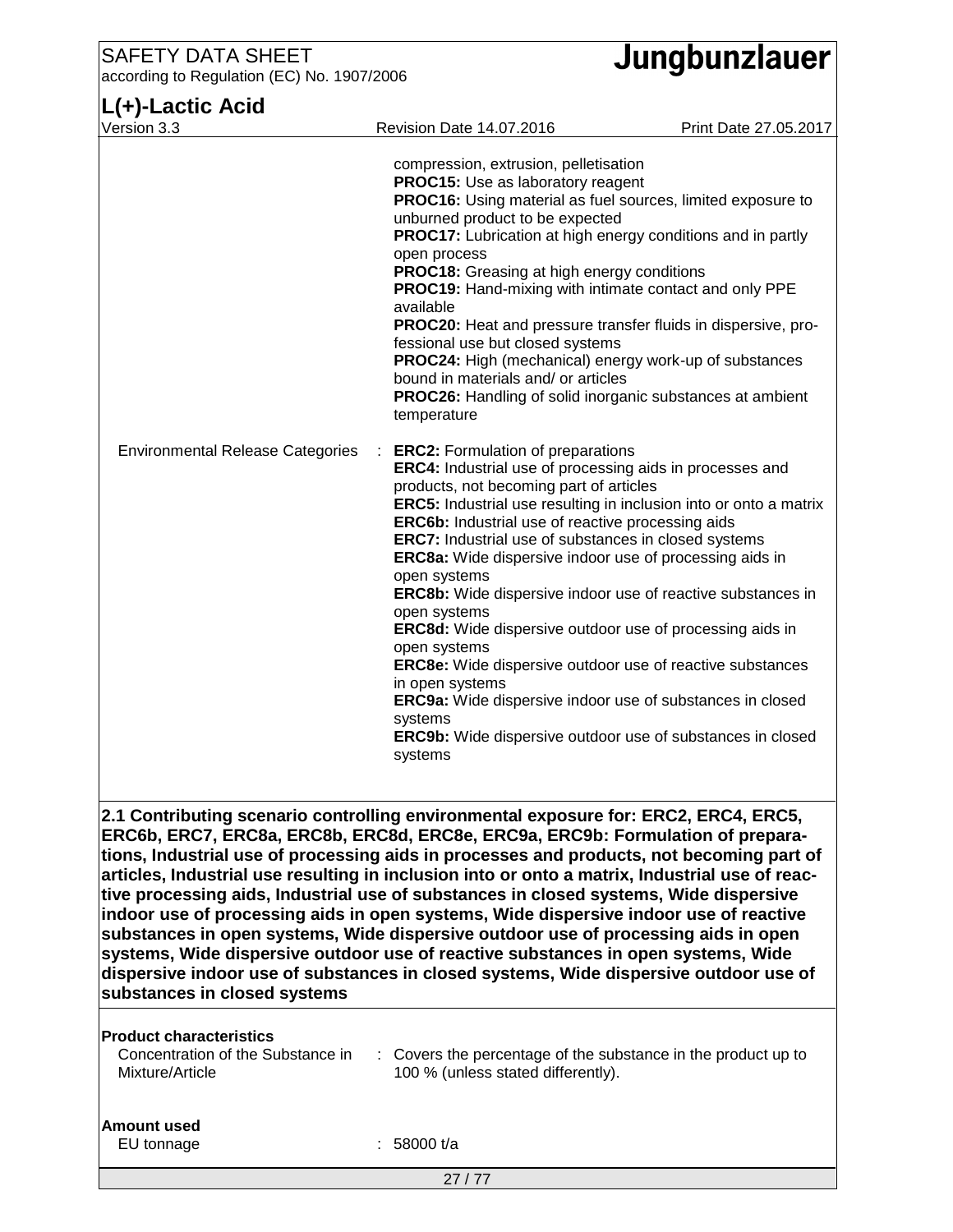**L(+)-Lactic Acid**

Revision Date 14.07.2016 Print Date 27.05.2017

**Technical conditions and measures / Organizational measures**

Remarks **EXECUTE:** No RMMs applicable. No hazard to the environment. Environmental exposure assessment for this scenario is not relevant.

**2.2 Contributing scenario controlling worker exposure for: PROC1, PROC2, PROC3, PROC4, PROC5, PROC6, PROC7, PROC8a, PROC8b, PROC9, PROC10, PROC11, PROC13, PROC14, PROC15, PROC16, PROC17, PROC18, PROC19, PROC20, PROC24, PROC26: Use in closed process, no likelihood of exposure, Use in closed, continuous process with occasional controlled exposure, Use in closed batch process (synthesis or formulation), Use in batch and other process (synthesis) where opportunity for exposure arises, Mixing or blending in batch processes for formulation of preparations and articles (multistage and/ or significant contact), Calendering operations, Industrial spraying, Transfer of substance or preparation (charging/ discharging) from/ to vessels/ large containers at nondedicated facilities, Transfer of substance or preparation (charging/ discharging) from/ to vessels/ large containers at dedicated facilities, Transfer of substance or preparation into small containers (dedicated filling line, including weighing), Roller application or brushing, Non industrial spraying, Treatment of articles by dipping and pouring, Production of preparations or articles by tabletting, compression, extrusion, pelletisation, Use as laboratory reagent, Using material as fuel sources, limited exposure to unburned product to be expected, Lubrication at high energy conditions and in partly open process, Greasing at high energy conditions, Hand-mixing with intimate contact and only PPE available, Heat and pressure transfer fluids in dispersive, professional use but closed systems, High (mechanical) energy work-up of substances bound in materials and/ or articles, Handling of solid inorganic substances at ambient temperature**

#### **Product characteristics**

Mixture/Article

Concentration of the Substance in : Covers the percentage of the substance in the product up to 100 % (unless stated differently).

**Technical conditions and measures** Ensure adequate ventilation, especially in confined areas. Avoid temperatures above 200°C.

**Organisational measures to prevent /limit releases, dispersion and exposure**

Do not eat, drink or smoke when using this product. Avoid skin contact. Remove and wash contaminated clothing before re-use.

**Conditions and measures related to personal protection, hygiene and health evaluation**

Breathing apparatus only if aerosol or dust is formed. Rubber gloves Face-shield

28 / 77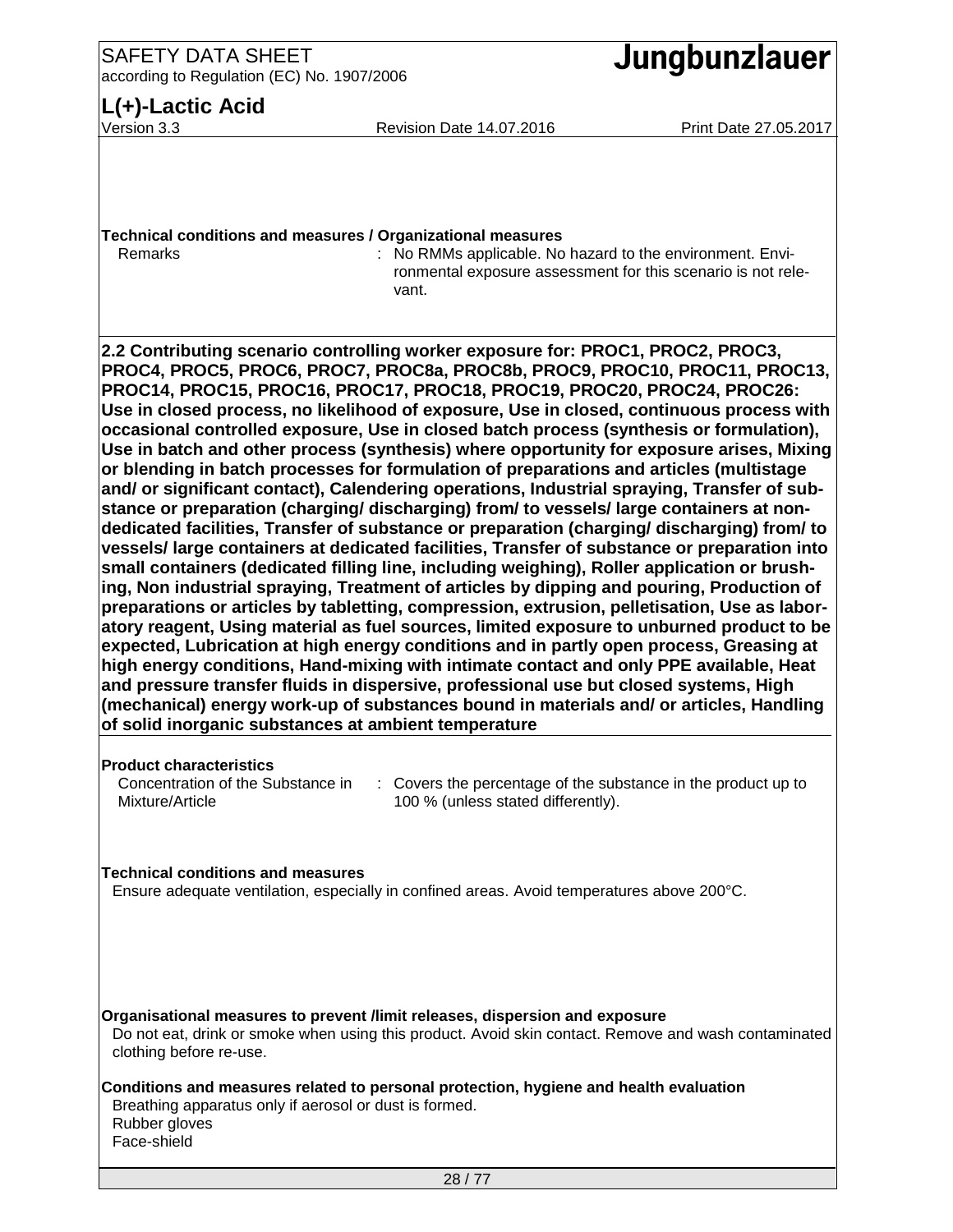## **L(+)-Lactic Acid**

Revision Date 14.07.2016 Print Date 27.05.2017

#### Boots

Chemical resistant apron Long sleeved clothing

#### **Note**

Local effects

Risk Management Measures are based on qualitative risk characterisation.

## **3. Exposure estimation and reference to its source**

#### **Environment**

| Contributing<br>Scenario                                                                                       | Exposure As-<br>sessment<br>Method          | <b>Specific</b><br>conditions | Compartment           | Value | Level of<br>Exposure | <b>RCR</b> |  |
|----------------------------------------------------------------------------------------------------------------|---------------------------------------------|-------------------------------|-----------------------|-------|----------------------|------------|--|
|                                                                                                                | Qualitative<br>approach used<br>to conclude |                               | All compart-<br>ments |       |                      |            |  |
|                                                                                                                | safe use.                                   |                               |                       |       |                      |            |  |
| Remarks: Environmental exposure assessment for this scenario is not relevant.<br>No hazard to the environment. |                                             |                               |                       |       |                      |            |  |
|                                                                                                                |                                             |                               |                       |       |                      |            |  |

## **Workers**

| Contributing<br>Scenario | Exposure As-<br>sessment Method                         | Specific conditions | Value | Level of Expo-<br>sure | <b>RCR</b> |
|--------------------------|---------------------------------------------------------|---------------------|-------|------------------------|------------|
| All PROCs                | Qualitative ap-<br>proach used to<br>conclude safe use. |                     |       |                        |            |

All PROCs : All PROCs mentioned in section 1.

#### **4. Guidance to Downstream User to evaluate whether he works inside the boundaries set by the Exposure Scenario**

The immediate downstream user is required to evaluate

whether the operational conditions and risk management measures described in the exposure scenario fit to his use.

If other OC/RMM are adopted, the user should ensure that risks are managed to at least equivalent levels.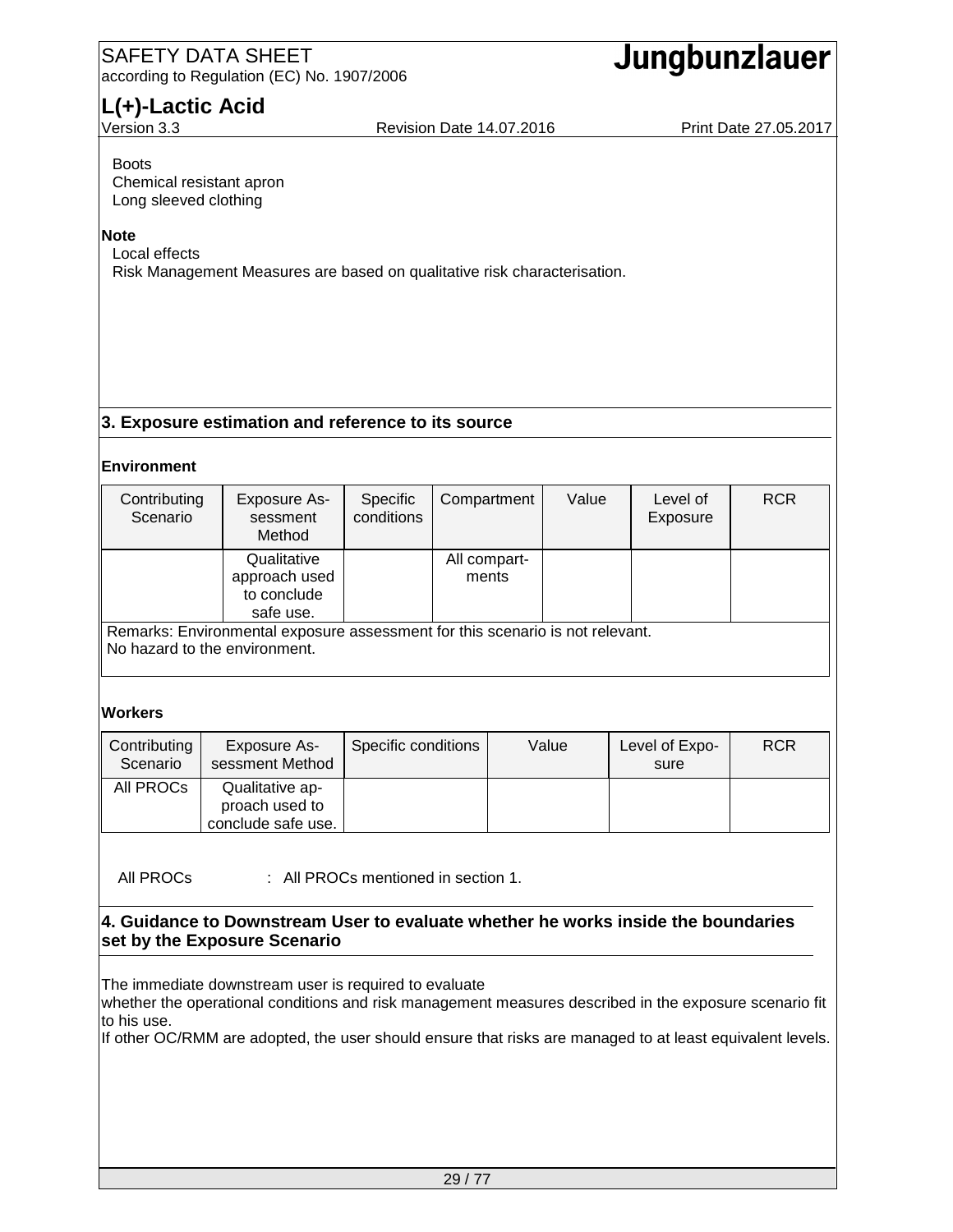L(+)-Lactic Acid

| vant service life                                                                      |    | 1. Short title of Exposure Scenario: (Ref.: 5) Industrial manufacturing with subsequent rele-                                                                                                                                                                                                                                                                                                                                                                                                                                                                   |
|----------------------------------------------------------------------------------------|----|-----------------------------------------------------------------------------------------------------------------------------------------------------------------------------------------------------------------------------------------------------------------------------------------------------------------------------------------------------------------------------------------------------------------------------------------------------------------------------------------------------------------------------------------------------------------|
| Main User Groups                                                                       |    | : SU 3: Industrial uses: Uses of substances as such or in prep-<br>arations at industrial sites                                                                                                                                                                                                                                                                                                                                                                                                                                                                 |
| Sectors of end-use                                                                     |    | : SU 3: Industrial uses: Uses of substances as such or in prep-<br>arations at industrial sites                                                                                                                                                                                                                                                                                                                                                                                                                                                                 |
| Chemical product category                                                              |    | : PC9a: Coatings and paints, thinners, paint removers<br>PC9b: Fillers, putties, plasters, modelling clay<br>PC9c: Finger paints<br>PC35: Washing and cleaning products (including solvent<br>based products)                                                                                                                                                                                                                                                                                                                                                   |
| Process categories                                                                     |    | <b>PROC5:</b> Mixing or blending in batch processes for formulation<br>of preparations and articles (multistage and/ or significant<br>contact)<br><b>PROC7:</b> Industrial spraying<br>PROC8a: Transfer of substance or preparation (charging/<br>discharging) from/ to vessels/ large containers at non-<br>dedicated facilities<br>PROC8b: Transfer of substance or preparation (charging/<br>discharging) from/ to vessels/ large containers at dedicated<br>facilities<br><b>PROC10:</b> Roller application or brushing<br>PROC11: Non industrial spraying |
| Article categories                                                                     |    | <b>AC1: Vehicles</b>                                                                                                                                                                                                                                                                                                                                                                                                                                                                                                                                            |
| <b>Environmental Release Categories</b>                                                | ÷. | <b>ERC4:</b> Industrial use of processing aids in processes and<br>products, not becoming part of articles<br>ERC5: Industrial use resulting in inclusion into or onto a matrix                                                                                                                                                                                                                                                                                                                                                                                 |
| trial use resulting in inclusion into or onto a matrix                                 |    | 2.1 Contributing scenario controlling environmental exposure for: ERC4, ERC5: Industrial<br>use of processing aids in processes and products, not becoming part of articles, Indus-                                                                                                                                                                                                                                                                                                                                                                             |
| <b>Product characteristics</b><br>Concentration of the Substance in<br>Mixture/Article |    | : Covers the percentage of the substance in the product up to<br>100 % (unless stated differently).                                                                                                                                                                                                                                                                                                                                                                                                                                                             |
| <b>Amount used</b><br>EU tonnage                                                       |    | 58000 t/a                                                                                                                                                                                                                                                                                                                                                                                                                                                                                                                                                       |
| Technical conditions and measures / Organizational measures<br>Remarks                 |    | : No RMMs applicable. No hazard to the environment. Envi-<br>ronmental exposure assessment for this scenario is not rele-                                                                                                                                                                                                                                                                                                                                                                                                                                       |
|                                                                                        |    | 30/77                                                                                                                                                                                                                                                                                                                                                                                                                                                                                                                                                           |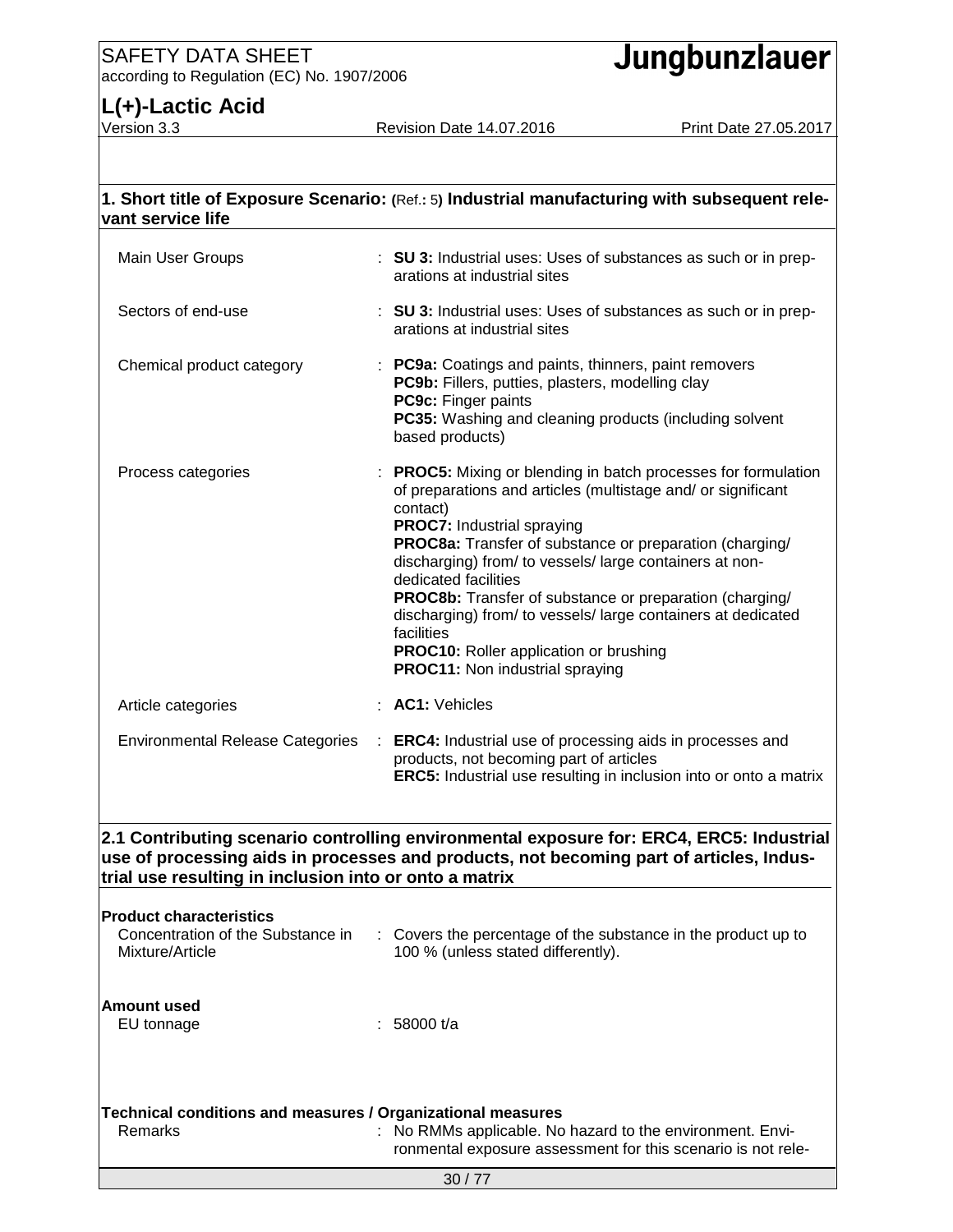**L(+)-Lactic Acid**

Revision Date 14.07.2016 Print Date 27.05.2017

vant.

**2.2 Contributing scenario controlling worker exposure for: PROC5, PROC7, PROC8a, PROC8b, PROC10, PROC11: Mixing or blending in batch processes for formulation of preparations and articles (multistage and/ or significant contact), Industrial spraying, Transfer of substance or preparation (charging/ discharging) from/ to vessels/ large containers at non-dedicated facilities, Transfer of substance or preparation (charging/ discharging) from/ to vessels/ large containers at dedicated facilities, Roller application or brushing, Non industrial spraying**

**Product (article) characteristic**

: Covers the percentage of the substance in the product up to 100 % (unless stated differently).

**Technical conditions and measures**

Ensure adequate ventilation, especially in confined areas. Avoid temperatures above 200°C.

**Organisational measures to prevent /limit releases, dispersion and exposure**

Do not eat, drink or smoke when using this product. Avoid skin contact. Remove and wash contaminated clothing before re-use.

**Conditions and measures related to personal protection, hygiene and health evaluation**

Breathing apparatus only if aerosol or dust is formed. Rubber gloves

Face-shield

Boots

Chemical resistant apron

Long sleeved clothing

**Note**

Local effects Risk Management Measures are based on qualitative risk characterisation.

#### **3. Exposure estimation and reference to its source**

#### **Environment**

| Contributing<br>Scenario | Exposure As-<br>sessment<br>Method | <b>Specific</b><br>conditions | Compartment           | Value | Level of<br>Exposure | <b>RCR</b> |
|--------------------------|------------------------------------|-------------------------------|-----------------------|-------|----------------------|------------|
|                          | Qualitative<br>approach used       |                               | All compart-<br>ments |       |                      |            |
| 31/77                    |                                    |                               |                       |       |                      |            |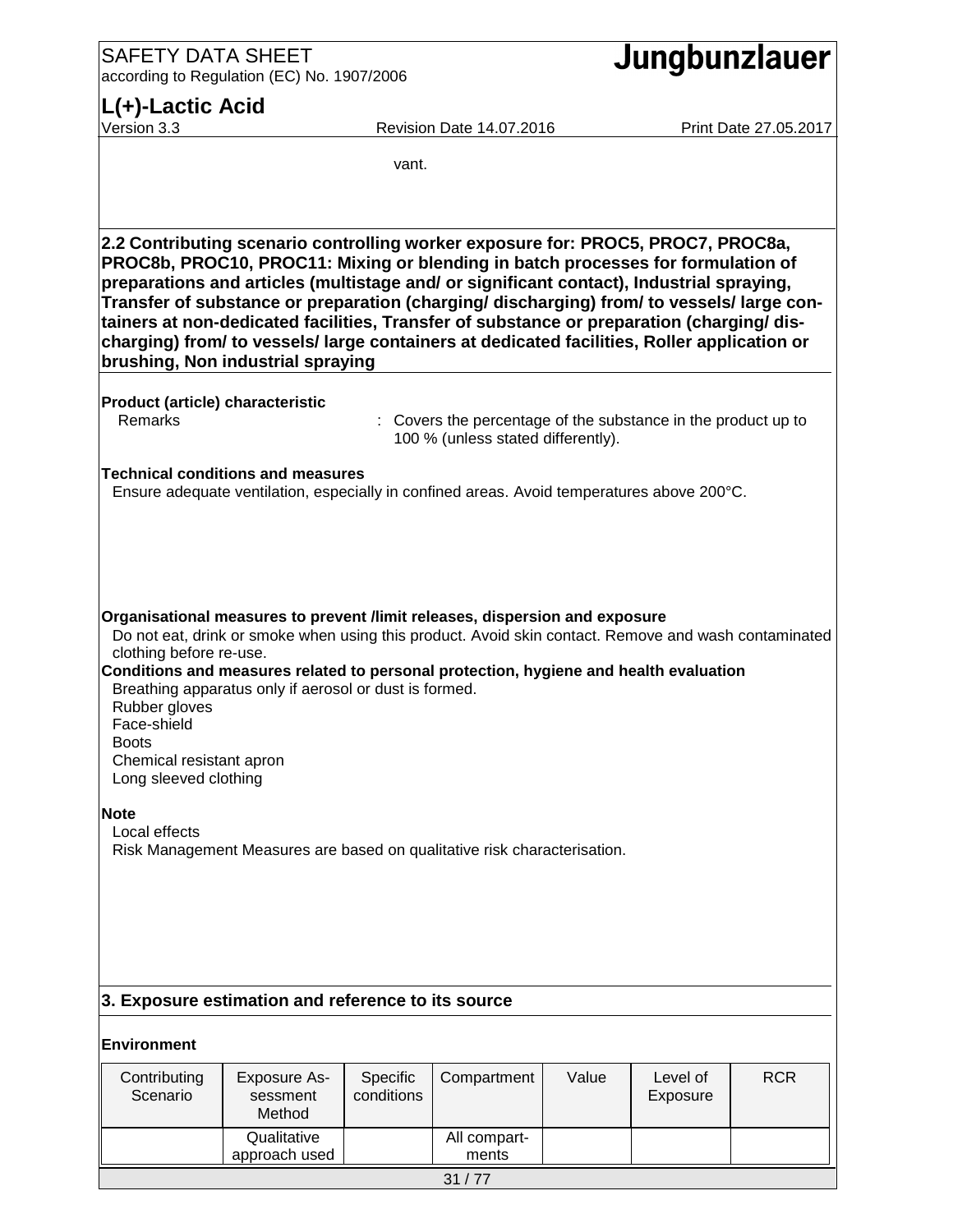## SAFETY DATA SHEET according to Regulation (EC) No. 1907/2006 **L(+)-Lactic Acid** Revision Date 14.07.2016 Print Date 27.05.2017 to conclude safe use. Remarks: Environmental exposure assessment for this scenario is not relevant. No hazard to the environment. **Workers Contributing** Scenario Exposure Assessment Method Specific conditions | Value | Level of Exposure RCR All PROCs Qualitative approach used to conclude safe use. All PROCs : All PROCs mentioned in section 1. **4. Guidance to Downstream User to evaluate whether he works inside the boundaries set by the Exposure Scenario** The immediate downstream user is required to evaluate whether the operational conditions and risk management measures described in the exposure scenario fit to his use. If other OC/RMM are adopted, the user should ensure that risks are managed to at least equivalent levels.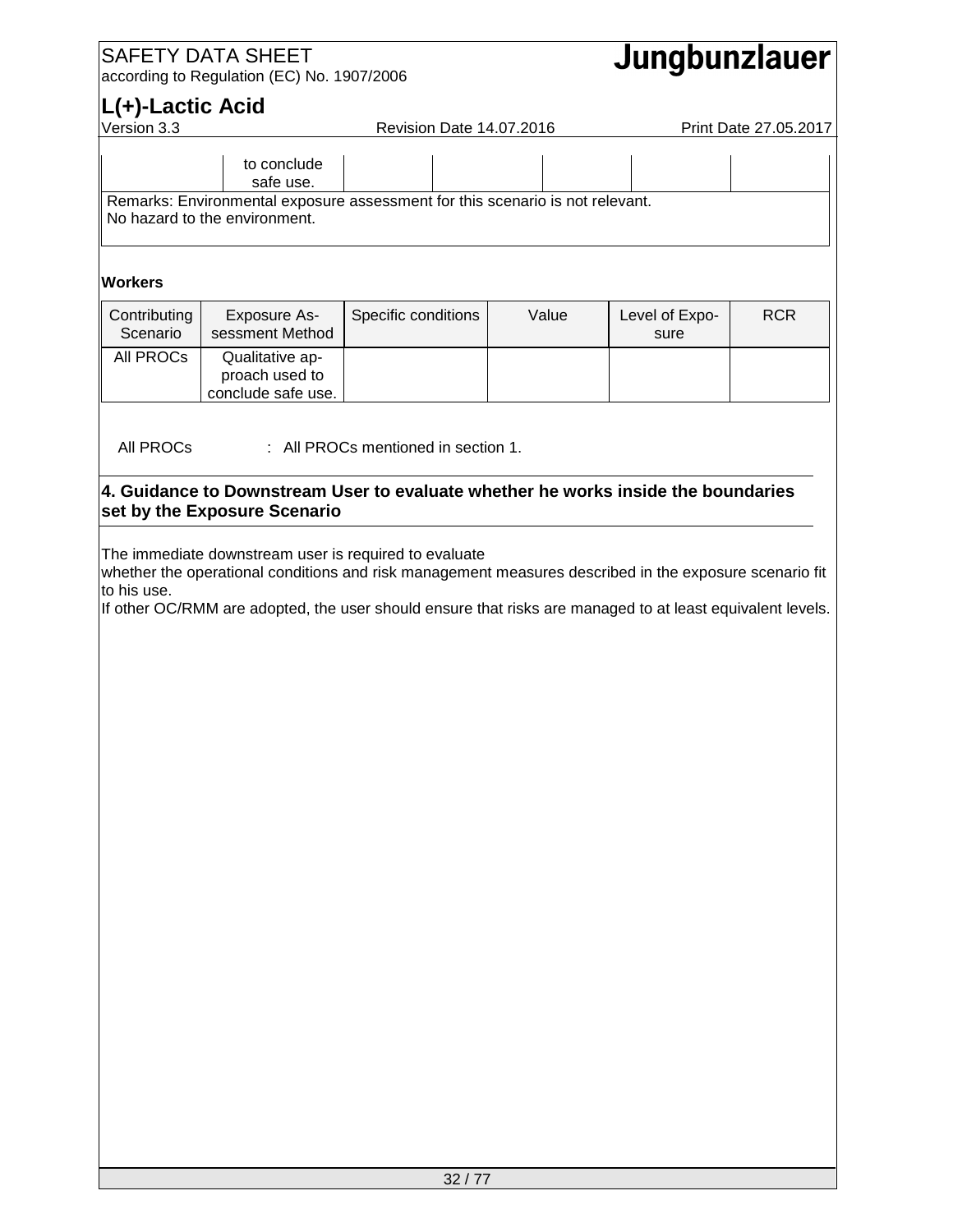# L(+)-Lactic Acid

|                                                                                        | 1. Short title of Exposure Scenario: (Ref.: 6) Manufacture of pulp, paper and paper products                                                                                        |
|----------------------------------------------------------------------------------------|-------------------------------------------------------------------------------------------------------------------------------------------------------------------------------------|
| Main User Groups                                                                       | : SU 3: Industrial uses: Uses of substances as such or in prep-<br>arations at industrial sites                                                                                     |
| Sectors of end-use                                                                     | : SU6b: Manufacture of pulp, paper and paper products                                                                                                                               |
| Process categories                                                                     | : PROC4: Use in batch and other process (synthesis) where<br>opportunity for exposure arises                                                                                        |
| Environmental Release Categories : ERC1: Manufacture of substances                     |                                                                                                                                                                                     |
| substances                                                                             | 2.1 Contributing scenario controlling environmental exposure for: ERC1: Manufacture of                                                                                              |
| <b>Product characteristics</b><br>Concentration of the Substance in<br>Mixture/Article | : Covers the percentage of the substance in the product up to<br>100 % (unless stated differently).                                                                                 |
| Amount used<br>EU tonnage                                                              | $: 58000$ t/a                                                                                                                                                                       |
| Technical conditions and measures / Organizational measures<br>Remarks                 | : No RMMs applicable. No hazard to the environment. Envi-<br>ronmental exposure assessment for this scenario is not rele-<br>vant.                                                  |
| er process (synthesis) where opportunity for exposure arises                           | 2.2 Contributing scenario controlling worker exposure for: PROC4: Use in batch and oth-                                                                                             |
|                                                                                        |                                                                                                                                                                                     |
| <b>Product characteristics</b><br>Concentration of the Substance in<br>Mixture/Article | : Covers the percentage of the substance in the product up to<br>100 % (unless stated differently).                                                                                 |
| <b>Technical conditions and measures</b>                                               | Ensure adequate ventilation, especially in confined areas. Avoid temperatures above 200°C.                                                                                          |
|                                                                                        | Organisational measures to prevent /limit releases, dispersion and exposure<br>Do not eat, drink or smoke when using this product. Avoid skin contact. Remove and wash contaminated |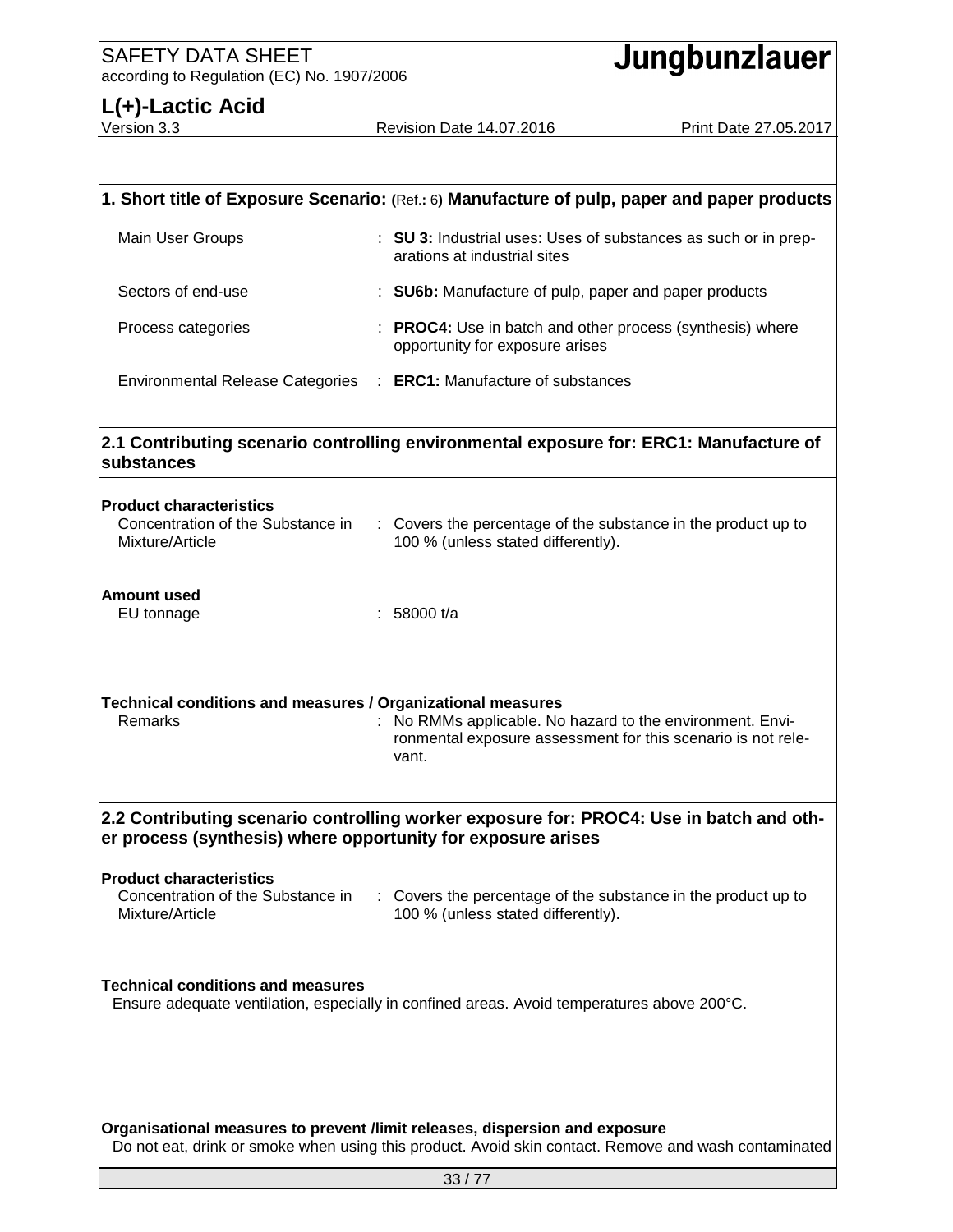## **L(+)-Lactic Acid**

Revision Date 14.07.2016 Print Date 27.05.2017

clothing before re-use.

#### **Conditions and measures related to personal protection, hygiene and health evaluation**

Breathing apparatus only if aerosol or dust is formed. Rubber gloves Face-shield Boots Chemical resistant apron Long sleeved clothing

#### **Note**

Local effects Risk Management Measures are based on qualitative risk characterisation.

## **3. Exposure estimation and reference to its source**

#### **Environment**

| Contributing<br>Scenario                                                      | <b>Exposure As-</b><br>sessment<br>Method                | <b>Specific</b><br>conditions | Compartment           | Value | Level of<br>Exposure | <b>RCR</b> |  |
|-------------------------------------------------------------------------------|----------------------------------------------------------|-------------------------------|-----------------------|-------|----------------------|------------|--|
|                                                                               | Qualitative<br>approach used<br>to conclude<br>safe use. |                               | All compart-<br>ments |       |                      |            |  |
| Remarks: Environmental exposure assessment for this scenario is not relevant. |                                                          |                               |                       |       |                      |            |  |
| No hazard to the environment.                                                 |                                                          |                               |                       |       |                      |            |  |

#### **Workers**

| Contributing<br>Scenario | Exposure As-<br>sessment Method                         | Specific conditions | Value | Level of Expo-<br>sure | <b>RCR</b> |
|--------------------------|---------------------------------------------------------|---------------------|-------|------------------------|------------|
| All PROCs                | Qualitative ap-<br>proach used to<br>conclude safe use. |                     |       |                        |            |

All PROCs : All PROCs mentioned in section 1.

#### **4. Guidance to Downstream User to evaluate whether he works inside the boundaries set by the Exposure Scenario**

The immediate downstream user is required to evaluate

whether the operational conditions and risk management measures described in the exposure scenario fit to his use.

If other OC/RMM are adopted, the user should ensure that risks are managed to at least equivalent levels.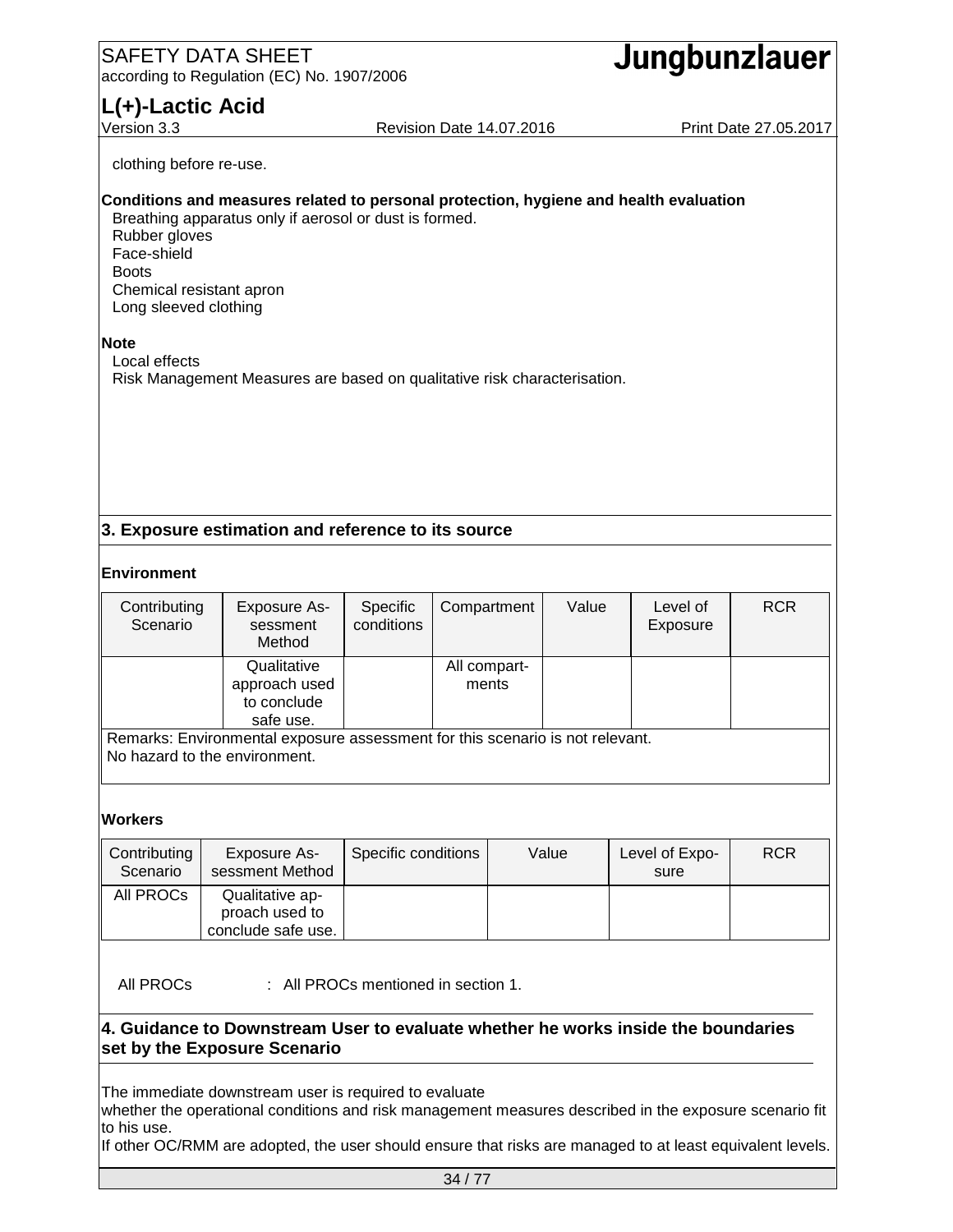# L(+)-Lactic Acid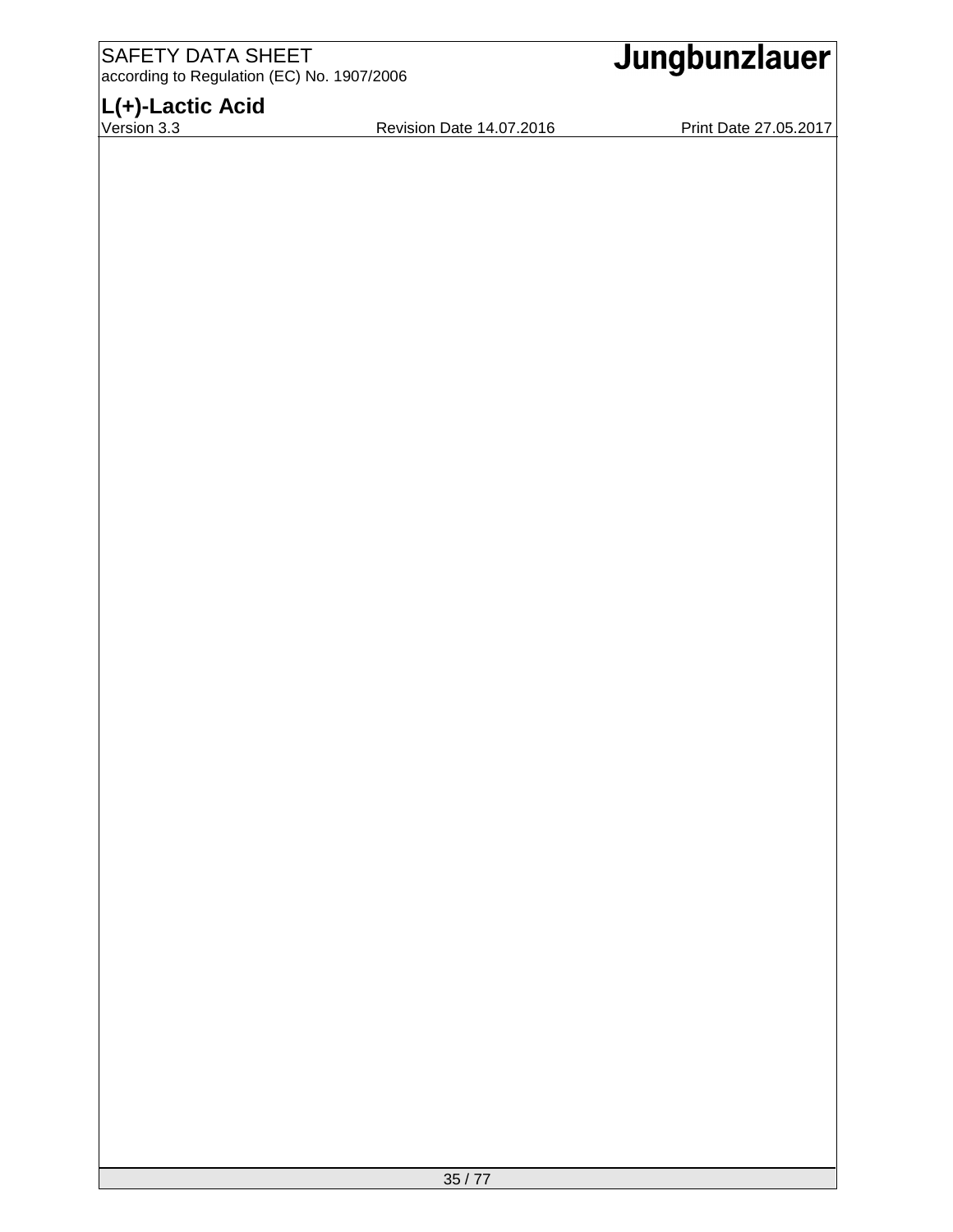L(+)-Lactic Acid

| (including petroleum products)          | 1. Short title of Exposure Scenario: (Ref.: 7) Manufacture of bulk, large scale chemicals                                                                                                                                                                                                                                                                                                                                                                                                                                                                                                                                                                                                                                                                                                          |
|-----------------------------------------|----------------------------------------------------------------------------------------------------------------------------------------------------------------------------------------------------------------------------------------------------------------------------------------------------------------------------------------------------------------------------------------------------------------------------------------------------------------------------------------------------------------------------------------------------------------------------------------------------------------------------------------------------------------------------------------------------------------------------------------------------------------------------------------------------|
| Main User Groups                        | : SU 3: Industrial uses: Uses of substances as such or in prep-<br>arations at industrial sites                                                                                                                                                                                                                                                                                                                                                                                                                                                                                                                                                                                                                                                                                                    |
| Sectors of end-use                      | : SU8: Manufacture of bulk, large scale chemicals (including<br>petroleum products)<br>SU 3: Industrial uses: Uses of substances as such or in prep-<br>arations at industrial sites                                                                                                                                                                                                                                                                                                                                                                                                                                                                                                                                                                                                               |
| Chemical product category               | : PC9a: Coatings and paints, thinners, paint removers<br>PC15: Non-metal-surface treatment products<br>PC19: Intermediate<br>PC20: Products such as pH-regulators, flocculants, precipi-<br>tants, neutralization agents<br>PC21: Laboratory chemicals<br><b>PC35:</b> Washing and cleaning products (including solvent<br>based products)                                                                                                                                                                                                                                                                                                                                                                                                                                                         |
| Process categories                      | <b>PROC3:</b> Use in closed batch process (synthesis or formula-<br>tion)<br><b>PROC4:</b> Use in batch and other process (synthesis) where<br>opportunity for exposure arises<br><b>PROC5:</b> Mixing or blending in batch processes for formulation<br>of preparations and articles (multistage and/ or significant<br>contact)<br>PROC8a: Transfer of substance or preparation (charging/<br>discharging) from/ to vessels/ large containers at non-<br>dedicated facilities<br><b>PROC8b:</b> Transfer of substance or preparation (charging/<br>discharging) from/ to vessels/ large containers at dedicated<br>facilities<br>PROC9: Transfer of substance or preparation into small con-<br>tainers (dedicated filling line, including weighing)<br><b>PROC15:</b> Use as laboratory reagent |
| <b>Environmental Release Categories</b> | <b>ERC2:</b> Formulation of preparations<br>ERC4: Industrial use of processing aids in processes and<br>products, not becoming part of articles<br><b>ERC6a:</b> Industrial use resulting in manufacture of another<br>substance (use of intermediates)<br><b>ERC6b:</b> Industrial use of reactive processing aids<br>ERC9a: Wide dispersive indoor use of substances in closed<br>systems                                                                                                                                                                                                                                                                                                                                                                                                        |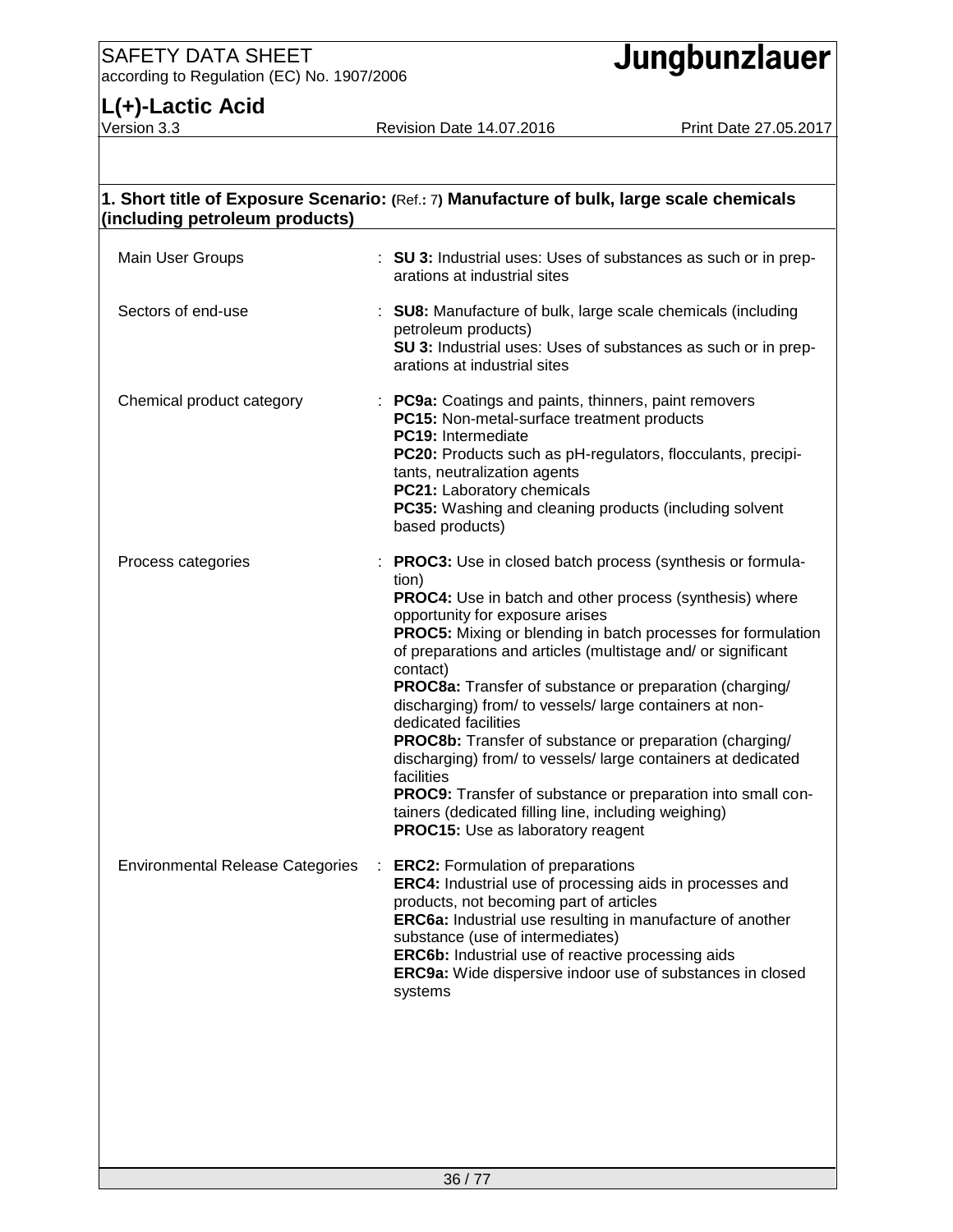**L(+)-Lactic Acid**

Revision Date 14.07.2016 Print Date 27.05.2017

**2.1 Contributing scenario controlling environmental exposure for: ERC2, ERC4, ERC6a, ERC6b, ERC9a: Formulation of preparations, Industrial use of processing aids in processes and products, not becoming part of articles, Industrial use resulting in manufacture of another substance (use of intermediates), Industrial use of reactive processing aids, Wide dispersive indoor use of substances in closed systems**

| <b>Product characteristics</b><br>Concentration of the Substance in<br>Mixture/Article | : Covers the percentage of the substance in the product up to<br>100 % (unless stated differently).                                                                                                                                                                                                                                                                                                                                                                                                                                                                                                                                                                                                                                                    |
|----------------------------------------------------------------------------------------|--------------------------------------------------------------------------------------------------------------------------------------------------------------------------------------------------------------------------------------------------------------------------------------------------------------------------------------------------------------------------------------------------------------------------------------------------------------------------------------------------------------------------------------------------------------------------------------------------------------------------------------------------------------------------------------------------------------------------------------------------------|
| Amount used<br>EU tonnage                                                              | $: 58000 \frac{t}{a}$                                                                                                                                                                                                                                                                                                                                                                                                                                                                                                                                                                                                                                                                                                                                  |
| Technical conditions and measures / Organizational measures<br>Remarks                 | : No RMMs applicable. No hazard to the environment. Envi-<br>ronmental exposure assessment for this scenario is not rele-<br>vant.                                                                                                                                                                                                                                                                                                                                                                                                                                                                                                                                                                                                                     |
| ing line, including weighing), Use as laboratory reagent                               | 2.2 Contributing scenario controlling worker exposure for: PROC3, PROC4, PROC5,<br>PROC8a, PROC8b, PROC9, PROC15: Use in closed batch process (synthesis or formula-<br>tion), Use in batch and other process (synthesis) where opportunity for exposure arises,<br>Mixing or blending in batch processes for formulation of preparations and articles (multi-<br>stage and/ or significant contact), Transfer of substance or preparation (charging/ dis-<br>charging) from/ to vessels/ large containers at non-dedicated facilities, Transfer of sub-<br>stance or preparation (charging/ discharging) from/ to vessels/ large containers at dedi-<br>cated facilities, Transfer of substance or preparation into small containers (dedicated fill- |
| <b>Product characteristics</b><br>Concentration of the Substance in<br>Mixture/Article | Covers the percentage of the substance in the product up to<br>t.<br>100 % (unless stated differently).                                                                                                                                                                                                                                                                                                                                                                                                                                                                                                                                                                                                                                                |
| <b>Technical conditions and measures</b>                                               | Ensure adequate ventilation, especially in confined areas. Avoid temperatures above 200°C.                                                                                                                                                                                                                                                                                                                                                                                                                                                                                                                                                                                                                                                             |
|                                                                                        |                                                                                                                                                                                                                                                                                                                                                                                                                                                                                                                                                                                                                                                                                                                                                        |
|                                                                                        | Conditions and measures related to personal protection, hygiene and health evaluation                                                                                                                                                                                                                                                                                                                                                                                                                                                                                                                                                                                                                                                                  |
|                                                                                        | 37/77                                                                                                                                                                                                                                                                                                                                                                                                                                                                                                                                                                                                                                                                                                                                                  |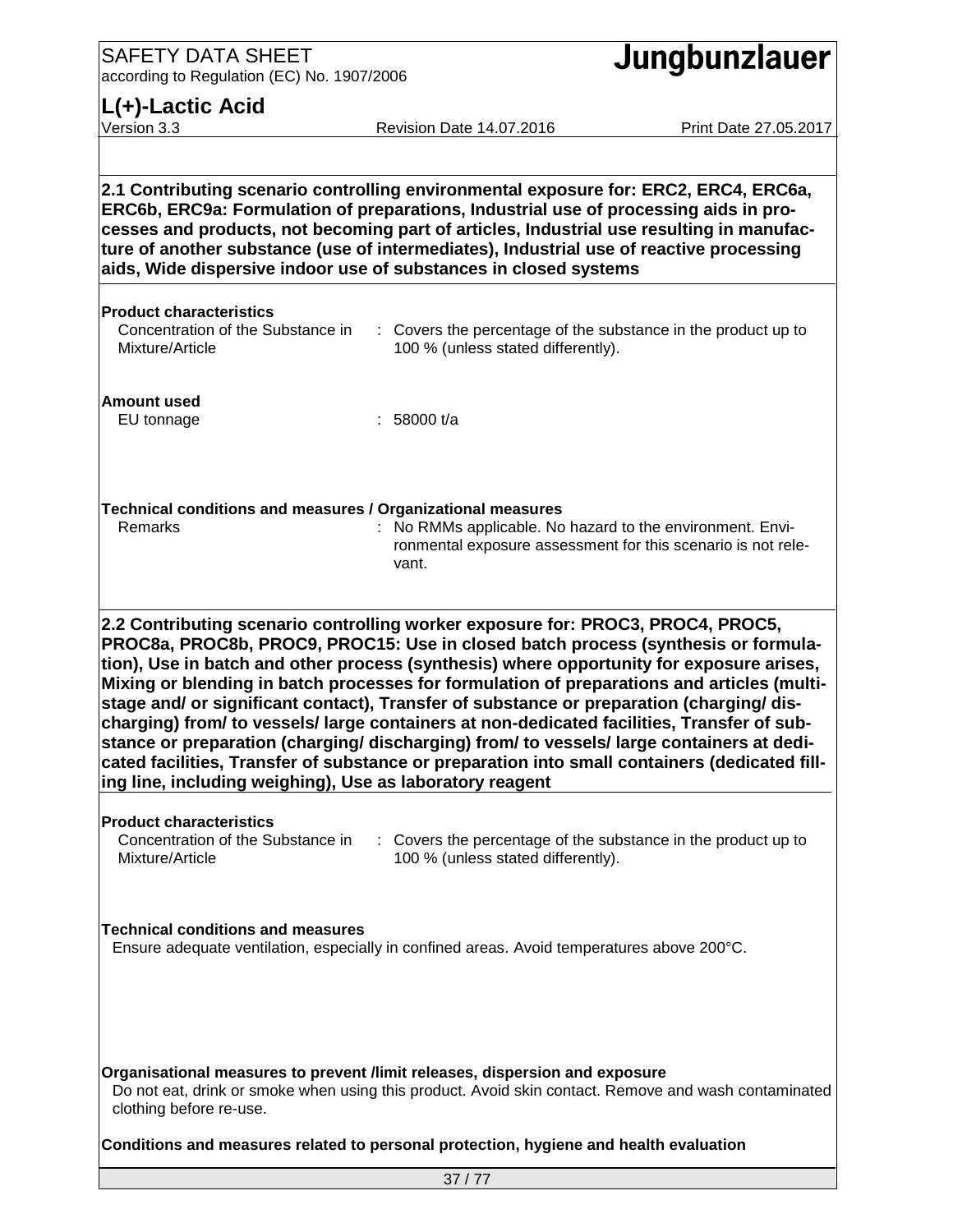# **L(+)-Lactic Acid**

Revision Date 14.07.2016 Print Date 27.05.2017

Breathing apparatus only if aerosol or dust is formed. Rubber gloves Face-shield Boots Chemical resistant apron Long sleeved clothing

#### **Note**

Local effects Risk Management Measures are based on qualitative risk characterisation.

## **3. Exposure estimation and reference to its source**

#### **Environment**

| Contributing<br>Scenario | Exposure As-<br>sessment<br>Method                       | <b>Specific</b><br>conditions | Compartment           | Value | Level of<br>Exposure | <b>RCR</b> |
|--------------------------|----------------------------------------------------------|-------------------------------|-----------------------|-------|----------------------|------------|
|                          | Qualitative<br>approach used<br>to conclude<br>safe use. |                               | All compart-<br>ments |       |                      |            |

Remarks: Environmental exposure assessment for this scenario is not relevant. No hazard to the environment.

#### **Workers**

| Contributing<br>Scenario | Exposure As-<br>sessment Method                         | Specific conditions | Value | Level of Expo-<br>sure | <b>RCR</b> |
|--------------------------|---------------------------------------------------------|---------------------|-------|------------------------|------------|
| All PROCs                | Qualitative ap-<br>proach used to<br>conclude safe use. |                     |       |                        |            |

All PROCs : All PROCs mentioned in section 1.

**4. Guidance to Downstream User to evaluate whether he works inside the boundaries set by the Exposure Scenario**

The immediate downstream user is required to evaluate

whether the operational conditions and risk management measures described in the exposure scenario fit to his use.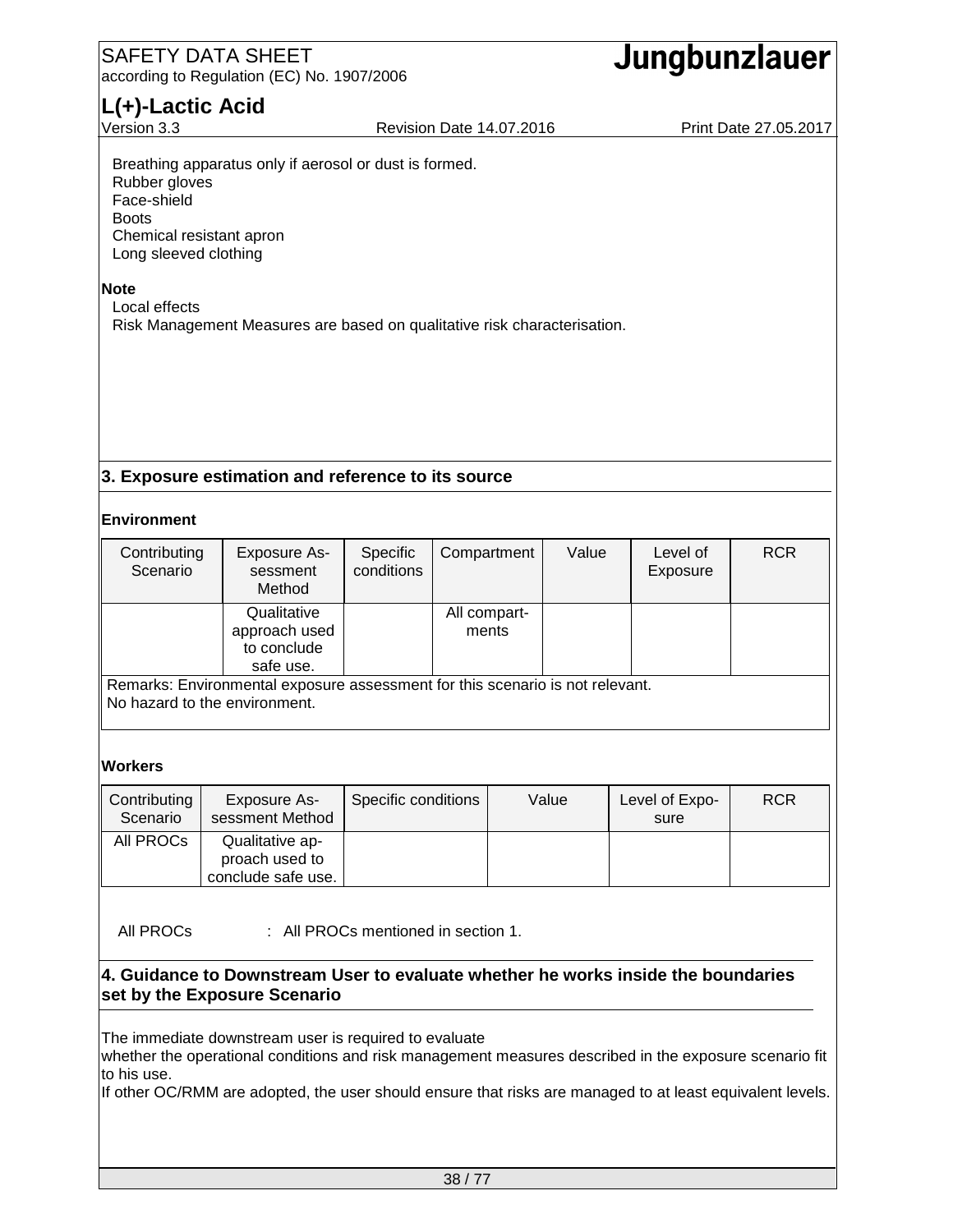# L(+)-Lactic Acid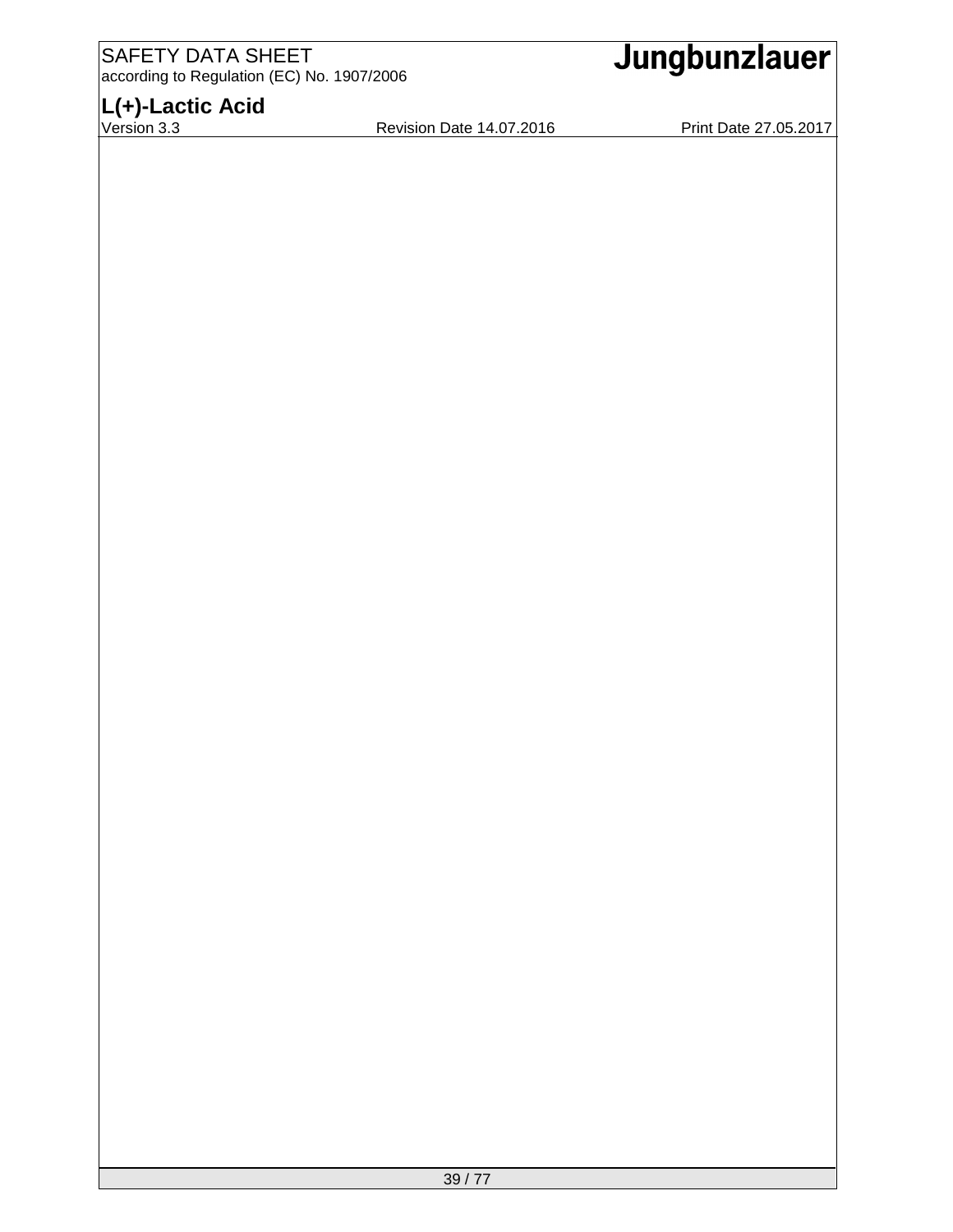# L(+)-Lactic Acid

| 1. Short title of Exposure Scenario: (Ref.: 8) Manufacture of fine chemicals |                                                                                                                                                                                                                                                                                                                                                                                                                                                                                                                                                                                                                                                                                                                                                                                                                                                                                                                                                                                                                                                                                                                                                                              |  |  |  |
|------------------------------------------------------------------------------|------------------------------------------------------------------------------------------------------------------------------------------------------------------------------------------------------------------------------------------------------------------------------------------------------------------------------------------------------------------------------------------------------------------------------------------------------------------------------------------------------------------------------------------------------------------------------------------------------------------------------------------------------------------------------------------------------------------------------------------------------------------------------------------------------------------------------------------------------------------------------------------------------------------------------------------------------------------------------------------------------------------------------------------------------------------------------------------------------------------------------------------------------------------------------|--|--|--|
| Main User Groups                                                             | : SU 3: Industrial uses: Uses of substances as such or in prep-<br>arations at industrial sites                                                                                                                                                                                                                                                                                                                                                                                                                                                                                                                                                                                                                                                                                                                                                                                                                                                                                                                                                                                                                                                                              |  |  |  |
| Sectors of end-use                                                           | : SU9: Manufacture of fine chemicals<br>SU 3: Industrial uses: Uses of substances as such or in prep-<br>arations at industrial sites                                                                                                                                                                                                                                                                                                                                                                                                                                                                                                                                                                                                                                                                                                                                                                                                                                                                                                                                                                                                                                        |  |  |  |
| Chemical product category                                                    | PC9a: Coatings and paints, thinners, paint removers<br>PC15: Non-metal-surface treatment products<br><b>PC19: Intermediate</b><br>PC20: Products such as pH-regulators, flocculants, precipi-<br>tants, neutralization agents<br>PC21: Laboratory chemicals<br>PC35: Washing and cleaning products (including solvent<br>based products)<br><b>PC37:</b> Water treatment chemicals                                                                                                                                                                                                                                                                                                                                                                                                                                                                                                                                                                                                                                                                                                                                                                                           |  |  |  |
| Process categories                                                           | : PROC1: Use in closed process, no likelihood of exposure<br><b>PROC2:</b> Use in closed, continuous process with occasional<br>controlled exposure<br>PROC3: Use in closed batch process (synthesis or formula-<br>tion)<br><b>PROC4:</b> Use in batch and other process (synthesis) where<br>opportunity for exposure arises<br><b>PROC5:</b> Mixing or blending in batch processes for formulation<br>of preparations and articles (multistage and/ or significant<br>contact)<br><b>PROC6:</b> Calendering operations<br>PROC8a: Transfer of substance or preparation (charging/<br>discharging) from/ to vessels/ large containers at non-<br>dedicated facilities<br><b>PROC8b:</b> Transfer of substance or preparation (charging/<br>discharging) from/ to vessels/ large containers at dedicated<br>facilities<br>PROC9: Transfer of substance or preparation into small con-<br>tainers (dedicated filling line, including weighing)<br><b>PROC15:</b> Use as laboratory reagent<br><b>PROC21:</b> Low energy manipulation of substances bound in<br>materials and/ or articles<br><b>PROC26:</b> Handling of solid inorganic substances at ambient<br>temperature |  |  |  |
| <b>Environmental Release Categories</b><br>÷                                 | <b>ERC2:</b> Formulation of preparations<br><b>ERC4:</b> Industrial use of processing aids in processes and<br>products, not becoming part of articles<br>ERC6a: Industrial use resulting in manufacture of another<br>substance (use of intermediates)<br><b>ERC6b:</b> Industrial use of reactive processing aids<br><b>ERC6d:</b> Industrial use of process regulators for polymerisation<br>processes in production of resins, rubbers, polymers<br><b>ERC9a:</b> Wide dispersive indoor use of substances in closed<br>systems                                                                                                                                                                                                                                                                                                                                                                                                                                                                                                                                                                                                                                          |  |  |  |
|                                                                              | 40 / 77                                                                                                                                                                                                                                                                                                                                                                                                                                                                                                                                                                                                                                                                                                                                                                                                                                                                                                                                                                                                                                                                                                                                                                      |  |  |  |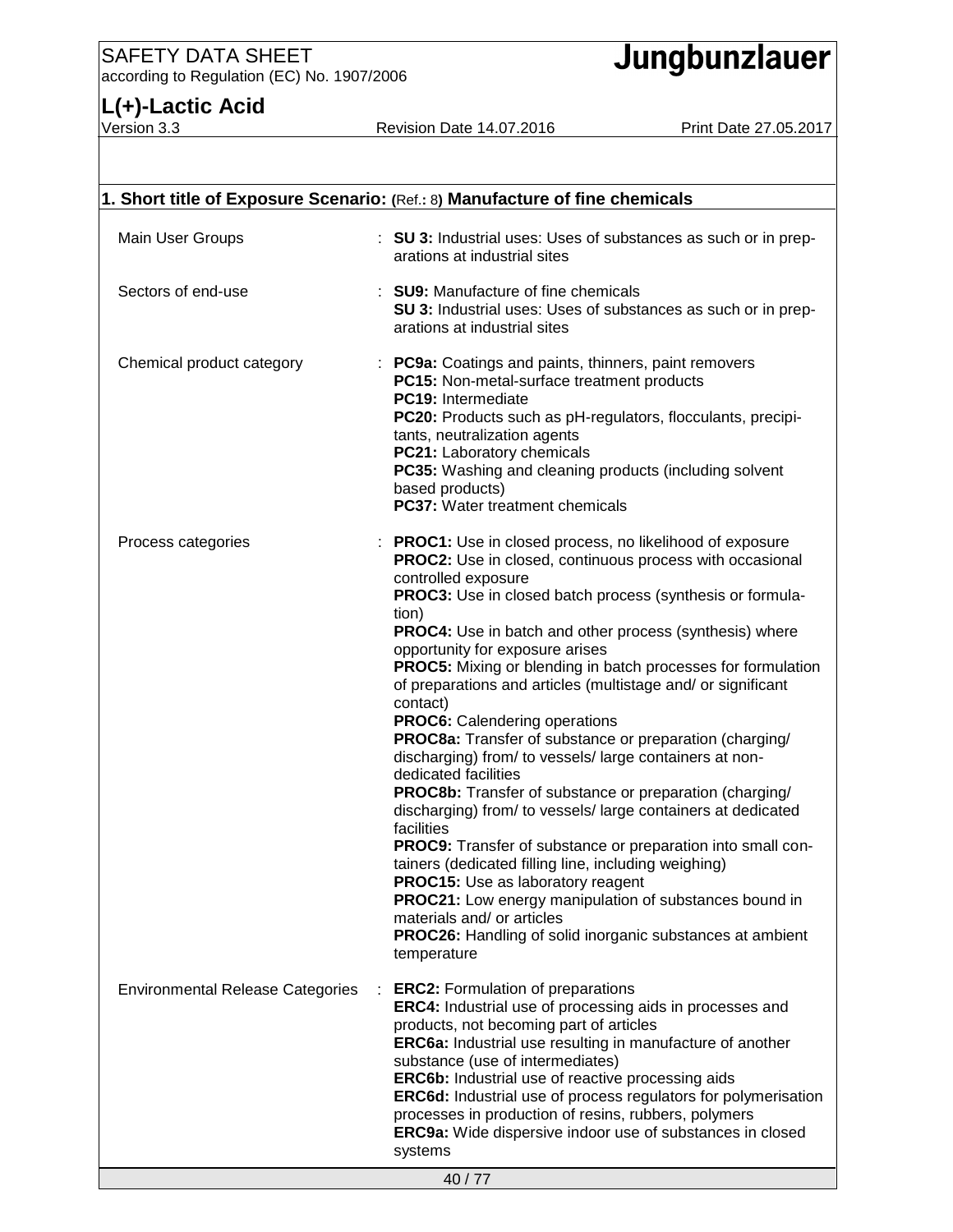**L(+)-Lactic Acid**

Revision Date 14.07.2016 Print Date 27.05.2017

**2.1 Contributing scenario controlling environmental exposure for: ERC2, ERC4, ERC6a, ERC6b, ERC6d, ERC9a: Formulation of preparations, Industrial use of processing aids in processes and products, not becoming part of articles, Industrial use resulting in manufacture of another substance (use of intermediates), Industrial use of reactive processing aids, Industrial use of process regulators for polymerisation processes in production of resins, rubbers, polymers, Wide dispersive indoor use of substances in closed systems**

#### **Product characteristics**

Concentration of the Substance in  $\hskip1cm$ : Covers the percentage of the substance in the product up to Mixture/Article 100 % (unless stated differently).

**Amount used**

EU tonnage : 58000 t/a

#### **Technical conditions and measures / Organizational measures**

Remarks **EXECUTE:** No RMMs applicable. No hazard to the environment. Environmental exposure assessment for this scenario is not relevant.

**2.2 Contributing scenario controlling worker exposure for: PROC1, PROC2, PROC3, PROC4, PROC5, PROC6, PROC8a, PROC8b, PROC9, PROC15, PROC21, PROC26: Use in closed process, no likelihood of exposure, Use in closed, continuous process with occasional controlled exposure, Use in closed batch process (synthesis or formulation), Use in batch and other process (synthesis) where opportunity for exposure arises, Mixing or blending in batch processes for formulation of preparations and articles (multistage and/ or significant contact), Calendering operations, Transfer of substance or preparation (charging/ discharging) from/ to vessels/ large containers at non-dedicated facilities, Transfer of substance or preparation (charging/ discharging) from/ to vessels/ large containers at dedicated facilities, Transfer of substance or preparation into small containers (dedicated filling line, including weighing), Use as laboratory reagent, Low energy manipulation of substances bound in materials and/ or articles, Handling of solid inorganic substances at ambient temperature**

#### **Product characteristics**

Mixture/Article

Concentration of the Substance in : Covers the percentage of the substance in the product up to 100 % (unless stated differently).

#### **Technical conditions and measures**

Ensure adequate ventilation, especially in confined areas. Avoid temperatures above 200°C.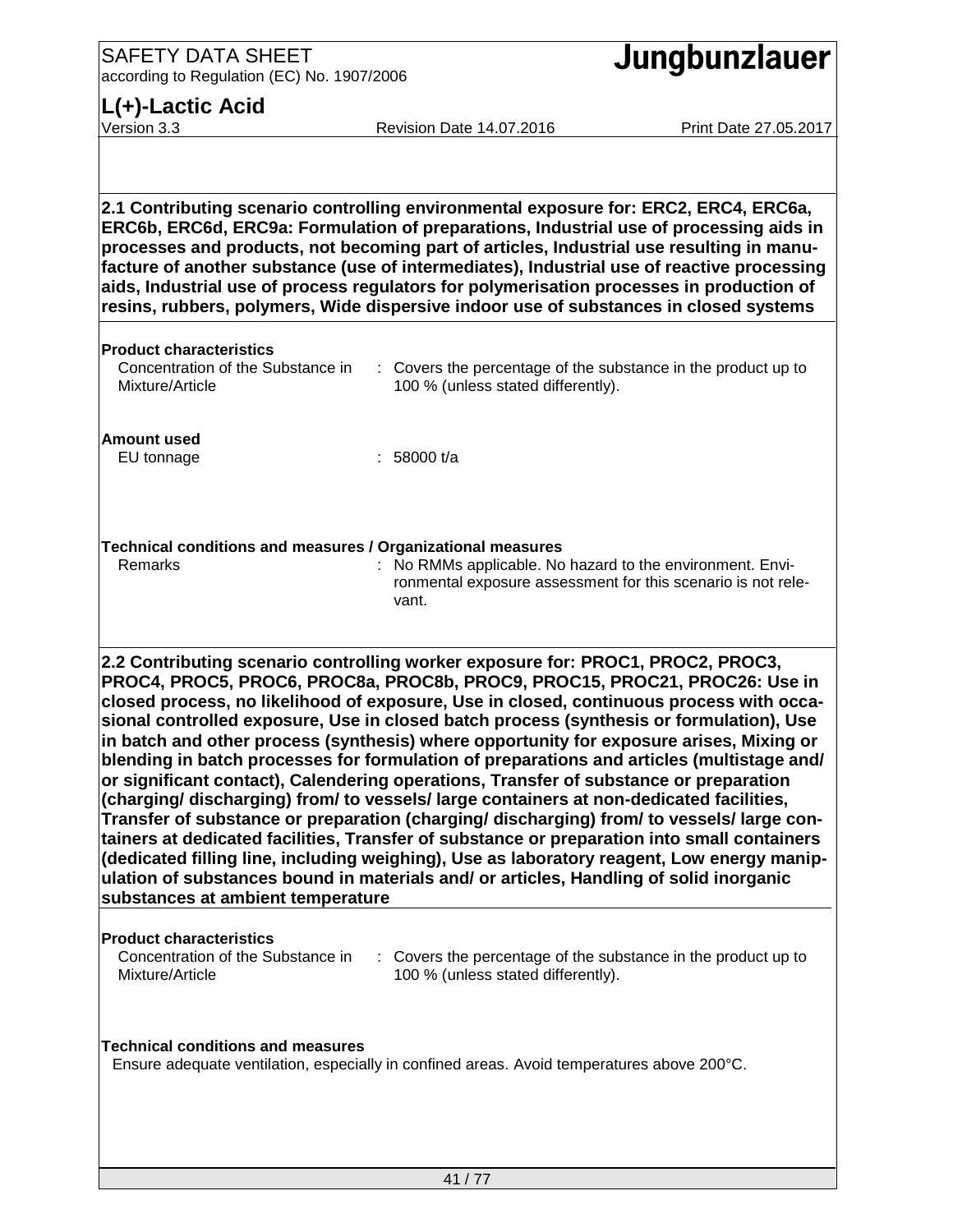**L(+)-Lactic Acid**

Revision Date 14.07.2016 Print Date 27.05.2017

### **Organisational measures to prevent /limit releases, dispersion and exposure** Do not eat, drink or smoke when using this product. Avoid skin contact. Remove and wash contaminated clothing before re-use. **Conditions and measures related to personal protection, hygiene and health evaluation** Breathing apparatus only if aerosol or dust is formed. Rubber gloves Face-shield Boots Chemical resistant apron Long sleeved clothing **Note** Local effects Risk Management Measures are based on qualitative risk characterisation. **3. Exposure estimation and reference to its source Environment Contributing** Scenario Exposure Assessment Method Specific conditions Compartment | Value | Level of Exposure RCR **Qualitative** approach used to conclude safe use. All compartments Remarks: Environmental exposure assessment for this scenario is not relevant. No hazard to the environment. **Workers Contributing** Scenario Exposure Assessment Method Specific conditions | Value | Level of Exposure RCR All PROCs | Qualitative approach used to conclude safe use. All PROCs : All PROCs mentioned in section 1.

**4. Guidance to Downstream User to evaluate whether he works inside the boundaries set by the Exposure Scenario**

The immediate downstream user is required to evaluate

42 / 77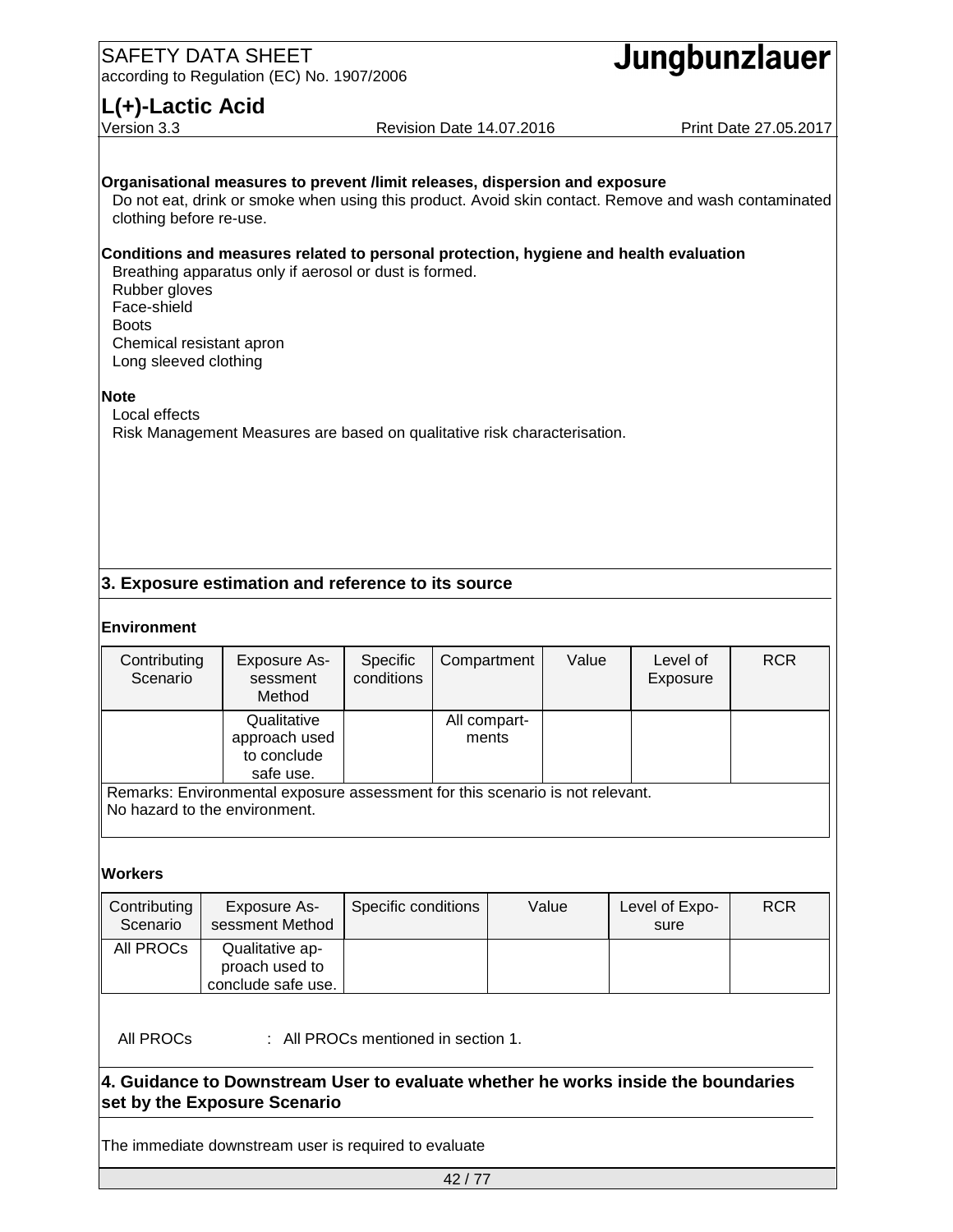# **L(+)-Lactic Acid**

Revision Date 14.07.2016 Print Date 27.05.2017

whether the operational conditions and risk management measures described in the exposure scenario fit to his use.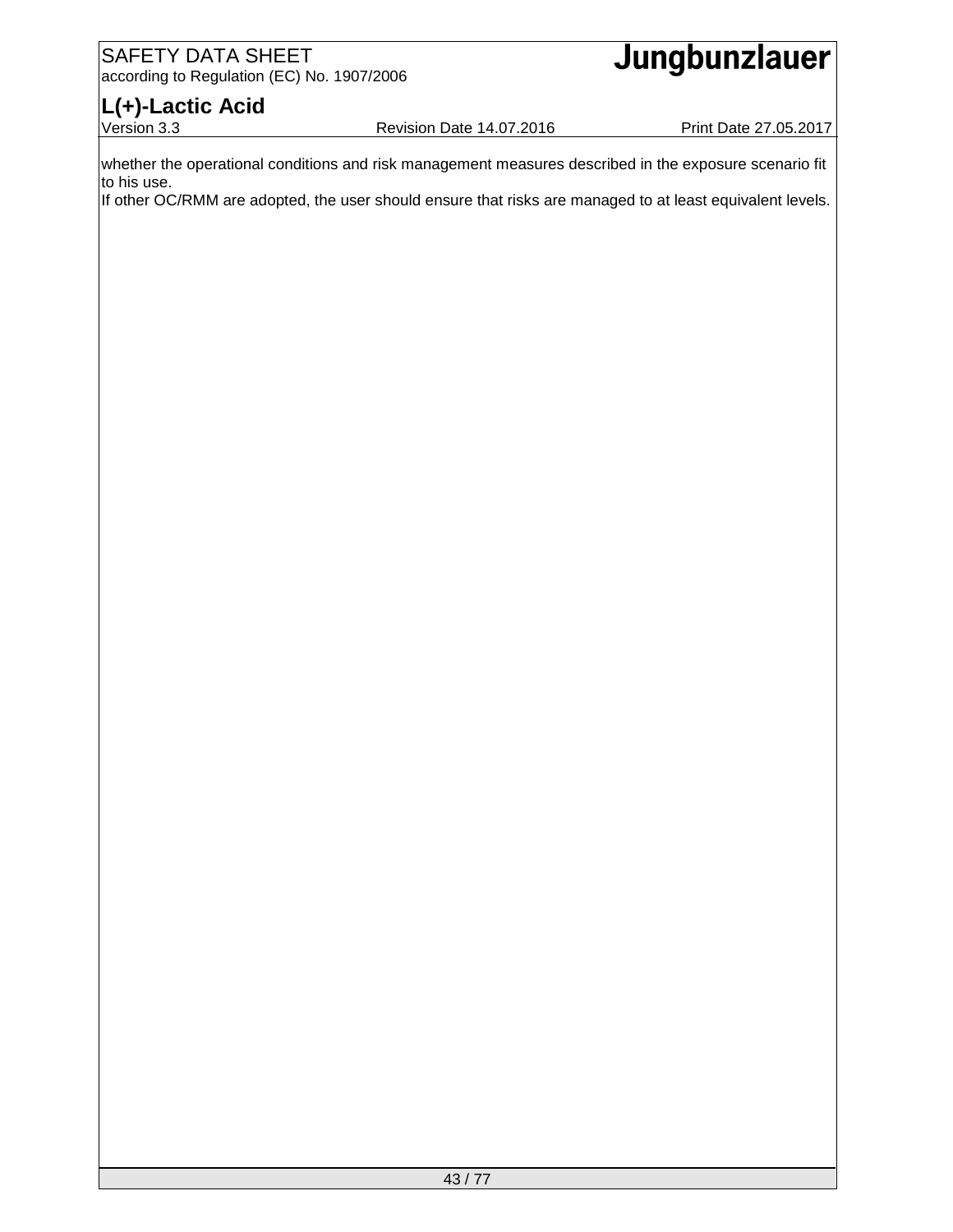L(+)-Lactic Acid

| compounding and conversion                                                             | 1. Short title of Exposure Scenario: (Ref.: 9) Manufacture of plastics products, including                                                                                           |
|----------------------------------------------------------------------------------------|--------------------------------------------------------------------------------------------------------------------------------------------------------------------------------------|
| Main User Groups                                                                       | : SU 3: Industrial uses: Uses of substances as such or in prep-<br>arations at industrial sites                                                                                      |
| Sectors of end-use                                                                     | : SU 3: Industrial uses: Uses of substances as such or in prep-<br>arations at industrial sites                                                                                      |
| Chemical product category                                                              | : PC32: Polymer preparations and compounds                                                                                                                                           |
| Process categories                                                                     | : PROC5: Mixing or blending in batch processes for formulation<br>of preparations and articles (multistage and/ or significant<br>contact)                                           |
| Article categories                                                                     | : AC13: Plastic articles                                                                                                                                                             |
| <b>Environmental Release Categories</b>                                                | : ERC6c: Industrial use of monomers for manufacture of ther-<br>moplastics                                                                                                           |
| of monomers for manufacture of thermoplastics                                          | 2.1 Contributing scenario controlling environmental exposure for: ERC6c: Industrial use                                                                                              |
|                                                                                        |                                                                                                                                                                                      |
| <b>Product characteristics</b><br>Concentration of the Substance in<br>Mixture/Article | : Covers the percentage of the substance in the product up to<br>100 % (unless stated differently).                                                                                  |
| <b>Amount used</b><br>EU tonnage                                                       | $: 58000 \frac{t}{a}$                                                                                                                                                                |
| Technical conditions and measures / Organizational measures<br>Remarks                 | : No RMMs applicable. No hazard to the environment. Envi-<br>ronmental exposure assessment for this scenario is not rele-<br>vant.                                                   |
| cant contact)                                                                          | 2.2 Contributing scenario controlling worker exposure for: PROC5: Mixing or blending in<br>batch processes for formulation of preparations and articles (multistage and/ or signifi- |
|                                                                                        |                                                                                                                                                                                      |
| Product (article) characteristic<br>Remarks                                            | Covers the percentage of the substance in the product up to<br>100 % (unless stated differently).                                                                                    |
| <b>Technical conditions and measures</b>                                               | Ensure adequate ventilation, especially in confined areas. Avoid temperatures above 200°C.                                                                                           |
|                                                                                        | 44 / 77                                                                                                                                                                              |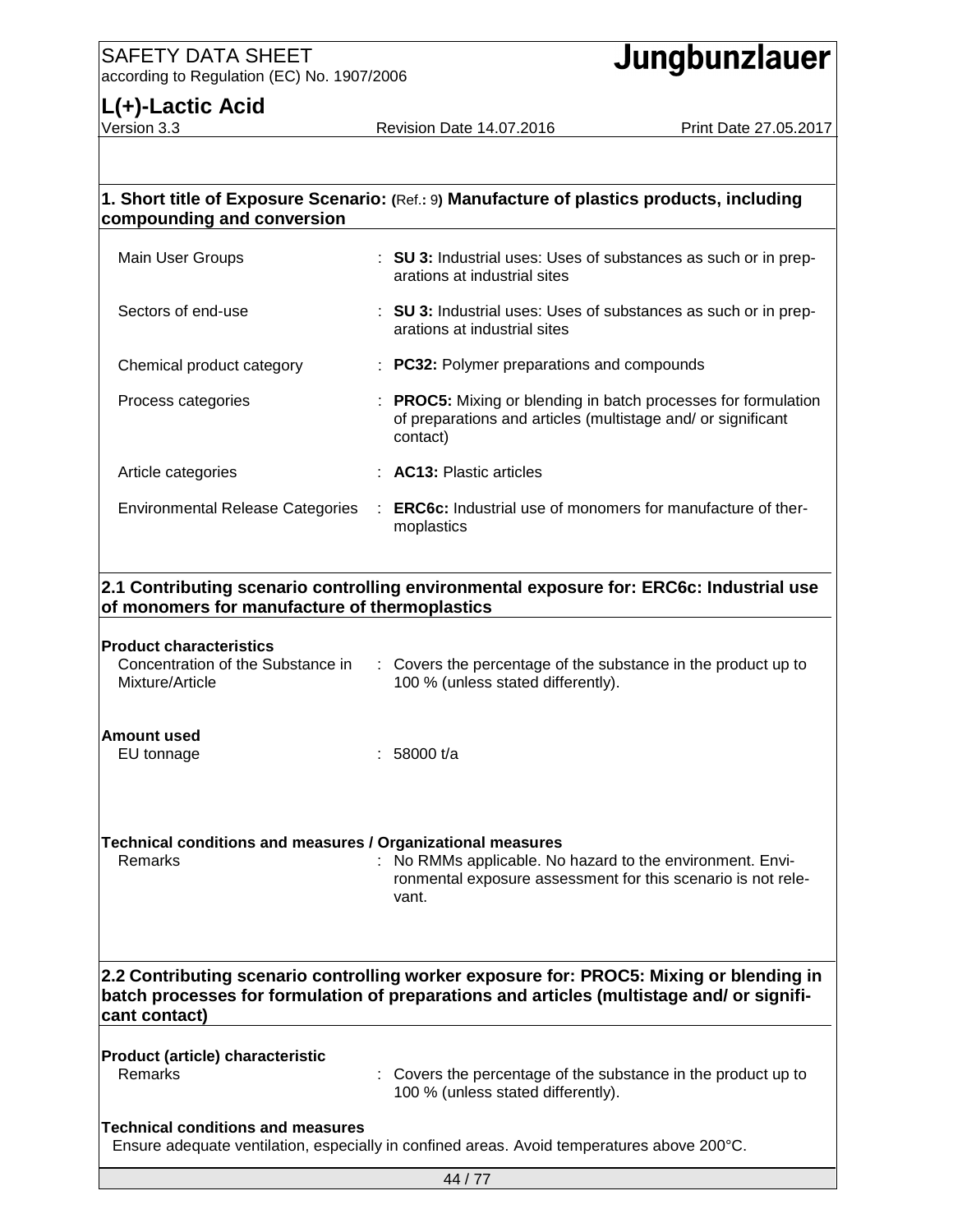**L(+)-Lactic Acid**

Revision Date 14.07.2016 Print Date 27.05.2017

**Organisational measures to prevent /limit releases, dispersion and exposure** Do not eat, drink or smoke when using this product. Avoid skin contact. Remove and wash contaminated clothing before re-use.

**Conditions and measures related to personal protection, hygiene and health evaluation** Breathing apparatus only if aerosol or dust is formed.

Rubber gloves Face-shield Boots Chemical resistant apron Long sleeved clothing

#### **Note**

Local effects Risk Management Measures are based on qualitative risk characterisation.

### **3. Exposure estimation and reference to its source**

#### **Environment**

| Contributing<br>Scenario | Exposure As-<br>sessment<br>Method                       | <b>Specific</b><br>conditions | Compartment           | Value | Level of<br>Exposure | <b>RCR</b> |
|--------------------------|----------------------------------------------------------|-------------------------------|-----------------------|-------|----------------------|------------|
|                          | Qualitative<br>approach used<br>to conclude<br>safe use. |                               | All compart-<br>ments |       |                      |            |

Remarks: Environmental exposure assessment for this scenario is not relevant. No hazard to the environment.

#### **Workers**

| Contributing<br>Scenario | Exposure As-<br>sessment Method                         | Specific conditions | Value | Level of Expo-<br>sure | <b>RCR</b> |
|--------------------------|---------------------------------------------------------|---------------------|-------|------------------------|------------|
| All PROCs                | Qualitative ap-<br>proach used to<br>conclude safe use. |                     |       |                        |            |

All PROCs : All PROCs mentioned in section 1.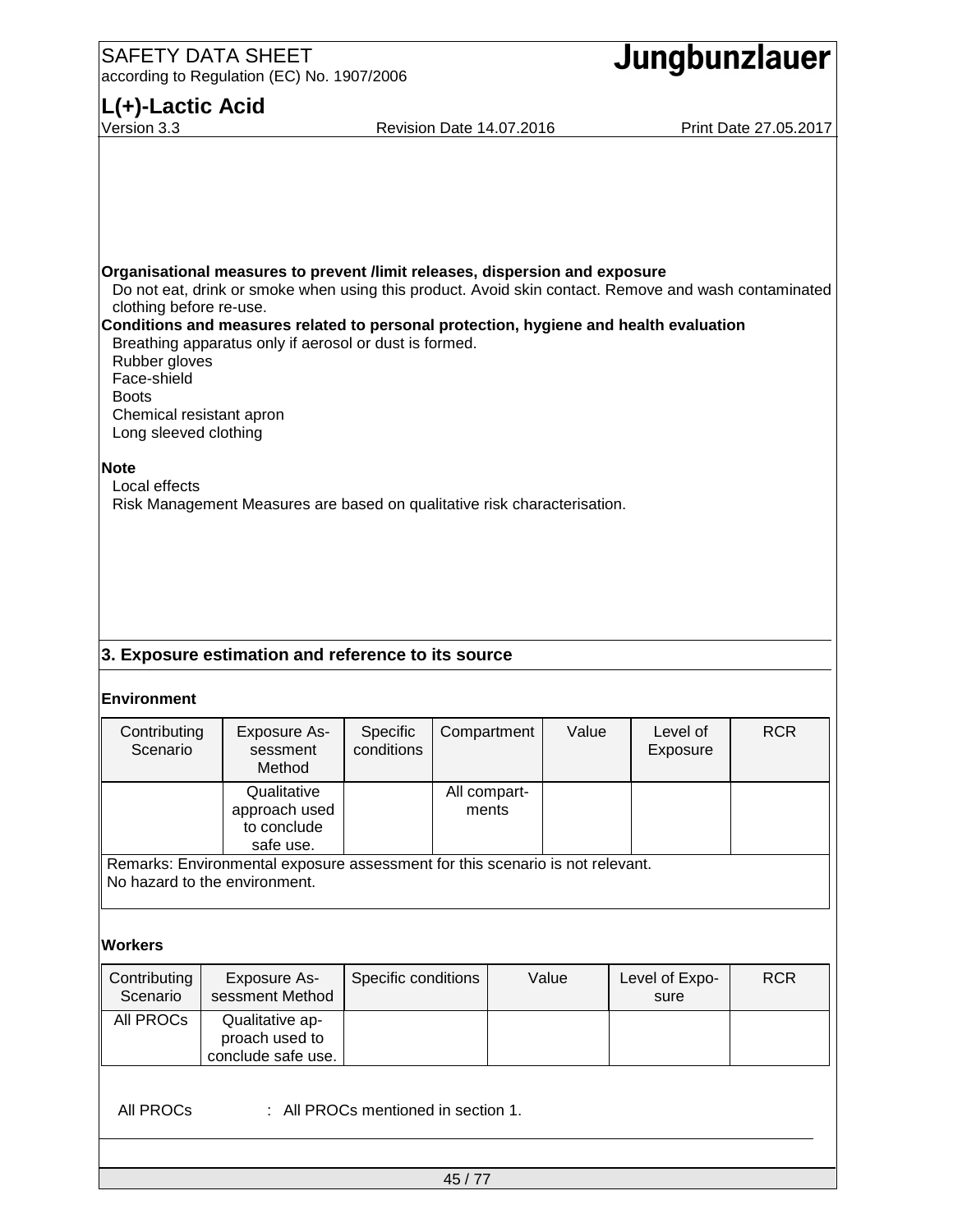# **L(+)-Lactic Acid**

Revision Date 14.07.2016 Print Date 27.05.2017

## **4. Guidance to Downstream User to evaluate whether he works inside the boundaries set by the Exposure Scenario**

The immediate downstream user is required to evaluate

whether the operational conditions and risk management measures described in the exposure scenario fit to his use.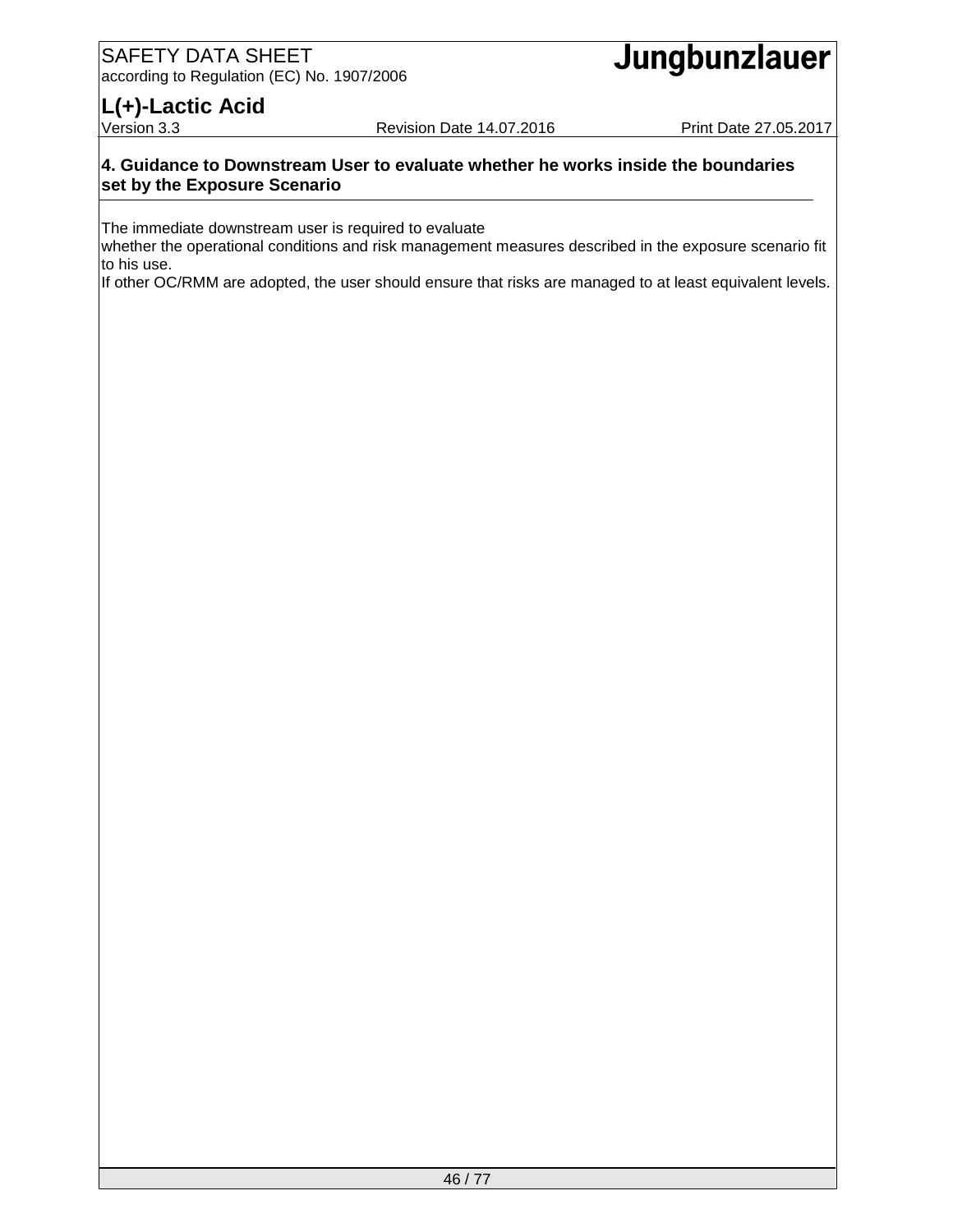# L(+)-Lactic Acid

|                                                                                        | 1. Short title of Exposure Scenario: (Ref.: 10) Building and construction work                                                                                               |
|----------------------------------------------------------------------------------------|------------------------------------------------------------------------------------------------------------------------------------------------------------------------------|
| Main User Groups                                                                       | : SU 3: Industrial uses: Uses of substances as such or in prep-<br>arations at industrial sites                                                                              |
| Sectors of end-use                                                                     | : SU19: Building and construction work                                                                                                                                       |
| Chemical product category                                                              | : PC0: Other: building and construction preparations                                                                                                                         |
| Process categories                                                                     | : PROC9: Transfer of substance or preparation into small con-<br>tainers (dedicated filling line, including weighing)                                                        |
|                                                                                        | Environmental Release Categories : ERC5: Industrial use resulting in inclusion into or onto a matrix                                                                         |
| resulting in inclusion into or onto a matrix                                           | 2.1 Contributing scenario controlling environmental exposure for: ERC5: Industrial use                                                                                       |
| <b>Product characteristics</b>                                                         |                                                                                                                                                                              |
| Concentration of the Substance in<br>Mixture/Article                                   | : Covers the percentage of the substance in the product up to<br>100 % (unless stated differently).                                                                          |
| <b>Amount used</b><br>EU tonnage                                                       | $: 58000 \frac{t}{a}$                                                                                                                                                        |
| Technical conditions and measures / Organizational measures<br>Remarks                 | No RMMs applicable. No hazard to the environment. Envi-<br>ronmental exposure assessment for this scenario is not rele-<br>vant.                                             |
|                                                                                        | 2.2 Contributing scenario controlling worker exposure for: PROC9: Transfer of substance<br>or preparation into small containers (dedicated filling line, including weighing) |
|                                                                                        |                                                                                                                                                                              |
| <b>Product characteristics</b><br>Concentration of the Substance in<br>Mixture/Article | : Covers the percentage of the substance in the product up to<br>100 % (unless stated differently).                                                                          |
| <b>Technical conditions and measures</b>                                               | Ensure adequate ventilation, especially in confined areas. Avoid temperatures above 200°C.                                                                                   |
|                                                                                        |                                                                                                                                                                              |
|                                                                                        |                                                                                                                                                                              |
|                                                                                        |                                                                                                                                                                              |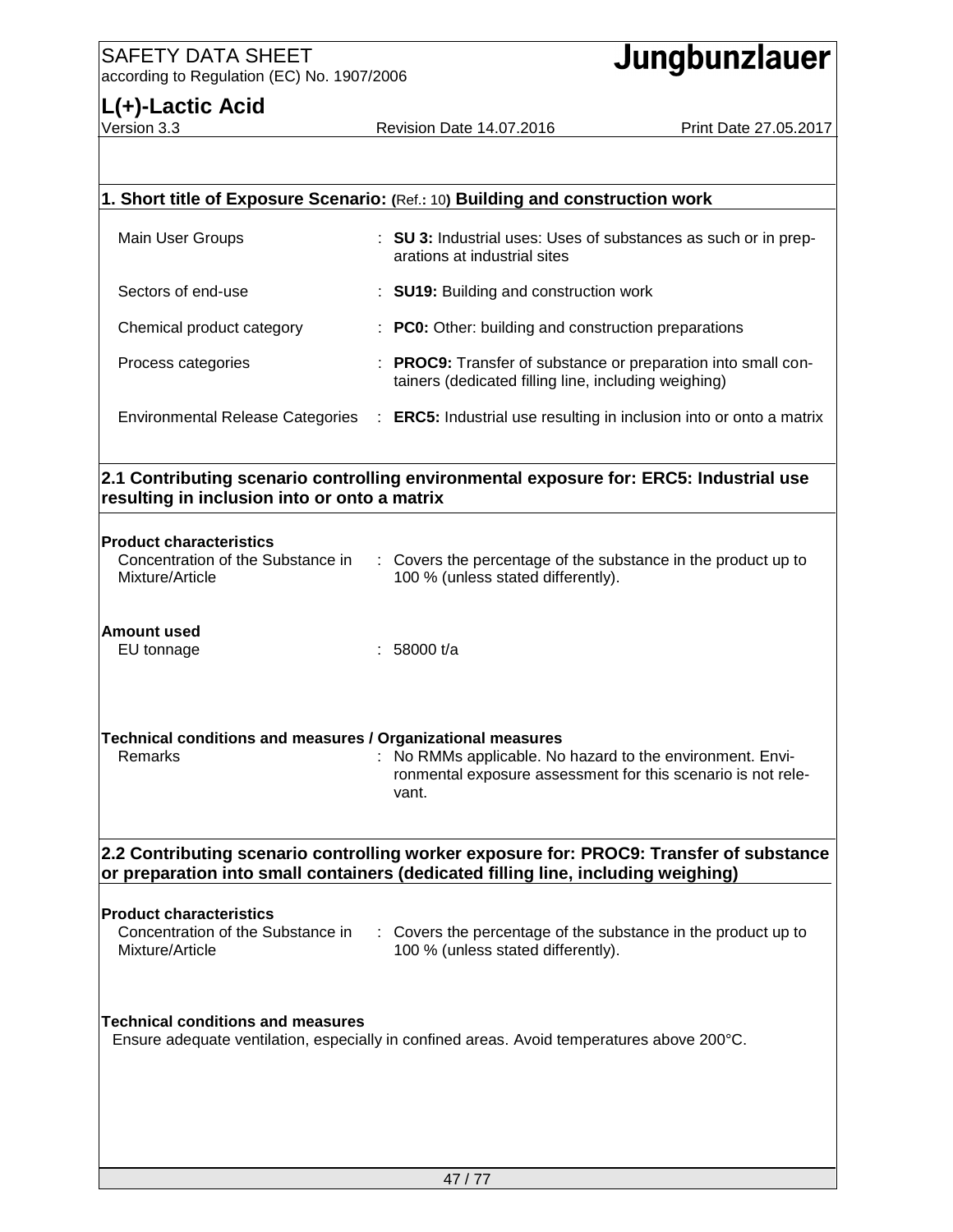|                                                                                                   | <b>SAFETY DATA SHEET</b><br>according to Regulation (EC) No. 1907/2006                                                                                                              |                          |              |             |       |                        |                       |
|---------------------------------------------------------------------------------------------------|-------------------------------------------------------------------------------------------------------------------------------------------------------------------------------------|--------------------------|--------------|-------------|-------|------------------------|-----------------------|
| $L(+)$ -Lactic Acid                                                                               |                                                                                                                                                                                     |                          |              |             |       |                        |                       |
| Version 3.3                                                                                       |                                                                                                                                                                                     | Revision Date 14.07.2016 |              |             |       |                        | Print Date 27.05.2017 |
| clothing before re-use.                                                                           | Organisational measures to prevent /limit releases, dispersion and exposure<br>Do not eat, drink or smoke when using this product. Avoid skin contact. Remove and wash contaminated |                          |              |             |       |                        |                       |
| Rubber gloves<br>Face-shield<br><b>Boots</b><br>Chemical resistant apron<br>Long sleeved clothing | Conditions and measures related to personal protection, hygiene and health evaluation<br>Breathing apparatus only if aerosol or dust is formed.                                     |                          |              |             |       |                        |                       |
| Local effects                                                                                     | Risk Management Measures are based on qualitative risk characterisation.<br>3. Exposure estimation and reference to its source                                                      |                          |              |             |       |                        |                       |
| <b>Environment</b>                                                                                |                                                                                                                                                                                     |                          |              |             |       |                        |                       |
| Contributing<br>Scenario                                                                          | <b>Exposure As-</b><br>sessment<br>Method                                                                                                                                           | Specific<br>conditions   |              | Compartment | Value | Level of<br>Exposure   | <b>RCR</b>            |
|                                                                                                   | Qualitative<br>approach used<br>to conclude<br>safe use.                                                                                                                            |                          | All compart- | ments       |       |                        |                       |
|                                                                                                   | Remarks: Environmental exposure assessment for this scenario is not relevant.<br>No hazard to the environment.                                                                      |                          |              |             |       |                        |                       |
| <b>Workers</b>                                                                                    |                                                                                                                                                                                     |                          |              |             |       |                        |                       |
| Contributing<br>Scenario                                                                          | <b>Exposure As-</b><br>sessment Method                                                                                                                                              | Specific conditions      |              |             | Value | Level of Expo-<br>sure | <b>RCR</b>            |
| <b>AII PROCS</b>                                                                                  | Qualitative ap-<br>proach used to                                                                                                                                                   |                          |              |             |       |                        |                       |

All PROCs : All PROCs mentioned in section 1.

# **4. Guidance to Downstream User to evaluate whether he works inside the boundaries set by the Exposure Scenario**

The immediate downstream user is required to evaluate

conclude safe use.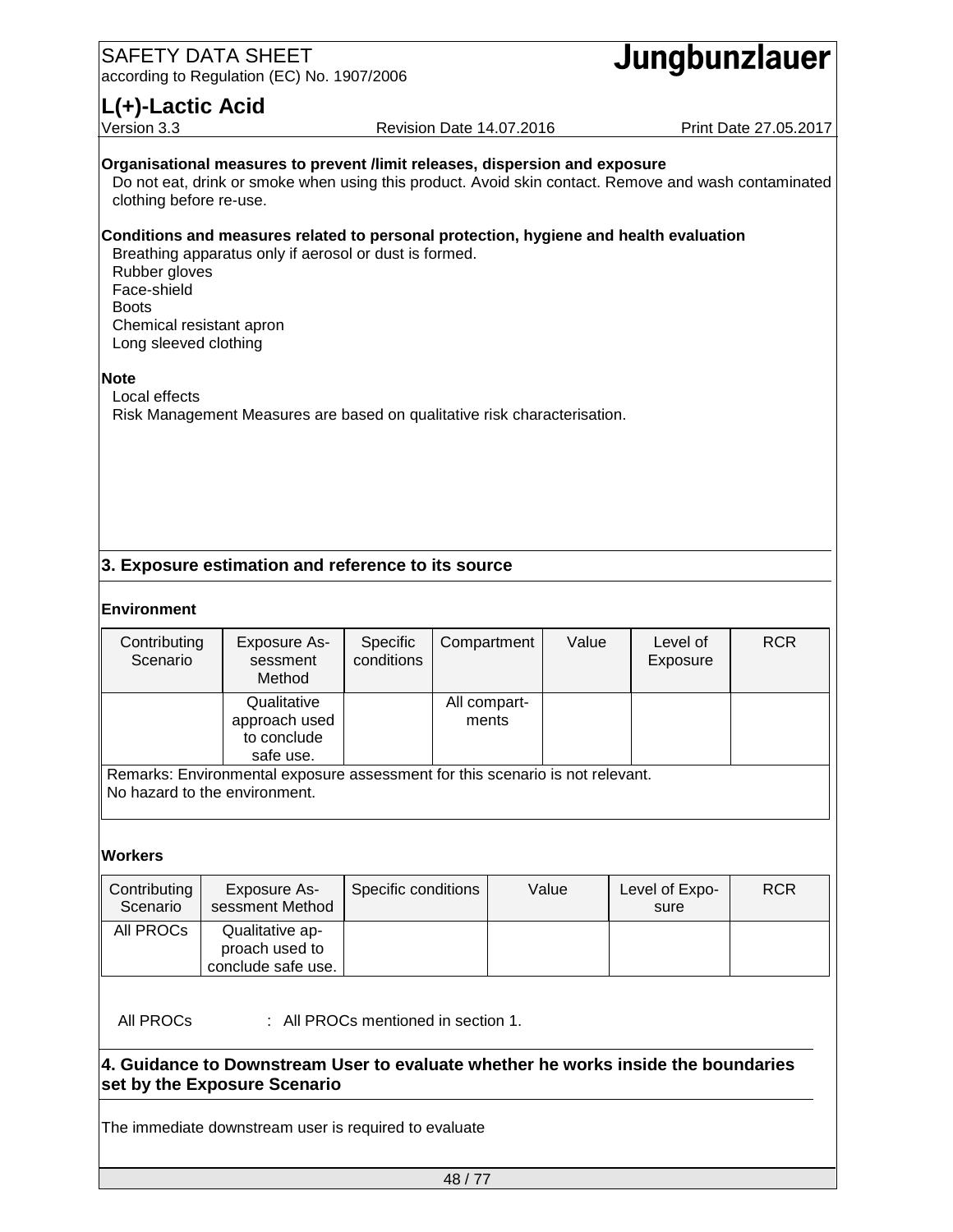# **L(+)-Lactic Acid**

Revision Date 14.07.2016 Print Date 27.05.2017

whether the operational conditions and risk management measures described in the exposure scenario fit to his use.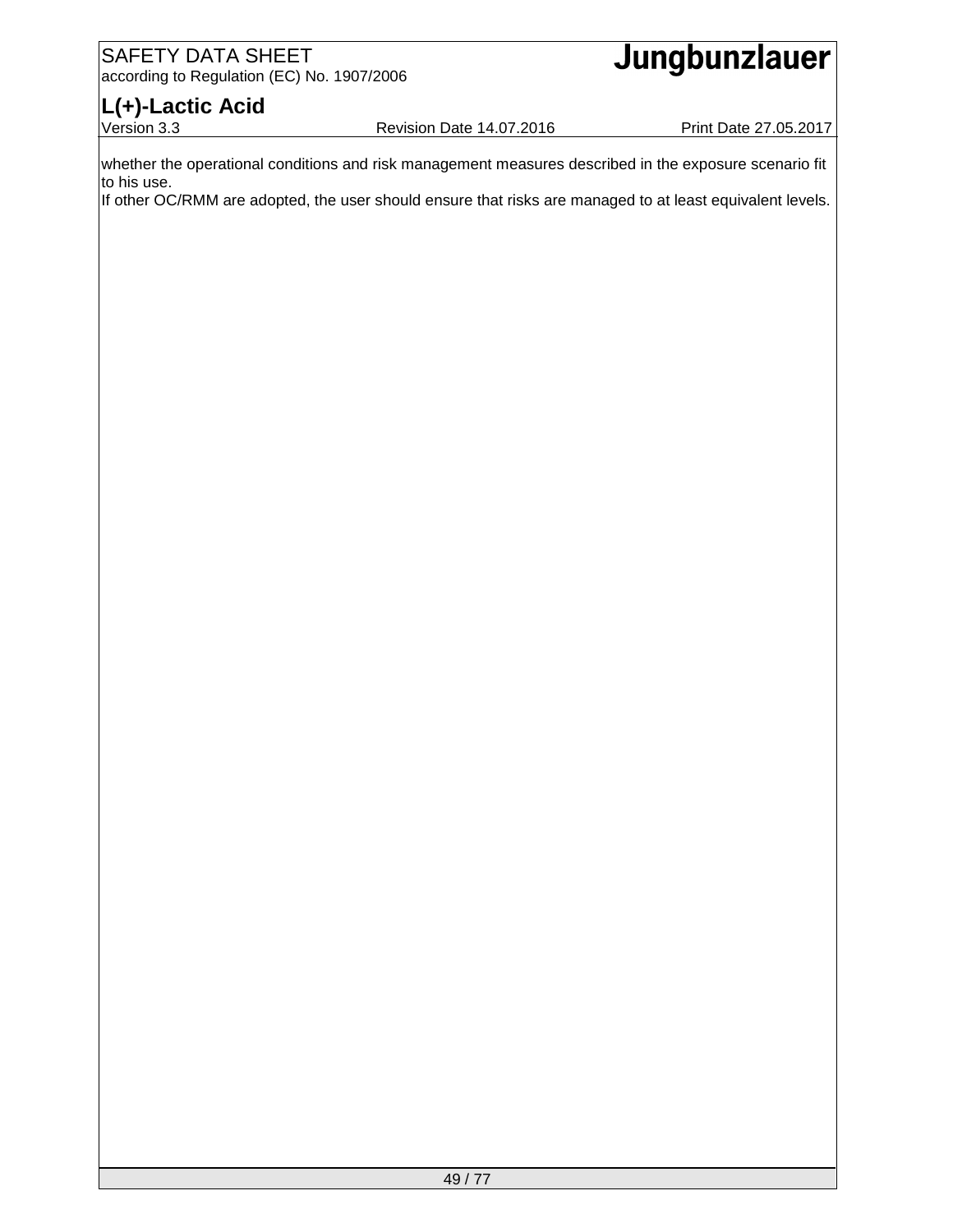# L(+)-Lactic Acid

| 1. Short title of Exposure Scenario: (Ref.: 11) Health services                                                                                             |                                                                                                                                                                                       |
|-------------------------------------------------------------------------------------------------------------------------------------------------------------|---------------------------------------------------------------------------------------------------------------------------------------------------------------------------------------|
| Main User Groups                                                                                                                                            | : SU 22: Professional uses: Public domain (administration, ed-<br>ucation, entertainment, services, craftsmen)                                                                        |
| Sectors of end-use                                                                                                                                          | <b>SU20: Health services</b>                                                                                                                                                          |
| Chemical product category                                                                                                                                   | : PC19: Intermediate<br><b>PC21:</b> Laboratory chemicals                                                                                                                             |
| Process categories                                                                                                                                          | : PROC9: Transfer of substance or preparation into small con-<br>tainers (dedicated filling line, including weighing)<br><b>PROC15:</b> Use as laboratory reagent                     |
| Use as laboratory reagent                                                                                                                                   | 2.2 Contributing scenario controlling worker exposure for: PROC9, PROC15: Transfer of<br>substance or preparation into small containers (dedicated filling line, including weighing), |
| <b>Product characteristics</b><br>Concentration of the Substance in<br>Mixture/Article                                                                      | : Covers the percentage of the substance in the product up to<br>100 % (unless stated differently).                                                                                   |
| <b>Technical conditions and measures</b>                                                                                                                    | Ensure adequate ventilation, especially in confined areas. Avoid temperatures above 200°C.                                                                                            |
| clothing before re-use.                                                                                                                                     | Organisational measures to prevent /limit releases, dispersion and exposure<br>Do not eat, drink or smoke when using this product. Avoid skin contact. Remove and wash contaminated   |
| Breathing apparatus only if aerosol or dust is formed.<br>Rubber gloves<br>Face-shield<br><b>Boots</b><br>Chemical resistant apron<br>Long sleeved clothing | Conditions and measures related to personal protection, hygiene and health evaluation                                                                                                 |
| Note<br>Local effects                                                                                                                                       | Risk Management Measures are based on qualitative risk characterisation.                                                                                                              |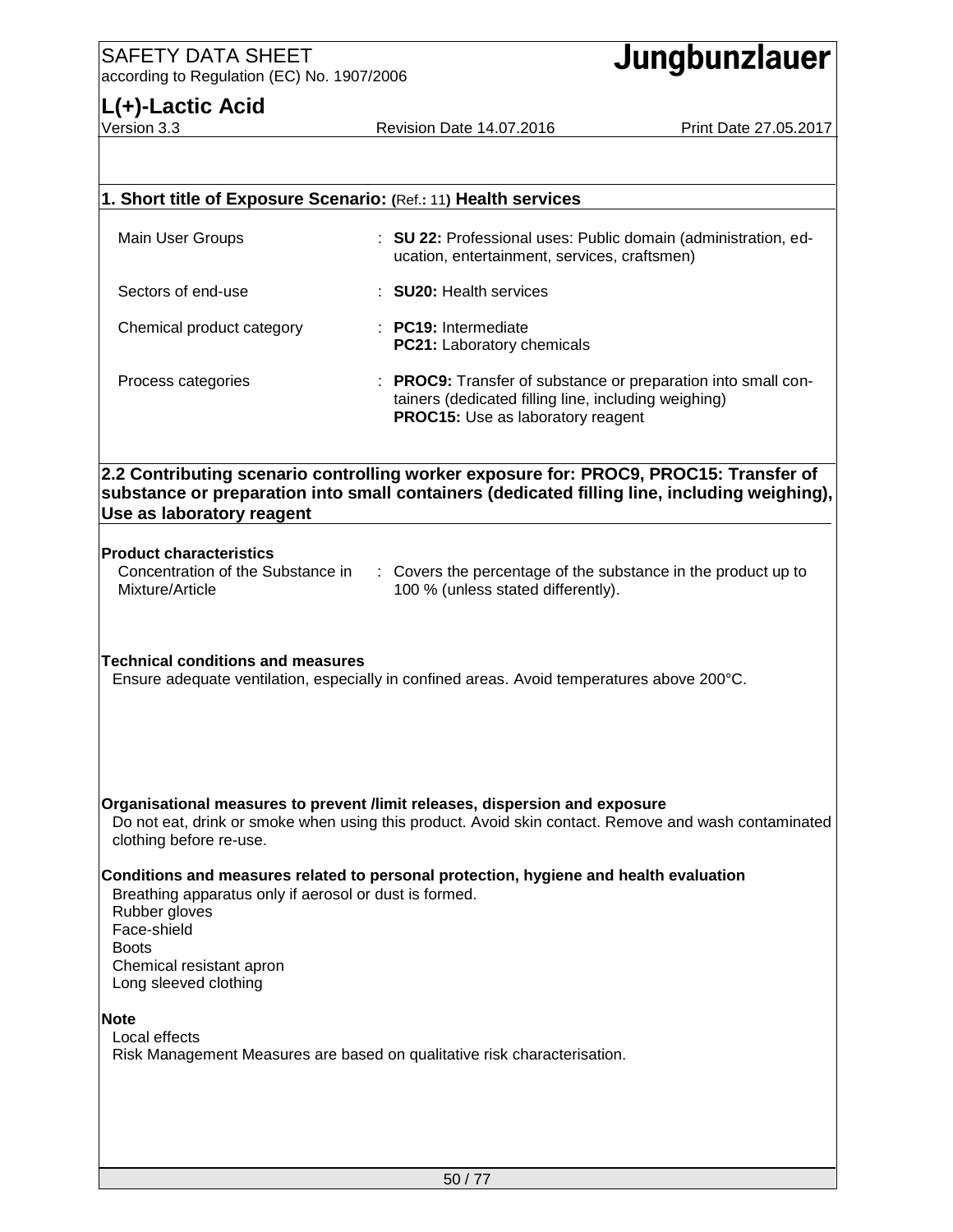# **L(+)-Lactic Acid**

Revision Date 14.07.2016 Print Date 27.05.2017

#### **3. Exposure estimation and reference to its source**

#### **Workers**

| Contributing<br>Scenario | Exposure As-<br>sessment Method                         | Specific conditions | Value | Level of Expo-<br>sure | <b>RCR</b> |
|--------------------------|---------------------------------------------------------|---------------------|-------|------------------------|------------|
| All PROCs                | Qualitative ap-<br>proach used to<br>conclude safe use. |                     |       |                        |            |

All PROCs : All PROCs mentioned in section 1.

#### **4. Guidance to Downstream User to evaluate whether he works inside the boundaries set by the Exposure Scenario**

The immediate downstream user is required to evaluate

whether the operational conditions and risk management measures described in the exposure scenario fit to his use.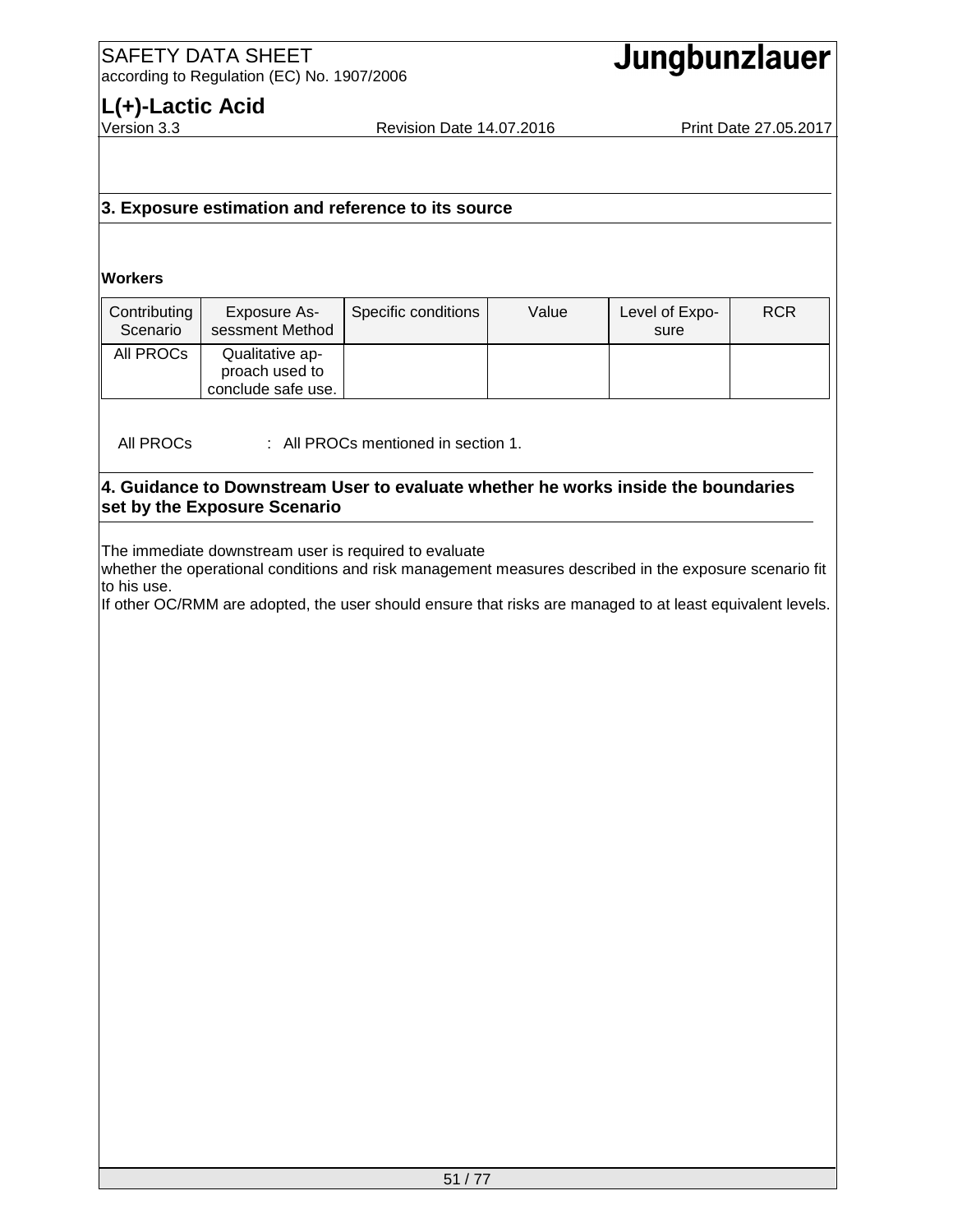L(+)-Lactic Acid

| packaging, without relevant subsequent service life | 1. Short title of Exposure Scenario: (Ref.: 12) Formulation of preparations and/or re-                                                                                                                                                                                                                                                                                                                                                                                                                                                                                                                                                                                                                                                                                                                                                                                                                                                                |
|-----------------------------------------------------|-------------------------------------------------------------------------------------------------------------------------------------------------------------------------------------------------------------------------------------------------------------------------------------------------------------------------------------------------------------------------------------------------------------------------------------------------------------------------------------------------------------------------------------------------------------------------------------------------------------------------------------------------------------------------------------------------------------------------------------------------------------------------------------------------------------------------------------------------------------------------------------------------------------------------------------------------------|
| Main User Groups                                    | : SU 3: Industrial uses: Uses of substances as such or in prep-<br>arations at industrial sites                                                                                                                                                                                                                                                                                                                                                                                                                                                                                                                                                                                                                                                                                                                                                                                                                                                       |
| Sectors of end-use                                  | : SU 10: Formulation [mixing] of preparations and/ or re-<br>packaging (excluding alloys)<br>SU 3: Industrial uses: Uses of substances as such or in prep-<br>arations at industrial sites<br>SU 22: Professional uses: Public domain (administration, ed-<br>ucation, entertainment, services, craftsmen)                                                                                                                                                                                                                                                                                                                                                                                                                                                                                                                                                                                                                                            |
| Chemical product category                           | : PC4: Anti-Freeze and de-icing products<br>PC8: Biocidal products (e.g. Disinfectants, pest control)<br>PC9a: Coatings and paints, thinners, paint removers<br>PC14: Metal surface treatment products, including galvanic<br>and electroplating products<br>PC15: Non-metal-surface treatment products<br>PC17: Hydraulic fluids<br>PC19: Intermediate<br>PC20: Products such as pH-regulators, flocculants, precipi-<br>tants, neutralization agents<br><b>PC21:</b> Laboratory chemicals<br>PC24: Lubricants, greases, release products<br><b>PC25: Metal working fluids</b><br>PC28: Perfumes, fragrances<br><b>PC29: Pharmaceuticals</b><br><b>PC31: Polishes and wax blends</b><br>PC35: Washing and cleaning products (including solvent<br>based products)<br>PC37: Water treatment chemicals<br><b>PC38:</b> Welding and soldering products (with flux coatings or<br>flux cores.), flux products<br>PC39: Cosmetics, personal care products |
| Process categories                                  | <b>PROC1:</b> Use in closed process, no likelihood of exposure<br><b>PROC2:</b> Use in closed, continuous process with occasional<br>controlled exposure<br>PROC3: Use in closed batch process (synthesis or formula-<br>tion)<br><b>PROC4:</b> Use in batch and other process (synthesis) where<br>opportunity for exposure arises<br><b>PROC5:</b> Mixing or blending in batch processes for formulation<br>of preparations and articles (multistage and/ or significant<br>contact)<br><b>PROC7:</b> Industrial spraying<br>PROC8a: Transfer of substance or preparation (charging/<br>discharging) from/ to vessels/ large containers at non-<br>dedicated facilities<br><b>PROC8b:</b> Transfer of substance or preparation (charging/<br>discharging) from/ to vessels/ large containers at dedicated<br>facilities<br>PROC9: Transfer of substance or preparation into small con-                                                              |
|                                                     | 52/77                                                                                                                                                                                                                                                                                                                                                                                                                                                                                                                                                                                                                                                                                                                                                                                                                                                                                                                                                 |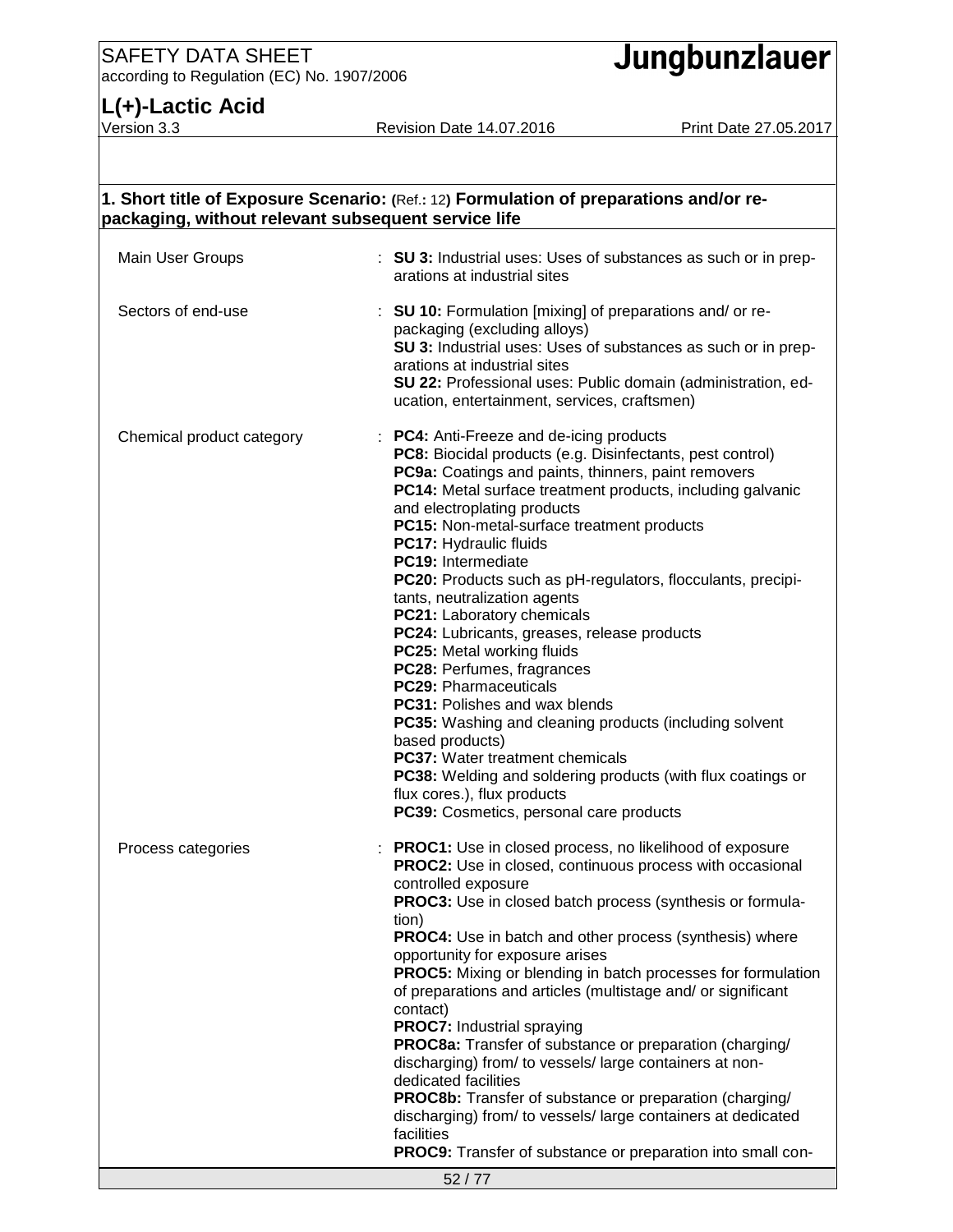SAFETY DATA SHEET

| according to Regulation (EC) No. 1907/2006                                                                                                                                                                                                                                                                                                                                                                                                                                                                                                                                                                                                     |                                                                                                                                                                                                                                                                                                                                                                                                                                                                                                                                                                                                                                 |                       |  |
|------------------------------------------------------------------------------------------------------------------------------------------------------------------------------------------------------------------------------------------------------------------------------------------------------------------------------------------------------------------------------------------------------------------------------------------------------------------------------------------------------------------------------------------------------------------------------------------------------------------------------------------------|---------------------------------------------------------------------------------------------------------------------------------------------------------------------------------------------------------------------------------------------------------------------------------------------------------------------------------------------------------------------------------------------------------------------------------------------------------------------------------------------------------------------------------------------------------------------------------------------------------------------------------|-----------------------|--|
| L(+)-Lactic Acid<br>Version 3.3                                                                                                                                                                                                                                                                                                                                                                                                                                                                                                                                                                                                                | Revision Date 14.07.2016                                                                                                                                                                                                                                                                                                                                                                                                                                                                                                                                                                                                        | Print Date 27.05.2017 |  |
|                                                                                                                                                                                                                                                                                                                                                                                                                                                                                                                                                                                                                                                | tainers (dedicated filling line, including weighing)<br><b>PROC10:</b> Roller application or brushing<br><b>PROC11:</b> Non industrial spraying<br>PROC14: Production of preparations or articles by tabletting,<br>compression, extrusion, pelletisation<br><b>PROC15:</b> Use as laboratory reagent<br><b>PROC18:</b> Greasing at high energy conditions<br>PROC19: Hand-mixing with intimate contact and only PPE<br>available<br><b>PROC26:</b> Handling of solid inorganic substances at ambient<br>temperature                                                                                                            |                       |  |
| <b>Environmental Release Categories</b>                                                                                                                                                                                                                                                                                                                                                                                                                                                                                                                                                                                                        | <b>ERC2:</b> Formulation of preparations<br><b>ERC4:</b> Industrial use of processing aids in processes and<br>products, not becoming part of articles<br>ERC5: Industrial use resulting in inclusion into or onto a matrix<br><b>ERC6a:</b> Industrial use resulting in manufacture of another<br>substance (use of intermediates)<br><b>ERC6b:</b> Industrial use of reactive processing aids<br><b>ERC7:</b> Industrial use of substances in closed systems<br><b>ERC8a:</b> Wide dispersive indoor use of processing aids in<br>open systems<br><b>ERC9a:</b> Wide dispersive indoor use of substances in closed<br>systems |                       |  |
| 2.1 Contributing scenario controlling environmental exposure for: ERC2, ERC4, ERC5,<br>ERC6a, ERC6b, ERC7, ERC8a, ERC9a: Formulation of preparations, Industrial use of pro-<br>cessing aids in processes and products, not becoming part of articles, Industrial use<br>resulting in inclusion into or onto a matrix, Industrial use resulting in manufacture of an-<br>other substance (use of intermediates), Industrial use of reactive processing aids, Indus-<br>trial use of substances in closed systems, Wide dispersive indoor use of processing aids<br>in open systems, Wide dispersive indoor use of substances in closed systems |                                                                                                                                                                                                                                                                                                                                                                                                                                                                                                                                                                                                                                 |                       |  |
| <b>Product characteristics</b><br>Concentration of the Substance in<br>Mixture/Article                                                                                                                                                                                                                                                                                                                                                                                                                                                                                                                                                         | : Covers the percentage of the substance in the product up to<br>100 % (unless stated differently).                                                                                                                                                                                                                                                                                                                                                                                                                                                                                                                             |                       |  |
| <b>Amount used</b><br>EU tonnage                                                                                                                                                                                                                                                                                                                                                                                                                                                                                                                                                                                                               | $: 58000$ t/a                                                                                                                                                                                                                                                                                                                                                                                                                                                                                                                                                                                                                   |                       |  |
| Technical conditions and measures / Organizational measures<br>Remarks                                                                                                                                                                                                                                                                                                                                                                                                                                                                                                                                                                         | : No RMMs applicable. No hazard to the environment. Envi-<br>ronmental exposure assessment for this scenario is not rele-<br>vant.                                                                                                                                                                                                                                                                                                                                                                                                                                                                                              |                       |  |
|                                                                                                                                                                                                                                                                                                                                                                                                                                                                                                                                                                                                                                                |                                                                                                                                                                                                                                                                                                                                                                                                                                                                                                                                                                                                                                 |                       |  |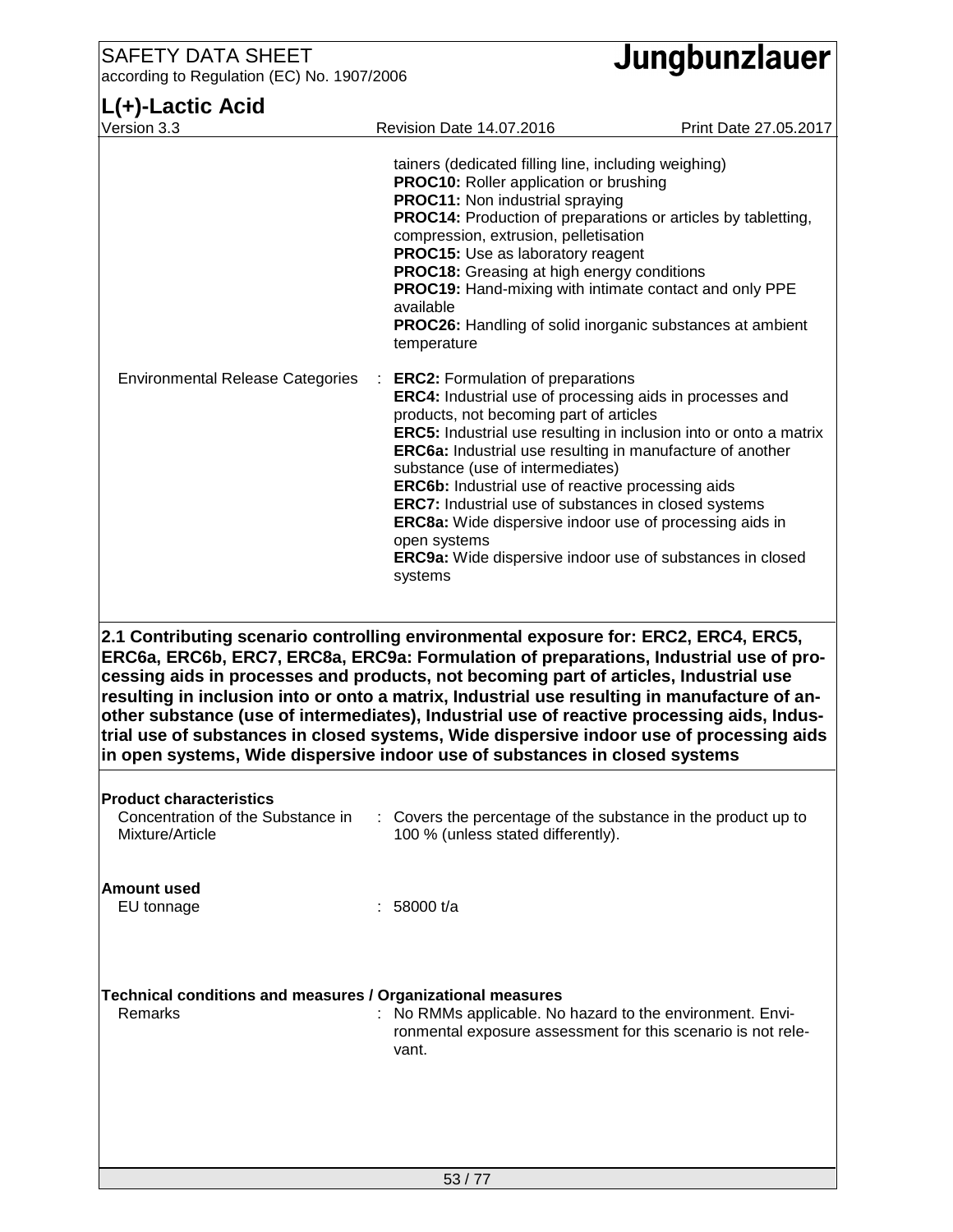# **L(+)-Lactic Acid**

Revision Date 14.07.2016 Print Date 27.05.2017

**2.2 Contributing scenario controlling worker exposure for: PROC1, PROC2, PROC3, PROC4, PROC5, PROC7, PROC8a, PROC8b, PROC9, PROC10, PROC11, PROC14, PROC15, PROC18, PROC19, PROC26: Use in closed process, no likelihood of exposure, Use in closed, continuous process with occasional controlled exposure, Use in closed batch process (synthesis or formulation), Use in batch and other process (synthesis) where opportunity for exposure arises, Mixing or blending in batch processes for formulation of preparations and articles (multistage and/ or significant contact), Industrial spraying, Transfer of substance or preparation (charging/ discharging) from/ to vessels/ large containers at non-dedicated facilities, Transfer of substance or preparation (charging/ discharging) from/ to vessels/ large containers at dedicated facilities, Transfer of substance or preparation into small containers (dedicated filling line, including weighing), Roller application or brushing, Non industrial spraying, Production of preparations or articles by tabletting, compression, extrusion, pelletisation, Use as laboratory reagent, Greasing at high energy conditions, Hand-mixing with intimate contact and only PPE available, Handling of solid inorganic substances at ambient temperature**

#### **Product characteristics**

Mixture/Article

Concentration of the Substance in : Covers the percentage of the substance in the product up to 100 % (unless stated differently).

#### **Technical conditions and measures**

Ensure adequate ventilation, especially in confined areas. Avoid temperatures above 200°C.

#### **Organisational measures to prevent /limit releases, dispersion and exposure**

Do not eat, drink or smoke when using this product. Avoid skin contact. Remove and wash contaminated clothing before re-use.

#### **Conditions and measures related to personal protection, hygiene and health evaluation**

Breathing apparatus only if aerosol or dust is formed. Rubber gloves Face-shield **Boots** Chemical resistant apron Long sleeved clothing

#### **Note**

Local effects Risk Management Measures are based on qualitative risk characterisation.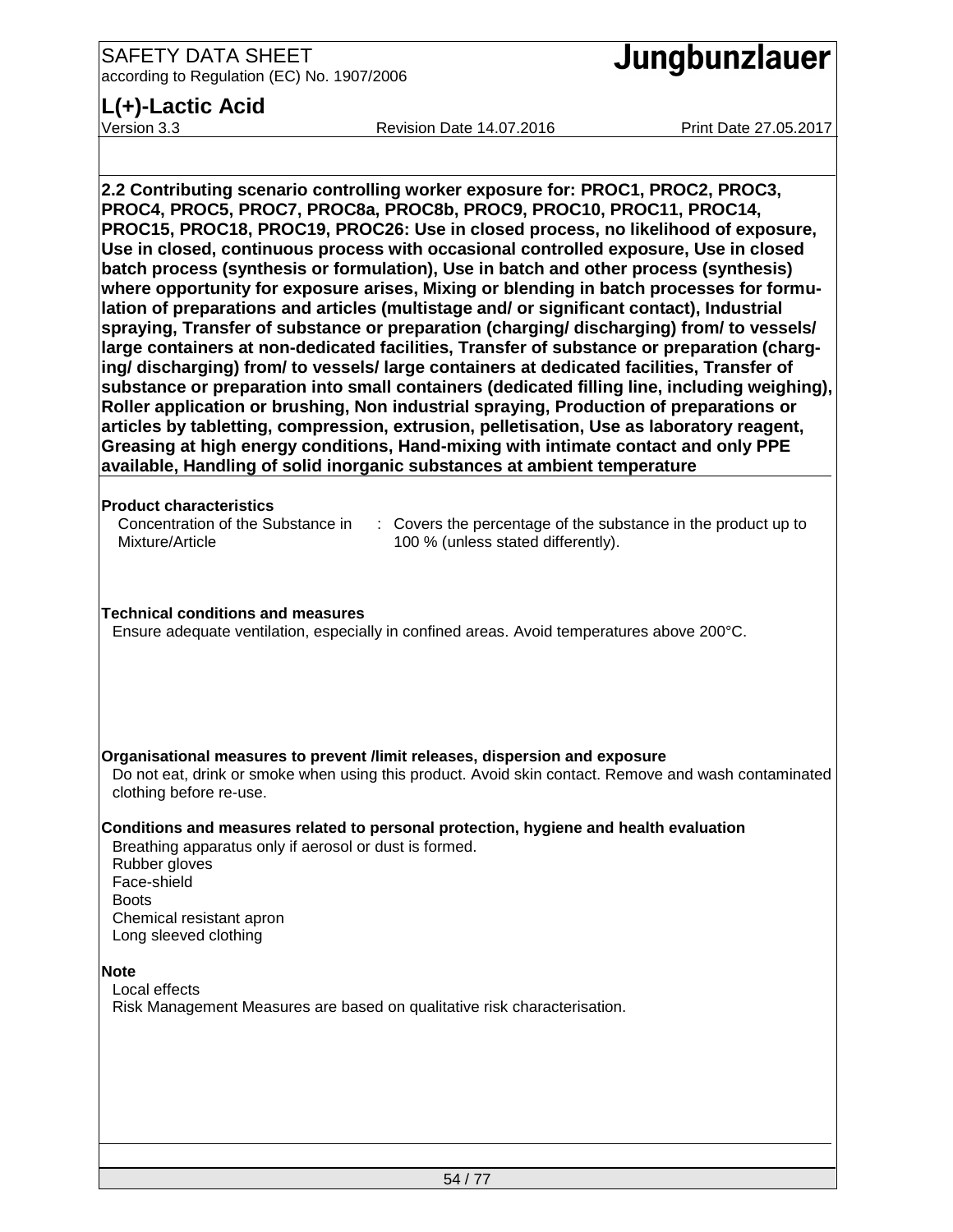# **L(+)-Lactic Acid**

Revision Date 14.07.2016 Print Date 27.05.2017

# **3. Exposure estimation and reference to its source**

#### **Environment**

| Contributing<br>Scenario | <b>Exposure As-</b><br>sessment<br>Method                                      | Specific<br>conditions | Compartment           | Value | Level of<br>Exposure | <b>RCR</b> |
|--------------------------|--------------------------------------------------------------------------------|------------------------|-----------------------|-------|----------------------|------------|
|                          | Qualitative<br>approach used<br>to conclude<br>safe use.                       |                        | All compart-<br>ments |       |                      |            |
|                          | Demorter: Environmental expensive assessment for this esenario is not relevant |                        |                       |       |                      |            |

Remarks: Environmental exposure assessment for this scenario is not relevant. No hazard to the environment.

#### **Workers**

| Contributing<br>Scenario | Exposure As-<br>sessment Method                         | Specific conditions | Value | Level of Expo-<br>sure | <b>RCR</b> |
|--------------------------|---------------------------------------------------------|---------------------|-------|------------------------|------------|
| All PROCs                | Qualitative ap-<br>proach used to<br>conclude safe use. |                     |       |                        |            |

All PROCs : All PROCs mentioned in section 1.

### **4. Guidance to Downstream User to evaluate whether he works inside the boundaries set by the Exposure Scenario**

The immediate downstream user is required to evaluate

whether the operational conditions and risk management measures described in the exposure scenario fit to his use.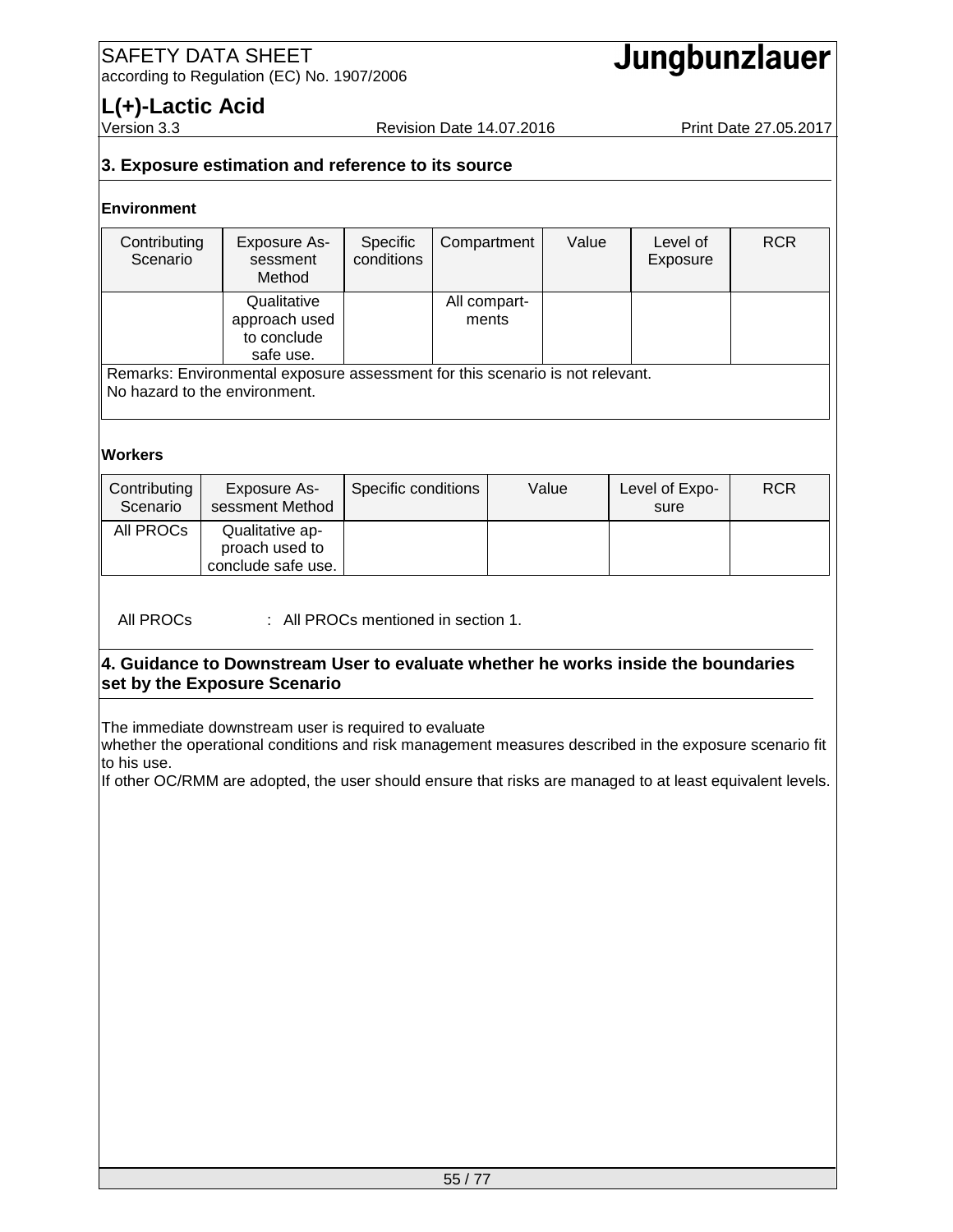L(**+)-Lactic Acid**<br>Version 3.3

| 1. Short title of Exposure Scenario: (Ref.: 13) Formulation of preparations and/or re-<br>packaging, with relevant subsequent service life                                                                                                    |  |                                                                                                                                                                                                                                                                                                                                                                                                                                                                                                                                                                          |  |  |  |
|-----------------------------------------------------------------------------------------------------------------------------------------------------------------------------------------------------------------------------------------------|--|--------------------------------------------------------------------------------------------------------------------------------------------------------------------------------------------------------------------------------------------------------------------------------------------------------------------------------------------------------------------------------------------------------------------------------------------------------------------------------------------------------------------------------------------------------------------------|--|--|--|
|                                                                                                                                                                                                                                               |  |                                                                                                                                                                                                                                                                                                                                                                                                                                                                                                                                                                          |  |  |  |
| Main User Groups                                                                                                                                                                                                                              |  | : SU 3: Industrial uses: Uses of substances as such or in prep-<br>arations at industrial sites                                                                                                                                                                                                                                                                                                                                                                                                                                                                          |  |  |  |
| Sectors of end-use                                                                                                                                                                                                                            |  | : SU 3: Industrial uses: Uses of substances as such or in prep-<br>arations at industrial sites<br>SU 10: Formulation [mixing] of preparations and/ or re-<br>packaging (excluding alloys)<br>SU 22: Professional uses: Public domain (administration, ed-<br>ucation, entertainment, services, craftsmen)                                                                                                                                                                                                                                                               |  |  |  |
| Chemical product category                                                                                                                                                                                                                     |  | : PC9a: Coatings and paints, thinners, paint removers<br>PC9c: Finger paints<br>PC9b: Fillers, putties, plasters, modelling clay<br>PC35: Washing and cleaning products (including solvent<br>based products)                                                                                                                                                                                                                                                                                                                                                            |  |  |  |
| Process categories                                                                                                                                                                                                                            |  | : PROC5: Mixing or blending in batch processes for formulation<br>of preparations and articles (multistage and/ or significant<br>contact)<br><b>PROC7:</b> Industrial spraying<br>PROC8a: Transfer of substance or preparation (charging/<br>discharging) from/ to vessels/ large containers at non-<br>dedicated facilities<br><b>PROC8b:</b> Transfer of substance or preparation (charging/<br>discharging) from/ to vessels/ large containers at dedicated<br>facilities<br><b>PROC10:</b> Roller application or brushing<br><b>PROC11:</b> Non industrial spraying |  |  |  |
| Article categories                                                                                                                                                                                                                            |  | : AC1: Vehicles                                                                                                                                                                                                                                                                                                                                                                                                                                                                                                                                                          |  |  |  |
| <b>Environmental Release Categories</b>                                                                                                                                                                                                       |  | <b>ERC4:</b> Industrial use of processing aids in processes and<br>products, not becoming part of articles<br>ERC5: Industrial use resulting in inclusion into or onto a matrix                                                                                                                                                                                                                                                                                                                                                                                          |  |  |  |
| 2.1 Contributing scenario controlling environmental exposure for: ERC4, ERC5: Industrial<br>use of processing aids in processes and products, not becoming part of articles, Indus-<br>trial use resulting in inclusion into or onto a matrix |  |                                                                                                                                                                                                                                                                                                                                                                                                                                                                                                                                                                          |  |  |  |
| <b>Product characteristics</b><br>Concentration of the Substance in<br>Mixture/Article                                                                                                                                                        |  | : Covers the percentage of the substance in the product up to<br>100 % (unless stated differently).                                                                                                                                                                                                                                                                                                                                                                                                                                                                      |  |  |  |
| <b>Amount used</b><br>EU tonnage                                                                                                                                                                                                              |  | 58000 t/a                                                                                                                                                                                                                                                                                                                                                                                                                                                                                                                                                                |  |  |  |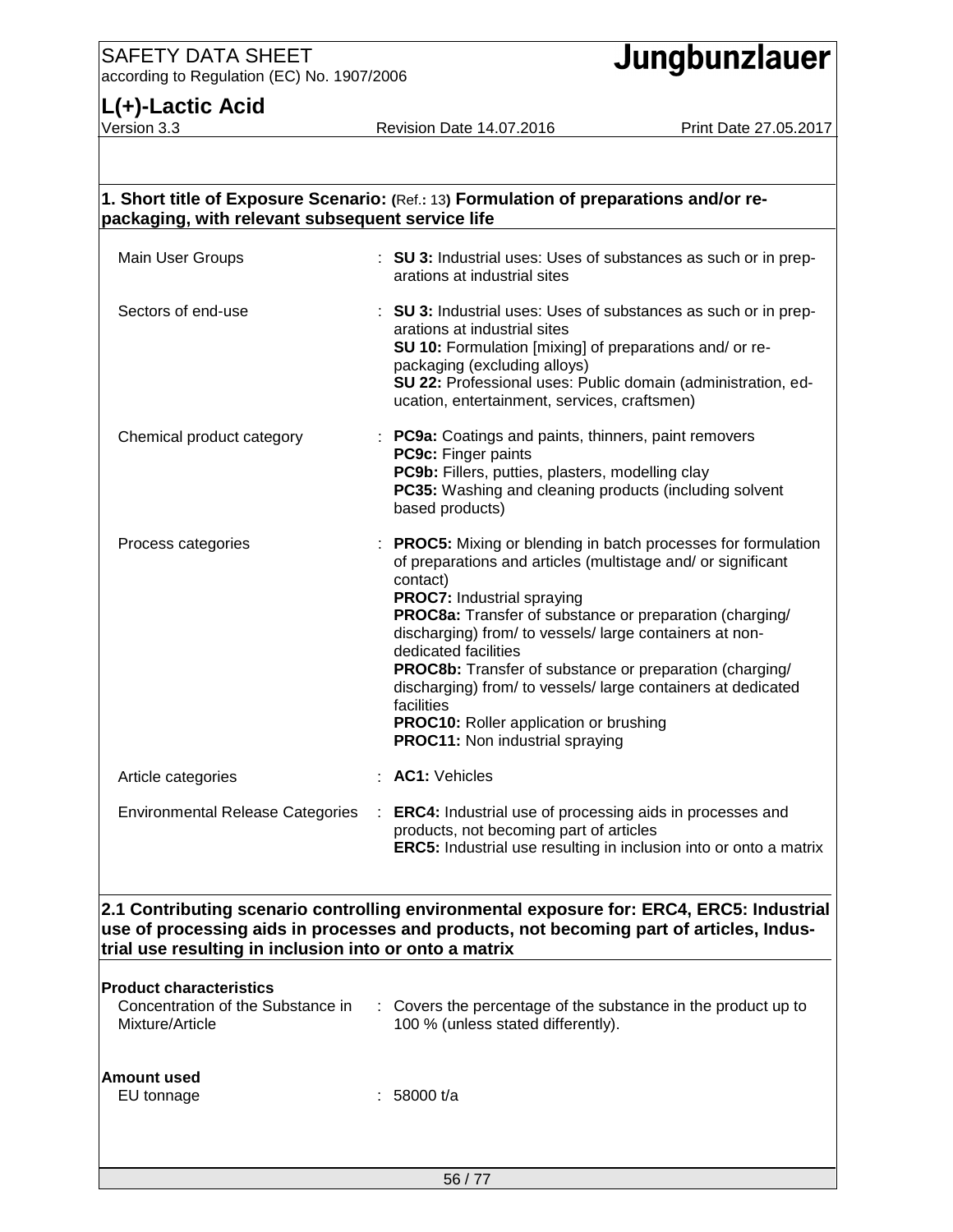| <b>SAFETY DATA SHEET</b>                                                                                                                                                                                                                                                                                                                                                                                                                                                                                                                                                                      | according to Regulation (EC) No. 1907/2006                                                                                             |          |                                                                                                                         |       |          |                       |
|-----------------------------------------------------------------------------------------------------------------------------------------------------------------------------------------------------------------------------------------------------------------------------------------------------------------------------------------------------------------------------------------------------------------------------------------------------------------------------------------------------------------------------------------------------------------------------------------------|----------------------------------------------------------------------------------------------------------------------------------------|----------|-------------------------------------------------------------------------------------------------------------------------|-------|----------|-----------------------|
| L(+)-Lactic Acid<br>Version 3.3                                                                                                                                                                                                                                                                                                                                                                                                                                                                                                                                                               |                                                                                                                                        |          | Revision Date 14.07.2016                                                                                                |       |          | Print Date 27.05.2017 |
|                                                                                                                                                                                                                                                                                                                                                                                                                                                                                                                                                                                               |                                                                                                                                        |          |                                                                                                                         |       |          |                       |
| Remarks                                                                                                                                                                                                                                                                                                                                                                                                                                                                                                                                                                                       | Technical conditions and measures / Organizational measures                                                                            | vant.    | No RMMs applicable. No hazard to the environment. Envi-<br>ronmental exposure assessment for this scenario is not rele- |       |          |                       |
| 2.2 Contributing scenario controlling worker exposure for: PROC5, PROC7, PROC8a,<br>PROC8b, PROC10, PROC11: Mixing or blending in batch processes for formulation of<br>preparations and articles (multistage and/ or significant contact), Industrial spraying,<br>Transfer of substance or preparation (charging/ discharging) from/ to vessels/ large con-<br>tainers at non-dedicated facilities, Transfer of substance or preparation (charging/dis-<br>charging) from/ to vessels/ large containers at dedicated facilities, Roller application or<br>brushing, Non industrial spraying |                                                                                                                                        |          |                                                                                                                         |       |          |                       |
| <b>Product (article) characteristic</b><br>Remarks                                                                                                                                                                                                                                                                                                                                                                                                                                                                                                                                            |                                                                                                                                        |          | : Covers the percentage of the substance in the product up to<br>100 % (unless stated differently).                     |       |          |                       |
|                                                                                                                                                                                                                                                                                                                                                                                                                                                                                                                                                                                               | <b>Technical conditions and measures</b><br>Ensure adequate ventilation, especially in confined areas. Avoid temperatures above 200°C. |          |                                                                                                                         |       |          |                       |
| Organisational measures to prevent /limit releases, dispersion and exposure<br>Do not eat, drink or smoke when using this product. Avoid skin contact. Remove and wash contaminated<br>clothing before re-use.<br>Conditions and measures related to personal protection, hygiene and health evaluation<br>Breathing apparatus only if aerosol or dust is formed.<br>Rubber gloves<br>Face-shield<br><b>Boots</b><br>Chemical resistant apron<br>Long sleeved clothing                                                                                                                        |                                                                                                                                        |          |                                                                                                                         |       |          |                       |
| <b>Note</b><br>Local effects<br>Risk Management Measures are based on qualitative risk characterisation.                                                                                                                                                                                                                                                                                                                                                                                                                                                                                      |                                                                                                                                        |          |                                                                                                                         |       |          |                       |
| 3. Exposure estimation and reference to its source                                                                                                                                                                                                                                                                                                                                                                                                                                                                                                                                            |                                                                                                                                        |          |                                                                                                                         |       |          |                       |
| <b>Environment</b>                                                                                                                                                                                                                                                                                                                                                                                                                                                                                                                                                                            |                                                                                                                                        |          |                                                                                                                         |       |          |                       |
| Contributing                                                                                                                                                                                                                                                                                                                                                                                                                                                                                                                                                                                  | <b>Exposure As-</b>                                                                                                                    | Specific | Compartment                                                                                                             | Value | Level of | <b>RCR</b>            |
|                                                                                                                                                                                                                                                                                                                                                                                                                                                                                                                                                                                               |                                                                                                                                        |          | 57/77                                                                                                                   |       |          |                       |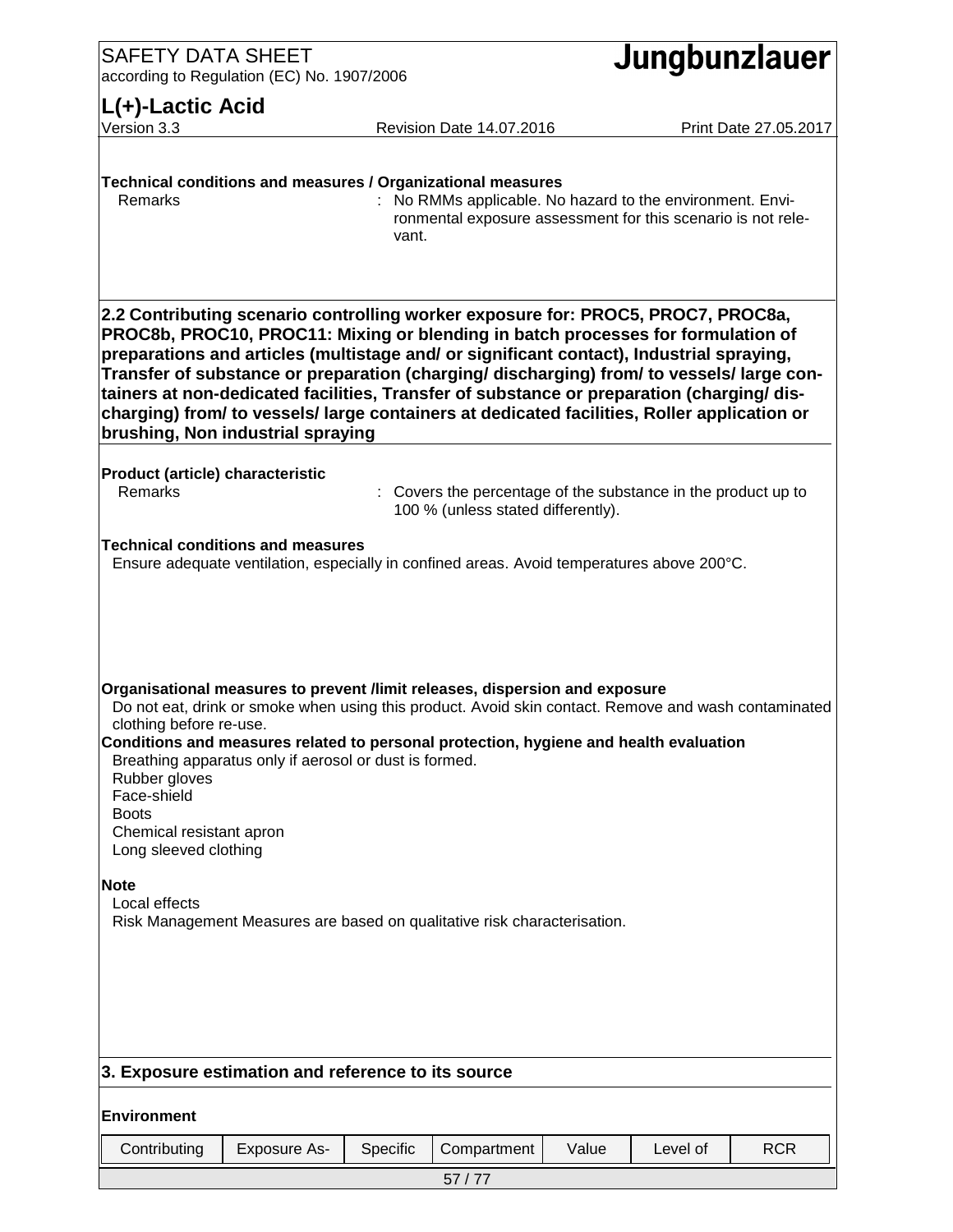# **L(+)-Lactic Acid**

Revision Date 14.07.2016 Print Date 27.05.2017

| Scenario                                                                      | sessment      | conditions |              |  | Exposure |  |
|-------------------------------------------------------------------------------|---------------|------------|--------------|--|----------|--|
|                                                                               | Method        |            |              |  |          |  |
|                                                                               | Qualitative   |            | All compart- |  |          |  |
|                                                                               | approach used |            | ments        |  |          |  |
|                                                                               | to conclude   |            |              |  |          |  |
|                                                                               | safe use.     |            |              |  |          |  |
| Remarks: Environmental exposure assessment for this scenario is not relevant. |               |            |              |  |          |  |
| No hazard to the environment.                                                 |               |            |              |  |          |  |

## **Workers**

| Contributing<br>Scenario | Exposure As-<br>sessment Method                         | Specific conditions | Value | Level of Expo-<br>sure | <b>RCR</b> |
|--------------------------|---------------------------------------------------------|---------------------|-------|------------------------|------------|
| All PROCs                | Qualitative ap-<br>proach used to<br>conclude safe use. |                     |       |                        |            |

All PROCs : All PROCs mentioned in section 1.

### **4. Guidance to Downstream User to evaluate whether he works inside the boundaries set by the Exposure Scenario**

The immediate downstream user is required to evaluate

whether the operational conditions and risk management measures described in the exposure scenario fit to his use.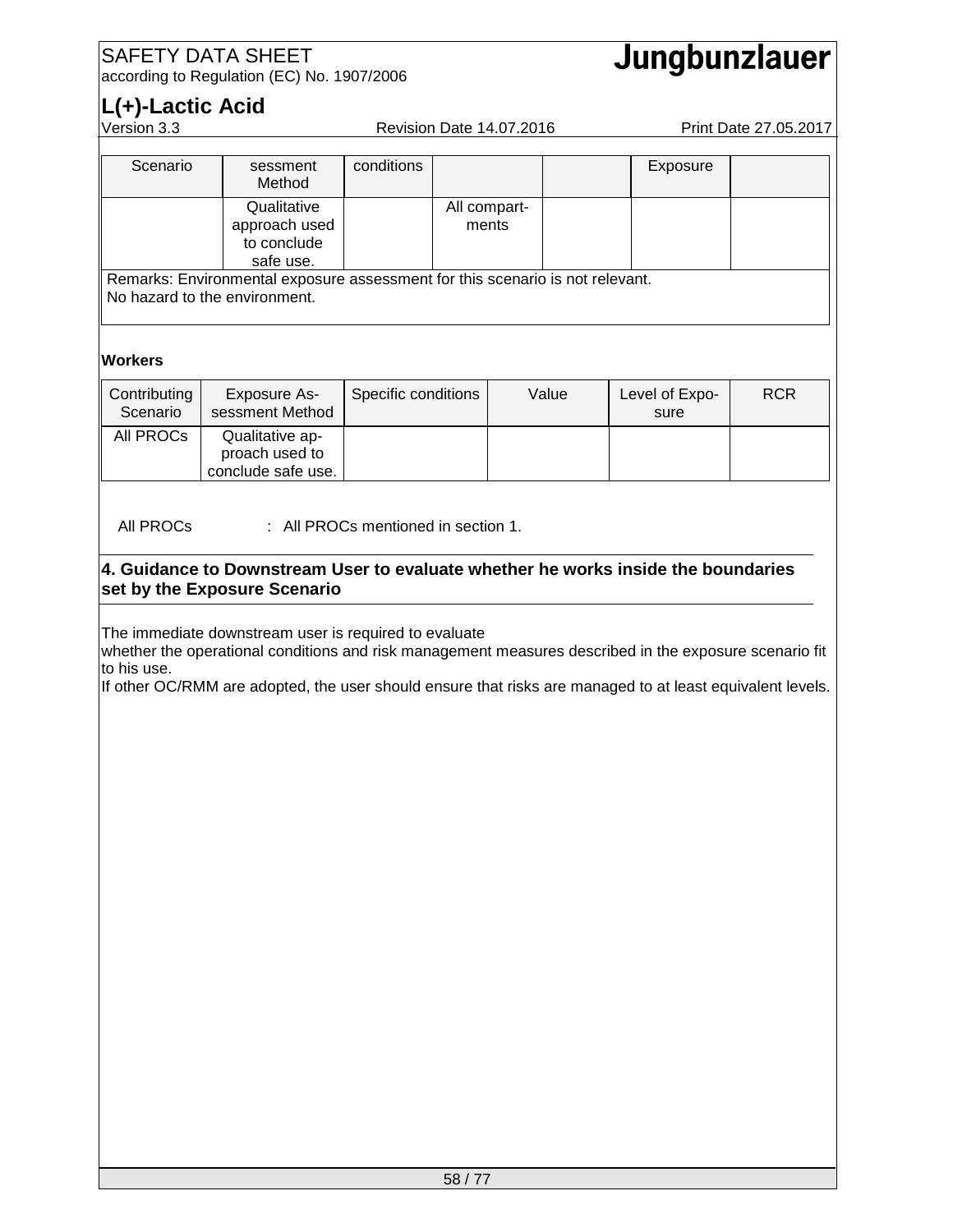L(+)-Lactic Acid

| vant subsequent service life                                           | 1. Short title of Exposure Scenario: (Ref.: 14) Manufacture of food products, without rele-                                                                                                                                                                                                                                                                                  |
|------------------------------------------------------------------------|------------------------------------------------------------------------------------------------------------------------------------------------------------------------------------------------------------------------------------------------------------------------------------------------------------------------------------------------------------------------------|
| Main User Groups                                                       | : SU 3: Industrial uses: Uses of substances as such or in prep-<br>arations at industrial sites                                                                                                                                                                                                                                                                              |
| Sectors of end-use                                                     | : SU4: Manufacture of food products                                                                                                                                                                                                                                                                                                                                          |
| Chemical product category                                              | <b>PC0:</b> Other: not specified<br><b>PC2: Adsorbents</b><br>PC20: Products such as pH-regulators, flocculants, precipi-<br>tants, neutralization agents<br>PC36: Water softeners<br><b>PC37:</b> Water treatment chemicals                                                                                                                                                 |
| Process categories                                                     | <b>PROC3:</b> Use in closed batch process (synthesis or formula-<br>tion)<br><b>PROC4:</b> Use in batch and other process (synthesis) where<br>opportunity for exposure arises<br><b>PROC5:</b> Mixing or blending in batch processes for formulation<br>of preparations and articles (multistage and/ or significant<br>contact)<br><b>PROC0:</b> Other Process or activity |
| <b>Environmental Release Categories</b>                                | : ERC2: Formulation of preparations<br>ERC5: Industrial use resulting in inclusion into or onto a matrix<br>ERC6a: Industrial use resulting in manufacture of another<br>substance (use of intermediates)                                                                                                                                                                    |
|                                                                        | 2.1 Contributing scenario controlling environmental exposure for: ERC2, ERC5, ERC6a:<br>Formulation of preparations, Industrial use resulting in inclusion into or onto a matrix,<br>Industrial use resulting in manufacture of another substance (use of intermediates)                                                                                                     |
| <b>Product characteristics</b>                                         |                                                                                                                                                                                                                                                                                                                                                                              |
| Concentration of the Substance in<br>Mixture/Article                   | : Covers the percentage of the substance in the product up to<br>100 % (unless stated differently).                                                                                                                                                                                                                                                                          |
| Amount used<br>EU tonnage                                              | $: 58000$ t/a                                                                                                                                                                                                                                                                                                                                                                |
| Technical conditions and measures / Organizational measures<br>Remarks | No RMMs applicable. No hazard to the environment. Envi-<br>ronmental exposure assessment for this scenario is not rele-<br>vant.                                                                                                                                                                                                                                             |
|                                                                        | 59 / 77                                                                                                                                                                                                                                                                                                                                                                      |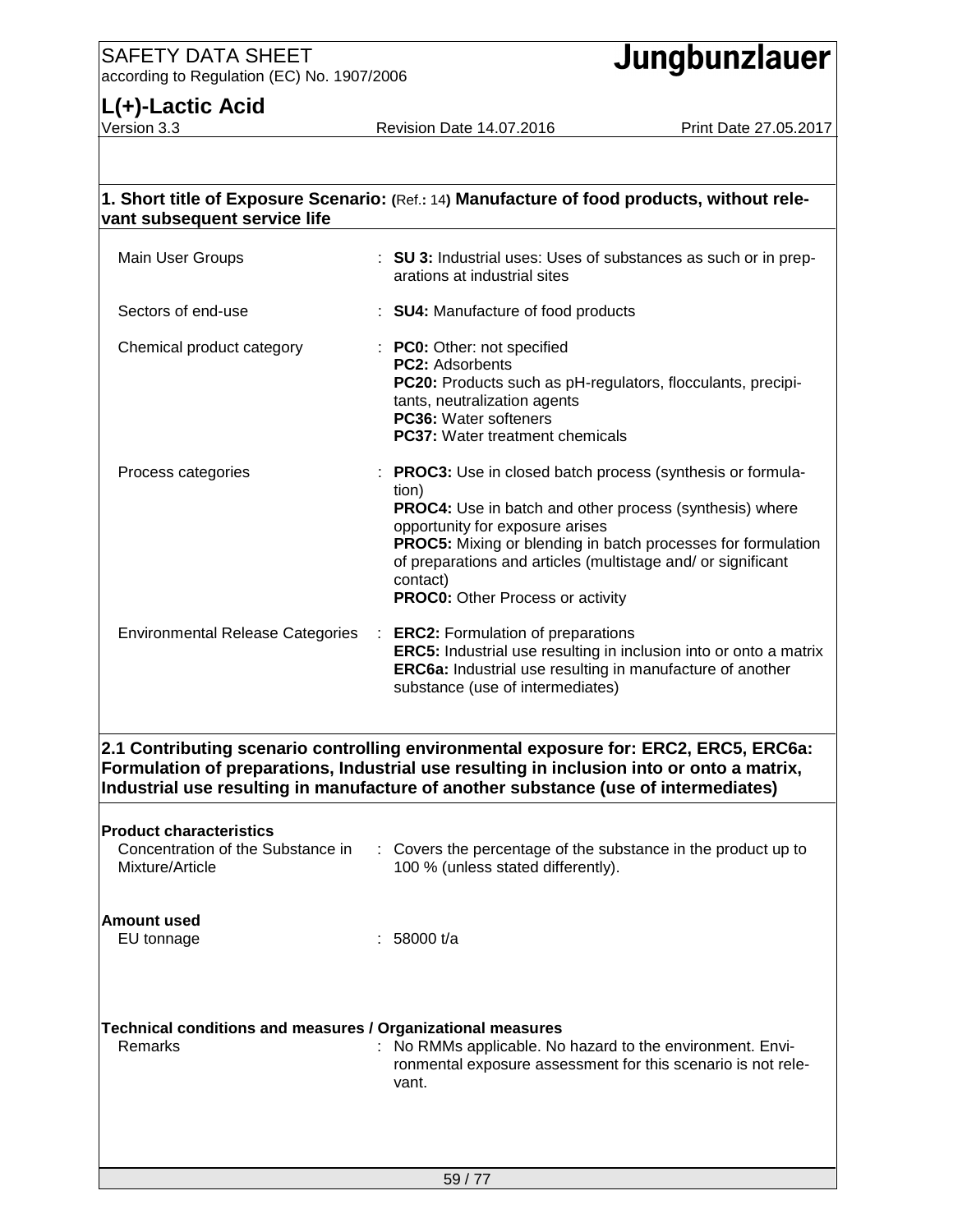L(+)-Lactic Acid

Revision Date 14.07.2016 Print Date 27.05.2017

| 2.2 Contributing scenario controlling worker exposure for: PROC0, PROC3, PROC4,                          | PROC5: Other Process or activity, Use in closed batch process (synthesis or formula-<br>tion), Use in batch and other process (synthesis) where opportunity for exposure arises,<br>Mixing or blending in batch processes for formulation of preparations and articles (multi-<br>stage and/ or significant contact) |                        |                                                                                                     |       |                      |            |
|----------------------------------------------------------------------------------------------------------|----------------------------------------------------------------------------------------------------------------------------------------------------------------------------------------------------------------------------------------------------------------------------------------------------------------------|------------------------|-----------------------------------------------------------------------------------------------------|-------|----------------------|------------|
| <b>Product characteristics</b><br>Mixture/Article                                                        | Concentration of the Substance in                                                                                                                                                                                                                                                                                    |                        | : Covers the percentage of the substance in the product up to<br>100 % (unless stated differently). |       |                      |            |
|                                                                                                          | <b>Technical conditions and measures</b><br>Ensure adequate ventilation, especially in confined areas. Avoid temperatures above 200°C.                                                                                                                                                                               |                        |                                                                                                     |       |                      |            |
|                                                                                                          | Organisational measures to prevent /limit releases, dispersion and exposure<br>Do not eat, drink or smoke when using this product. Avoid skin contact. Remove and wash contaminated<br>clothing before re-use.                                                                                                       |                        |                                                                                                     |       |                      |            |
| Rubber gloves<br>Face-shield<br><b>Boots</b>                                                             | Conditions and measures related to personal protection, hygiene and health evaluation<br>Breathing apparatus only if aerosol or dust is formed.<br>Chemical resistant apron<br>Long sleeved clothing                                                                                                                 |                        |                                                                                                     |       |                      |            |
| <b>Note</b><br>Local effects<br>Risk Management Measures are based on qualitative risk characterisation. |                                                                                                                                                                                                                                                                                                                      |                        |                                                                                                     |       |                      |            |
| 3. Exposure estimation and reference to its source                                                       |                                                                                                                                                                                                                                                                                                                      |                        |                                                                                                     |       |                      |            |
| <b>Environment</b>                                                                                       |                                                                                                                                                                                                                                                                                                                      |                        |                                                                                                     |       |                      |            |
| Contributing<br>Scenario                                                                                 | <b>Exposure As-</b><br>sessment<br>Method                                                                                                                                                                                                                                                                            | Specific<br>conditions | Compartment                                                                                         | Value | Level of<br>Exposure | <b>RCR</b> |
|                                                                                                          | Qualitative<br>approach used                                                                                                                                                                                                                                                                                         |                        | All compart-<br>ments                                                                               |       |                      |            |

to conclude safe use.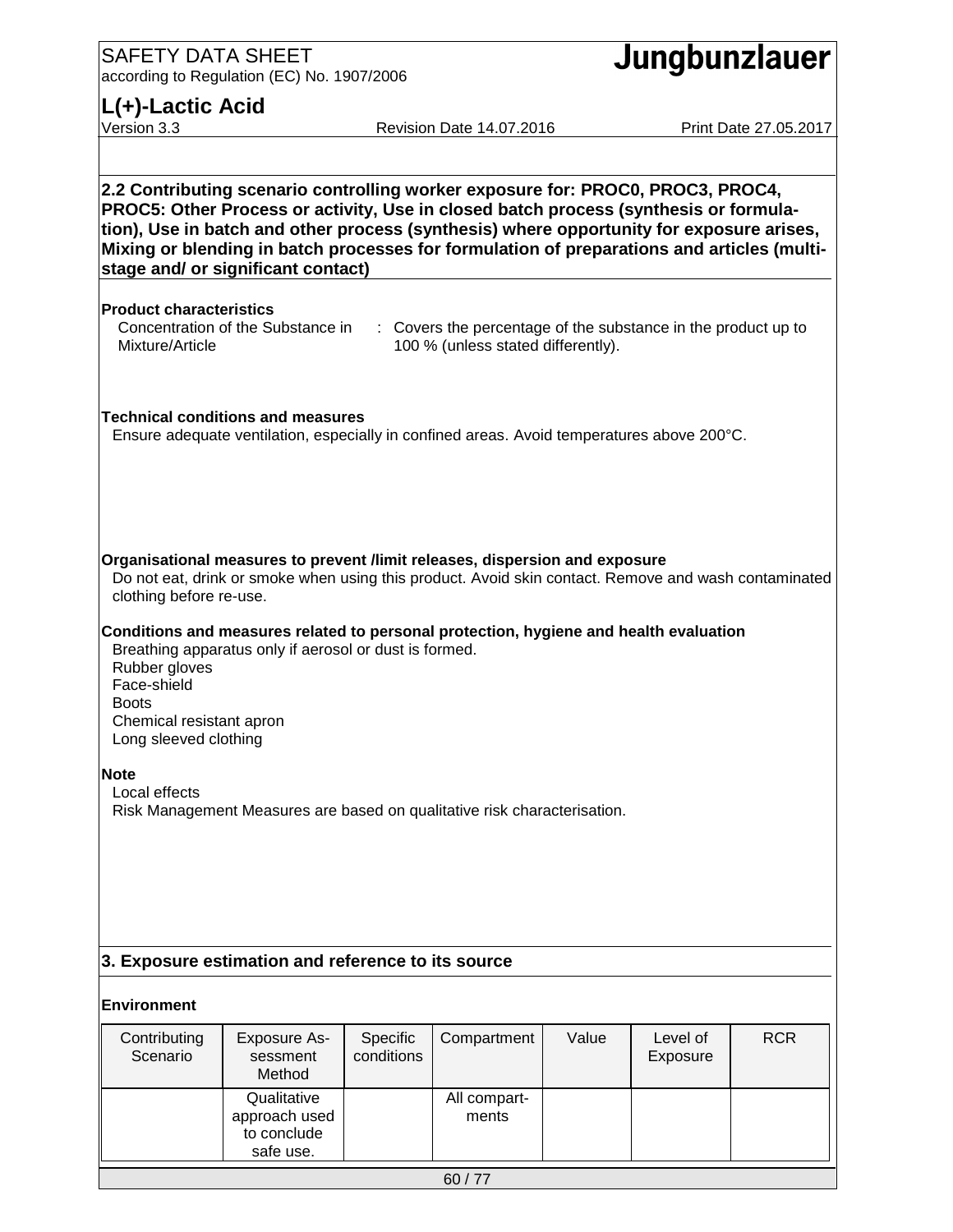# **L(+)-Lactic Acid**

Revision Date 14.07.2016 Print Date 27.05.2017

Remarks: Environmental exposure assessment for this scenario is not relevant. No hazard to the environment.

**Workers**

| Contributing<br>Scenario | Exposure As-<br>sessment Method                         | Specific conditions | Value | Level of Expo-<br>sure | <b>RCR</b> |
|--------------------------|---------------------------------------------------------|---------------------|-------|------------------------|------------|
| All PROCs                | Qualitative ap-<br>proach used to<br>conclude safe use. |                     |       |                        |            |

All PROCs : All PROCs mentioned in section 1.

### **4. Guidance to Downstream User to evaluate whether he works inside the boundaries set by the Exposure Scenario**

The immediate downstream user is required to evaluate

whether the operational conditions and risk management measures described in the exposure scenario fit to his use.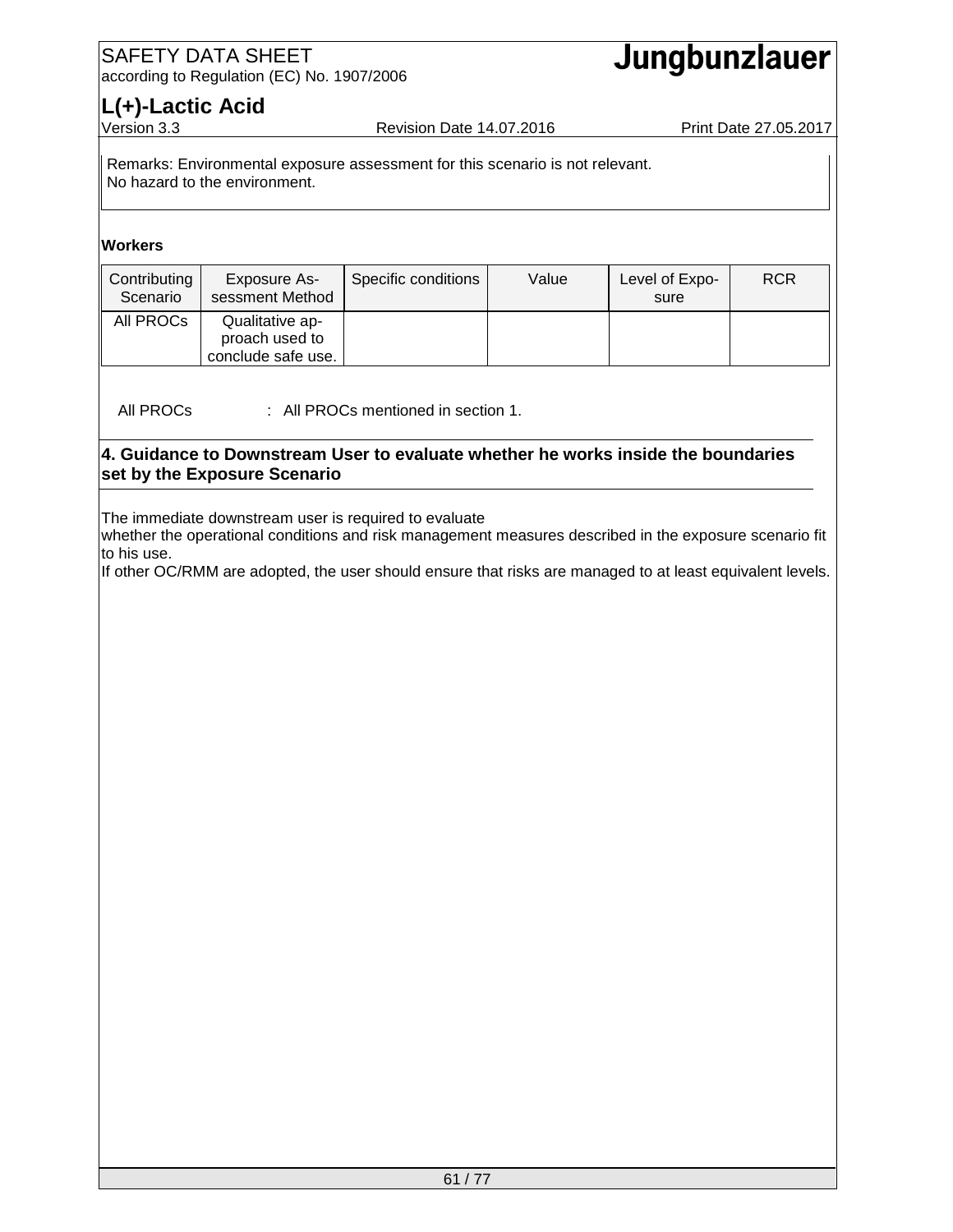# **L(+)-Lactic Acid**

Revision Date 14.07.2016 Print Date 27.05.2017

| 1. Short title of Exposure Scenario: (Ref.: 15) Manufacture of food products, with relevant<br>subsequent service life |  |
|------------------------------------------------------------------------------------------------------------------------|--|
|                                                                                                                        |  |

| Main User Groups                 | : SU 3: Industrial uses: Uses of substances as such or in prep-<br>arations at industrial sites                                                   |
|----------------------------------|---------------------------------------------------------------------------------------------------------------------------------------------------|
| Sectors of end-use               | : SU4: Manufacture of food products                                                                                                               |
| Chemical product category        | <b>PC0:</b> Other: not specified                                                                                                                  |
| Process categories               | : <b>PROC5:</b> Mixing or blending in batch processes for formulation<br>of preparations and articles (multistage and/ or significant<br>contact) |
| Article categories               | $\therefore$ AC 0: Other Articles                                                                                                                 |
| Environmental Release Categories | : ERC3: Formulation in materials                                                                                                                  |

### **2.1 Contributing scenario controlling environmental exposure for: ERC3: Formulation in materials**

| <b>Product characteristics</b>    |                                                               |
|-----------------------------------|---------------------------------------------------------------|
| Concentration of the Substance in | : Covers the percentage of the substance in the product up to |
| Mixture/Article                   | 100 % (unless stated differently).                            |

## **Amount used**

EU tonnage : 58000 t/a

| Technical conditions and measures / Organizational measures |  |
|-------------------------------------------------------------|--|
|-------------------------------------------------------------|--|

Remarks **EXECUTE:** No RMMs applicable. No hazard to the environment. Environmental exposure assessment for this scenario is not relevant.

**2.2 Contributing scenario controlling worker exposure for: PROC5: Mixing or blending in batch processes for formulation of preparations and articles (multistage and/ or significant contact)**

| ναιπ νυπιανι <i>μ</i>             |                                                                                                     |
|-----------------------------------|-----------------------------------------------------------------------------------------------------|
| Product (article) characteristic  |                                                                                                     |
| Remarks                           | : Covers the percentage of the substance in the product up to<br>100 % (unless stated differently). |
| Technical conditions and measures | Ensure adequate ventilation, especially in confined areas. Avoid temperatures above 200°C.          |
|                                   |                                                                                                     |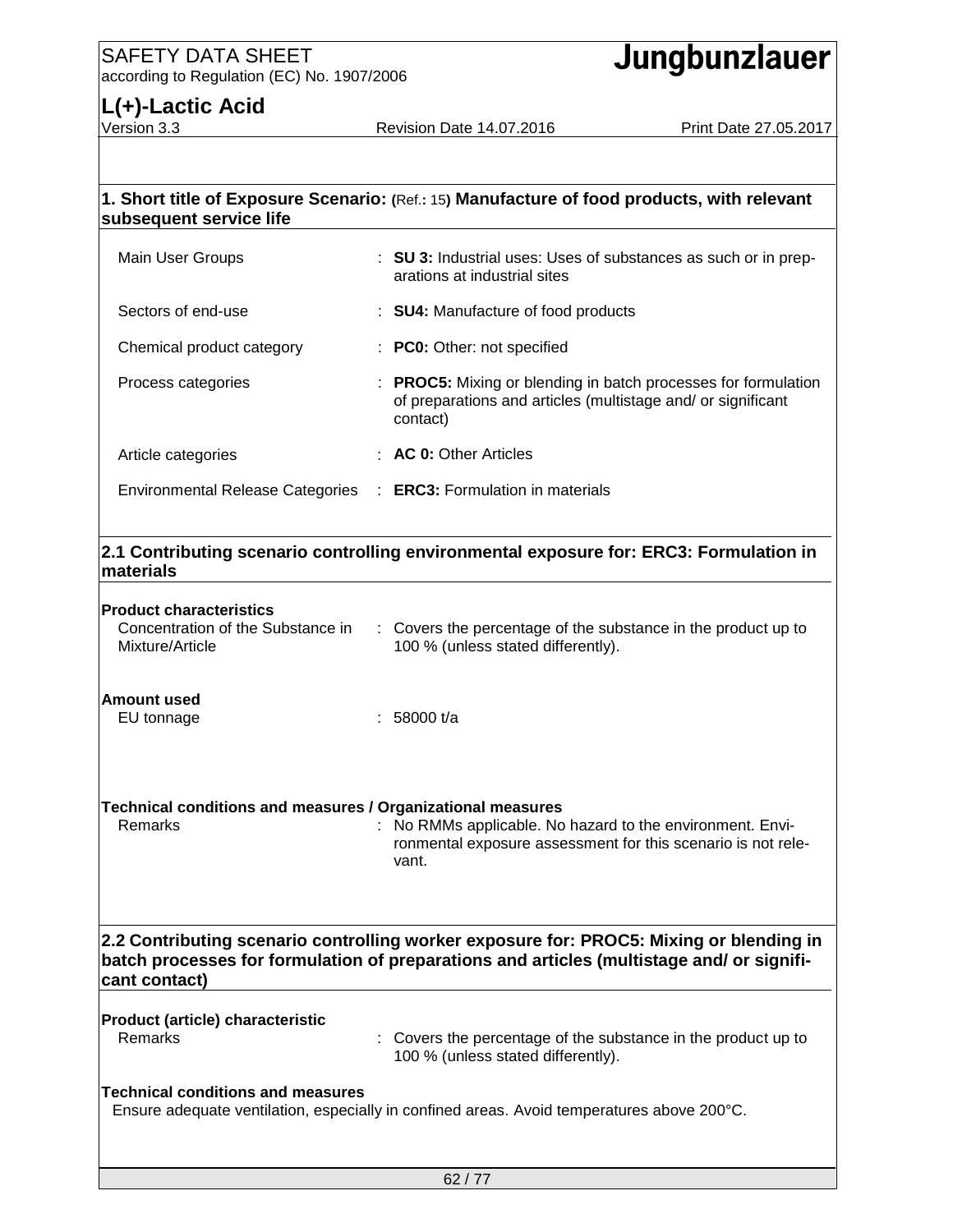# **L(+)-Lactic Acid**

Revision Date 14.07.2016 Print Date 27.05.2017

**Organisational measures to prevent /limit releases, dispersion and exposure** Do not eat, drink or smoke when using this product. Avoid skin contact. Remove and wash contaminated clothing before re-use. **Conditions and measures related to personal protection, hygiene and health evaluation** Breathing apparatus only if aerosol or dust is formed. Rubber gloves Face-shield Boots Chemical resistant apron Long sleeved clothing **Note** Local effects Risk Management Measures are based on qualitative risk characterisation. **3. Exposure estimation and reference to its source Environment Contributing** Scenario Exposure Assessment Method Specific conditions Compartment | Value | Level of Exposure RCR **Qualitative** approach used to conclude safe use. All compartments Remarks: Environmental exposure assessment for this scenario is not relevant. No hazard to the environment. **Workers Contributing** Scenario Exposure Assessment Method Specific conditions | Value | Level of Exposure RCR All PROCs | Qualitative approach used to conclude safe use. All PROCs : All PROCs mentioned in section 1.

**4. Guidance to Downstream User to evaluate whether he works inside the boundaries set by the Exposure Scenario**

63 / 77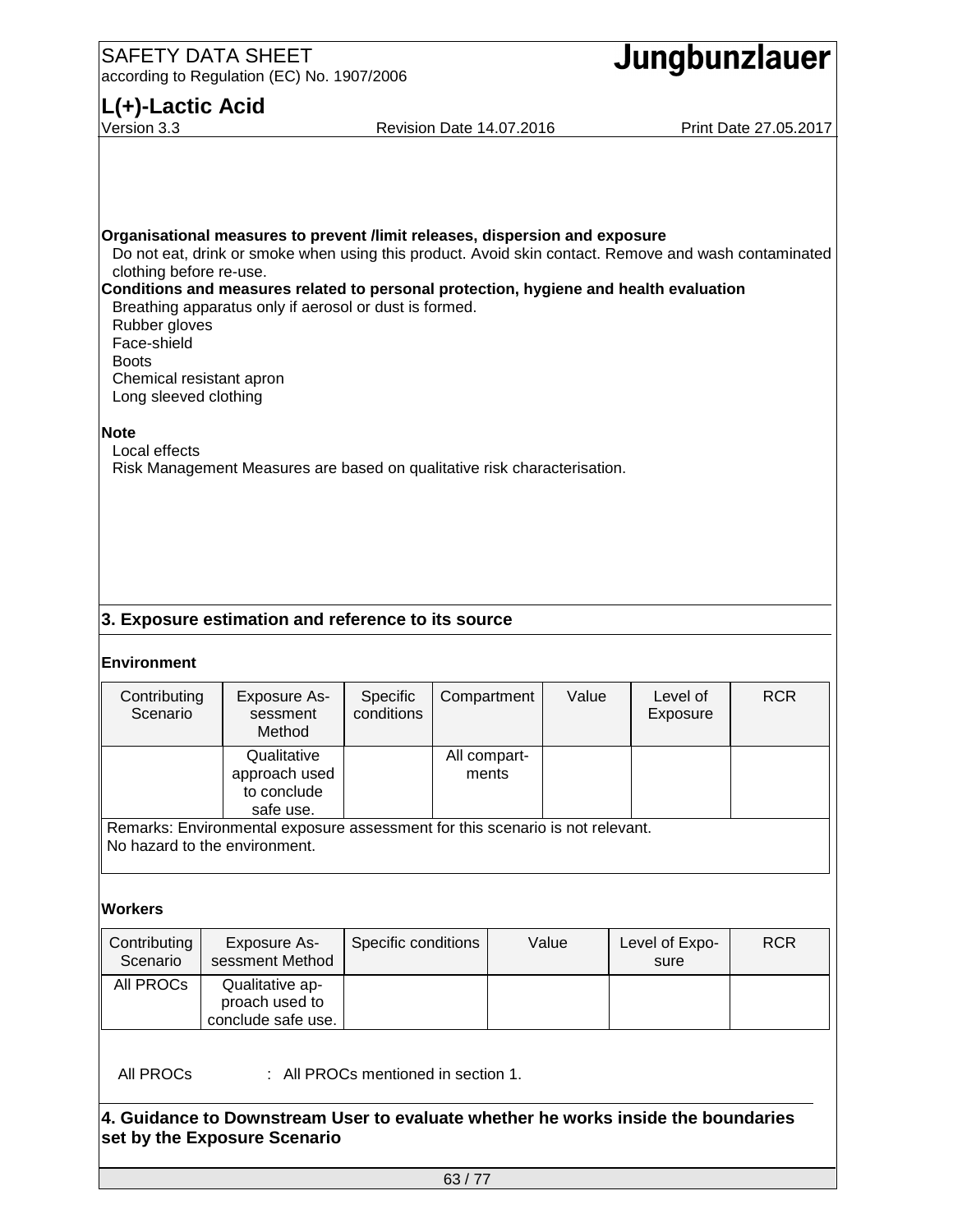# **L(+)-Lactic Acid**

Revision Date 14.07.2016 Print Date 27.05.2017

The immediate downstream user is required to evaluate

whether the operational conditions and risk management measures described in the exposure scenario fit to his use.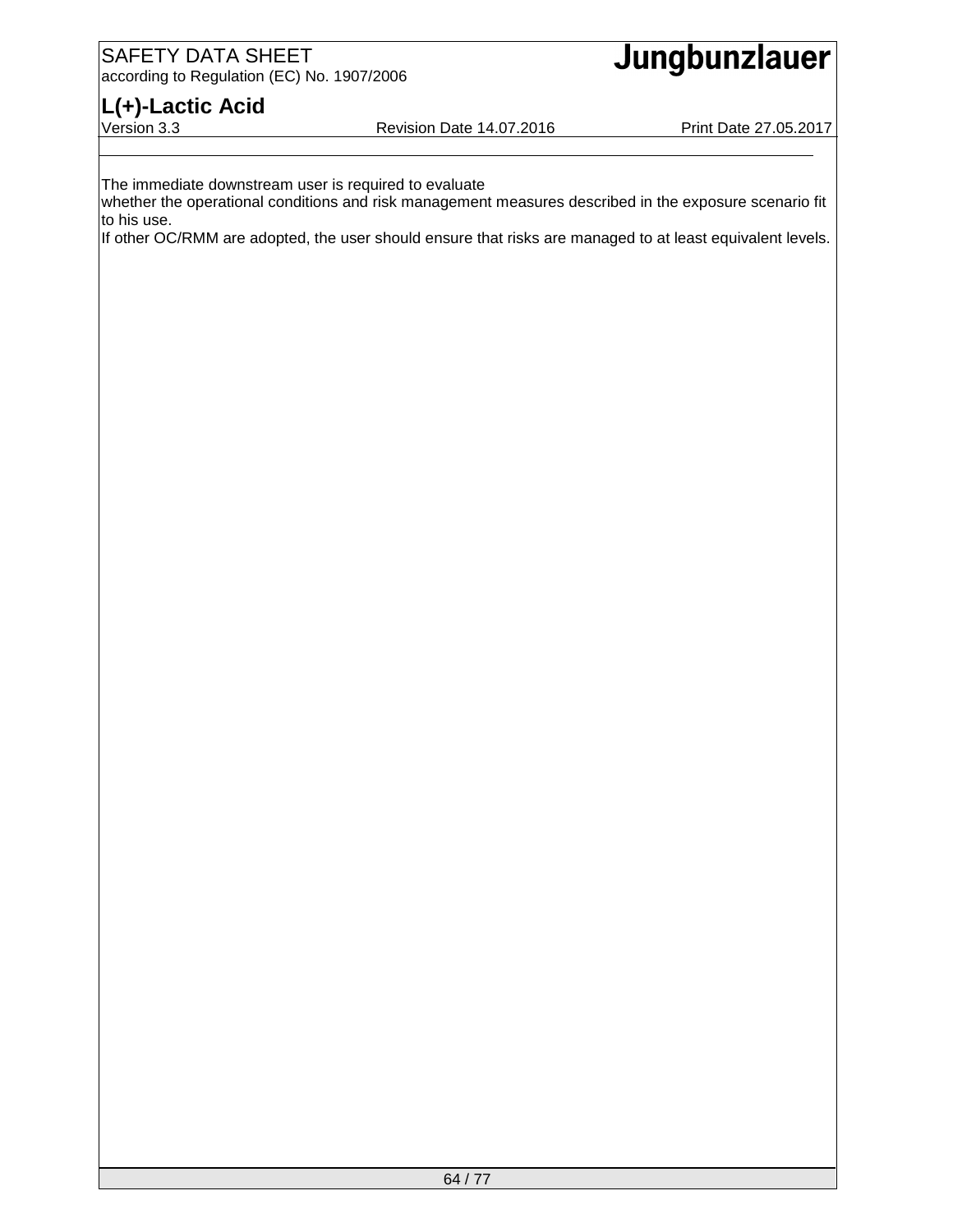# L(**+)-Lactic Acid**<br>Version 3.3

| service life              | 1. Short title of Exposure Scenario: (Ref.: 16) Public domain, without relevant subsequent                                                                                                                                                                                                                                                                                                                                                                                                                                                                                                                                                                                                                                                                                                                                                                                                                                                                                                                                                                                                                                                                                                                                                                                                                                                                                                                                                                                                                                                                                                                                                        |
|---------------------------|---------------------------------------------------------------------------------------------------------------------------------------------------------------------------------------------------------------------------------------------------------------------------------------------------------------------------------------------------------------------------------------------------------------------------------------------------------------------------------------------------------------------------------------------------------------------------------------------------------------------------------------------------------------------------------------------------------------------------------------------------------------------------------------------------------------------------------------------------------------------------------------------------------------------------------------------------------------------------------------------------------------------------------------------------------------------------------------------------------------------------------------------------------------------------------------------------------------------------------------------------------------------------------------------------------------------------------------------------------------------------------------------------------------------------------------------------------------------------------------------------------------------------------------------------------------------------------------------------------------------------------------------------|
| Main User Groups          | : SU 22: Professional uses: Public domain (administration, ed-<br>ucation, entertainment, services, craftsmen)                                                                                                                                                                                                                                                                                                                                                                                                                                                                                                                                                                                                                                                                                                                                                                                                                                                                                                                                                                                                                                                                                                                                                                                                                                                                                                                                                                                                                                                                                                                                    |
| Sectors of end-use        | : SU 22: Professional uses: Public domain (administration, ed-<br>ucation, entertainment, services, craftsmen)                                                                                                                                                                                                                                                                                                                                                                                                                                                                                                                                                                                                                                                                                                                                                                                                                                                                                                                                                                                                                                                                                                                                                                                                                                                                                                                                                                                                                                                                                                                                    |
| Chemical product category | : PC12: Fertilizers<br><b>PC19: Intermediate</b><br>PC21: Laboratory chemicals<br>PC24: Lubricants, greases, release products<br>PC25: Metal working fluids<br>PC31: Polishes and wax blends<br>PC34: Textile dyes, finishing and impregnating products; in-<br>cluding bleaches and other processing aids<br>PC35: Washing and cleaning products (including solvent<br>based products)<br>PC39: Cosmetics, personal care products                                                                                                                                                                                                                                                                                                                                                                                                                                                                                                                                                                                                                                                                                                                                                                                                                                                                                                                                                                                                                                                                                                                                                                                                                |
| Process categories        | <b>PROC1:</b> Use in closed process, no likelihood of exposure<br><b>PROC2:</b> Use in closed, continuous process with occasional<br>controlled exposure<br><b>PROC3:</b> Use in closed batch process (synthesis or formula-<br>tion)<br>PROC4: Use in batch and other process (synthesis) where<br>opportunity for exposure arises<br><b>PROC5:</b> Mixing or blending in batch processes for formulation<br>of preparations and articles (multistage and/ or significant<br>contact)<br><b>PROC7:</b> Industrial spraying<br>PROC8a: Transfer of substance or preparation (charging/<br>discharging) from/ to vessels/ large containers at non-<br>dedicated facilities<br><b>PROC8b:</b> Transfer of substance or preparation (charging/<br>discharging) from/ to vessels/ large containers at dedicated<br>facilities<br><b>PROC9:</b> Transfer of substance or preparation into small con-<br>tainers (dedicated filling line, including weighing)<br><b>PROC10:</b> Roller application or brushing<br>PROC11: Non industrial spraying<br><b>PROC13:</b> Treatment of articles by dipping and pouring<br>PROC14: Production of preparations or articles by tabletting,<br>compression, extrusion, pelletisation<br><b>PROC15:</b> Use as laboratory reagent<br><b>PROC17:</b> Lubrication at high energy conditions and in partly<br>open process<br><b>PROC19:</b> Hand-mixing with intimate contact and only PPE<br>available<br>PROC20: Heat and pressure transfer fluids in dispersive, pro-<br>fessional use but closed systems<br><b>PROC24:</b> High (mechanical) energy work-up of substances<br>bound in materials and/ or articles |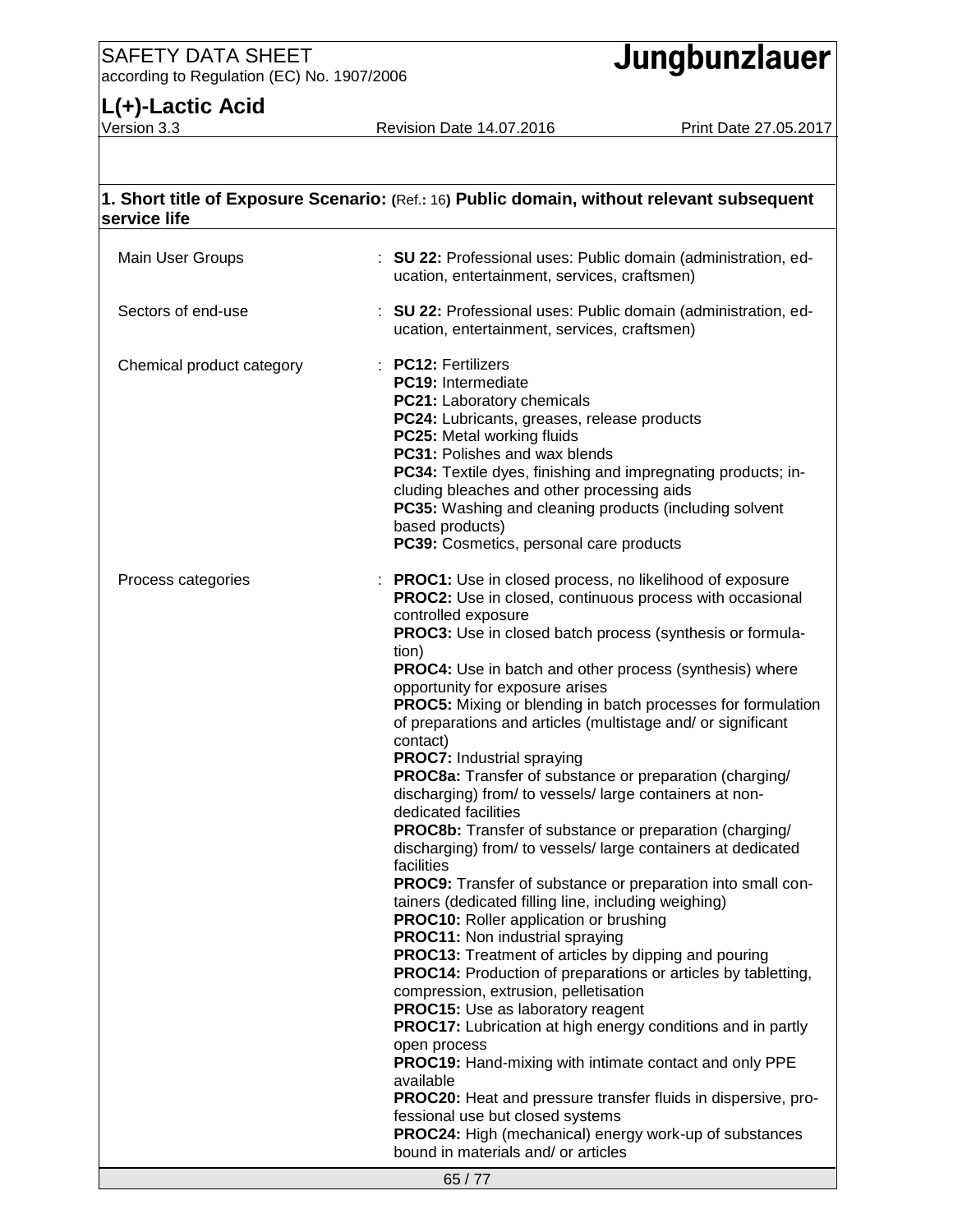| <b>SAFETY DATA SHEET</b><br>according to Regulation (EC) No. 1907/2006                                                                                                                                                                                                                                                                                                                                                                                                                                                                                                                                                                                                                                                                                                                                                                                                                                                                            |                                                                                                           |                                                                                                                                                                                                         |                                                                                                                                                                                                                                                                                                                                                                                                                                                                                                                                                                                                                  |
|---------------------------------------------------------------------------------------------------------------------------------------------------------------------------------------------------------------------------------------------------------------------------------------------------------------------------------------------------------------------------------------------------------------------------------------------------------------------------------------------------------------------------------------------------------------------------------------------------------------------------------------------------------------------------------------------------------------------------------------------------------------------------------------------------------------------------------------------------------------------------------------------------------------------------------------------------|-----------------------------------------------------------------------------------------------------------|---------------------------------------------------------------------------------------------------------------------------------------------------------------------------------------------------------|------------------------------------------------------------------------------------------------------------------------------------------------------------------------------------------------------------------------------------------------------------------------------------------------------------------------------------------------------------------------------------------------------------------------------------------------------------------------------------------------------------------------------------------------------------------------------------------------------------------|
| L(+)-Lactic Acid<br>Version 3.3                                                                                                                                                                                                                                                                                                                                                                                                                                                                                                                                                                                                                                                                                                                                                                                                                                                                                                                   | Revision Date 14.07.2016                                                                                  |                                                                                                                                                                                                         | Print Date 27.05.2017                                                                                                                                                                                                                                                                                                                                                                                                                                                                                                                                                                                            |
| <b>Environmental Release Categories</b>                                                                                                                                                                                                                                                                                                                                                                                                                                                                                                                                                                                                                                                                                                                                                                                                                                                                                                           | open systems<br>open systems<br>open systems<br>in open systems<br>or onto a matrix<br>systems<br>systems | <b>ERC2:</b> Formulation of preparations<br>products, not becoming part of articles<br>ERC6b: Industrial use of reactive processing aids<br><b>ERC7:</b> Industrial use of substances in closed systems | ERC4: Industrial use of processing aids in processes and<br>ERC5: Industrial use resulting in inclusion into or onto a matrix<br>ERC8a: Wide dispersive indoor use of processing aids in<br><b>ERC8b:</b> Wide dispersive indoor use of reactive substances in<br><b>ERC8d:</b> Wide dispersive outdoor use of processing aids in<br>ERC8e: Wide dispersive outdoor use of reactive substances<br><b>ERC8f:</b> Wide dispersive outdoor use resulting in inclusion into<br><b>ERC9a:</b> Wide dispersive indoor use of substances in closed<br><b>ERC9b:</b> Wide dispersive outdoor use of substances in closed |
| 2.1 Contributing scenario controlling environmental exposure for: ERC2, ERC4, ERC5,<br>ERC6b, ERC7, ERC8a, ERC8b, ERC8d, ERC8e, ERC8f, ERC9a, ERC9b: Formulation of<br>preparations, Industrial use of processing aids in processes and products, not becoming<br>part of articles, Industrial use resulting in inclusion into or onto a matrix, Industrial use of<br>reactive processing aids, Industrial use of substances in closed systems, Wide disper-<br>sive indoor use of processing aids in open systems, Wide dispersive indoor use of reac-<br>tive substances in open systems, Wide dispersive outdoor use of processing aids in<br>open systems, Wide dispersive outdoor use of reactive substances in open systems,<br>Wide dispersive outdoor use resulting in inclusion into or onto a matrix, Wide dispersive<br>$ $ indoor use of substances in closed systems, Wide dispersive outdoor use of substances<br>in closed systems |                                                                                                           |                                                                                                                                                                                                         |                                                                                                                                                                                                                                                                                                                                                                                                                                                                                                                                                                                                                  |
| <b>Product characteristics</b><br>Concentration of the Substance in<br>Mixture/Article                                                                                                                                                                                                                                                                                                                                                                                                                                                                                                                                                                                                                                                                                                                                                                                                                                                            |                                                                                                           | 100 % (unless stated differently).                                                                                                                                                                      | : Covers the percentage of the substance in the product up to                                                                                                                                                                                                                                                                                                                                                                                                                                                                                                                                                    |
| ∣Amount used<br>EU tonnage                                                                                                                                                                                                                                                                                                                                                                                                                                                                                                                                                                                                                                                                                                                                                                                                                                                                                                                        | 58000 t/a                                                                                                 |                                                                                                                                                                                                         |                                                                                                                                                                                                                                                                                                                                                                                                                                                                                                                                                                                                                  |
| Technical conditions and measures / Organizational measures<br>Remarks                                                                                                                                                                                                                                                                                                                                                                                                                                                                                                                                                                                                                                                                                                                                                                                                                                                                            | vant.                                                                                                     |                                                                                                                                                                                                         | No RMMs applicable. No hazard to the environment. Envi-<br>ronmental exposure assessment for this scenario is not rele-                                                                                                                                                                                                                                                                                                                                                                                                                                                                                          |
|                                                                                                                                                                                                                                                                                                                                                                                                                                                                                                                                                                                                                                                                                                                                                                                                                                                                                                                                                   | 66 / 77                                                                                                   |                                                                                                                                                                                                         |                                                                                                                                                                                                                                                                                                                                                                                                                                                                                                                                                                                                                  |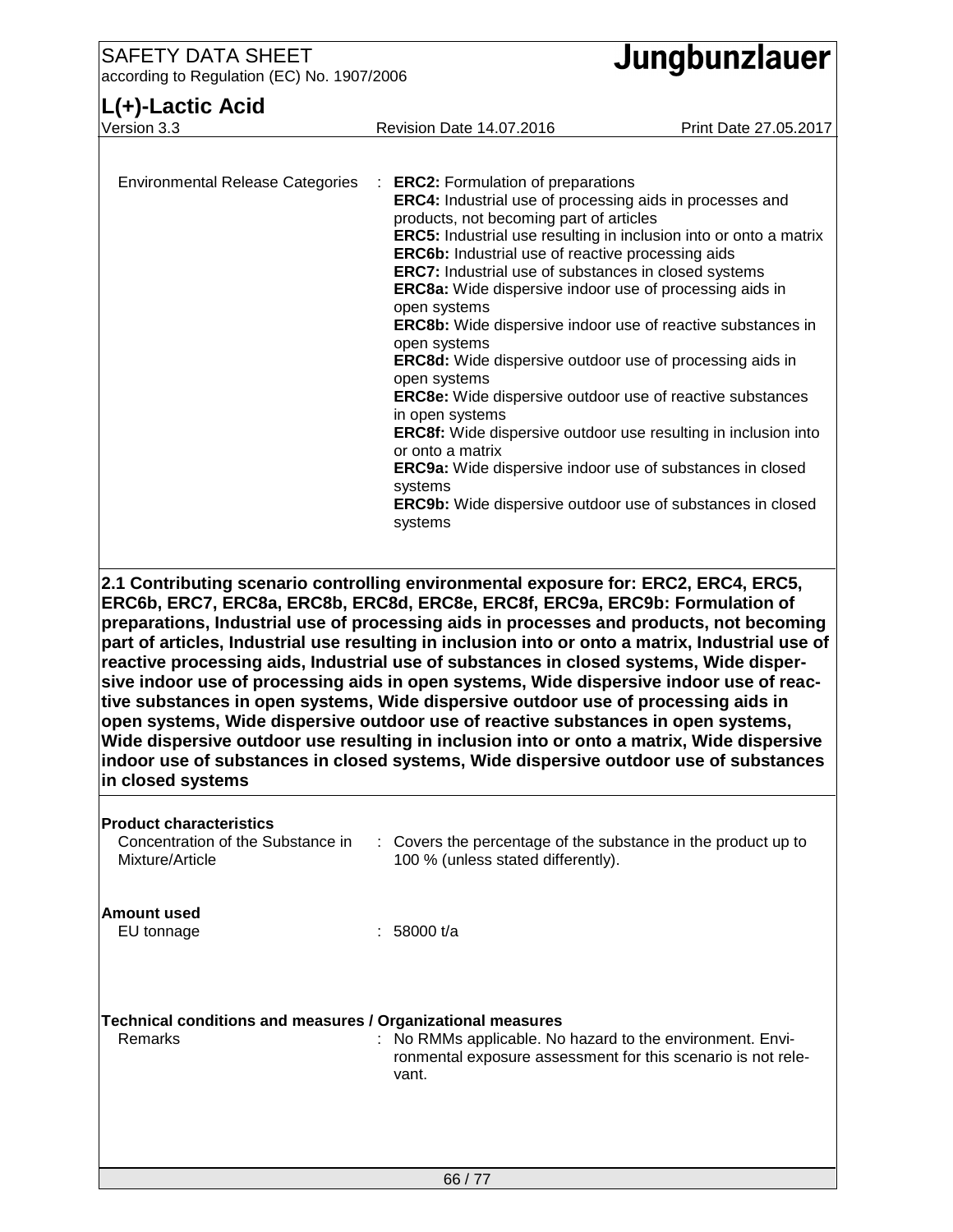# **L(+)-Lactic Acid**

Revision Date 14.07.2016 Print Date 27.05.2017

**2.2 Contributing scenario controlling worker exposure for: PROC1, PROC2, PROC3, PROC4, PROC5, PROC7, PROC8a, PROC8b, PROC9, PROC10, PROC11, PROC13, PROC14, PROC15, PROC17, PROC19, PROC20, PROC24: Use in closed process, no likelihood of exposure, Use in closed, continuous process with occasional controlled exposure, Use in closed batch process (synthesis or formulation), Use in batch and other process (synthesis) where opportunity for exposure arises, Mixing or blending in batch processes for formulation of preparations and articles (multistage and/ or significant contact), Industrial spraying, Transfer of substance or preparation (charging/ discharging) from/ to vessels/ large containers at non-dedicated facilities, Transfer of substance or preparation (charging/ discharging) from/ to vessels/ large containers at dedicated facilities, Transfer of substance or preparation into small containers (dedicated filling line, including weighing), Roller application or brushing, Non industrial spraying, Treatment of articles by dipping and pouring, Production of preparations or articles by tabletting, compression, extrusion, pelletisation, Use as laboratory reagent, Lubrication at high energy conditions and in partly open process, Hand-mixing with intimate contact and only PPE available, Heat and pressure transfer fluids in dispersive, professional use but closed systems, High (mechanical) energy work-up of substances bound in materials and/ or articles**

#### **Product characteristics**

Mixture/Article

Concentration of the Substance in : Covers the percentage of the substance in the product up to 100 % (unless stated differently).

#### **Technical conditions and measures**

Ensure adequate ventilation, especially in confined areas. Avoid temperatures above 200°C.

**Organisational measures to prevent /limit releases, dispersion and exposure**

Do not eat, drink or smoke when using this product. Avoid skin contact. Remove and wash contaminated clothing before re-use.

#### **Conditions and measures related to personal protection, hygiene and health evaluation**

Breathing apparatus only if aerosol or dust is formed. Rubber gloves Face-shield **Boots** Chemical resistant apron Long sleeved clothing

#### **Note**

Local effects Risk Management Measures are based on qualitative risk characterisation.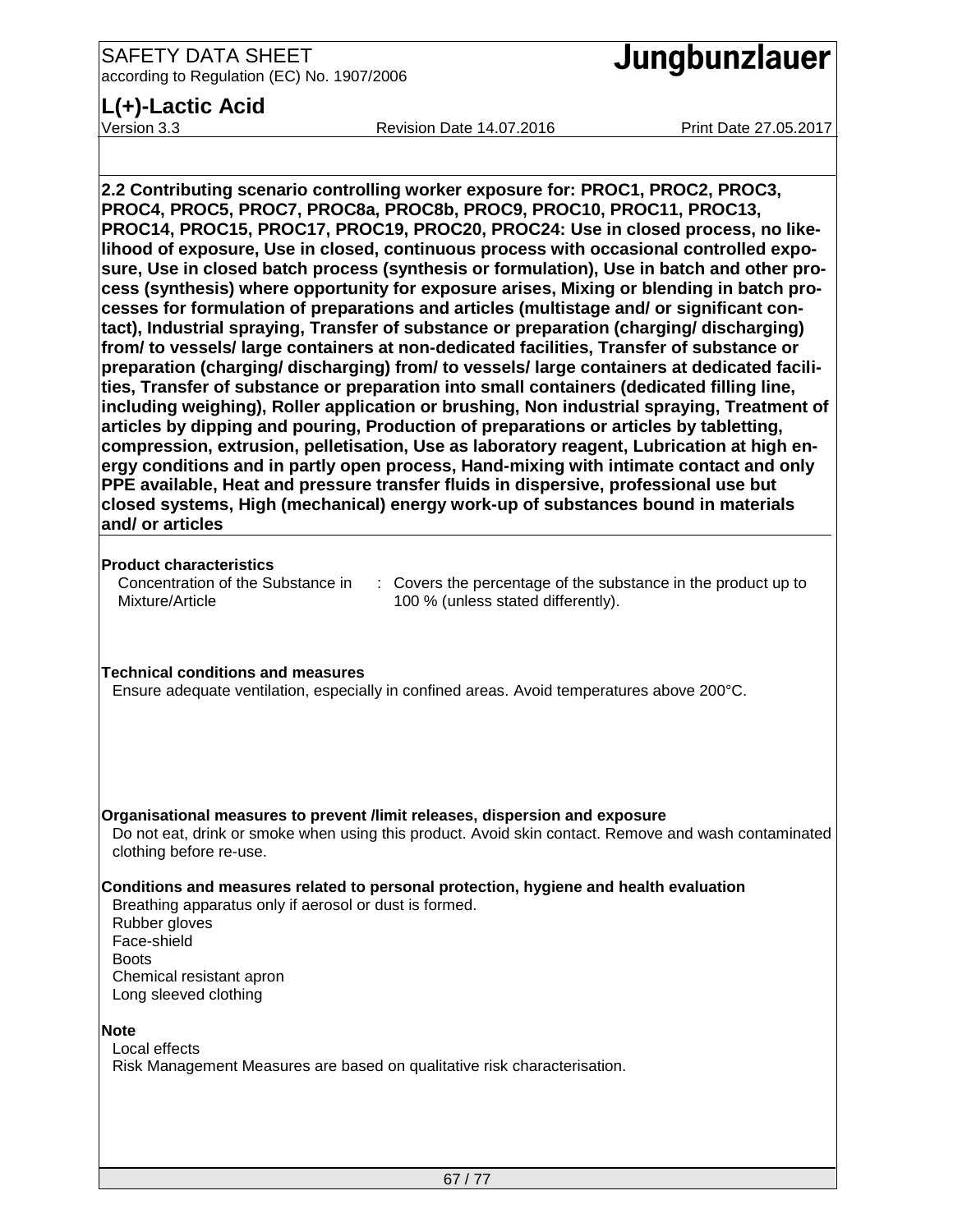**L(+)-Lactic Acid**

Revision Date 14.07.2016 Print Date 27.05.2017

### **3. Exposure estimation and reference to its source**

#### **Environment**

| Contributing<br>Scenario                                                                                       | <b>Exposure As-</b><br>sessment<br>Method                | <b>Specific</b><br>conditions | Compartment           | Value | Level of<br>Exposure | <b>RCR</b> |
|----------------------------------------------------------------------------------------------------------------|----------------------------------------------------------|-------------------------------|-----------------------|-------|----------------------|------------|
|                                                                                                                | Qualitative<br>approach used<br>to conclude<br>safe use. |                               | All compart-<br>ments |       |                      |            |
| Remarks: Environmental exposure assessment for this scenario is not relevant.<br>No hazard to the environment. |                                                          |                               |                       |       |                      |            |

#### **Workers**

| Contributing<br>Scenario | Exposure As-<br>sessment Method                         | Specific conditions | Value | Level of Expo-<br>sure | <b>RCR</b> |
|--------------------------|---------------------------------------------------------|---------------------|-------|------------------------|------------|
| All PROCs                | Qualitative ap-<br>proach used to<br>conclude safe use. |                     |       |                        |            |

All PROCs : All PROCs mentioned in section 1.

#### **4. Guidance to Downstream User to evaluate whether he works inside the boundaries set by the Exposure Scenario**

The immediate downstream user is required to evaluate

whether the operational conditions and risk management measures described in the exposure scenario fit to his use.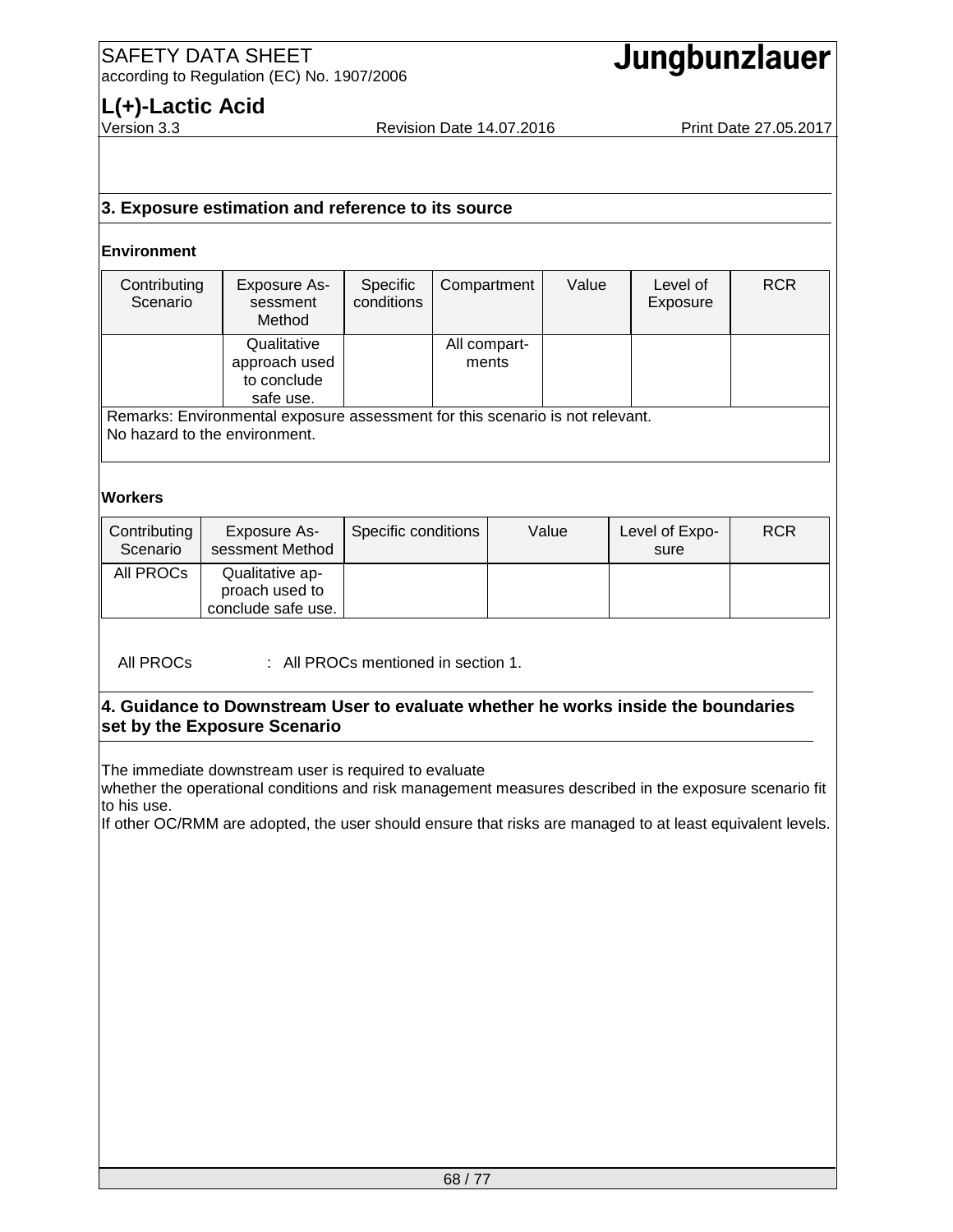# **L(+)-Lactic Acid**

Revision Date 14.07.2016 Print Date 27.05.2017

| $ {\sf vice}$ life                      | 1. Short title of Exposure Scenario: $(Ref.: 17)$ Public domain, with relevant subsequent ser-                                                                                                                                                                                                                                                                                                                                                                                                                                                                                                                                                                                                                                                                                                        |
|-----------------------------------------|-------------------------------------------------------------------------------------------------------------------------------------------------------------------------------------------------------------------------------------------------------------------------------------------------------------------------------------------------------------------------------------------------------------------------------------------------------------------------------------------------------------------------------------------------------------------------------------------------------------------------------------------------------------------------------------------------------------------------------------------------------------------------------------------------------|
| Main User Groups                        | : SU 22: Professional uses: Public domain (administration, ed-<br>ucation, entertainment, services, craftsmen)                                                                                                                                                                                                                                                                                                                                                                                                                                                                                                                                                                                                                                                                                        |
| Sectors of end-use                      | : SU 22: Professional uses: Public domain (administration, ed-<br>ucation, entertainment, services, craftsmen)                                                                                                                                                                                                                                                                                                                                                                                                                                                                                                                                                                                                                                                                                        |
| Process categories                      | PROC8a: Transfer of substance or preparation (charging/<br>discharging) from/ to vessels/ large containers at non-<br>dedicated facilities<br>PROC8b: Transfer of substance or preparation (charging/<br>discharging) from/ to vessels/ large containers at dedicated<br>facilities<br><b>PROC10:</b> Roller application or brushing<br><b>PROC11:</b> Non industrial spraying<br><b>PROC13:</b> Treatment of articles by dipping and pouring<br><b>PROC16:</b> Using material as fuel sources, limited exposure to<br>unburned product to be expected<br><b>PROC18:</b> Greasing at high energy conditions<br><b>PROC19:</b> Hand-mixing with intimate contact and only PPE<br>available<br><b>PROC20:</b> Heat and pressure transfer fluids in dispersive, pro-<br>fessional use but closed systems |
| <b>Environmental Release Categories</b> | <b>ERC8a:</b> Wide dispersive indoor use of processing aids in<br>÷<br>open systems<br>ERC8d: Wide dispersive outdoor use of processing aids in<br>open systems<br>ERC8f: Wide dispersive outdoor use resulting in inclusion into<br>or onto a matrix<br><b>ERC9a:</b> Wide dispersive indoor use of substances in closed<br>systems<br>ERC9b: Wide dispersive outdoor use of substances in closed<br>systems<br><b>ERC10b:</b> Wide dispersive outdoor use of long-life articles and<br>materials with high or intended release (including abrasive<br>processing)                                                                                                                                                                                                                                   |

**2.1 Contributing scenario controlling environmental exposure for: ERC8a, ERC8d, ERC8f, ERC9a, ERC9b, ERC10b: Wide dispersive indoor use of processing aids in open systems, Wide dispersive outdoor use of processing aids in open systems, Wide dispersive outdoor use resulting in inclusion into or onto a matrix, Wide dispersive indoor use of substances in closed systems, Wide dispersive outdoor use of substances in closed systems, Wide dispersive outdoor use of long-life articles and materials with high or intended release (including abrasive processing)**

#### **Product characteristics**

Concentration of the Substance in Mixture/Article

: Covers the percentage of the substance in the product up to 100 % (unless stated differently).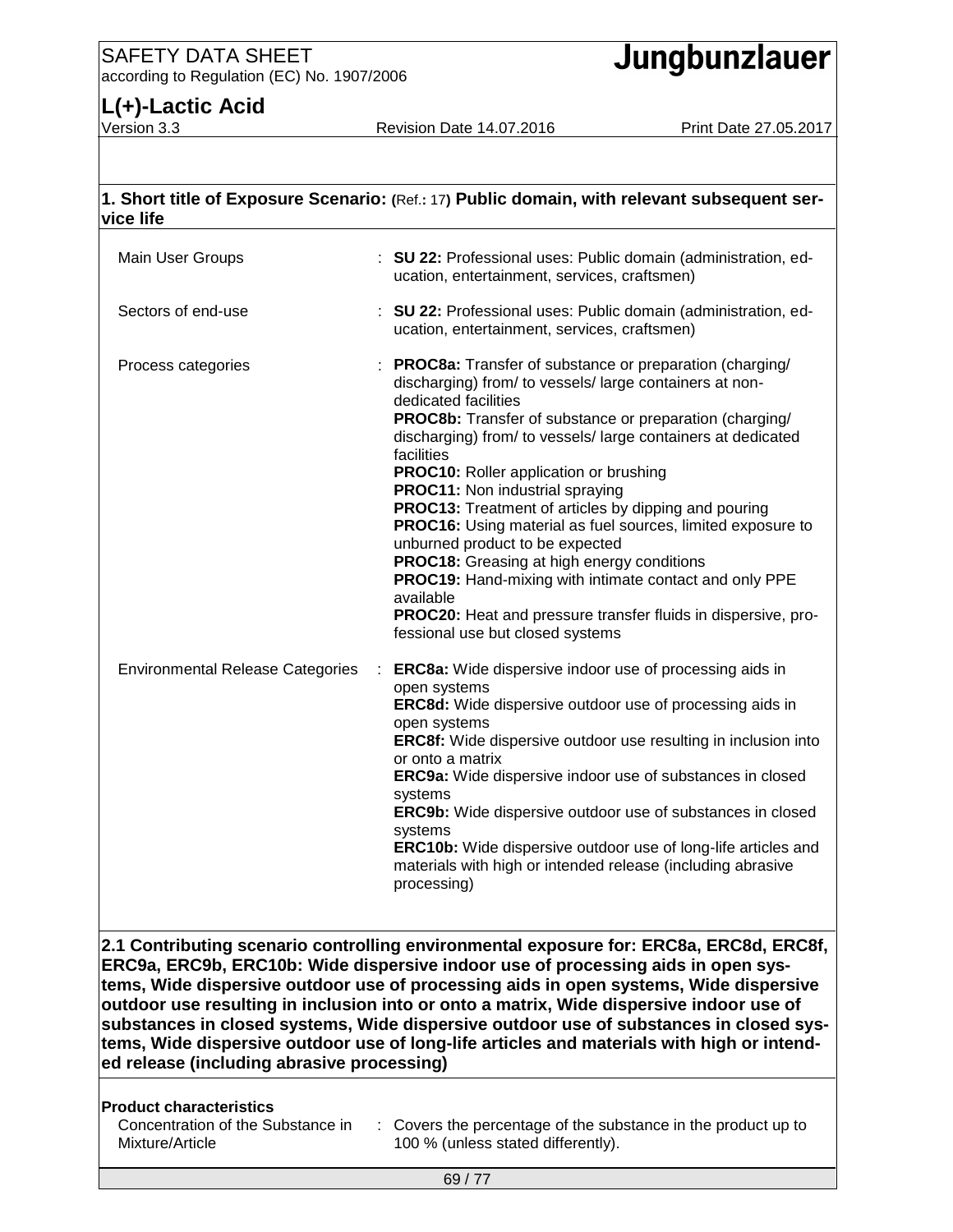| <b>SAFETY DATA SHEET</b><br>according to Regulation (EC) No. 1907/2006                                                                                                                                                                                                                                                                                                                                                                                                                                                                                                                                                                                                                                                                                                                                 |                                                                                                     |                                                              |
|--------------------------------------------------------------------------------------------------------------------------------------------------------------------------------------------------------------------------------------------------------------------------------------------------------------------------------------------------------------------------------------------------------------------------------------------------------------------------------------------------------------------------------------------------------------------------------------------------------------------------------------------------------------------------------------------------------------------------------------------------------------------------------------------------------|-----------------------------------------------------------------------------------------------------|--------------------------------------------------------------|
| $L(+)$ -Lactic Acid<br>Version 3.3                                                                                                                                                                                                                                                                                                                                                                                                                                                                                                                                                                                                                                                                                                                                                                     | <b>Revision Date 14.07.2016</b>                                                                     | Print Date 27.05.2017                                        |
| <b>Amount used</b><br>EU tonnage                                                                                                                                                                                                                                                                                                                                                                                                                                                                                                                                                                                                                                                                                                                                                                       | $: 58000 \frac{t}{a}$                                                                               |                                                              |
| Technical conditions and measures / Organizational measures<br>Remarks                                                                                                                                                                                                                                                                                                                                                                                                                                                                                                                                                                                                                                                                                                                                 | : No RMMs applicable. No hazard to the environment. Envi-<br>vant.                                  | ronmental exposure assessment for this scenario is not rele- |
| 2.2 Contributing scenario controlling worker exposure for: PROC8a, PROC8b, PROC10,<br>PROC11, PROC13, PROC16, PROC18, PROC19, PROC20: Transfer of substance or prepa-<br>ration (charging/ discharging) from/ to vessels/ large containers at non-dedicated facili-<br>ties, Transfer of substance or preparation (charging/ discharging) from/ to vessels/ large<br>containers at dedicated facilities, Roller application or brushing, Non industrial spraying,<br>Treatment of articles by dipping and pouring, Using material as fuel sources, limited ex-<br>posure to unburned product to be expected, Greasing at high energy conditions, Hand-<br>mixing with intimate contact and only PPE available, Heat and pressure transfer fluids in<br>dispersive, professional use but closed systems |                                                                                                     |                                                              |
| <b>Product characteristics</b><br>Concentration of the Substance in<br>Mixture/Article                                                                                                                                                                                                                                                                                                                                                                                                                                                                                                                                                                                                                                                                                                                 | : Covers the percentage of the substance in the product up to<br>100 % (unless stated differently). |                                                              |
| <b>Technical conditions and measures</b><br>Ensure adequate ventilation, especially in confined areas. Avoid temperatures above 200°C.                                                                                                                                                                                                                                                                                                                                                                                                                                                                                                                                                                                                                                                                 |                                                                                                     |                                                              |
| Organisational measures to prevent /limit releases, dispersion and exposure<br>Do not eat, drink or smoke when using this product. Avoid skin contact. Remove and wash contaminated<br>clothing before re-use.                                                                                                                                                                                                                                                                                                                                                                                                                                                                                                                                                                                         |                                                                                                     |                                                              |
| Conditions and measures related to personal protection, hygiene and health evaluation<br>Breathing apparatus only if aerosol or dust is formed.<br>Rubber gloves<br>Face-shield<br><b>Boots</b><br>Chemical resistant apron<br>Long sleeved clothing                                                                                                                                                                                                                                                                                                                                                                                                                                                                                                                                                   |                                                                                                     |                                                              |
| <b>Note</b><br>Local effects<br>Risk Management Measures are based on qualitative risk characterisation.                                                                                                                                                                                                                                                                                                                                                                                                                                                                                                                                                                                                                                                                                               |                                                                                                     |                                                              |
|                                                                                                                                                                                                                                                                                                                                                                                                                                                                                                                                                                                                                                                                                                                                                                                                        | 70/77                                                                                               |                                                              |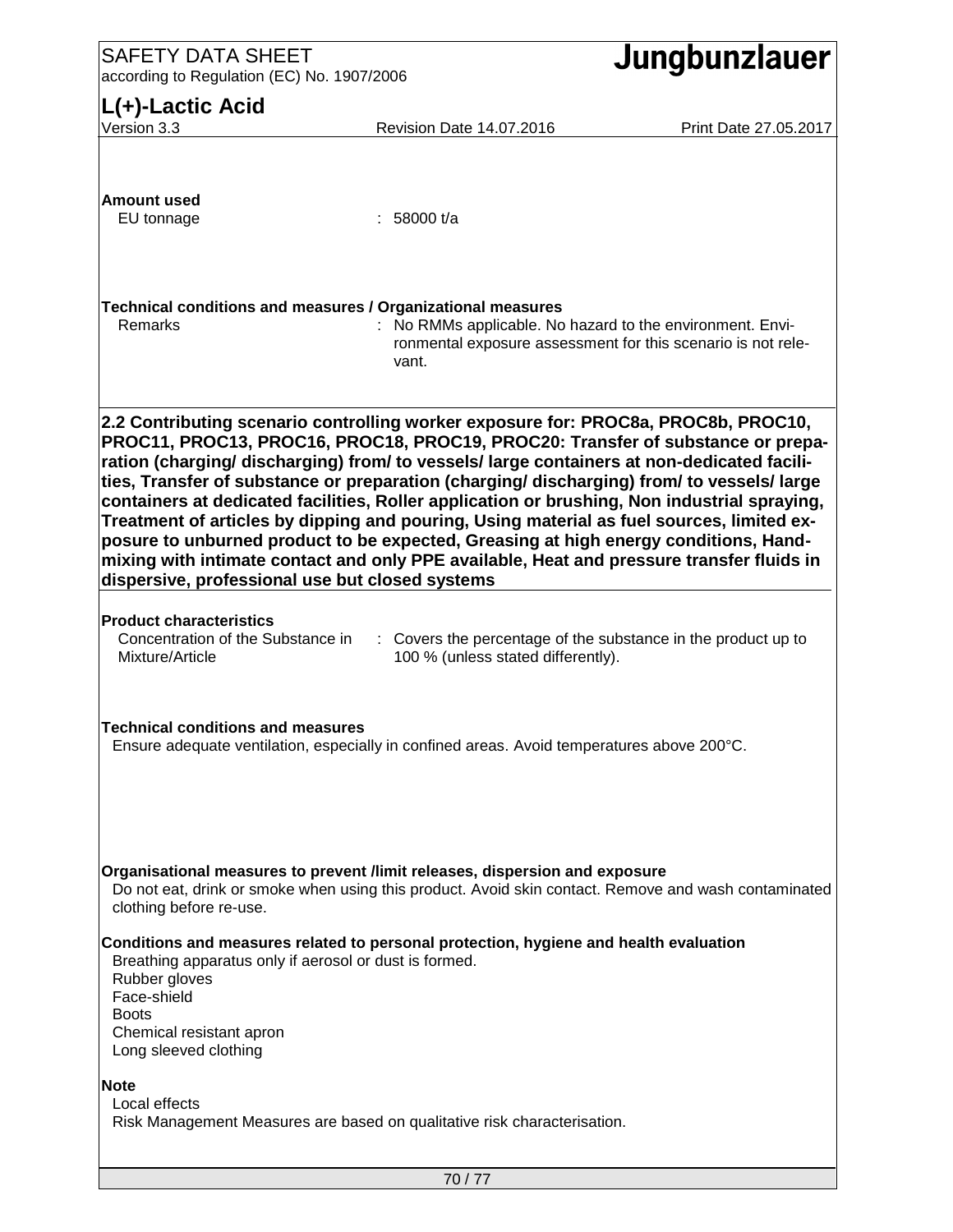# **L(+)-Lactic Acid**

Revision Date 14.07.2016 Print Date 27.05.2017

## **3. Exposure estimation and reference to its source**

#### **Environment**

| Contributing<br>Scenario                                                      | <b>Exposure As-</b><br>sessment<br>Method                | Specific<br>conditions | Compartment           | Value | Level of<br>Exposure | <b>RCR</b> |
|-------------------------------------------------------------------------------|----------------------------------------------------------|------------------------|-----------------------|-------|----------------------|------------|
|                                                                               | Qualitative<br>approach used<br>to conclude<br>safe use. |                        | All compart-<br>ments |       |                      |            |
| Remarks: Environmental exposure assessment for this scenario is not relevant. |                                                          |                        |                       |       |                      |            |

No hazard to the environment.

#### **Workers**

| Contributing<br>Scenario | Exposure As-<br>sessment Method                         | Specific conditions | Value | Level of Expo-<br>sure | <b>RCR</b> |
|--------------------------|---------------------------------------------------------|---------------------|-------|------------------------|------------|
| All PROCs                | Qualitative ap-<br>proach used to<br>conclude safe use. |                     |       |                        |            |

All PROCs : All PROCs mentioned in section 1.

#### **4. Guidance to Downstream User to evaluate whether he works inside the boundaries set by the Exposure Scenario**

The immediate downstream user is required to evaluate

whether the operational conditions and risk management measures described in the exposure scenario fit to his use.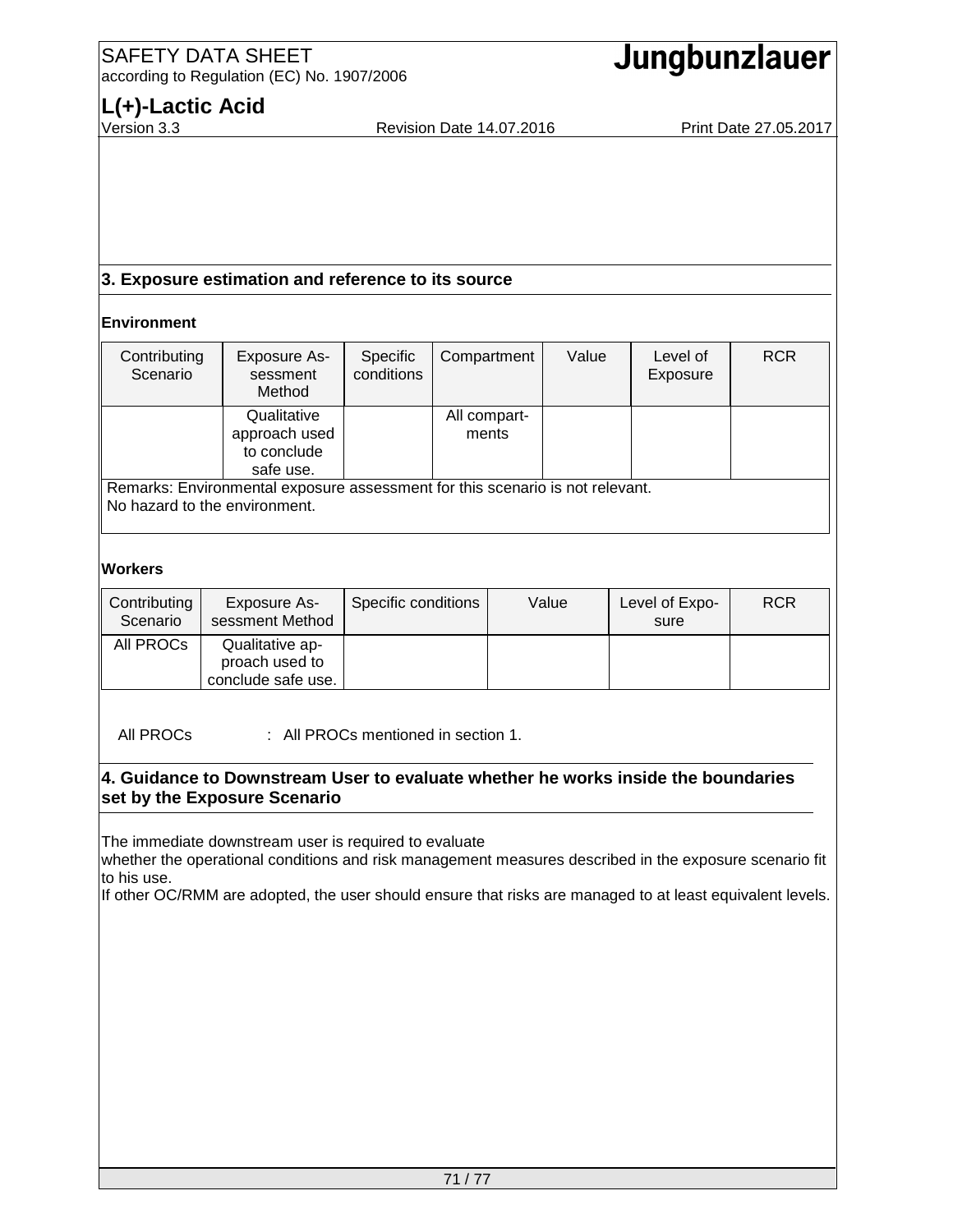**L(+)-Lactic Acid**

Revision Date 14.07.2016 Print Date 27.05.2017

# **1. Short title of Exposure Scenario: (**Ref.**:** 18**) Private household, without relevant subsequent service life**

| Main User Groups                        | : SU 21: Consumer uses: Private households (= general public<br>= consumers)                                                                                                                                                                                                                                                                                                                                                                                                                                                                                                                                                                                                                                                                                                                                                                                                                                                                                                |
|-----------------------------------------|-----------------------------------------------------------------------------------------------------------------------------------------------------------------------------------------------------------------------------------------------------------------------------------------------------------------------------------------------------------------------------------------------------------------------------------------------------------------------------------------------------------------------------------------------------------------------------------------------------------------------------------------------------------------------------------------------------------------------------------------------------------------------------------------------------------------------------------------------------------------------------------------------------------------------------------------------------------------------------|
| Sectors of end-use                      | : SU 21: Consumer uses: Private households $(=$ general public<br>= consumers)                                                                                                                                                                                                                                                                                                                                                                                                                                                                                                                                                                                                                                                                                                                                                                                                                                                                                              |
| Chemical product category               | : PC1: Adhesives, sealants<br><b>PC2: Adsorbents</b><br><b>PC3:</b> Air care products<br>PC4: Anti-Freeze and de-icing products<br>PC8: Biocidal products (e.g. Disinfectants, pest control)<br>PC9a: Coatings and paints, thinners, paint removers<br>PC9b: Fillers, putties, plasters, modelling clay<br><b>PC9c:</b> Finger paints<br>PC12: Fertilizers<br>PC13: Fuels<br><b>PC14:</b> Metal surface treatment products, including galvanic<br>and electroplating products<br>PC15: Non-metal-surface treatment products<br>PC17: Hydraulic fluids<br>PC20: Products such as pH-regulators, flocculants, precipi-<br>tants, neutralization agents<br>PC21: Laboratory chemicals<br>PC24: Lubricants, greases, release products<br><b>PC25: Metal working fluids</b><br>PC31: Polishes and wax blends<br>PC32: Polymer preparations and compounds<br>PC35: Washing and cleaning products (including solvent<br>based products)<br>PC39: Cosmetics, personal care products |
| <b>Environmental Release Categories</b> | <b>ERC1:</b> Manufacture of substances<br><b>ERC2:</b> Formulation of preparations<br><b>ERC4:</b> Industrial use of processing aids in processes and<br>products, not becoming part of articles<br>ERC8a: Wide dispersive indoor use of processing aids in<br>open systems<br><b>ERC8c:</b> Wide dispersive indoor use resulting in inclusion into<br>or onto a matrix<br><b>ERC8d:</b> Wide dispersive outdoor use of processing aids in<br>open systems<br>ERC9a: Wide dispersive indoor use of substances in closed<br>systems                                                                                                                                                                                                                                                                                                                                                                                                                                          |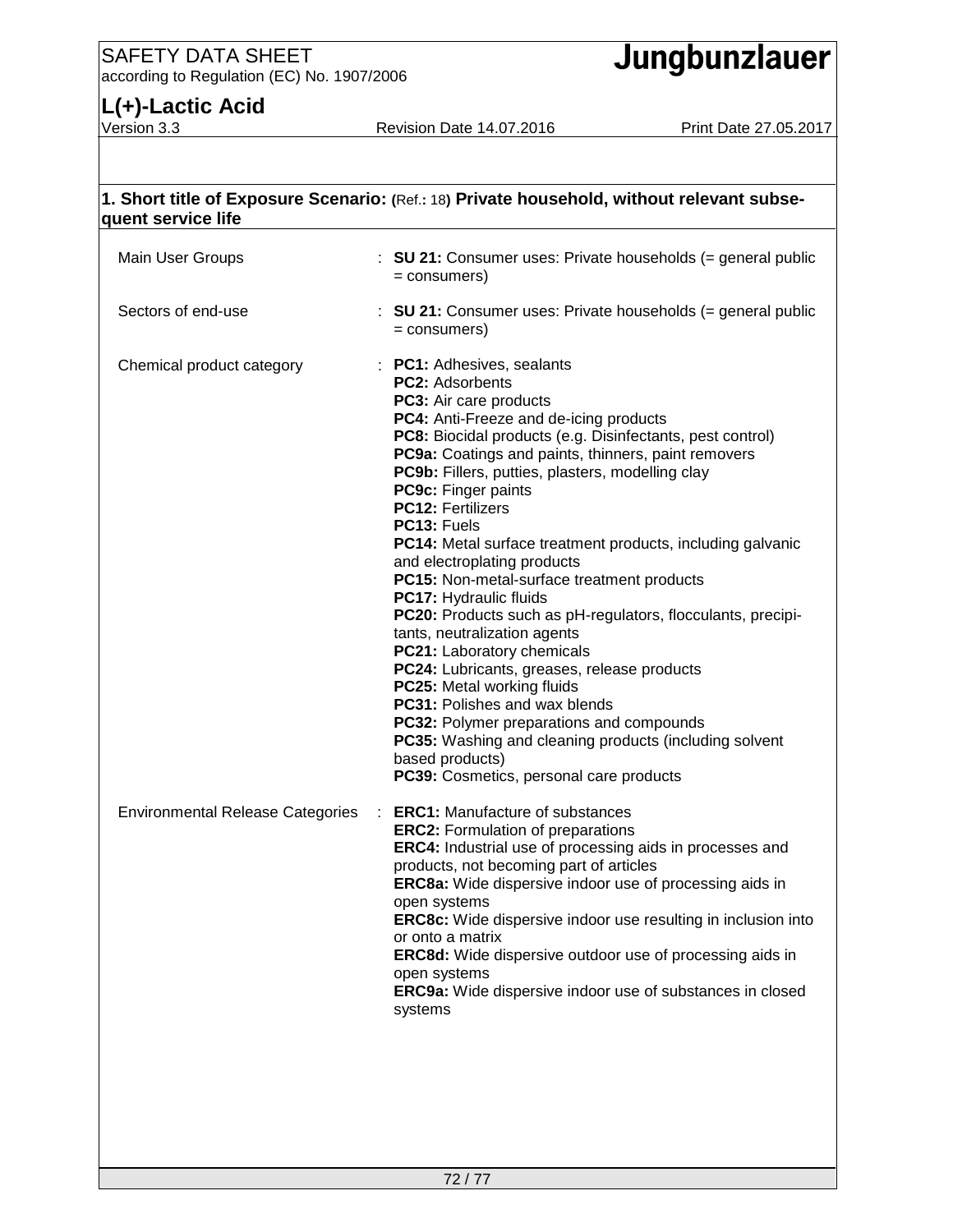**L(+)-Lactic Acid**

Revision Date 14.07.2016 Print Date 27.05.2017

**2.1 Contributing scenario controlling environmental exposure for: ERC1, ERC2, ERC4, ERC8a, ERC8c, ERC8d, ERC9a: Manufacture of substances, Formulation of preparations, Industrial use of processing aids in processes and products, not becoming part of articles, Wide dispersive indoor use of processing aids in open systems, Wide dispersive indoor use resulting in inclusion into or onto a matrix, Wide dispersive outdoor use of processing aids in open systems, Wide dispersive indoor use of substances in closed systems**

#### **Product characteristics**

| Concentration of the Substance in<br>Mixture/Article | : Covers the percentage of the substance in the product up to<br>5%. Maximum in consumer products No hazard to the envi-<br>ronment. Environmental exposure assessment for this scenar-<br>io is not relevant. |
|------------------------------------------------------|----------------------------------------------------------------------------------------------------------------------------------------------------------------------------------------------------------------|
|------------------------------------------------------|----------------------------------------------------------------------------------------------------------------------------------------------------------------------------------------------------------------|

#### **Amount used**

EU tonnage : 58000 t/a

**2.2 Contributing scenario controlling consumer exposure for: PC1, PC2, PC3, PC4, PC8, PC9a, PC9b, PC9c, PC12, PC13, PC14, PC15, PC17, PC20, PC21, PC24, PC25, PC31, PC32, PC35, PC39: Adhesives, sealants, Adsorbents, Air care products, Anti-Freeze and deicing products, Biocidal products (e.g. Disinfectants, pest control), Coatings and paints, thinners, paint removers, Fillers, putties, plasters, modelling clay, Finger paints, Fertilizers, Fuels, Metal surface treatment products, including galvanic and electroplating products, Non-metal-surface treatment products, Hydraulic fluids, Products such as pHregulators, flocculants, precipitants, neutralization agents, Laboratory chemicals, Lubricants, greases, release products, Metal working fluids, Polishes and wax blends, Polymer preparations and compounds, Washing and cleaning products (including solvent based products), Cosmetics, personal care products**

#### **Product characteristics**

Mixture/Article

Concentration of the Substance in : Covers the percentage of the substance in the product up to 5%. Maximum in consumer products No health hazard below this concentration.

#### **3. Exposure estimation and reference to its source**

#### **Environment**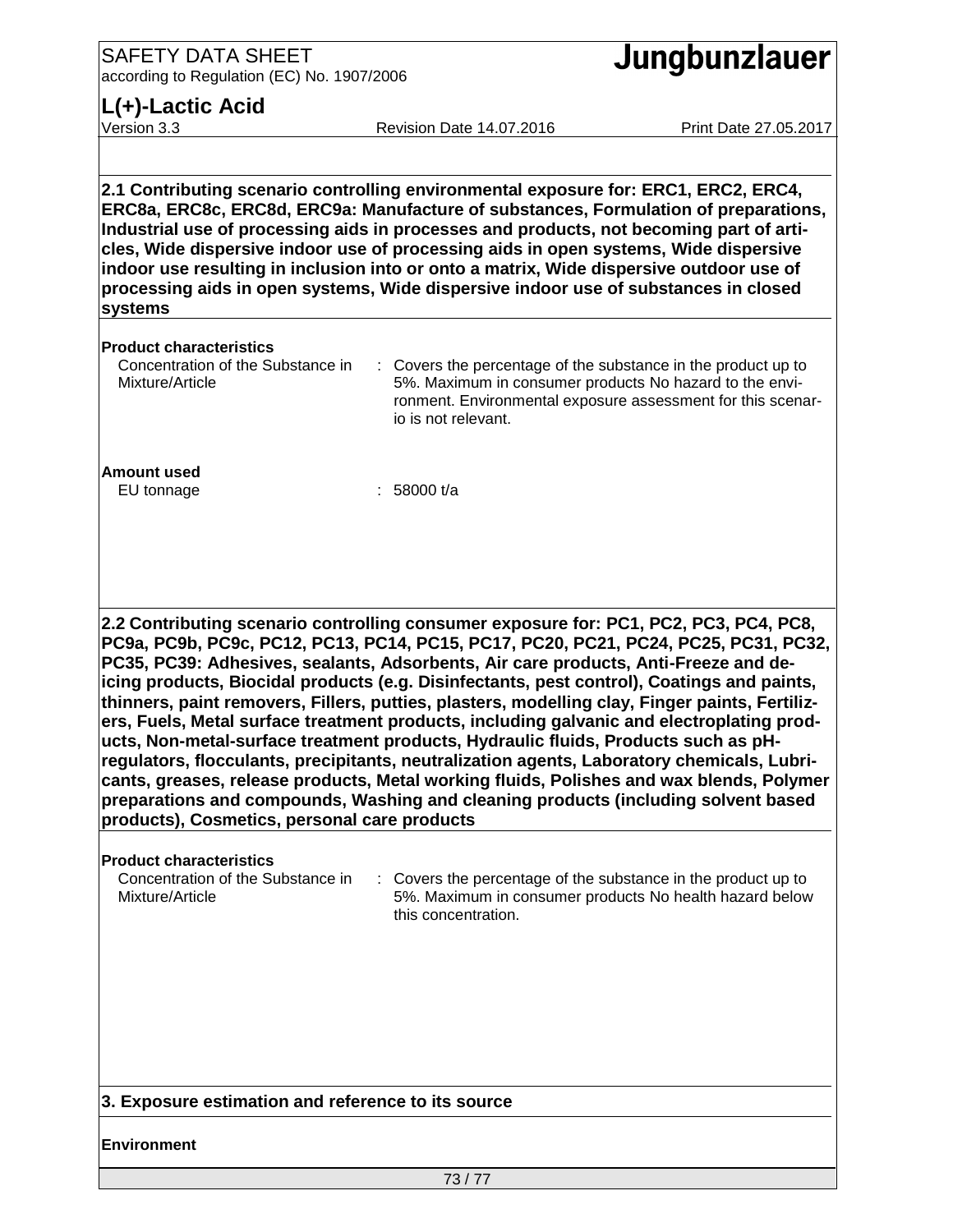# **L(+)-Lactic Acid**

Revision Date 14.07.2016 Print Date 27.05.2017

| Contributing<br>Scenario                                                      | <b>Exposure As-</b><br>sessment<br>Method                | <b>Specific</b><br>conditions | Compartment           | Value | Level of<br>Exposure | <b>RCR</b> |
|-------------------------------------------------------------------------------|----------------------------------------------------------|-------------------------------|-----------------------|-------|----------------------|------------|
|                                                                               | Qualitative<br>approach used<br>to conclude<br>safe use. |                               | All compart-<br>ments |       |                      |            |
| Remarks: Environmental exposure assessment for this scenario is not relevant. |                                                          |                               |                       |       |                      |            |
| No hazard to the environment.                                                 |                                                          |                               |                       |       |                      |            |

## **Consumers**

| Contributing<br>Scenario | <b>Exposure As-</b><br>sessment<br>Method                | Specific conditions | Value | Level of Ex-<br>posure | <b>RCR</b> |
|--------------------------|----------------------------------------------------------|---------------------|-------|------------------------|------------|
|                          | Qualitative<br>approach used<br>to conclude<br>safe use. |                     |       |                        |            |

#### **4. Guidance to Downstream User to evaluate whether he works inside the boundaries set by the Exposure Scenario**

The immediate downstream user is required to evaluate

whether the operational conditions and risk management measures described in the exposure scenario fit to his use.

If other OC/RMM are adopted, the user should ensure that risks are managed to at least equivalent levels.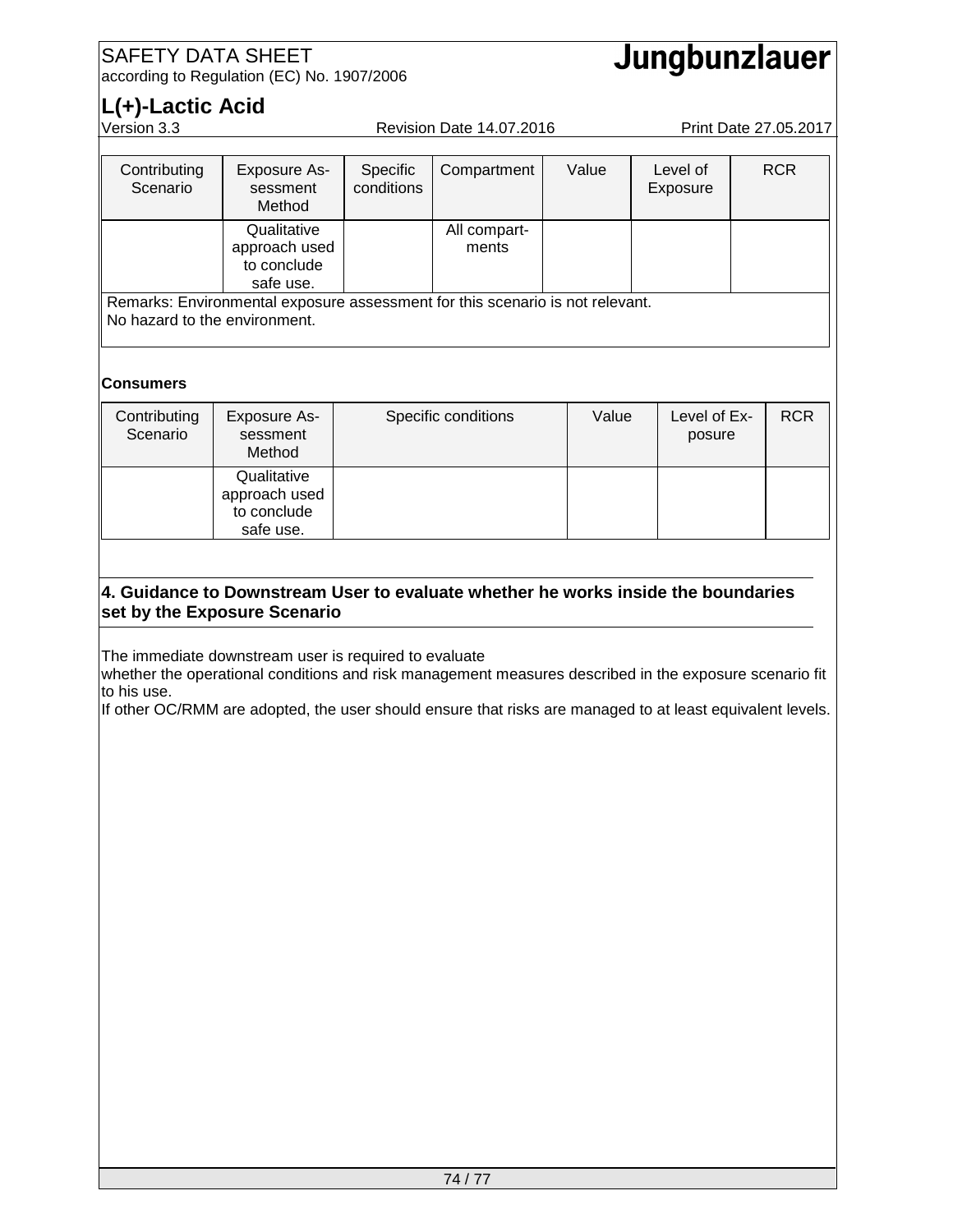## **L(+)-Lactic Acid**

Revision Date 14.07.2016 Print Date 27.05.2017

| service life                            | 1. Short title of Exposure Scenario: (Ref.: 19) Private household, with relevant subsequent                                                                                                                                                                                                                                                                                                                                                                                                                                                                    |  |
|-----------------------------------------|----------------------------------------------------------------------------------------------------------------------------------------------------------------------------------------------------------------------------------------------------------------------------------------------------------------------------------------------------------------------------------------------------------------------------------------------------------------------------------------------------------------------------------------------------------------|--|
| Main User Groups                        | : SU 21: Consumer uses: Private households $(=$ general public<br>$=$ consumers)                                                                                                                                                                                                                                                                                                                                                                                                                                                                               |  |
| Sectors of end-use                      | : SU 21: Consumer uses: Private households $(=$ general public<br>= consumers)                                                                                                                                                                                                                                                                                                                                                                                                                                                                                 |  |
| Chemical product category               | : PC1: Adhesives, sealants<br>PC4: Anti-Freeze and de-icing products<br>PC8: Biocidal products (e.g. Disinfectants, pest control)<br>PC9b: Fillers, putties, plasters, modelling clay<br>PC9c: Finger paints<br>PC15: Non-metal-surface treatment products<br>PC20: Products such as pH-regulators, flocculants, precipi-<br>tants, neutralization agents<br>PC24: Lubricants, greases, release products<br><b>PC31: Polishes and wax blends</b><br>PC35: Washing and cleaning products (including solvent<br>based products)                                  |  |
| Article categories                      | : AC02: Other (intended to be released): not specified<br><b>AC1: Vehicles</b><br>AC2: Machinery, mechanical appliances, electrical/electronic<br>articles                                                                                                                                                                                                                                                                                                                                                                                                     |  |
| <b>Environmental Release Categories</b> | ERC8a: Wide dispersive indoor use of processing aids in<br>open systems<br>ERC8d: Wide dispersive outdoor use of processing aids in<br>open systems<br>ERC8f: Wide dispersive outdoor use resulting in inclusion into<br>or onto a matrix<br><b>ERC9a:</b> Wide dispersive indoor use of substances in closed<br>systems<br><b>ERC9b:</b> Wide dispersive outdoor use of substances in closed<br>systems<br><b>ERC10b:</b> Wide dispersive outdoor use of long-life articles and<br>materials with high or intended release (including abrasive<br>processing) |  |

**2.1 Contributing scenario controlling environmental exposure for: ERC8a, ERC8d, ERC8f, ERC9a, ERC9b, ERC10b: Wide dispersive indoor use of processing aids in open systems, Wide dispersive outdoor use of processing aids in open systems, Wide dispersive outdoor use resulting in inclusion into or onto a matrix, Wide dispersive indoor use of substances in closed systems, Wide dispersive outdoor use of substances in closed systems, Wide dispersive outdoor use of long-life articles and materials with high or intended release (including abrasive processing)**

#### **Product characteristics**

| Concentration of the Substance in | Covers the percentage of the substance in the product up to |
|-----------------------------------|-------------------------------------------------------------|
| Mixture/Article                   | 5%. Maximum in consumer products No hazard to the envi-     |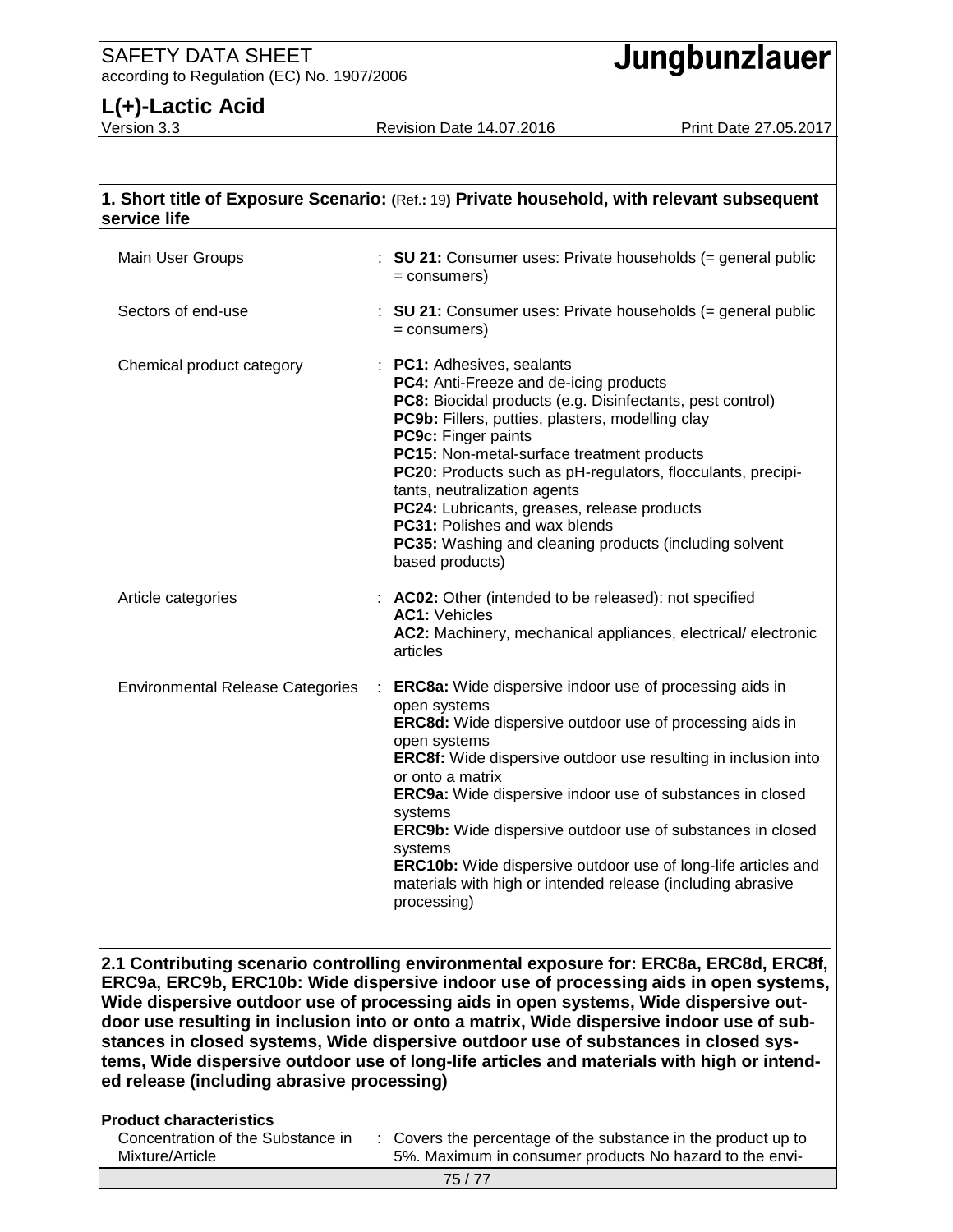| <b>SAFETY DATA SHEET</b>                                        | according to Regulation (EC) No. 1907/2006                                                                                                                                                                                                                                                                                                                                                                                                                                                                                                            |                        |                                                                                                                                                 |       |                      |                        |                       |  |
|-----------------------------------------------------------------|-------------------------------------------------------------------------------------------------------------------------------------------------------------------------------------------------------------------------------------------------------------------------------------------------------------------------------------------------------------------------------------------------------------------------------------------------------------------------------------------------------------------------------------------------------|------------------------|-------------------------------------------------------------------------------------------------------------------------------------------------|-------|----------------------|------------------------|-----------------------|--|
| $L(+)$ -Lactic Acid<br>Version 3.3                              |                                                                                                                                                                                                                                                                                                                                                                                                                                                                                                                                                       |                        | Revision Date 14.07.2016                                                                                                                        |       |                      |                        | Print Date 27.05.2017 |  |
|                                                                 |                                                                                                                                                                                                                                                                                                                                                                                                                                                                                                                                                       |                        | ronment. Environmental exposure assessment for this scenar-<br>io is not relevant.                                                              |       |                      |                        |                       |  |
| <b>Amount used</b><br>EU tonnage                                |                                                                                                                                                                                                                                                                                                                                                                                                                                                                                                                                                       | $: 58000$ t/a          |                                                                                                                                                 |       |                      |                        |                       |  |
| vent based products)<br><b>Product (article) characteristic</b> | 2.2 Contributing scenario controlling consumer exposure for: PC1, PC4, PC8, PC9b,<br>PC9c, PC15, PC20, PC24, PC31, PC35: Adhesives, sealants, Anti-Freeze and de-icing<br>products, Biocidal products (e.g. Disinfectants, pest control), Fillers, putties, plasters,<br>modelling clay, Finger paints, Non-metal-surface treatment products, Products such as<br>pH-regulators, flocculants, precipitants, neutralization agents, Lubricants, greases, re-<br>lease products, Polishes and wax blends, Washing and cleaning products (including sol- |                        |                                                                                                                                                 |       |                      |                        |                       |  |
| Mixture/Article                                                 | Concentration of the Substance in<br>3. Exposure estimation and reference to its source                                                                                                                                                                                                                                                                                                                                                                                                                                                               |                        | : Covers the percentage of the substance in the product up to<br>5%. Maximum in consumer products No health hazard below<br>this concentration. |       |                      |                        |                       |  |
| <b>Environment</b>                                              |                                                                                                                                                                                                                                                                                                                                                                                                                                                                                                                                                       |                        |                                                                                                                                                 |       |                      |                        |                       |  |
| Contributing<br>Scenario                                        | <b>Exposure As-</b><br>sessment<br>Method                                                                                                                                                                                                                                                                                                                                                                                                                                                                                                             | Specific<br>conditions | Compartment                                                                                                                                     | Value | Level of<br>Exposure |                        | <b>RCR</b>            |  |
|                                                                 | Qualitative<br>approach used<br>to conclude<br>safe use.                                                                                                                                                                                                                                                                                                                                                                                                                                                                                              |                        | All compart-<br>ments                                                                                                                           |       |                      |                        |                       |  |
| No hazard to the environment.                                   | Remarks: Environmental exposure assessment for this scenario is not relevant.                                                                                                                                                                                                                                                                                                                                                                                                                                                                         |                        |                                                                                                                                                 |       |                      |                        |                       |  |
| <b>Consumers</b>                                                |                                                                                                                                                                                                                                                                                                                                                                                                                                                                                                                                                       |                        |                                                                                                                                                 |       |                      |                        |                       |  |
| Contributing<br>Scenario                                        | <b>Exposure As-</b><br>sessment<br>Method                                                                                                                                                                                                                                                                                                                                                                                                                                                                                                             |                        | Specific conditions                                                                                                                             |       | Value                | Level of Ex-<br>posure |                       |  |
|                                                                 | Qualitative<br>approach used<br>to conclude<br>safe use.                                                                                                                                                                                                                                                                                                                                                                                                                                                                                              |                        |                                                                                                                                                 |       |                      |                        |                       |  |
|                                                                 | 4. Guidance to Downstream User to evaluate whether he works inside the boundaries<br>set by the Exposure Scenario                                                                                                                                                                                                                                                                                                                                                                                                                                     |                        |                                                                                                                                                 |       |                      |                        |                       |  |

 $\mathsf{l}$